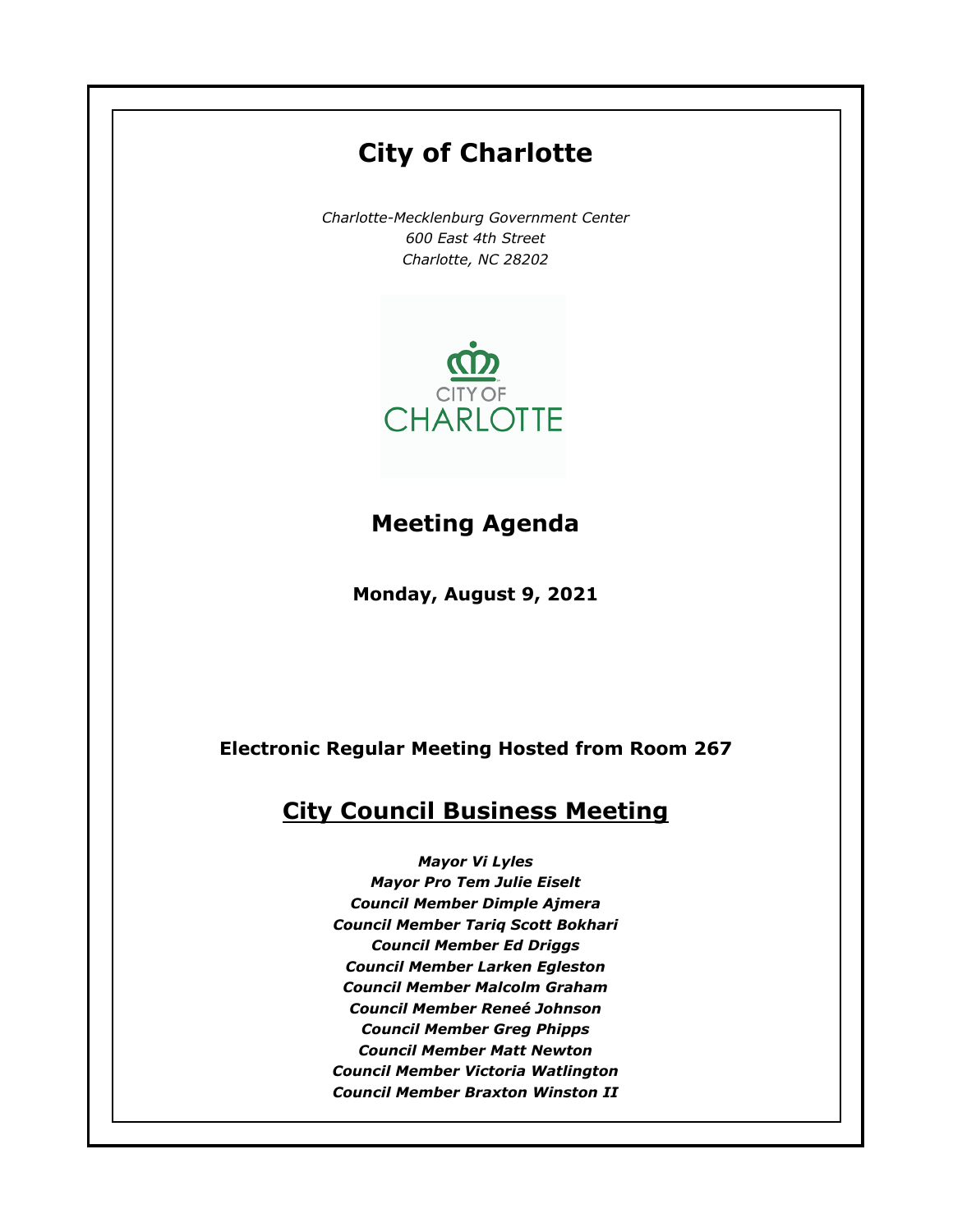# **5:00 P.M. CITY COUNCIL BUSINESS MEETING, CHARLOTTE-MECKLENBURG GOVERNMENT CENTER, ELECTRONIC REGULAR MEETING HOSTED FROM ROOM 267**

*Call to Order*

*Introductions*

*Invocation*

*Pledge of Allegiance*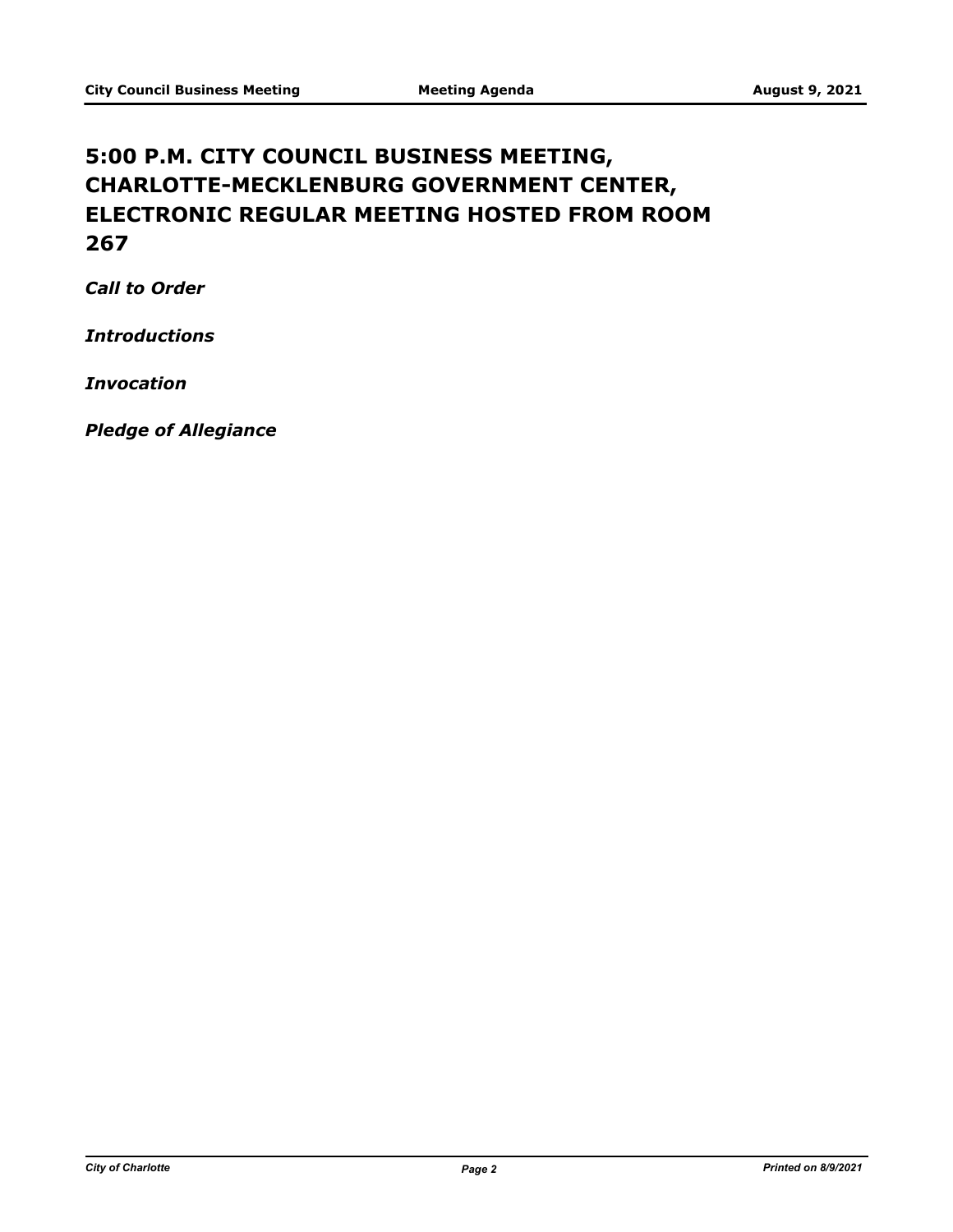# **1. Mayor and Council Consent Item Questions and Answers**

# **Staff Resource(s):**

Marie Harris, Strategy and Budget

**Time:** 5 minutes

# **Synopsis**

Mayor and Council may ask questions about Consent agenda items.

# **2. Closed Session (as necessary)**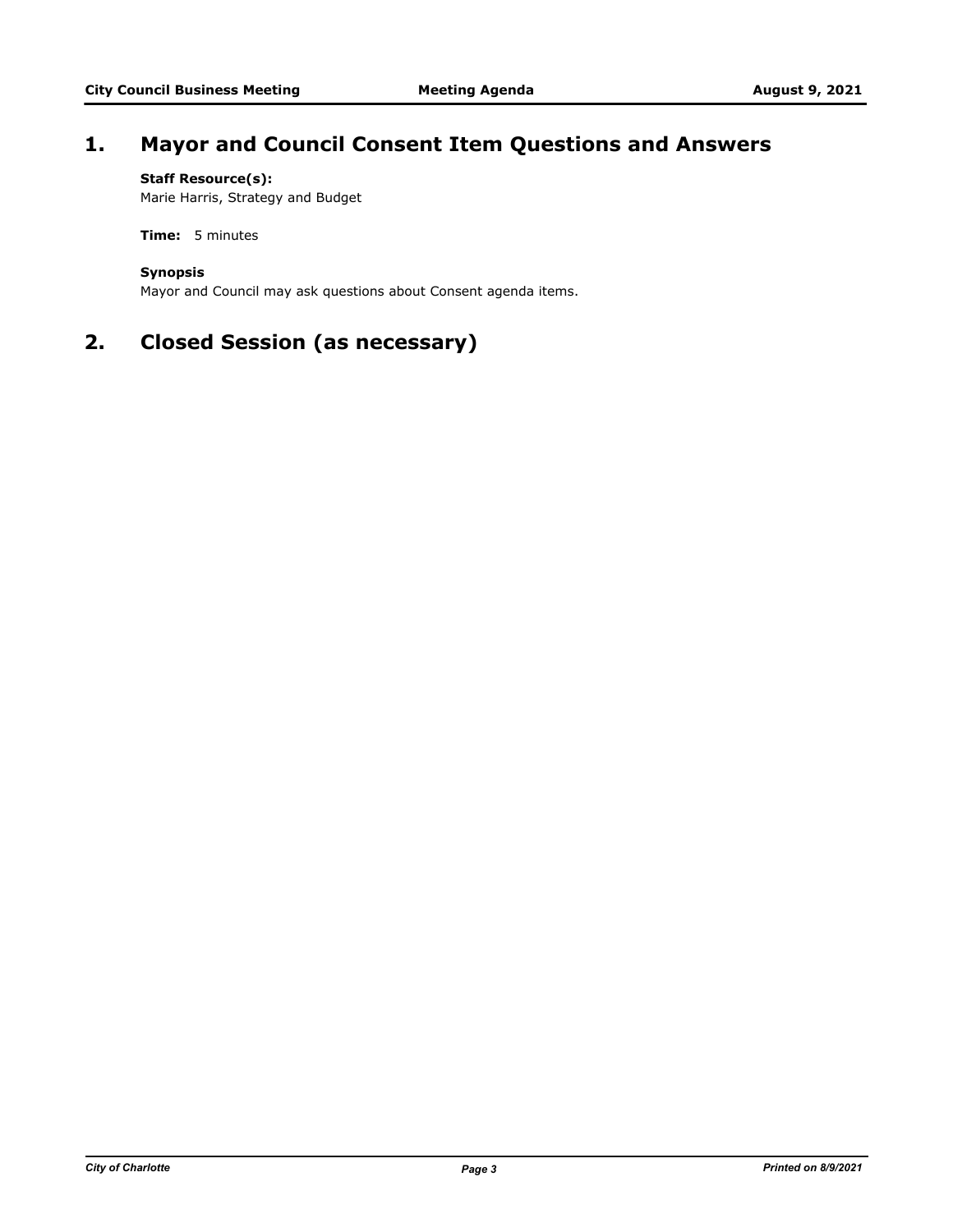# **POLICY**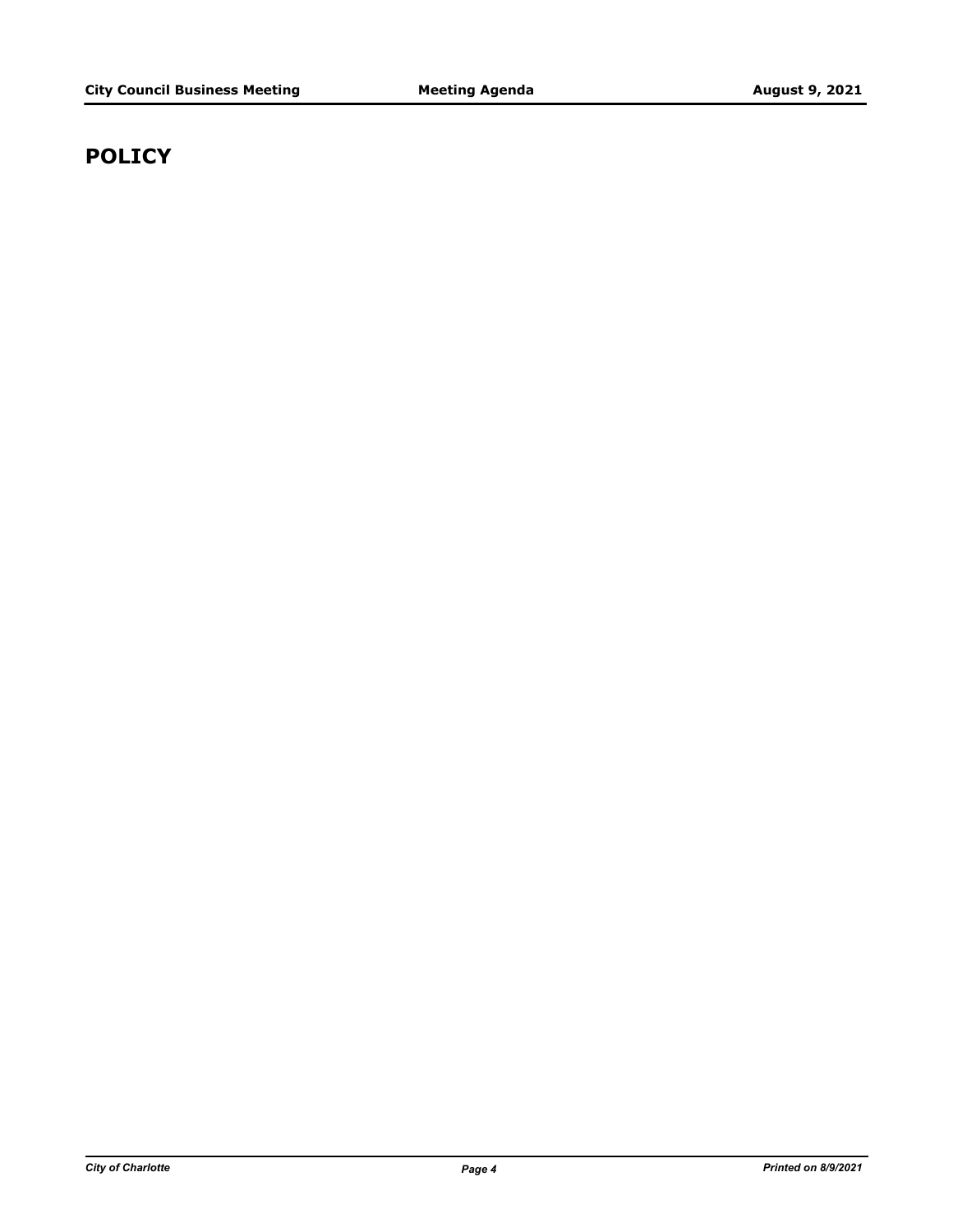# **3. Non-Discrimination Ordinance**

# **Action:**

- **A. Receive public comments on proposed updates to the City Code of Ordinances, and**
- **B. Adopt an ordinance amending the City Code by adding familial status, sexual orientation, gender identity, gender expression, veteran status, pregnancy, and natural hairstyle to the list of protected classes in the commercial non-discrimination, public accommodations, and passenger vehicles for hire ordinances and adding new area to cover employment discrimination for all existing and proposed new protected classes.**

### **Staff Resource(s):**

Patrick Baker, City Attorney's Office Willie Ratchford, Community Relations

#### **Explanation**

- The proposed ordinance as drafted would:
	- Add sexual orientation, gender identity, gender expression (included under sex), pregnancy, veteran status, familial status, natural hairstyle (also included under race and national origin) as protected classes in the commercial non-discrimination policy, public accommodations, and passenger vehicles for hire ordinances;
	- Add the list to the protected classes that the Community Relations Committee is authorized to make recommendations for legislation or other actions to eliminate or reduce discrimination and to approve or disapprove plans to eliminate discrimination through the conciliation process, and;
	- For the employment ordinance, include all current protected classes and proposed classes to include: race, color, gender, religion, national origin, ethnicity, age, familial status, sex (including sexual orientation, gender identity and gender expression), veteran status, pregnancy, natural hairstyle, or disability. This ordinance would apply to employers with 14 or fewer employees.
	- <sup>■</sup> At the City Council Strategy Session on August 2, 2021, the City Council received a presentation from the City Attorney on the history of Charlotte's non-discrimination ordinances, proposed amendments, and related legal issues.
- § City Council proposed several additional changes including expanding employment non-discrimination coverage to all employers in the City of Charlotte and adding exemptions for religious liberties.
- § City Council agreed at the Strategy Session to place the proposed amendments on the City Council Business Agenda to receive public comment and for consideration for Council adoption on August 9, 2021.
- In response to continued discussions with councilmembers since the August 2, 2021 Strategy Session, the draft ordinance has been revised as follows:
	- Sec. 2 12-31. Third paragraph provides additional clarity that proposed ordinance is not intended to violate applicable constitutional speech protections;
	- Sec. 3 12-57. Term "Religious Organization" is specifically defined;
	- Sec. 4 12-83. Added a new subsection (b) to articulate that employment claims involving employers with 15 or more employees are to be pursued under applicable federal and state law;
	- Sec. 4 12-84. New section added to articulate specific employer exemptions to the employment discrimination ordinance that are consistent with current law;
	- Sec. 7. Effective date of the employment discrimination ordinance is January 1, 2022. All other ordinance amendments become effective on October 1, 2021.

# **Attachment(s)**

Ordinance (blackline) Non-Discrimination Ordinance Process Map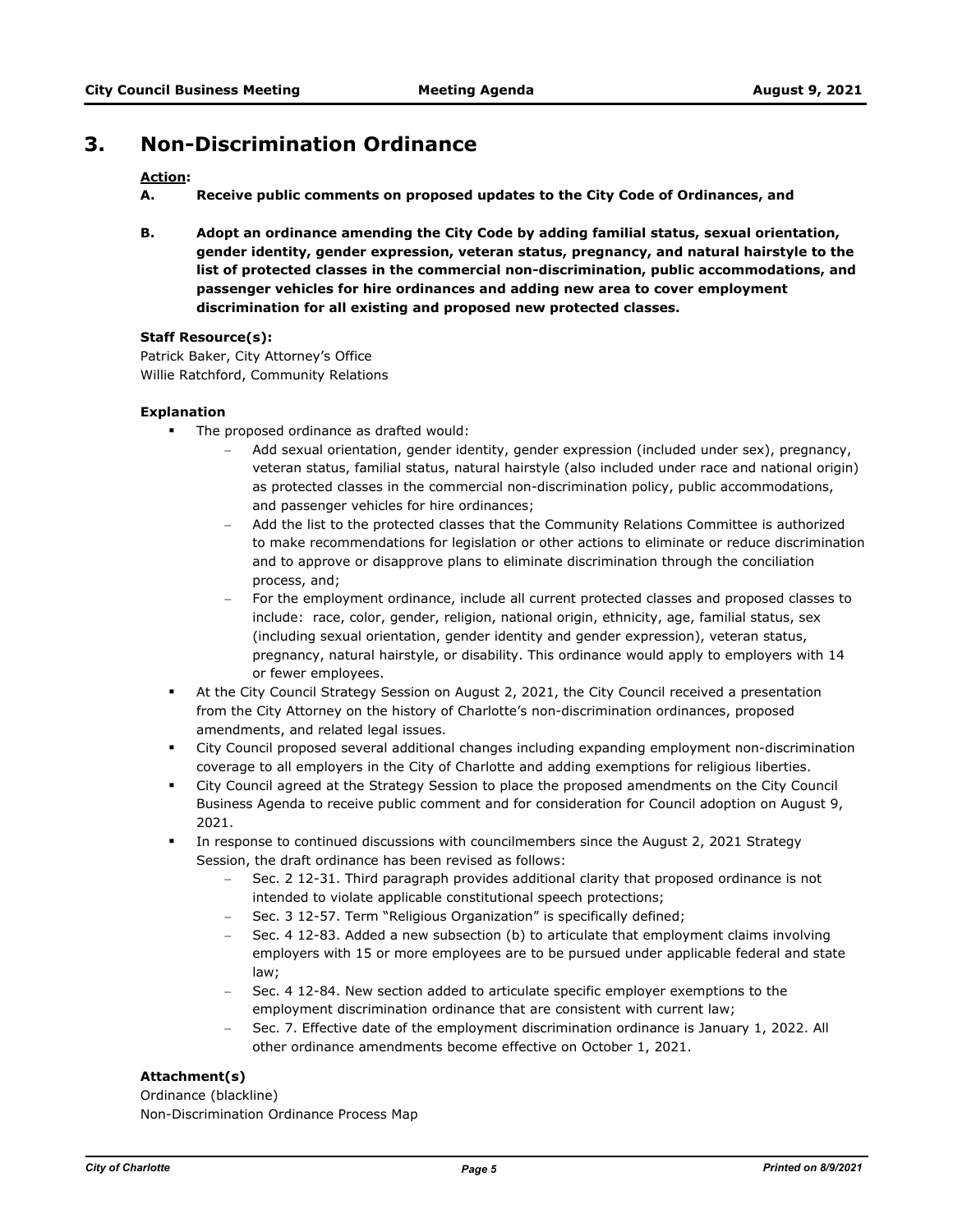[Draft Ordinance 2021-8-8 \(blackline\)](http://charlottenc.legistar.com/gateway.aspx?M=F&ID=3fa54e86-00a7-43ad-b245-f69a4f8d3051.pdf) [Non-Discrimination Ordinance Process Map](http://charlottenc.legistar.com/gateway.aspx?M=F&ID=24221dce-9fa1-4b82-89c7-b986db96d673.pdf)

# **4. City Manager's Report**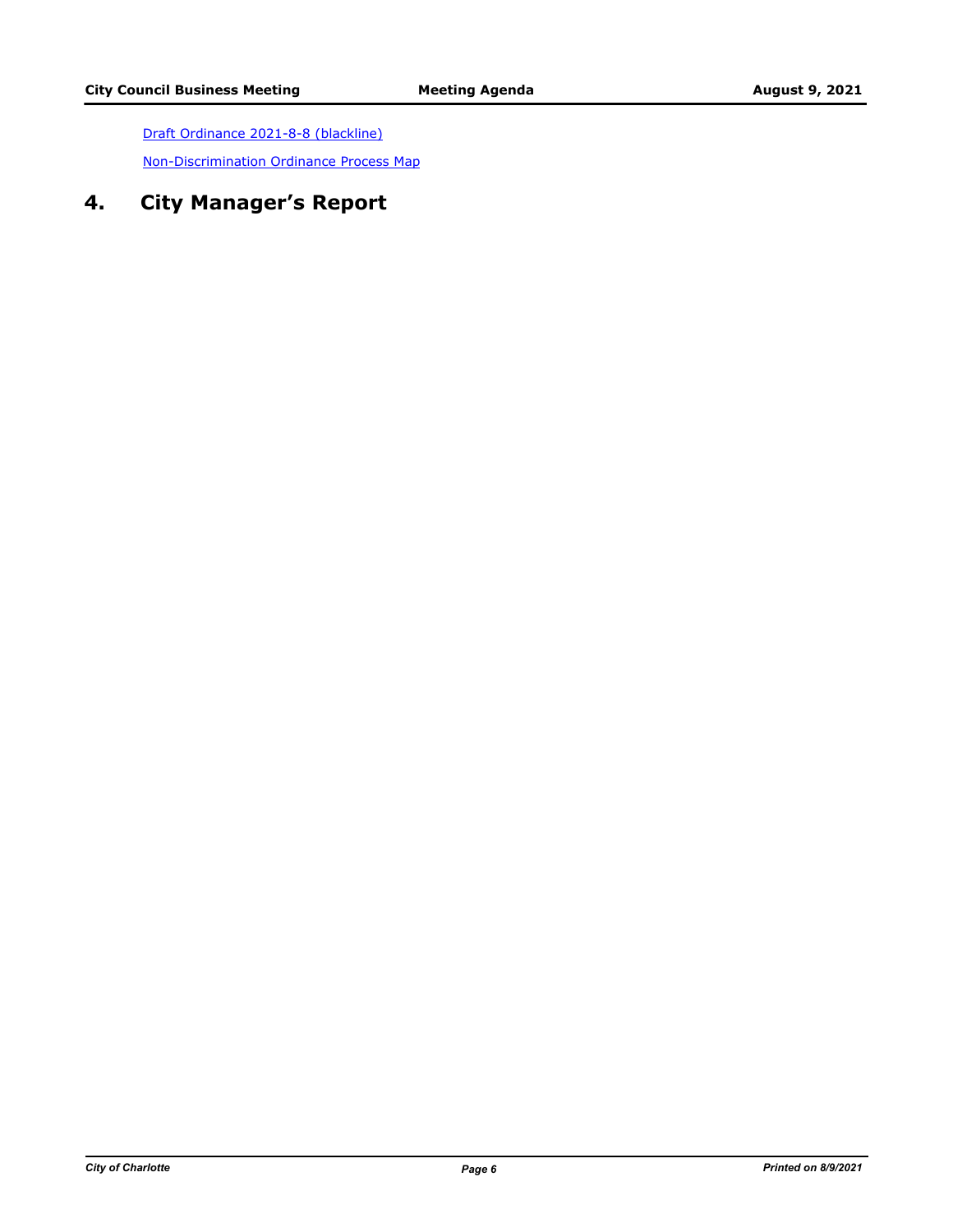# **CONSENT**

# **Consent agenda items 20 through 81 may be considered in one motion except for those items removed by a Council member. Items are removed by notifying the City Clerk. 5.**

Consideration of Consent Items shall occur in the following order:

- A. Items that have not been pulled, and
- B. Items with residents signed up to speak to the item.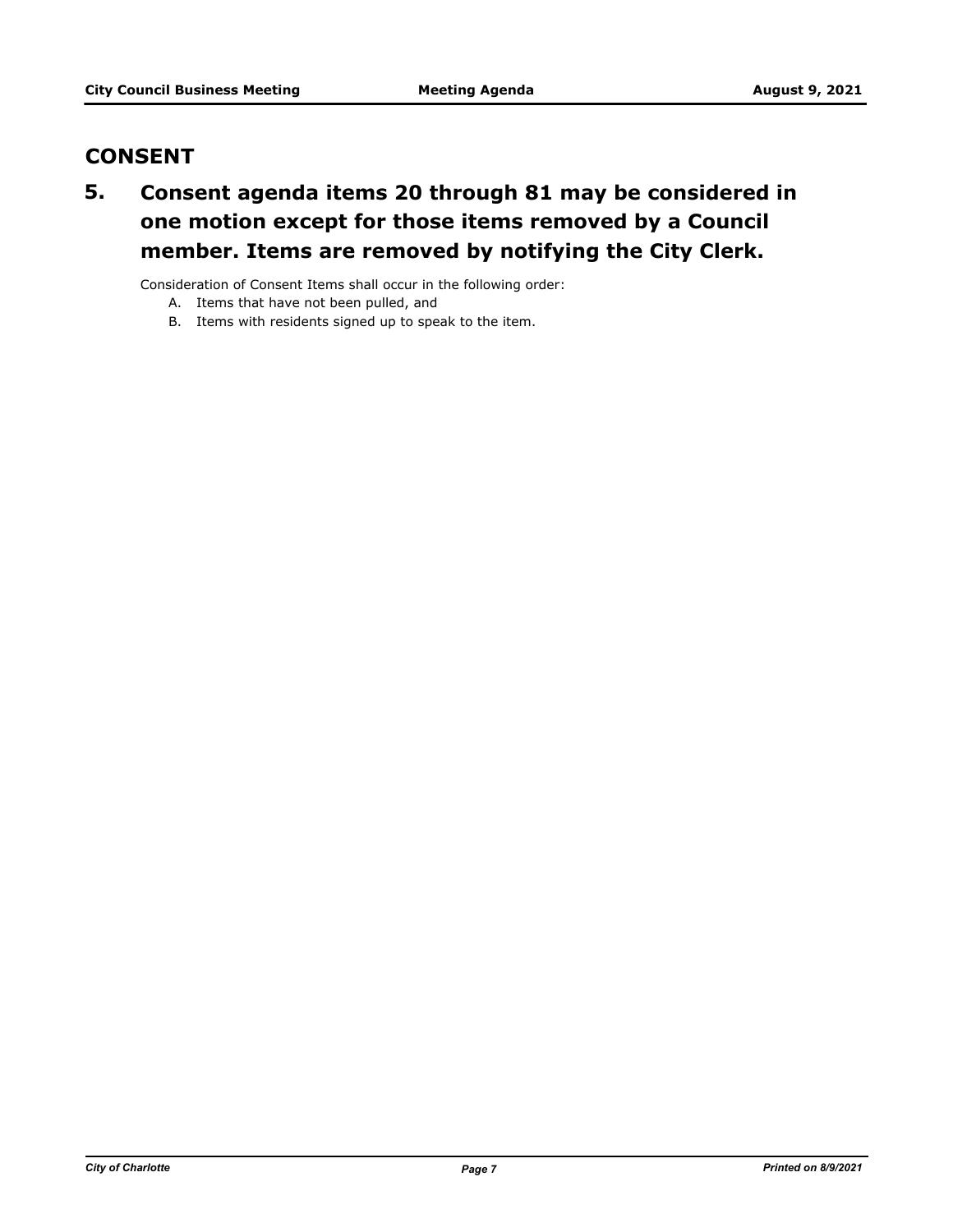# **PUBLIC HEARING**

# **Public Hearing on a Resolution to Close a Portion of Closeburn Road 6.**

# **Action:**

**Conduct a public hearing to close a portion of Closeburn Road.**

### **Staff Resource(s):**

Liz Babson, Transportation Krystal Bright, Transportation

### **Explanation**

- **NC General Statute 160A-299 outlines the procedures for permanently closing streets and alleys.**
- **•** The Charlotte Department of Transportation (CDOT) received a petition to abandon public right-of-way and requests this City Council action in accordance with the statute.
- § The proposed action removes land from public right-of-way and attaches it to the adjacent property.
- § The road to be closed is located in Council District 6.

### **Petitioner**

Delray at SouthPark, LLC

### **Right-of-Way to be Abandoned**

A portion of Closeburn Road

### **Reason**

Per the petition submitted by Delray at SouthPark, LLC, the abandoned area of the road will be converted into improved open space as a part of the redevelopment of this site. The city has no objections.

# **Notification**

As part of the city's notification process, and in compliance with NC General Statute 160A-299, CDOT submitted this abandonment petition for review by the public and city departments.

#### Adjoining property owner(s)

Marion McGaha - No objections James and Charlotte Parker - No objections Southgate on Fairview Condominium - No objections

#### City Departments

- § Review by city departments identified no apparent reason this closing would:
	- Be contrary to the public interest;
	- Deprive any individual(s) owning property in the vicinity of reasonable means of ingress and egress to their property as outlined in the statutes; and
	- Be contrary to the adopted policy to preserve existing rights-of-way for connectivity.

# **Attachment(s)**

Map

[2019-16 Closeburn Rd Abandonment Map](http://charlottenc.legistar.com/gateway.aspx?M=F&ID=6eda6414-fa5c-4552-89f1-afcc0cd77c4f.pdf)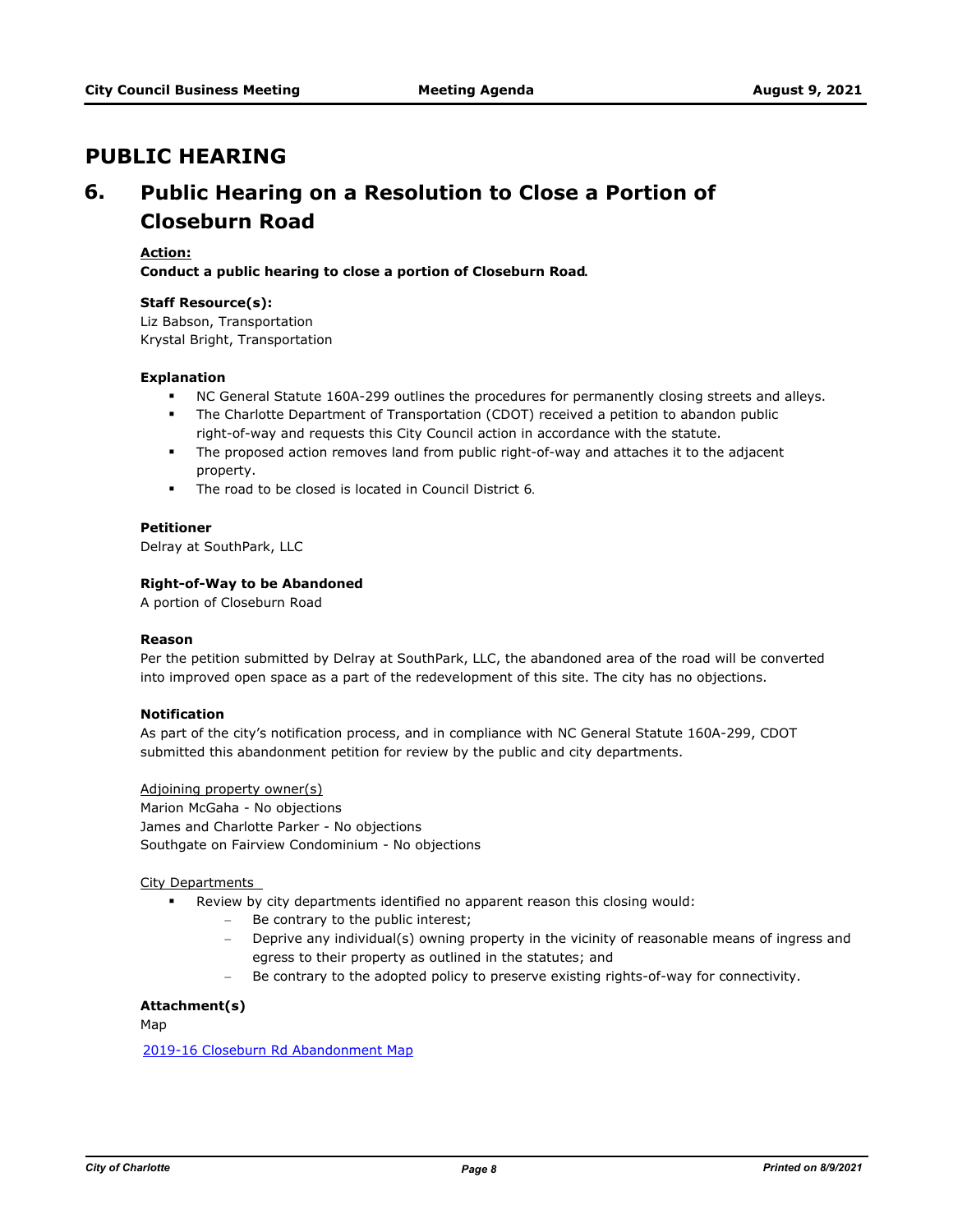# **BUSINESS**

# **7. Establish the Charlotte Equitable Development Commission**

# **Action:**

**Adopt an ordinance establishing the Charlotte Equitable Development Commission.**

# **Staff Resource(s):**

Liz Babson, Transportation Ryan Bergman, Strategy and Budget Hannah Bromberger, Strategy and Budget

### **Background**

- The Charlotte Equitable Development Commission (CEDC) was approved through the adoption of the Charlotte Future 2040 Comprehensive Plan - Plan Policy on June 21, 2021, by City Council resolution.
- § NC General Statute 160D-306 requires City Council adopt an ordinance to establish a local planning and development-related advisory board.

# **Explanation**

- This action formally establishes the CEDC for an initial three-year term.
- The CEDC is a nine-member commission charged with advising in the assessment of infrastructure throughout the city and recommending strategies that balance equitable investments in areas most in-need, including areas with absent and insufficient facilities, areas experiencing the fastest growth, and areas targeted for growth.
- **The CEDC will work with the Charlotte Department of Transportation and the Office of Strategy and** Budget to provide input on the development of the city's proposed Capital Investment Plan.
- **•** The CEDC will provide regular updates to the Budget and Effectiveness Council Committee and quarterly reports to City Council.
- The CEDC will be comprised of nine individuals with a maximum of one, three-year term.
	- Three appointments will be made by the Mayor and six appointments will be made by City Council.
	- Appointees will have significant backgrounds in community development and infrastructure assessments. Examples of preferred experience shall include consulting engineers in the project development business; attorneys specializing in development; developers; independent business representatives; construction contractors; bankers or insurance agents engaged in the financial aspect of development; representatives from homebuilder's associations; homeowners or neighborhood association representatives.
- § Appointees must take an Oath of Office and are subject to the City Council's Attendance and Anti-Harassment Policies and Code of Ethics, Gift Policy, and Disclosure Requirements for members of committees.
- § City Council nominations and appointments will be brought back to Council on August 23, 2021, and September 13, 2021, respectively.

# **Attachment(s)**

**Ordinance** 

[CEDC Ordinance](http://charlottenc.legistar.com/gateway.aspx?M=F&ID=c61f4769-dbbc-4ca1-a2f4-e2fda8794022.docx)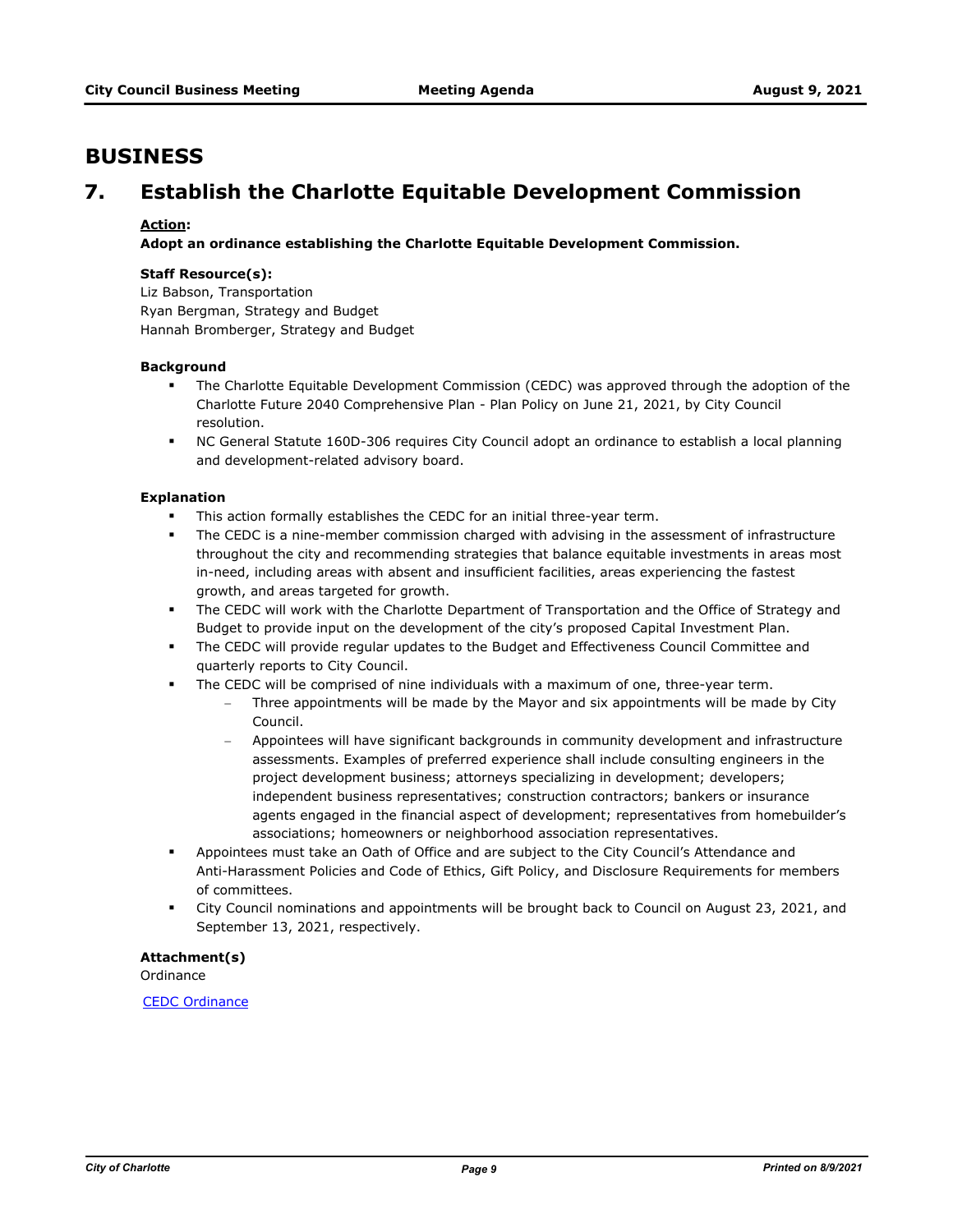# **Establish Charlotte's Neighborhood Equity and STabilization Commission 8.**

# **Action:**

**Adopt an ordinance establishing Charlotte's Neighborhood Equity and STablization Commission.** 

# **Staff Resource(s):**

Pamela Wideman, Housing and Neighborhood Services

# **Background**

- § Charlotte's Neighborhood Equity and STablization Commission (Charlotte's NEST) was approved through the adoption of the Charlotte Future 2040 Comprehensive Plan - Plan Policy on June 21, 2021, by City Council resolution.
- § NC General Statute 160D-306 requires City Council adopt an ordinance to establish a local planning and development-related advisory board.

### **Explanation**

- This action formally establishes Charlotte's NEST.
- § The city currently has an adopted Affordable Housing Framework coupled with several neighborhood programs that are used to expand the supply of affordable housing through new construction and preservation and to address gentrification. The city desires to add additional methods to engage the community in developing strategies to limit displacement.
- § Charlotte's NEST is being established for a three-year period and is charged with reviewing and recommending specific anti-displacement strategies and specific tools for protecting residents of moderate- to high-vulnerability of displacement.
- § In collaboration with the Housing and Neighborhood Services department, Charlotte's NEST will provide regular updates to the Great Neighborhoods Council Committee and quarterly reports to City Council.
- The NEST will be comprised of 15 individuals with a maximum of one, three-year term.
- § Five appointments will be made by the Mayor, and 10 appointments will be made by City Council. Members shall be appointed according to the following criteria:
	- Three appointees in the Housing Advocates category (one appointed by the Mayor, two appointed by City Council);
	- Three appointees in the Neighborhood Leaders or Community Organizers category (one appointed by the Mayor, two appointed by City Council);
		- Three appointees in the Real Estate Development Industry category as specified below:
			- Non-Profit Affordable Housing Developer (one appointment by the Mayor),
			- § For-Profit Affordable Housing Developer (one appointment by City Council), and
			- Market Rate Housing Developer (one appointment by City Council).
	- Two appointees that are residents in areas that have experienced or are experiencing displacement (one appointed by the Mayor, one appointed by City Council);
	- One Urban Studies and Planning Representative with experience in displacement and gentrification and implementing equitable inclusive development strategies (one appointment by the Mayor);
	- One Housing Finance Representative with experience in rental housing finance and homeownership and affordable and subsidized housing (one appointment by City Council);
	- One Land Use Representative with expertise and experience in historic preservation and landmarks, zoning, and development rights (one appointment by City Council);
	- One Neighborhood Conditions Representative with expertise and experience in economic development, health, racial/ethnic segregation, schools and education, and crime (one appointment by City Council).
- § Appointees must take an Oath of Office and are subject to the City Council's Attendance and Anti-Harassment Policies and Code of Ethics, Gift Policy, and Disclosure Requirements for members of committees.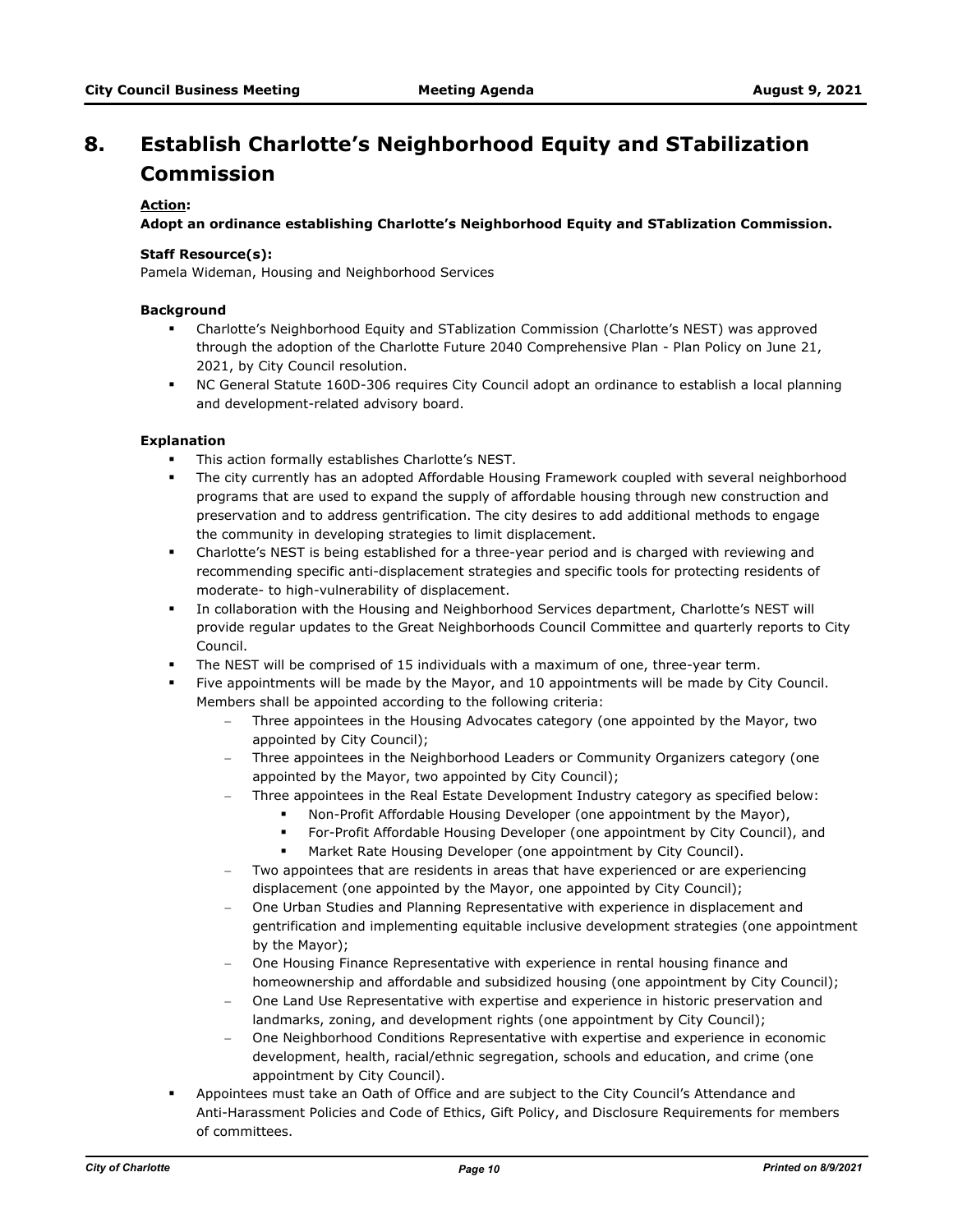§ City Council nominations and appointments will be brought back to Council on August 23, 2021, and September 13, 2021, respectively.

**Attachment(s)** Ordinance [Charlotte's NEST Ordinance 8-2021](http://charlottenc.legistar.com/gateway.aspx?M=F&ID=2ce3ad68-bc34-4b8d-afe9-b36124a644a5.docx)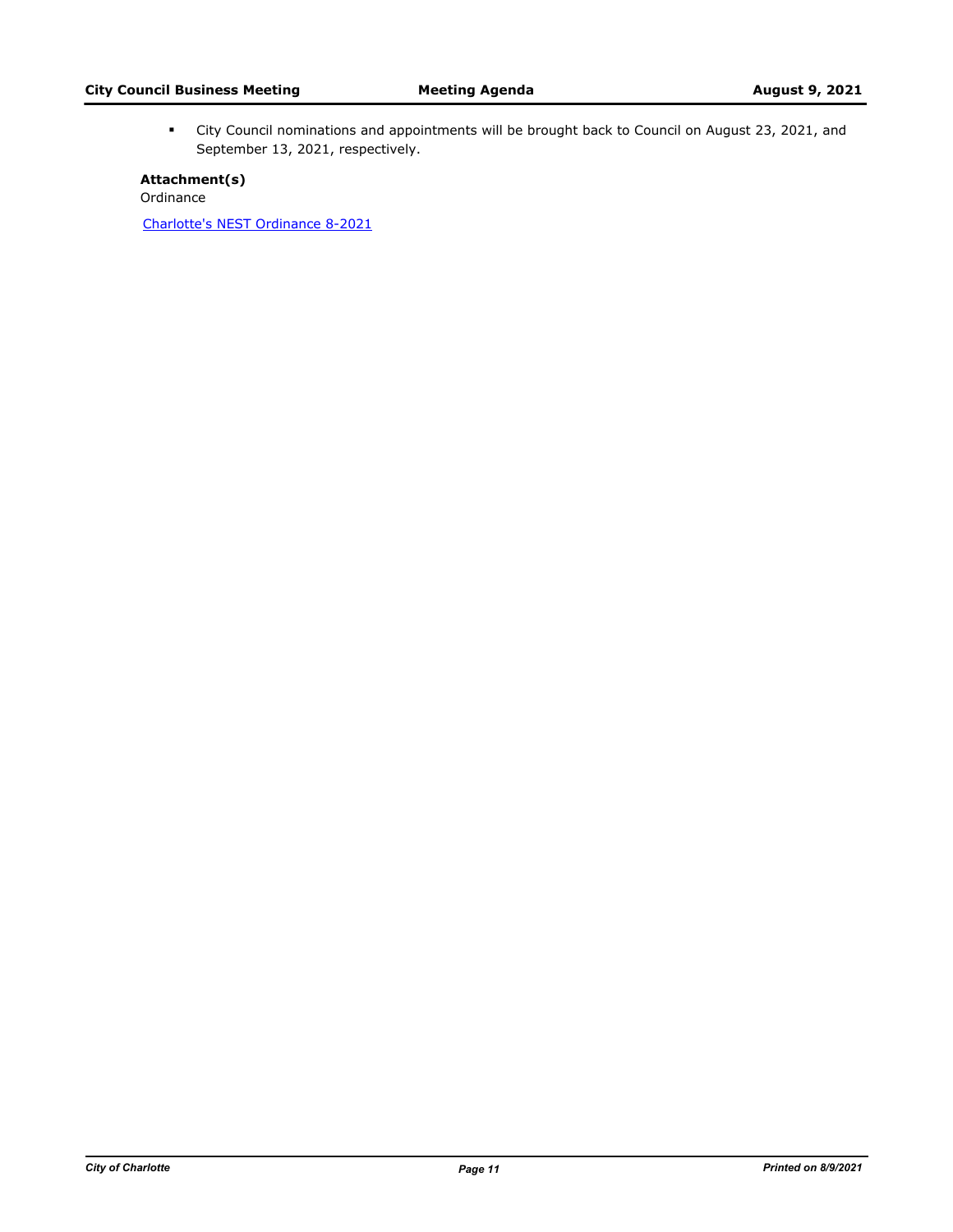# **Emergency Rental and Utility Assistance in Response to COVID-19 9.**

# **Action:**

- **A. Adopt a budget ordinance appropriating \$28,841,640.10 from the U.S. Department of Treasury for Emergency Rental and Utility Assistance in the American Rescue Plan Act Fund, and**
- **B. Authorize the City Manager to negotiate and execute any necessary contracts and agreements related to the Emergency Rental and Utility Assistance Program.**

### **Staff Resource(s):**

Pamela Wideman, Housing and Neighborhood Services

### **Explanation**

- § To help address the ongoing economic impacts of the COVID-19 pandemic, Congress included funds for emergency rental and utility assistance in H.R. 1319, the American Rescue Plan Act of 2021 (Act).
- **•** As a result of the Act, the city is estimated to receive a total of \$28,841,640.10 in federal funding to provide emergency rental and utility assistance.
	- This funding is being dispersed in tranches (separated portions). The city has received 40 percent (\$11,536,656) of the total allocation. The remaining funding will be dispersed in subsequent tranches according to a schedule being developed by the U.S. Department of Treasury.
	- This funding is in addition to \$26,714,160 in federal funding the city received for emergency rental and utility assistance from H.R. 133, the Fiscal Year (FY) 2021 Consolidated Appropriations Act.
- § The proposed uses for this funding are restricted by guidance from the U.S. Department of Treasury.
- § A minimum of 85 percent of the funds (\$24,515,394) must be spent on direct financial assistance.
- § To help avoid extensive evictions and maintain stable housing for city residents, the proposed funding uses are:
	- Utility Assistance (electric, gas, and water): Up to \$7,934,105 to aid approximately 15,000 households across the three utilities. The utilities assistance will be allocated as follows:
		- § Approximately \$2.6 million for Duke Energy, \$3.6 million for Charlotte Water, and \$1.3 million for Piedmont Natural Gas, with the flexibility to adjust these amounts based on usage and demand.
	- Rental Assistance: \$16,581,289 to aid approximately 5,300 households.
- **•** Assistance may be provided for up to 18 months, including any assistance provided using emergency rental and utility assistance funding appropriated by the FY 2021 Consolidated Appropriations Act.
- Eligible households are defined as renter households that:
	- Have a household income not more than 80 percent of Area Median Income (AMI);
	- Have one or more household members who can demonstrate a risk of experiencing homelessness or housing instability; and
	- Have one or more household members who qualify for unemployment benefits or experienced a reduction in household income, incurred significant costs, or experienced financial hardship due, directly or indirectly, to the pandemic.
- **•** Of the eligible households, the city must prioritize households whose incomes do not exceed 50 percent of AMI and renter households that include an individual who is currently unemployed and has been unemployed for 90 or more days.
- Landlords and property owners can assist renters in applying for assistance or, with consent, apply for rental assistance on behalf of renters.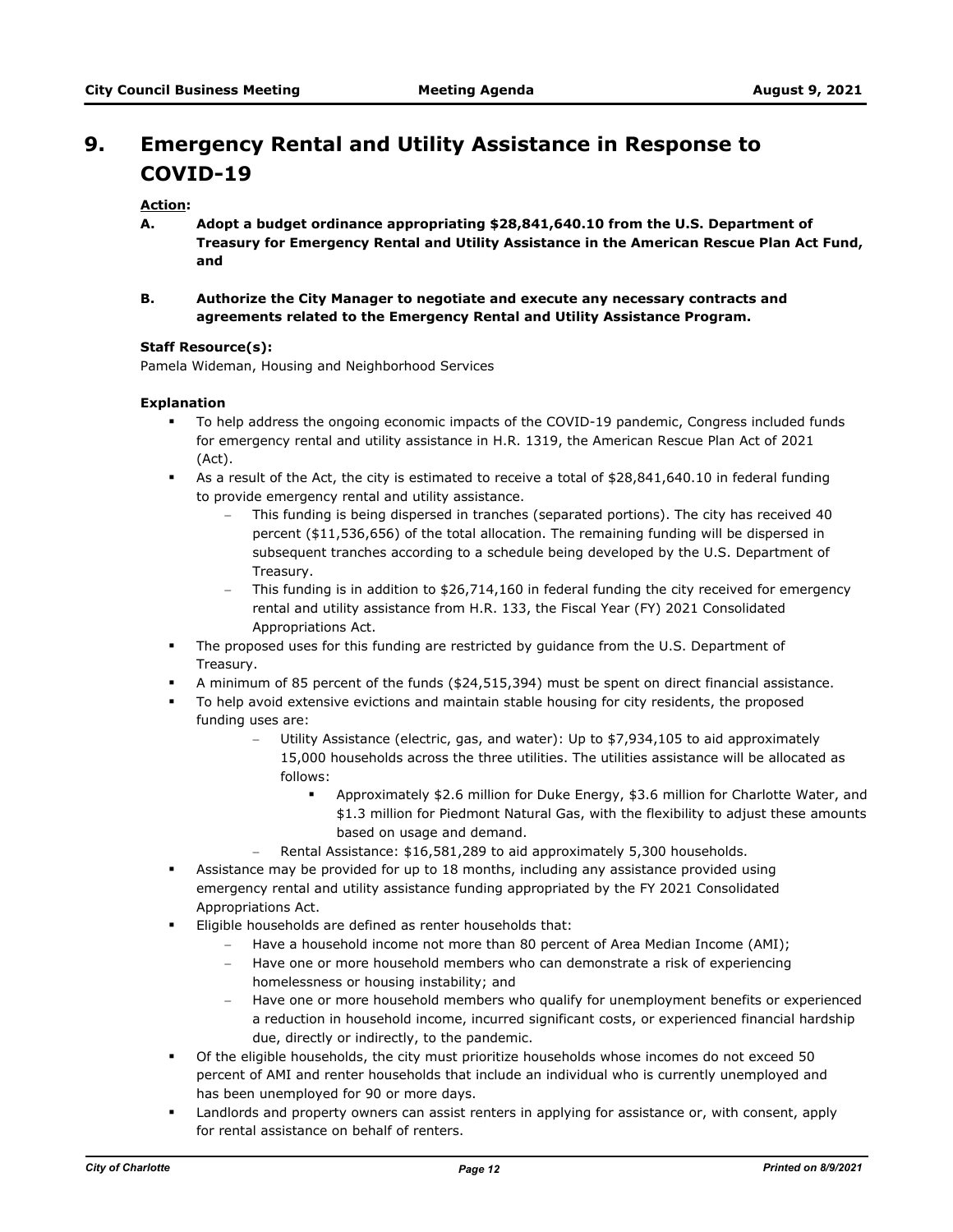- § No more than 15 percent of the funds (\$4,326,246) will be used for program administration.
- § Any unobligated funds are subject to a yet-to-be determined recapture and reallocation process after March 31, 2022. Funds generally expire on September 30, 2025.
- **•** The project will leverage the existing RAMPCLT program administered by DreamKey Partners on behalf of the city and the existing utilities assistance program administered by SocialServe on behalf of the city. These organizations are currently working to help residents find and maintain stable, affordable housing.

# **Fiscal Note**

Funding: American Rescue Plan Act Fund

# **Attachment(s)**

Budget Ordinance

[FY 2022 - ERA2 Budget Ordinance](http://charlottenc.legistar.com/gateway.aspx?M=F&ID=11ecc8f2-8225-47f4-a5e6-4724e35cc4ad.pdf)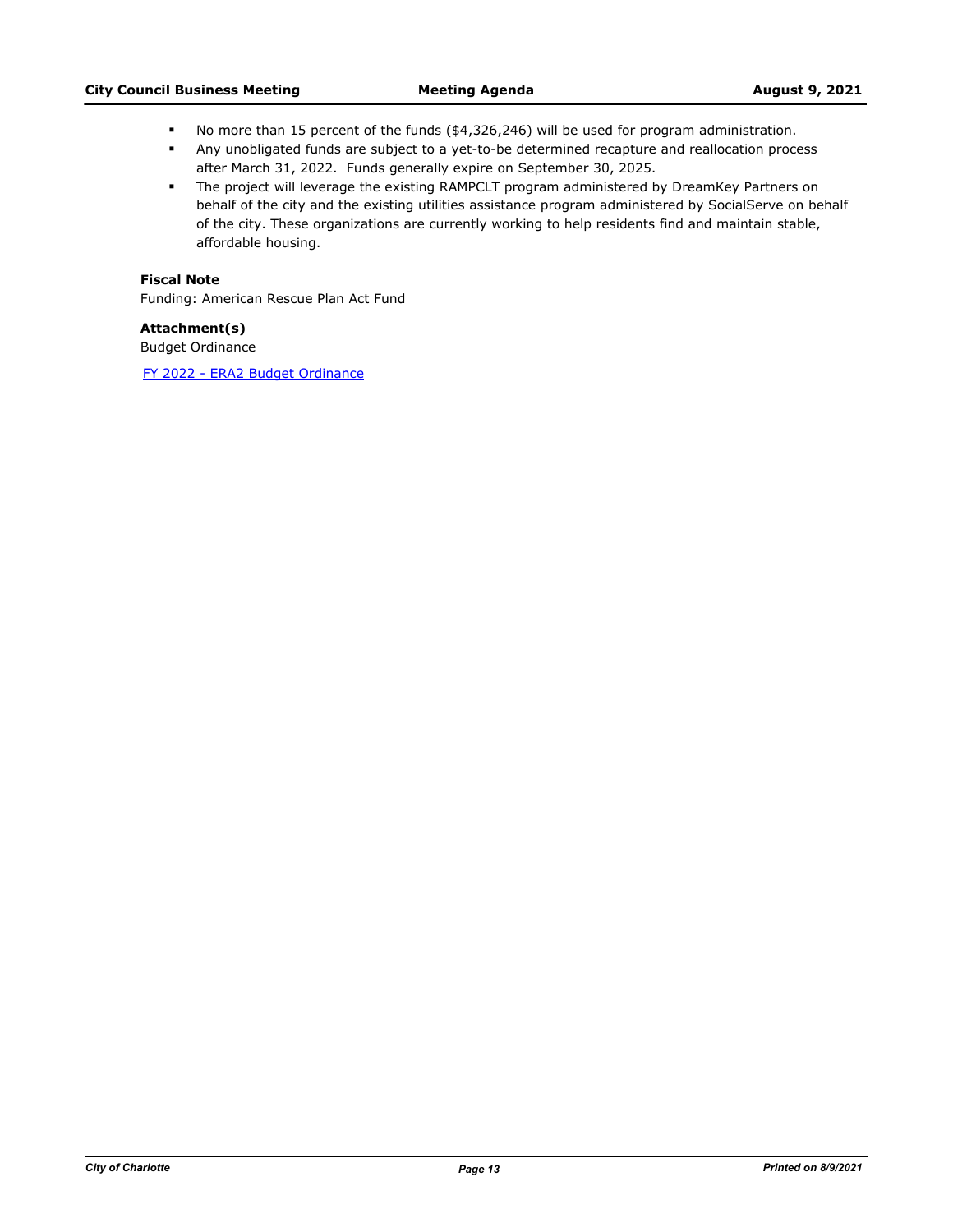# **10. HOME Program Funding in Response to COVID-19**

# **Action:**

- **A. Adopt a budget ordinance appropriating \$11,566,784 from the U.S. Department of Housing and Urban Development in the American Rescue Plan Act Fund, and**
- **B. Authorize the City Manager to negotiate and execute any necessary contracts and agreements related to the HOME Program.**

#### **Staff Resource(s):**

Pamela Wideman, Housing and Neighborhood Services

### **Explanation**

- § The U.S. Department of Housing and Urban Development's (HUD) HOME Program provides formula grants to states, localities, and communities based on population. These funds are used in partnership with local for-profit and non-profit groups to fund a wide range of activities such as constructing, purchasing, and/or rehabilitating affordable housing for rental or homeownership opportunities for households earning 80 percent and below the Area Median Income as mandated by HUD. HOME funds may also be used to provide direct rental assistance to low-income households.
- § To help address the economic impacts of the COVID-19 pandemic, Congress appropriated additional HOME Program funds in H.R. 1319, the American Rescue Plan Act of 2021 (Act).
- § As a result of the Act, the city is estimated to receive a total of \$11,566,784 in additional HOME Program funding.
	- This funding is in addition to \$3,191,443 the city received for Fiscal Year 2022 through the regular annual HOME Program formula.
- Eligible uses of the funding include:
	- Tenant-based rental assistance;
	- The development and support of affordable housing pursuant to federal requirements;
	- Supportive services such as transitional housing, housing counseling, and homelessness prevention services; and
	- The purchase and development of non-congregate shelter units.
- HOME Program funding provided under the Act must be used to benefit individuals or families who are:
	- Homeless:
	- At risk of homelessness;
	- Fleeing or attempting to flee domestic violence, dating violence, sexual assault, stalking, or human trafficking; or
	- Veterans and families that include a veteran who meet one of the preceding criteria.
- § Up to 15 percent of the funds can be used for the costs of program administration and planning.
- Up to five percent of the funds can be used for the operating costs of Community Housing Development Organizations, other non-profit organizations, and homeless providers.
- **•** Funds will expire on September 30, 2025.

# **Fiscal Note**

Funding: American Rescue Plan Act Fund

**Attachment(s)** 

Budget Ordinance

[FY 2022 - ARPA HOME Budget Ordinance](http://charlottenc.legistar.com/gateway.aspx?M=F&ID=192c9506-a0be-4c54-a75b-288c5e5fbf99.pdf)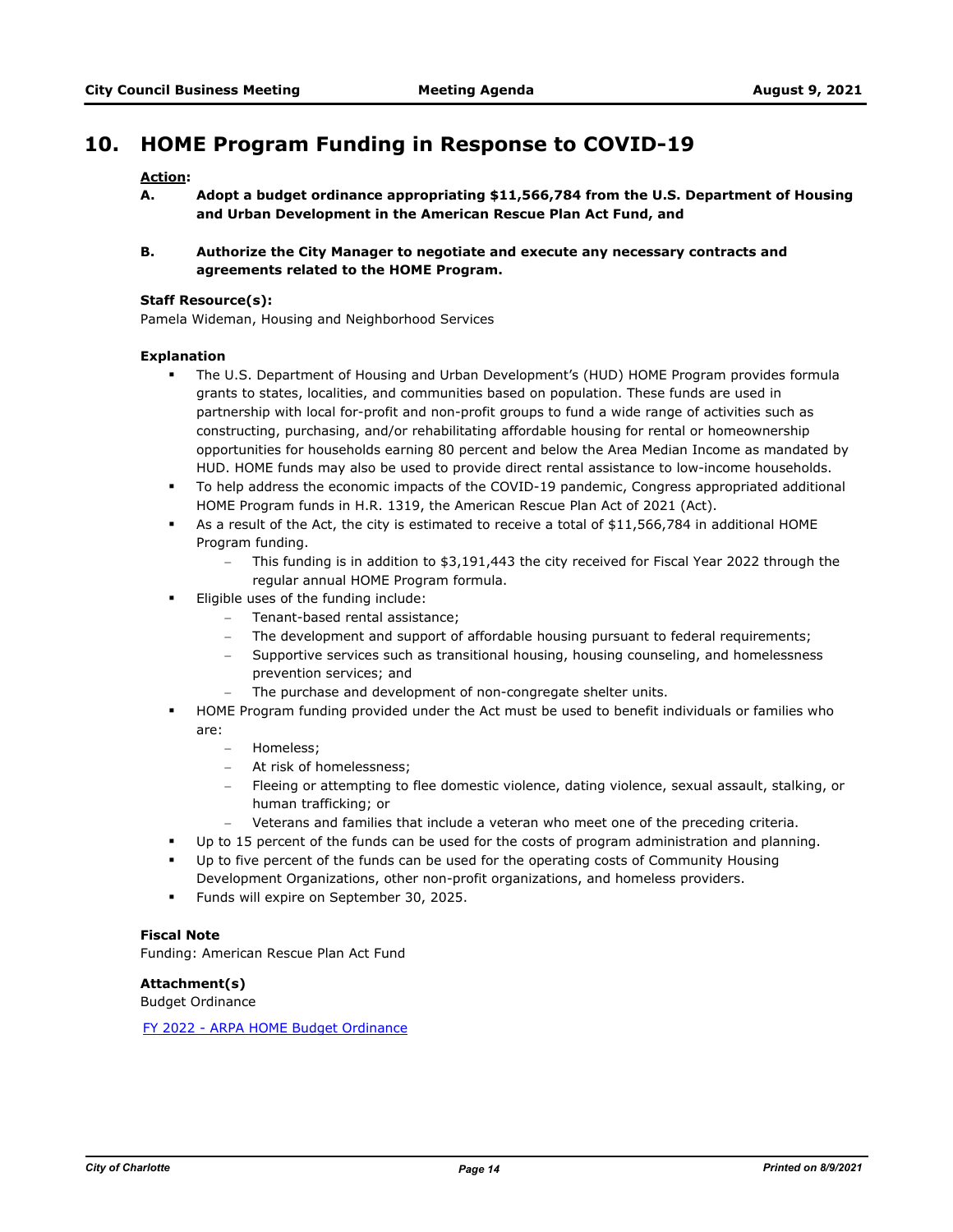# **11. Lowe's 100 Hometowns Grant**

# **Action:**

- **A. Accept a grant in the amount of \$200,000 from Lowe's Home Improvement for the construction of an open space in Historic Washington Heights neighborhood, and**
- **B. Adopt a budget ordinance appropriating \$200,000 from Lowe's Home Improvement in the General Grants Fund.**

### **Staff Resource(s):**

Taiwo Jaiyeoba, City Manager's Office Erin Chantry, Planning, Design, and Development

### **Explanation**

- § The Tate Street/Beatties Ford Road open space is in Historic Washington Heights in Council District 2.
- § This city-owned parcel was the location of "The Ritz," the last movie theater built in Charlotte exclusively for African Americans. It opened in the early 1960s, closed in the 1971, and was later demolished.
- This project is part of the Corridors of Opportunity program and was identified by the community during the "Beatties Ford Road Placemaking and Public Space Playbook" process. This comprehensive community engagement process identified four placemaking projects to be funded in 2021.
- § The city applied for and was awarded the Lowe's 100 Hometowns grant for \$200,000 to be added to the \$50,000 allocated to the Corridors of Opportunity program for this project. Grant funding will allow the City of Charlotte to build a permanent open space that honors the history and legacy of The Ritz Theater.
- § The open space will be co-designed over the next month with the Beatties Ford Road corridor community. It will most likely include the following elements:
	- An entertainment space for performances and outdoor movie nights,
	- A green space to accommodate community events,
	- A plaza with café seating and shade elements,
	- A play feature,
	- A market promenade with street furniture,
	- Art completed by local artists, and
	- Enhanced landscaping and additional street trees.
- The objective of funding includes:
	- Building a permanent open space that implements the community's vision of honoring the history and identity of The Ritz Theater and the importance it had in the corridor;
	- Creating a space that can host community events and support the programming of local institutions like Northwest School of the Arts, West Charlotte High School, the Allegra Westbrooks Library, etc; and
	- Ensuring that the Tate Street/Beatties Ford Road open space is an active public space reflective of the identity, culture, and heritage of the Beatties Ford Road corridor community.
- **Ths open space will be constructed by October 2021.**

#### **Fiscal Note**

Funding: General Grants Fund

# **Attachment(s)**

Map Grant Agreement from Lowe's 100 Hometowns Budget Ordinance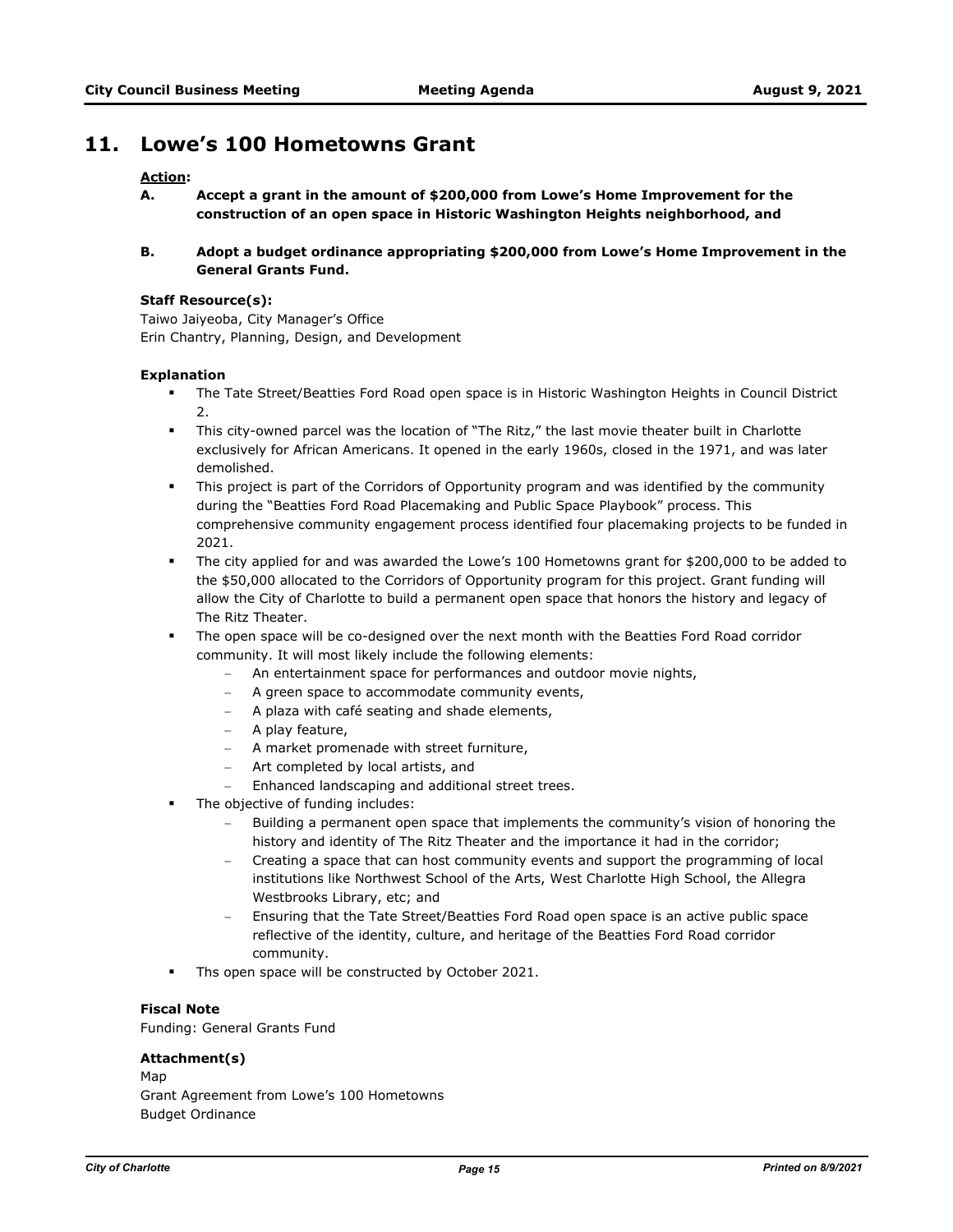[Map - The Ritz at Washington Heights](http://charlottenc.legistar.com/gateway.aspx?M=F&ID=d2178dc4-0892-4597-889a-599e2bdb1432.pdf)

[Lowe's Grant Recipient Agreement](http://charlottenc.legistar.com/gateway.aspx?M=F&ID=8300781d-87b3-4ad8-b8ad-6468c95e19a3.pdf)

[Lowes Grant Appropriation 8.9.21](http://charlottenc.legistar.com/gateway.aspx?M=F&ID=b8ed7a37-6d18-431d-9d65-73397992aa74.pdf)

# **12. Grant for Alternatives to Violence Program**

# **Action:**

**A. Accept a grant in the amount of \$1,200,000 from GreenLight Fund Charlotte to support the implementation of the Alternatives to Violence Program in Charlotte, and** 

# **B. Adopt a budget ordinance appropriating \$1,200,000 from GreenLight Fund Charlotte in the Neighborhood Development Grants Fund.**

### **Staff Resource(s):**

Pamela Wideman, Housing and Neighborhood Services Federico Rios, Housing and Neighborhood Services

### **Explanation**

- The city has been awarded a \$1.2 million grant by the GreenLight Fund Charlotte in partnership with the Wells Fargo Foundation. The grant will be used to support two additional years of implementation of the Alternatives to Violence Program in the Beatties Ford Road Corridor in Council District 2. The Wells Fargo Foundation contributed \$1 million toward the grant award.
- § Alternatives to Violence (ATV) is a violence interruption program that deploys evidence-based Cure Violence methodology to address violent crime.
- This grant will complement \$500,000 previously allocated for this program as well as the city's investments in this area as part of the Corridors of Opportunity program by providing additional resources to help make neighborhoods safer through community outreach and engagement.
- **•** The grant will cover the cost of salaries and benefits, ongoing technical assistance, and programmatic expenses for the service provider implementing the ATV program.
- § The grant also gives the service provider the additional capacity support offered to the GreenLight Fund Charlotte's portfolio organizations.
- **•** The grant award does not require a local match.

#### **Fiscal Note**

Funding: Neighborhood Development Grants Fund

**Attachment(s)** Budget Ordinance

**[ATV Grant Budget Ordinance](http://charlottenc.legistar.com/gateway.aspx?M=F&ID=7b884f37-4db2-4d43-8ab8-7a6ada40d595.pdf)**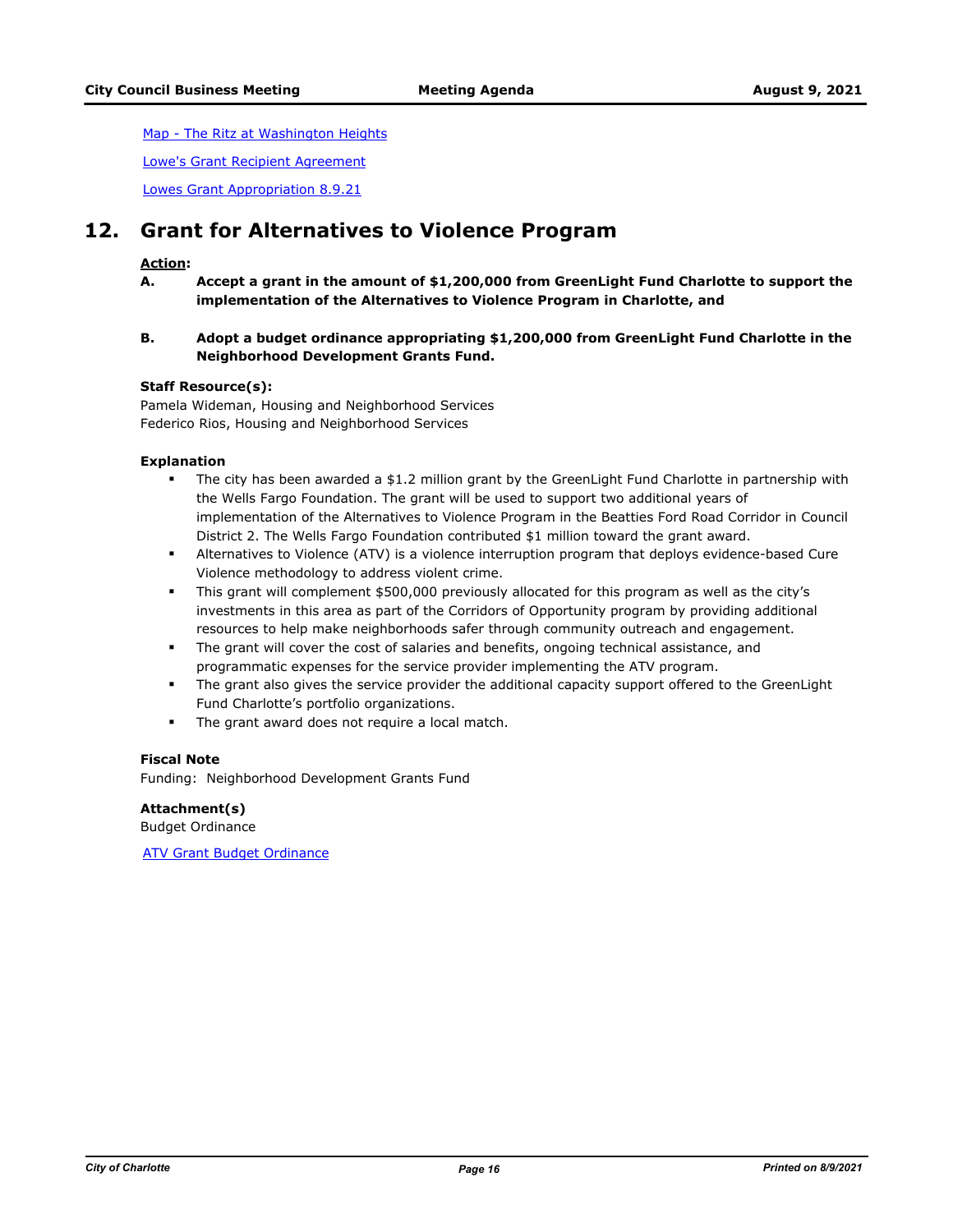# **Decision on an Amendment to the Edgewood Farmhouse 13. Historic Landmark Designation**

# **Action:**

**Adopt an ordinance with an effective date of August 9, 2021, amending the historic landmark designation ordinance for the property known as the "Edgewood Farmhouse" (parcel identification numbers 027-611-04, 027-611-05, and 027-611-06) that would de-designate portions of the land previously included within the designation.**

# **Staff Resource(s):**

Taiwo Jaiyeoba, City Manager's Office David Pettine, Planning, Design, and Development

### **Explanation**

- § The city has received a recommendation from the Charlotte-Mecklenburg Historic Landmarks Commission (HLC) to amend the historic landmark designation ordinance identifying a property as the "Edgewood Farmhouse" (listed under Parcel Identification Numbers (PID) 027-611-04, 027-611- 05, and 027-611-06, as of March 1, 2021), originally adopted by the Mecklenburg County Board of County Commissioners on February 18, 1985.
- § On June 28, 2021, a public hearing was conducted on the historic landmark designation for the property known as the Edgewood Farmhouse. No comments from the public were received.
- **•** The ordinance would be amended to de-designate all of the land associated with PIDs 027-611-04 and 027-611-05 with the exception of the approximately two-acre parcel containing the historic farmhouse and the log outbuilding. The 4.75-acre parcel identified as PID 027-611-06, the interiors and exteriors of the historic farmhouse, and the log outbuilding would retain historic landmark designation.
- **•** The Edgewood Farmhouse is located within the City of Charlotte's extraterritorial jurisdiction adjacent to Council District 4.
- **•** The recommended amendment could significantly contribute to the long-term preservation of the Edgewood Farmhouse without significantly impacting the remaining designated property's historic significance as one of the few extant antebellum farmhouses in the county and its historic association with the county's prominent pioneer families.
- § PIDs 027-611-04 and 027-611-05 are owned by Bowman Sumner LLC, and PID 027-611-06 is owned by Melanie Jones McLeod.
- § PID 027-611-04 and 027-611-05 are zoned MX-2 and are located at 11124 and 11132 Eastfield Road. PID 027-611-06 is zoned R-3 and is located at 11100 Eastfield Road.

# **Attachment(s)**

Information sheet Ordinance Ordinance Attachment - Edgewood Preserve Rezoning Plan Amended Survey and Research Report Record of the vote of the HLC Summary of department review State Historic Preservation Office comment letter HLC Response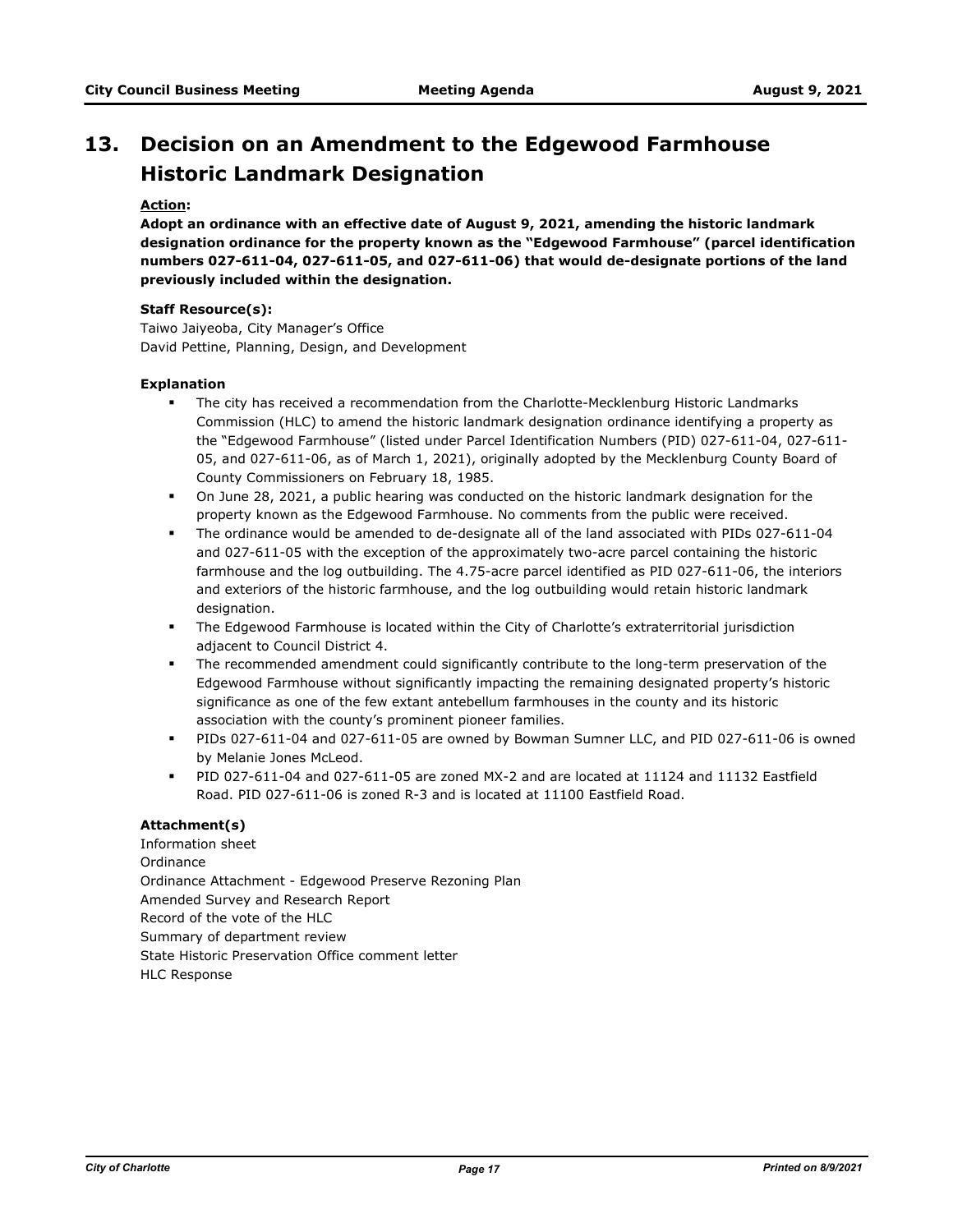[Edgewood\\_Information sheet](http://charlottenc.legistar.com/gateway.aspx?M=F&ID=6f978e13-6b33-4e49-9bf9-e763616b1eaa.docx)

[Edgewood\\_Ordinance Amendment](http://charlottenc.legistar.com/gateway.aspx?M=F&ID=446adb73-937d-4d4f-a31e-b5f103f31193.docx)

Edgewood Ordinance Amendment Attachment

[Edgewood Farmhouse Designation Report and Addendum 2.0](http://charlottenc.legistar.com/gateway.aspx?M=F&ID=cf70dadd-972b-4cd5-b6e5-2dab80d1627a.pdf)

[Edgewood\\_Record of the Vote of the HLC](http://charlottenc.legistar.com/gateway.aspx?M=F&ID=58d6da0d-c4a6-4121-a790-4709ab55f207.docx)

[Edgewood Farmhouse Dept Review Findings](http://charlottenc.legistar.com/gateway.aspx?M=F&ID=a6bef463-0778-4637-86a8-c0bf2138e05d.docx)

[Edgewood State Historic Preservation Office comment letter](http://charlottenc.legistar.com/gateway.aspx?M=F&ID=b93bed2d-774b-476d-a6f5-a3a80e1be3e6.pdf)

[Edgewood\\_HLC response](http://charlottenc.legistar.com/gateway.aspx?M=F&ID=d2b8f820-8541-4fe9-a7f1-d6daa160bf5d.docx)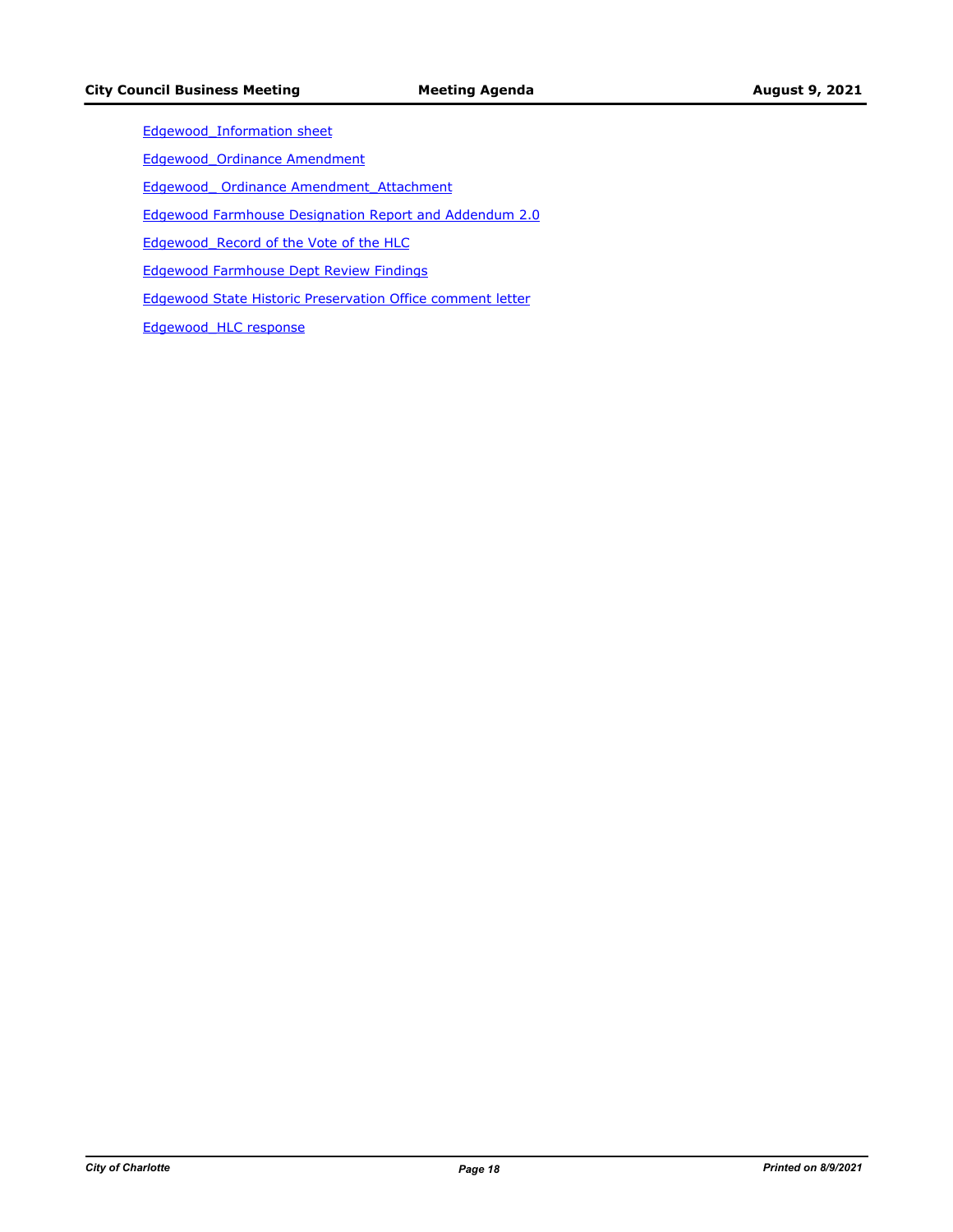# **Decision on an Amendment to the Victor Shaw House Historic Landmark Designation 14.**

# **Action:**

**Adopt an ordinance with an effective date of August 9, 2021, de-designating portions of the land previously included within the historic landmark designation ordinance for the property known as the "Victor Shaw House" (Parcel Identification Number 09-505-544).**

### **Staff Resource(s):**

Taiwo Jaiyeoba, City Manager's Office David Pettine, Planning, Design, and Development

### **Explanation**

- The city has received a recommendation from the Charlotte-Mecklenburg Historic Landmarks Commission (HLC) to amend the historic landmark designation ordinance for the property known as the "Victor Shaw House," originally adopted by the Charlotte City Council on June 21, 2004. The ordinance would be amended to de-designate all of the land associated with Parcel Identification Number 09-505-544, with the exception of the three lots bordering Mecklenburg Avenue, an area totaling approximately one acre and including the historic house. The historic house and the three referenced lots would retain the historic landmark designation.
- § On June 28, 2021, a public hearing was conducted on the amendment to the historic landmark designation ordinance for the property known as the Victor Shaw House. No comments from the public were received.
- § The Victor Shaw House is located at 2400 Mecklenburg Avenue in Council District 1.
- **•** The recommended amendment could significantly contribute to the long-term preservation of the property without appreciably impacting its historic association and historic architectural prominence.
- **■** The Victor Shaw House is listed under Parcel Identification Number 09-505-544, and the recommended action would maintain the existing landmark designation for the interior and exterior of the historic house, and the land associated with the three lots bordering Mecklenburg Avenue.
- The property is zoned UR-2(CD).
- The property is owned by Mecklenburg Park, LLC.
- The amount of deferrable taxes would be reduced in proportion to the approximately 1.588 acres of land recommended for de-designation from the originally designated parcel.

# **Attachment(s)**

Information sheet Ordinance Ordinance Attachment - Rezoning Plan Amended Survey and Research Report Record of the vote of the HLC Summary of department review State Historic Preservation Office comment letter HLC Response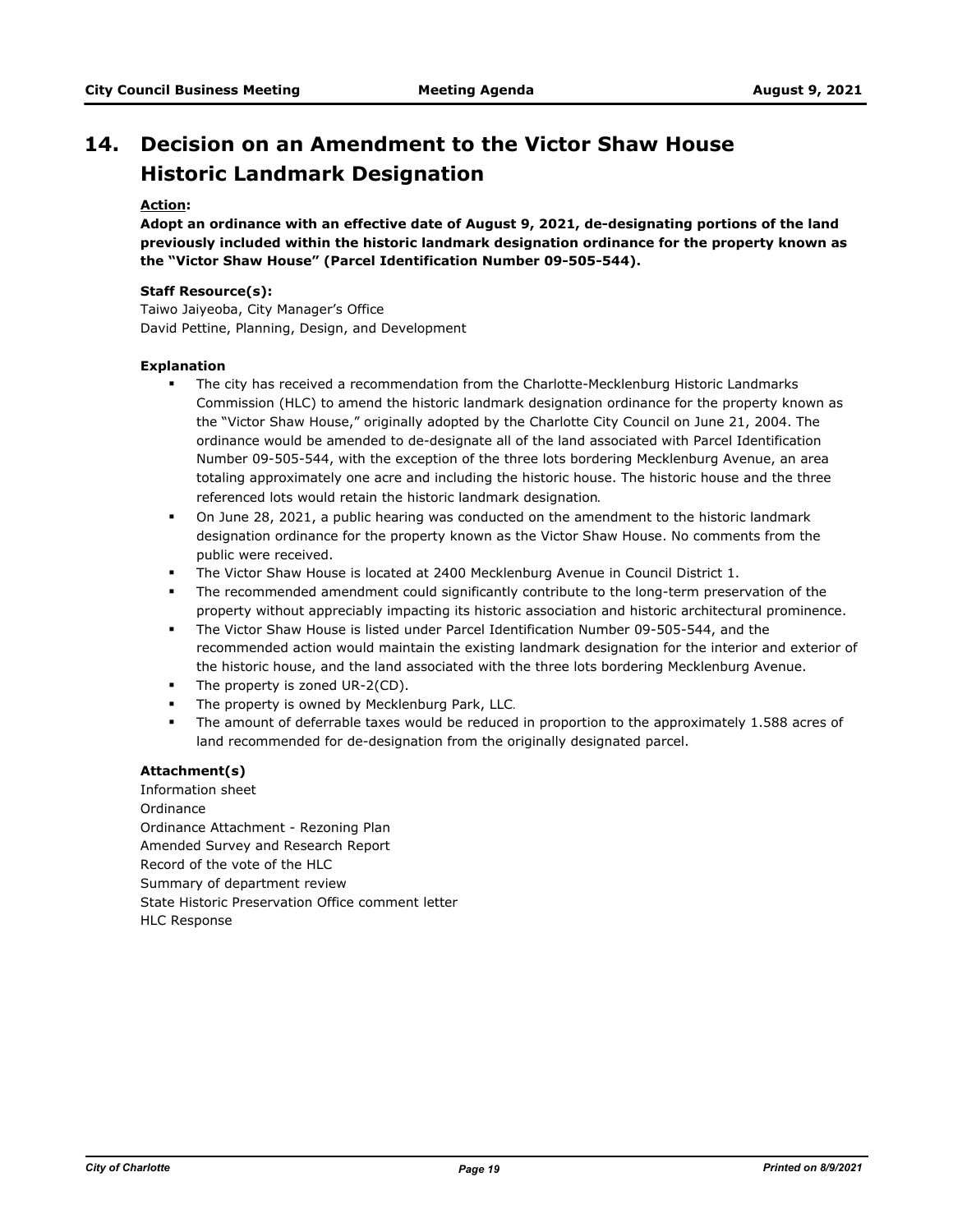- Shaw House Information sheet
- **[Shaw House Ordinance Amendment](http://charlottenc.legistar.com/gateway.aspx?M=F&ID=b3c8fcc3-b713-4b47-a44e-2164e0a0da77.docx)**
- Shaw House Ordinance Exhibit A
- Shaw House Amended survey and research report
- Shaw House HLC Vote
- Shaw House Summary of department review
- Shaw House Amendment State Historic Preservation Office comment letter
- Shaw House file memo SHPO comments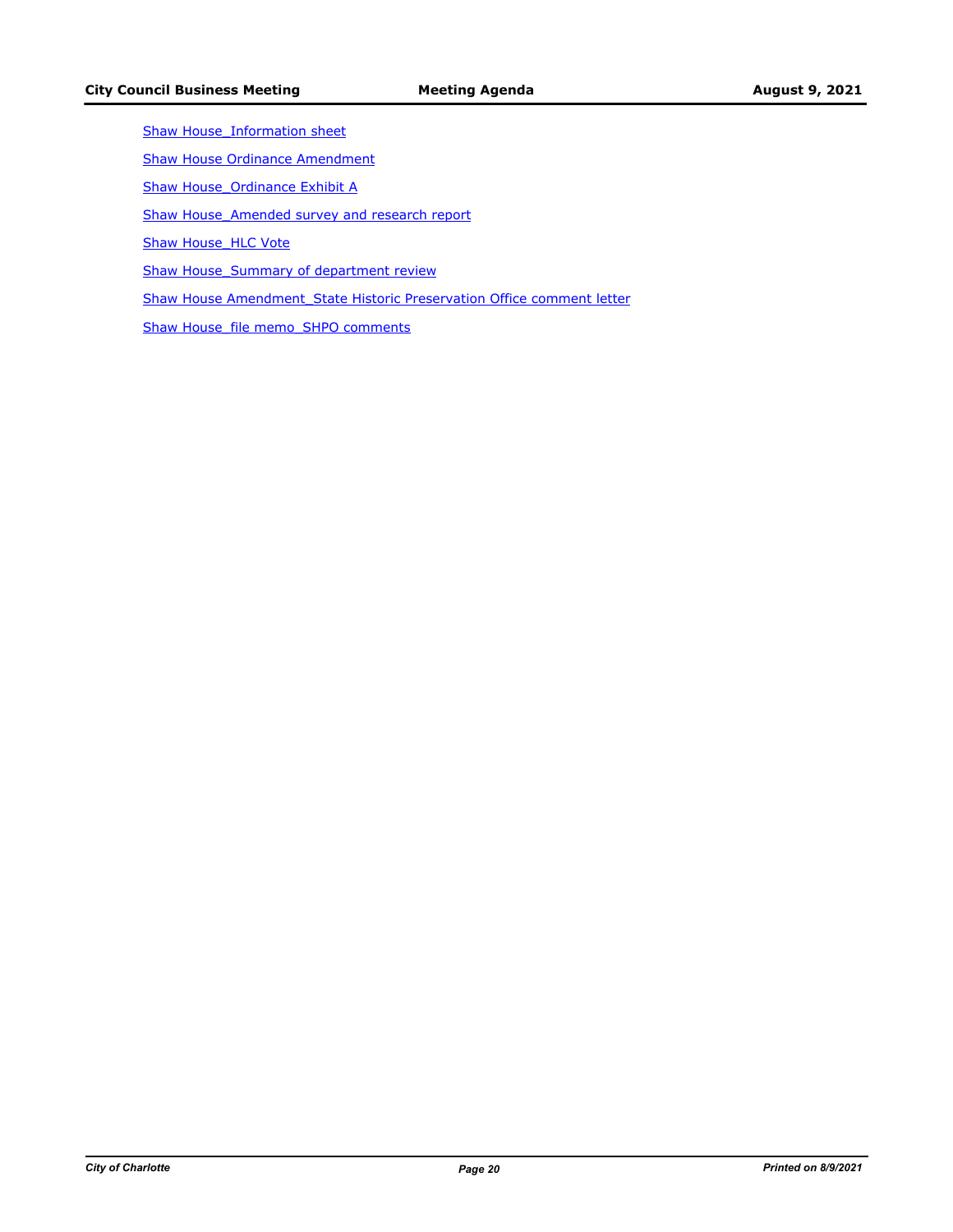# **Decision on the Ervin Building Historic Landmark 15. Designation**

# **Action:**

**Adopt an ordinance with an effective date of August 9, 2021, designating the property known as the "Ervin Building" (Parcel Identification Numbers 13-111-110 and 13-111-114) as a historic landmark.**

#### **Staff Resource(s):**

Taiwo Jaiyeoba, City Manager's Office David Pettine, Planning, Design, and Development

### **Explanation**

- **■** The city has received a recommendation from the Charlotte-Mecklenburg Historic Landmarks Commission (HLC) to designate the Ervin Building as a local historic landmark.
- § On June 28, 2021, a public hearing was conducted on the historic landmark designation for the property known as the Ervin Building. No comments from the public were received.
- **The Ervin Building is located at 4037 East Independence Boulevard in Council District 5.**
- **•** Designation of this property could significantly contribute to its long-term preservation.
- § The Ervin Building is listed under Parcel Identification Numbers 13-111-110 and 13-111-114, and the recommended designation would include the interior and exterior of the building and the land associated with the tax parcels.
- § The property is zoned MUDD-O mixed use development.
- The property is owned by The Ervin Building LLC.
- **■** Based on the current value, the aggregate potential amount of deferrable taxes for the two properties would be approximately \$1,533 for the City of Charlotte taxes and \$2,717 for Mecklenburg County taxes.

# **Attachment(s)**

Information sheet Ordinance Designation Report Record of the vote of the HLC Summary of department review State Historic Preservation Office comment letter HLC Response

[Ervin Bldg\\_Information sheet](http://charlottenc.legistar.com/gateway.aspx?M=F&ID=e5230487-65f5-4ae2-beaf-4ce76d7a9766.docx)

[Ervin Bldg\\_Ordinance](http://charlottenc.legistar.com/gateway.aspx?M=F&ID=296a051c-109a-49d2-ad93-ff881633031c.docx)

[Ervin Bldg\\_ HLC Vote](http://charlottenc.legistar.com/gateway.aspx?M=F&ID=a120c62f-a06c-43e8-973f-97996be8ee79.docx)

[Ervin Bldg\\_ Summary of department review](http://charlottenc.legistar.com/gateway.aspx?M=F&ID=b307c8a7-d038-49df-b404-ae0b518eda28.doc)

[Ervin Bldg\\_State Historic Preservation Office comment letter](http://charlottenc.legistar.com/gateway.aspx?M=F&ID=0b7a3244-dabb-4e6f-b5d6-09a2e2e99504.pdf)

[Ervin\\_file memo\\_SHPO comments](http://charlottenc.legistar.com/gateway.aspx?M=F&ID=42412eea-665c-4fdc-9333-bfcd42ac9e05.docx)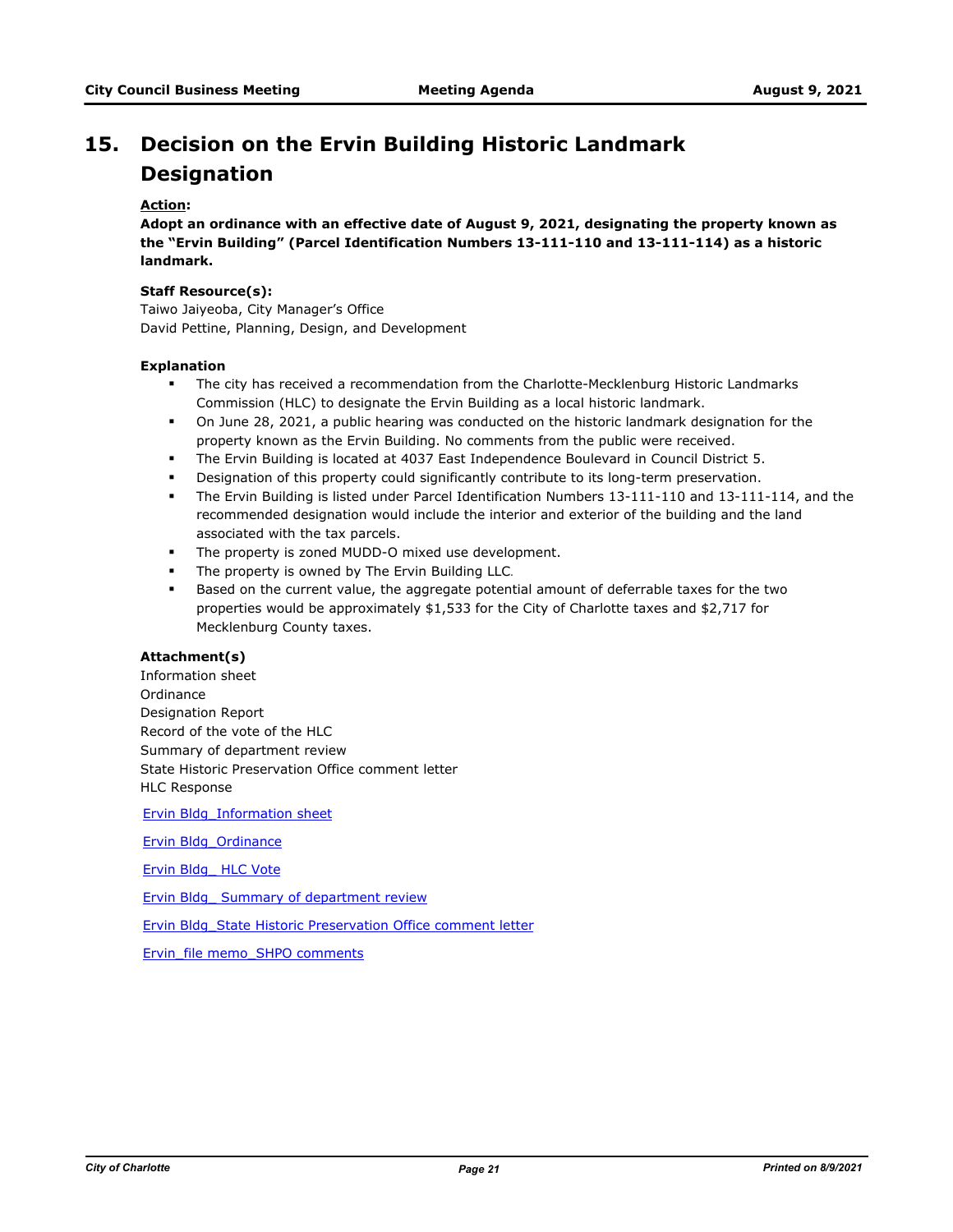# **Decision on the Larkwood-Chadbourn Hosiery Mill Plant Historic Landmark Designation 16.**

# **Action:**

**Adopt an ordinance with an effective date of August 9, 2021, designating the property known as the "Larkwood-Chadbourn Hosiery Mill Plant" (Parcel Identification Number 08-306-707) as a historic landmark.**

#### **Staff Resource(s):**

Taiwo Jaiyeoba, City Manager's Office David Pettine, Planning, Design, and Development

### **Explanation**

- **■** The city has received a recommendation from the Charlotte-Mecklenburg Historic Landmarks Commission (HLC) to designate the Larkwood-Chadbourn Hosiery Mill Plant as a local historic landmark.
- § On June 28, 2021, a public hearing was conducted on the historic landmark designation for the property known as the Larkwood-Chadbourn Hosiery Mill Plant. No comments from the public were received.
- **•** The Larkwood-Chadbourn Hosiery Mill Plant is located at 451 Jordan Place in Council District 1.
- Designation of this property could significantly contribute to its long-term preservation.
- § The Larkwood-Chadbourn Hosiery Mill Plant is listed under Parcel Identification Number 08-306-707, and the recommended designation would include the interior and exterior of the mill building and boiler house, the smokestack, and the land associated with the tax parcel.
- The property is zoned TOD-M (CD).
- The property is owned by Chadbourn Mill Owner LLC.
- **■** Based on the current value, the potential amount of deferrable taxes would be approximately \$7,372 for the City of Charlotte taxes and \$13,066 for Mecklenburg County taxes.

# **Attachment(s)**

Information sheet Ordinance Designation Report Record of the vote of the HLC Summary of department review State Historic Preservation Office comment letter HLC Response

[Larkwood-Chadbourn Mill\\_Information sheet](http://charlottenc.legistar.com/gateway.aspx?M=F&ID=bc4a2f8c-d4be-4747-bb2e-93527f1fbab4.docx)

[Larkwood-Chadbourn Mill\\_Ordinance](http://charlottenc.legistar.com/gateway.aspx?M=F&ID=c4f8cfc2-03c3-4497-afda-a949862b85d3.docx)

[Larkwood-Chadbourn Mill\\_HLC Vote](http://charlottenc.legistar.com/gateway.aspx?M=F&ID=f8d2cb29-8e6b-4199-9038-a91ec68f088a.docx)

[Larkwood-Chadbourn\\_Summary of department review](http://charlottenc.legistar.com/gateway.aspx?M=F&ID=6eccc527-7702-421d-b61b-7e4f5e0962d1.docx)

[Larkwood Chadbourn\\_SHPO letter](http://charlottenc.legistar.com/gateway.aspx?M=F&ID=903ec99a-9dd6-4bb8-97e5-27045347b9eb.pdf)

Larkwood file memo HLC Response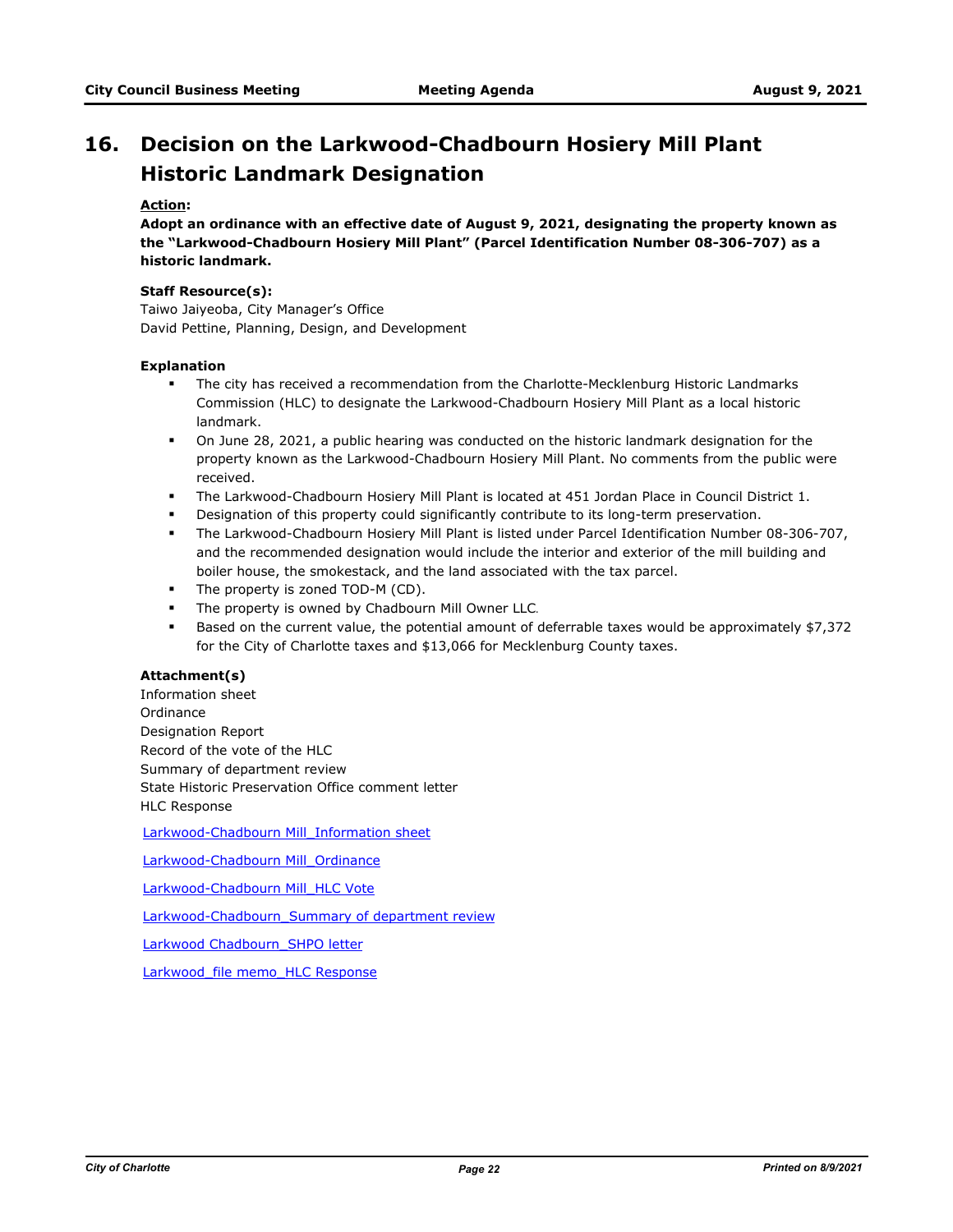# **Decision on the William H. Peeps House Historic Landmark 17. Designation**

# **Action:**

**Adopt an ordinance with an effective date of August 9, 2021, designating the property known as the "William H. Peeps House" (Parcel Identification Number 12-108-208) as a historic landmark.**

# **Staff Resource(s):**

Taiwo Jaiyeoba, City Manager's Office David Pettine, Planning, Design, and Development

### **Explanation**

- **•** The city has received a recommendation from the Charlotte-Mecklenburg Historic Landmarks Commission (HLC) to designate the William H. Peeps House as a local historic landmark.
- § On June 28, 2021, a public hearing was conducted on the historic landmark designation for the property known as the William H. Peeps House. No comments from the public were received.
- **The William H. Peeps House is located at 831 East Worthington Avenue in Council District 1.**
- Designation of this property could significantly contribute to its long-term preservation.
- § The William H. Peeps House is listed under Parcel Identification Number 12-108-208, and the recommended designation would include the interior and exterior of the house, and the land associated with the tax parcel.
- § The property is zoned R-5.
- **The property is owned by Steven and Polly Menaker.**
- Based on the current value, the potential amount of deferrable taxes would be approximately \$1,304 for the City of Charlotte taxes and \$2,311 for Mecklenburg County taxes.

#### **Attachment(s)**

Information sheet Ordinance Designation Report Record of the vote of the HLC Summary of department review State Historic Preservation Office comment letter HLC Response

Peeps House Information sheet

Peeps House Ordinance

[Peeps House\\_HLC Vote](http://charlottenc.legistar.com/gateway.aspx?M=F&ID=043a6b43-69e8-432b-aaeb-e283ba6ed849.docx)

Peeps House Summary of department review

[Peeps House\\_State Historic Preservation Office comment letter](http://charlottenc.legistar.com/gateway.aspx?M=F&ID=2d52abce-2e75-4788-a94a-3b31e08c854b.pdf)

[Peeps House\\_file memo\\_HLC Response](http://charlottenc.legistar.com/gateway.aspx?M=F&ID=1bfa50da-cefc-4f8e-8b07-ba4e5299a124.docx)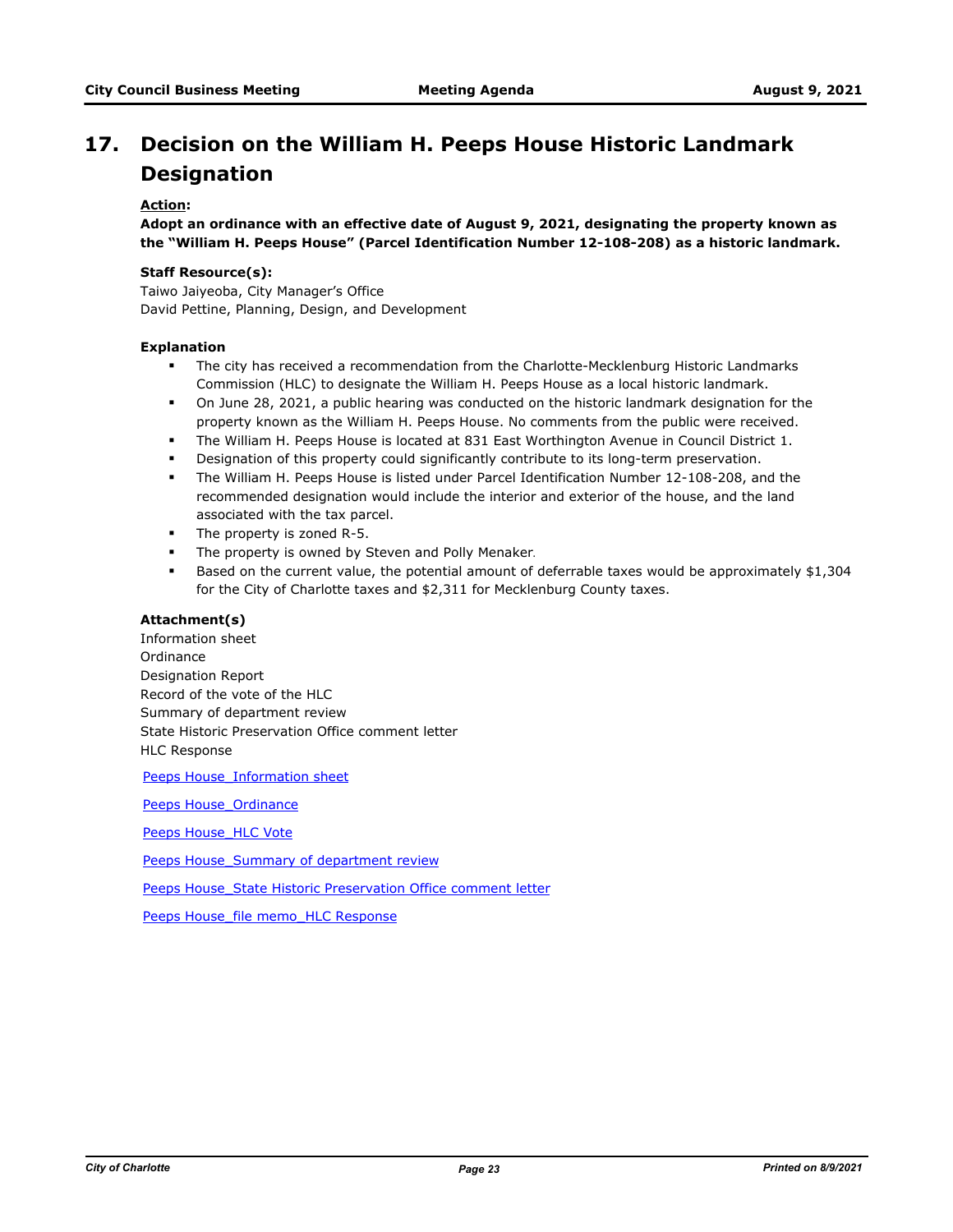# **18. Decision on River District Phase 1 Area Voluntary Annexation**

# **Action:**

**Adopt an annexation ordinance with an effective date of August 9, 2021, to extend the corporate limits to include River District Phase 1 Area properties and assign them to the adjacent City Council District 3.** 

# **Staff Resource(s):**

Taiwo Jaiyeoba, City Manager's Office Holly Cramer, Planning, Design, and Development

### **Explanation**

- § On June 28, 2021, a public hearing was conducted on the River District Phase 1 Area Voluntary Annexation. No comments from the public were received.
- § A petition has been received from the owners of this 167.31-acre property.
- § The property is owned by PTC-R, LLC; Crescent River District, LLC; Aubrey and Rodney Elam; Tamara Mazzucco; Moses Maurice Lehfed; Alain Jebara; Bupsong and Chong Suk Choe; Chong Cha Kim; and Crescent Communities II, LLC.
- § The property is zoned MX-2, residential mixed-use district and MUDD-O, mixed-use development district, optional.
- § The petitioned area consists of eleven parcels, parcel identification numbers 141-131-18, 141-131- 19, 141-142-06, 141-142-09, 141-143-01, 141-143-02, 141-143-03, 141-143-07, 141-143-15, 113 -201-01, and 113-281-48.
- § The property is located within Charlotte's extraterritorial jurisdiction and shares a boundary with current city limits.
- § The intent of the annexation is to enable the development of 107 single family units, 860 multi-family units, 388,000 square feet of commercial uses, and 1,219,000 square feet of non-retail commercial uses.

# **Consistency with City Council Policies**

- The annexation is consistent with city voluntary annexation policies approved by the City Council on March 24, 2003:
	- Is consistent with the policy to not adversely affect the city's ability to undertake future annexations;
	- Is consistent with the policy to not have undue negative impact on city finances or services;
		- § The annexation of the River District Phase 1 Area would have an immediate impact on city finances due to several one-time expenses. However, such financial investments would see a return after approximately nine years, if this property were to be annexed due to recurring revenues rendered from the annexation of this area.
		- The intent of the petitioners is to seek annexation for additional parts of the 1,400 -acre River District area through subsequent annexation petitions. Future annexations have the potential to further offset one-time expenses with additional revenues.
	- Is consistent with the policy to not create unincorporated areas that will be encompassed by new city limits;
- **•** This voluntary annexation is being recommended because the city's interests will be served by annexing the petitioned property.

# **Attachment(s)**

Map (GIS) Map (Survey) Annexation Ordinance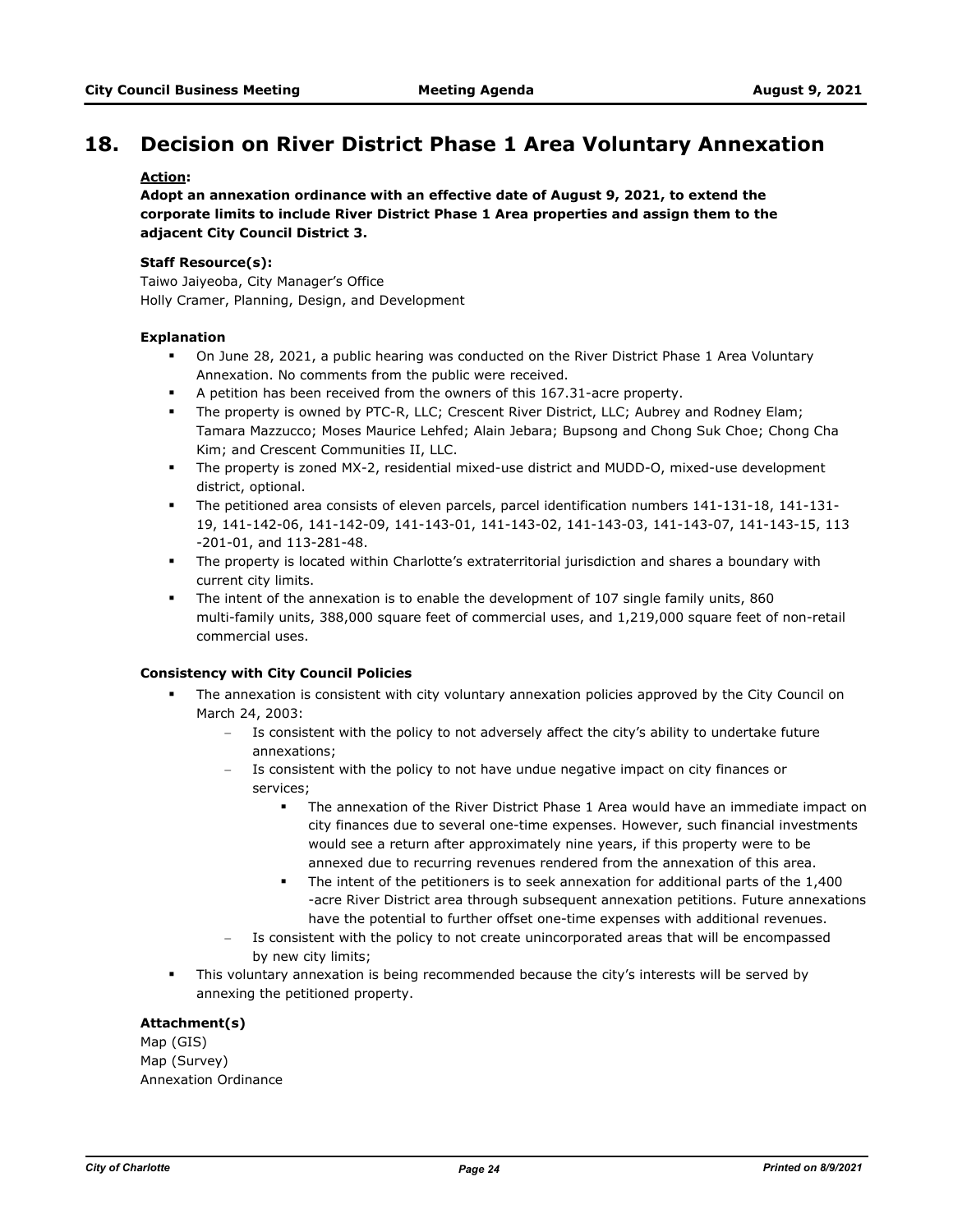[River District Phase 1 Area Annexation Map](http://charlottenc.legistar.com/gateway.aspx?M=F&ID=e6e9245a-562f-4cdc-bf73-dd4f2c20005f.pdf)

[River District Phase 1 Area Annexation Survey](http://charlottenc.legistar.com/gateway.aspx?M=F&ID=64ee784f-de32-4d32-9f9e-39bb3c74627d.pdf)

[River District Phase 1 Area Annexation Ordinance](http://charlottenc.legistar.com/gateway.aspx?M=F&ID=a1c05f27-417c-4ea6-95f7-5426b14d763e.docx)

# **Appointments to the Charlotte Business INClusion Advisory Committee 19.**

**Action:**

**Appoint residents to serve as specified.**

**Staff Resource(s):** Stephanie Kelly, City Clerk's Office

#### **Explanation**

- § One appointment for a partial term beginning upon appointment and ending February 28, 2022.
	- Stephanie Moore Hand, nominated by Council members Driggs, Egleston, Eiselt, and Watlington.
	- Victor Perez, nominated by Council members Johnson, Newton, Phipps, and Winston.

### **Attachment(s)**

Charlotte Business INClusion Advisory Committee Applications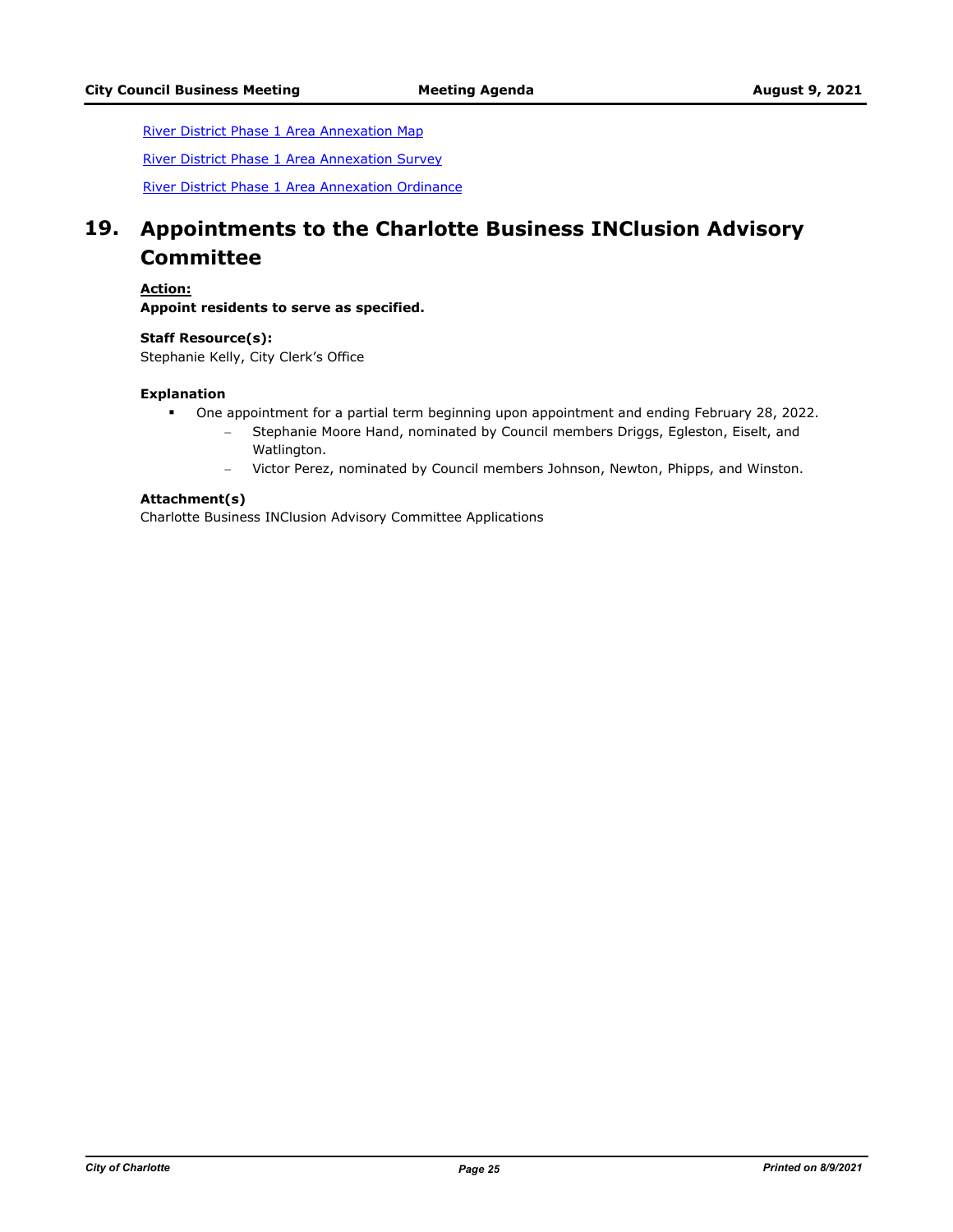# **CONSENT**

# **20. NXTCLT Minority Business Development Program**

# **Action:**

- **A. Approve a contract with Orbital Socket for the implementation of NXTCLT, a minority business development program, for an initial term of one year, and**
- **B. Authorize the City Manager to renew the contract for up to three, one-year terms with possible price adjustments and to amend the contract consistent with the purpose for which the contract was approved.**

### **Staff Resource(s):**

Tracy Dodson, City Manager's Office Holly Eskridge, Economic Development

### **Explanation**

- The city provided \$250,000 in the Fiscal Year (FY) 2020 budget to Orbital Socket to develop NXTCLT, a minority-owned business capacity building program. Initial funding was used to:
	- Develop program infrastructure, build curriculum, convene coaches and facilitators, create a website and marketing materials; and
	- Support the first cohort of eight businesses that graduated in December 2020.
- **•** The program targets businesses that have moved beyond the start-up phase and need additional support to access capital, expand to new markets, become more efficient, and continue to grow and develop in Charlotte.
- § The city included \$250,000 in the FY 2022 budget to continue the program, which is estimated to support up to 24 businesses this fiscal year.
- **•** The city's initial investment has leveraged an estimated \$1 million per year from the private sector, including investments from Truist and Atrium Health.
- **•** Waiver of a competitive solicitation process for services may be granted on a limited basis when deemed appropriate and in the city's best interest. A waiver has been approved for these services based on continuity of service and existing programmatic infrastructure.
- § Annual expenditures are estimated to be \$250,000.

# **Charlotte Business INClusion**

Per Charlotte Business INClusion Policy: Part C: Section 2.1(a) The city shall not establish Subcontracting Goals for where (a) there are no subcontracting opportunities identified for the Contract; or (b) there are no MWBEs or SBEs certified to perform the scopes of work that the city regards as realistic opportunities for subcontracting.

This contract meets the provision of (a) - No subcontracting opportunities.

# **Fiscal Note**

Funding: General Capital Investment Plan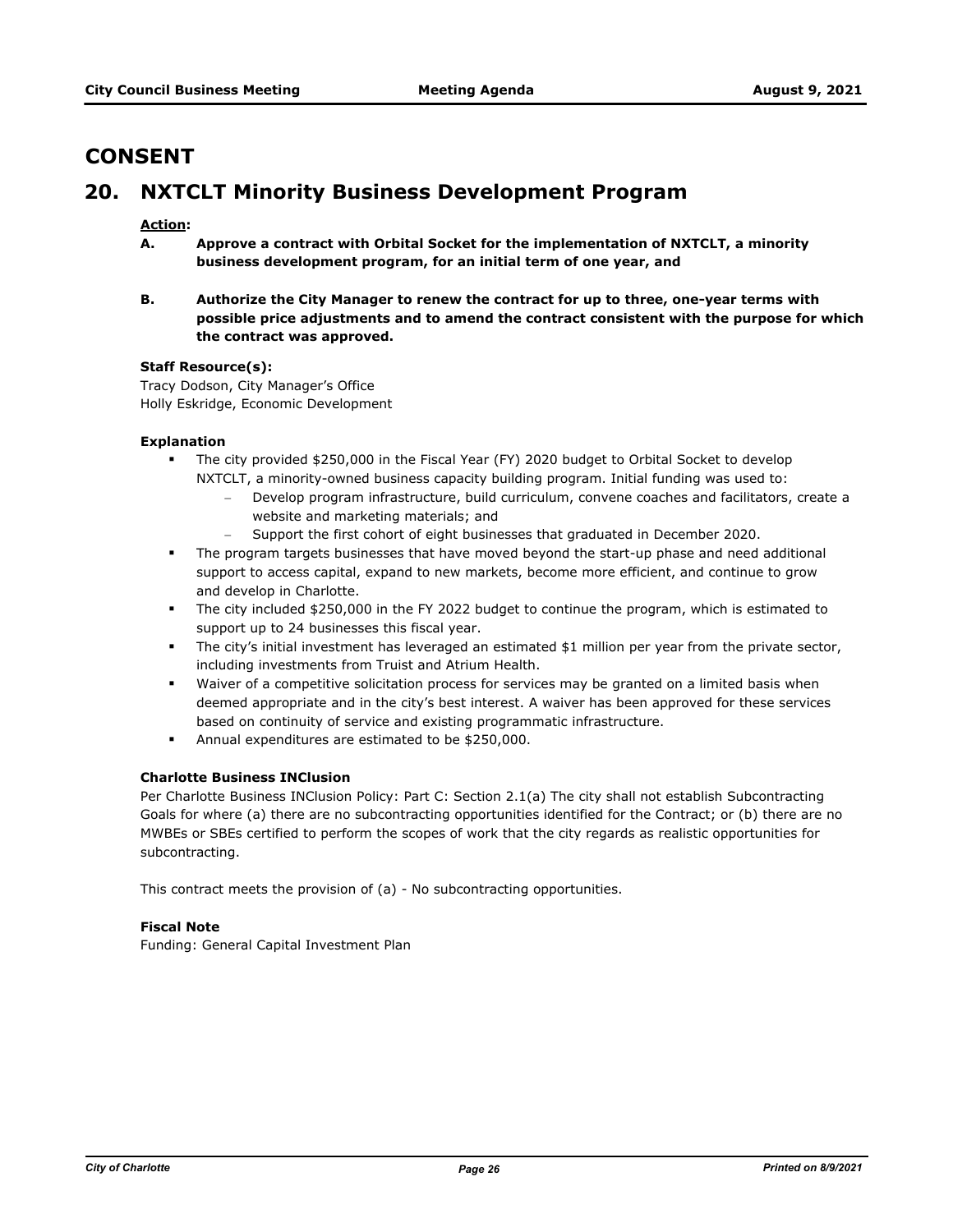# **Community Policing Crisis Response Team Contract 21. Amendment**

# **Action:**

**Approve contract amendment #1 for \$2,497,000 to the contract with CriSys for the provision of adding six clinicians to the Charlotte-Mecklenburg Police Department's Community Policing Crisis Response Team for the term of the contract.** 

#### **Staff Resource(s):**

Johnny Jennings, Police Sherie Pearsall, Police

### **Explanation**

- § On January 14, 2019, City Council approved a contract with Matrix Mental Health Alliance, LLC doing business as CriSys to assist law enforcement in responding to crises involving community members with behavioral or substance abuse issues.
- § Charlotte-Mecklenburg Police Department (CMPD) Community Policing Crisis Response Team (CPCRT) was established to provide improved public safety and service through the deployment of CPCRT assigned Officers and licensed mental health clinicians.
- § CPCRT's objective is to decrease the number of injuries and incarcerated mentally ill individuals by acting as an entry point into mental health treatment and to prevent incidents through early intervention with prompt and thorough case follow-up.
- § As part of the city's SAFE Charlotte initiative, CMPD is expanding the CPCRT to assist with the increase of mental health needs in the community. Additional clinicians will provide evaluation support and offer treatment to individuals suffering from behavioral health crises or substance abuse disorders.
- § The new estimated value of the contract, including amendment #1, is \$6,002,048.

#### **Charlotte Business INClusion**

Per Charlotte Business INClusion Policy: Part C: Section 2.1 (a) The city shall not establish Subcontracting Goals for contracts where (a) there are no subcontracting opportunities identified for the Contract; or (b) there are no MWBEs or SBEs certified to perform the scopes of work that the city regards as realistic opportunities for subcontracting.

This contract meets the provision of (a) - No subcontracting opportunities.

### **Fiscal Note**

Funding: Police Operating Budget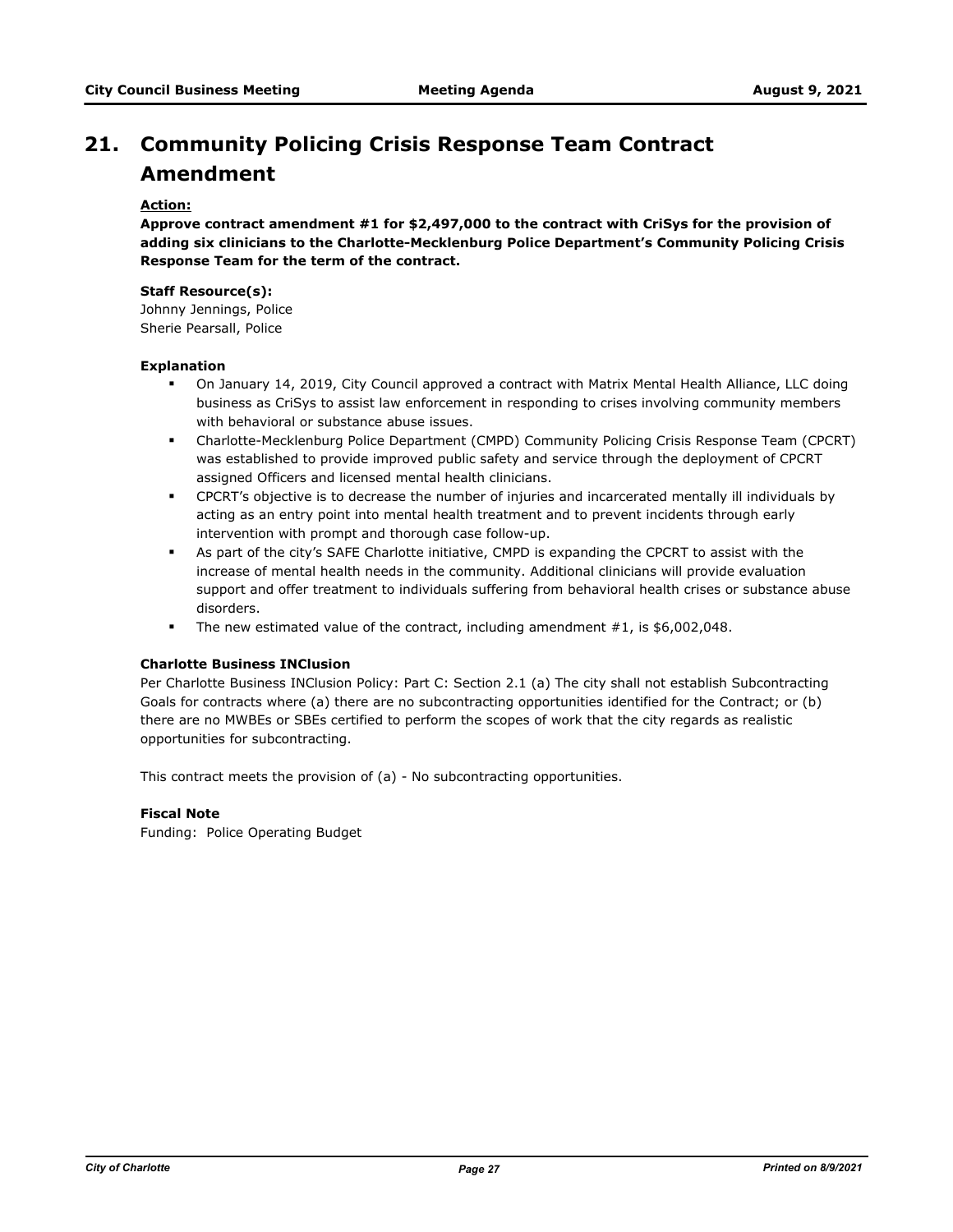# **Fiscal Year 2022 Governor's Highway Safety Program Grant 22. for Traffic Safety - Driving While Impaired Task Force**

# **Action:**

**Adopt a resolution to accept a grant award in the amount of \$201,201 from the Governor's Highway Safety Program for the Driving While Impaired Task Force.**

# **Staff Resource(s):**

Johnny Jennings, Police Will Farrell, Police John Reibold, Police

#### **Explanation**

- § The Charlotte-Mecklenburg Police Department (CMPD) has been tentatively awarded a Fiscal Year (FY) 2022 Governor's Highway Safety Program (GHSP) grant for the Driving While Impaired (DWI) Task Force. This grant has been awarded annually for the previous eight years.
- § GHSP requires that City Council adopt a resolution to authorize CMPD to apply for and accept the grant funding.
- § On January 25, 2021, City Council adopted a resolution authorizing the city to accept a grant award in the amount of \$200,701 from the GHSP for the DWI Task Force. The GHSP grant amount has increased from \$200,701 to \$201,201. This action authorizes the acceptance of the additional contribution.
- § The total cost for the DWI Task force, six officers and one sergeant, is projected to be \$804,802 in FY 2022. The grant will fund 25 percent of Task Force costs. The city is to provide 75 percent in matching funds (\$603,602). The matching funds are included in the Police Operating Budget.
- § The grant is for a one-year term from October 1, 2021, through September 30, 2022.

### **Fiscal Note**

Funding: General Grants Fund and Police Operating Budget

# **Attachment(s)**

Resolution

[Resolution\\_FY2022 GHSP DWI Task Force](http://charlottenc.legistar.com/gateway.aspx?M=F&ID=7e178f61-8e8d-4bca-a909-bf6869a2bff2.pdf)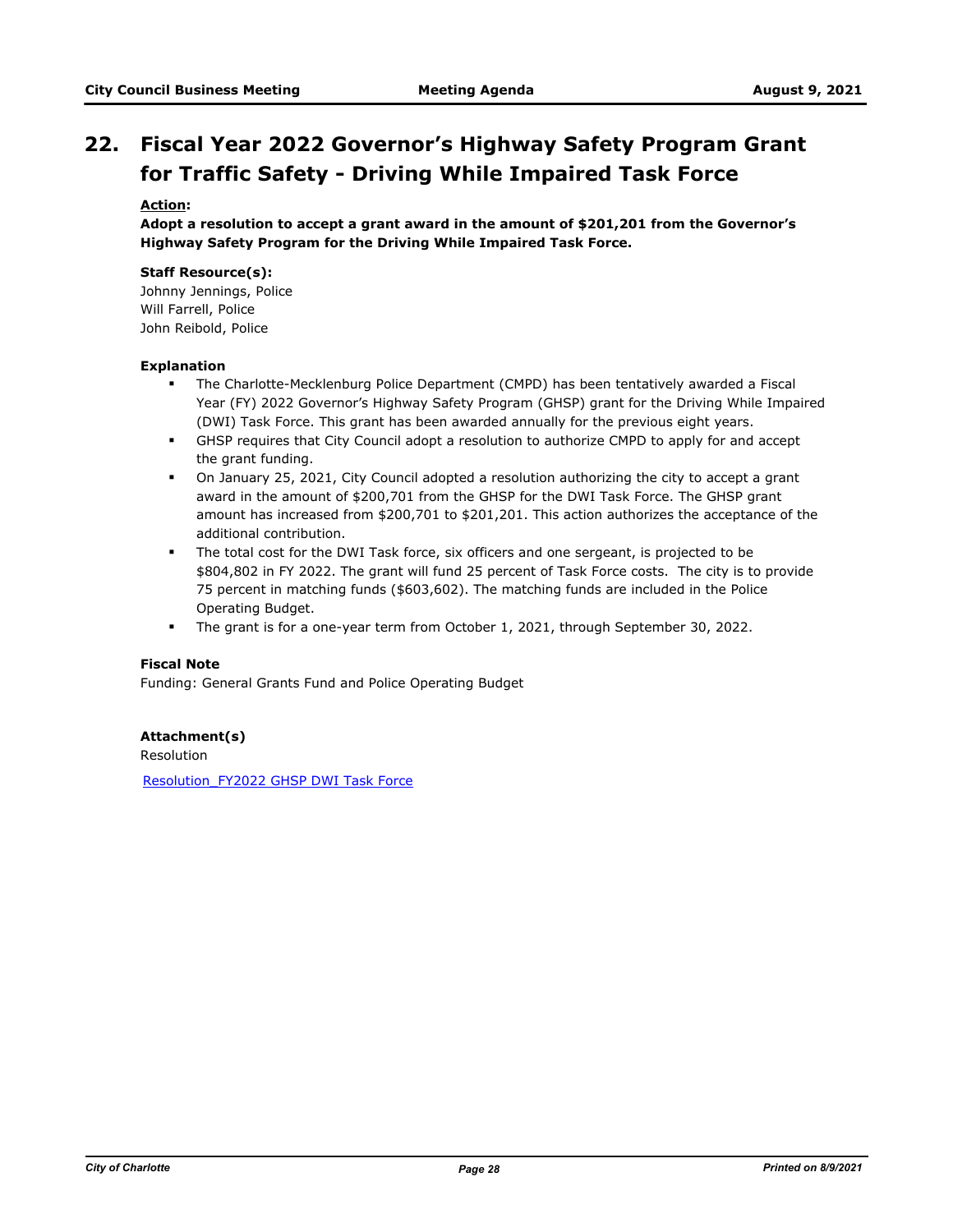# **23. Motorcycle Repair Parts and Services**

# **Action:**

- **A. Approve the purchase of motorcycle parts by the sole source exemption,**
- **B. Approve a contract with Motorcycles of Charlotte for the purchase of motorcycle parts and services for the term of three years, and**
- **C. Authorize the City Manager to amend the contract consistent with the purpose for which the contract was approved.**

### **Staff Resource(s):**

Johnny Jennings, Police Dave Harris, Police Brent Wally, Police

### **Sole Source Exemption**

- § NC General Statute 143-129(e)(6) provides that formal bidding requirements do not apply when:
	- Performance or price competition are not available;
	- A needed product is available from only one source or supply; or
	- Standardization or compatibility is the overriding consideration.
- § Sole sourcing is necessary for this contract because there is only one supply source in close proximity to the city and able to provide parts and services in a timely manner. The next closest dealership is in Greensboro, North Carolina and would require transport and significant down-time for repair negatively impacting availability.
- **•** City Council approval is required for any purchases made under the sole source exception.

#### **Explanation**

- The city has ten motorcycles that are used for the enforcement of traffic laws, to escort vehicles and motorcades, and for other special events in order to protect and serve residents.
- **•** The extensive daily use of the motorcycles requires routine maintenance and replacement of parts on a regular basis.
- § Annual expenditures are estimated to be \$100,000.

#### **Charlotte Business INClusion**

This is a sole source contract and is exempt (Part A: Appendix 1.27 of the Charlotte Business INClusion Policy).

# **Fiscal Note**

Funding: Police Operating Budget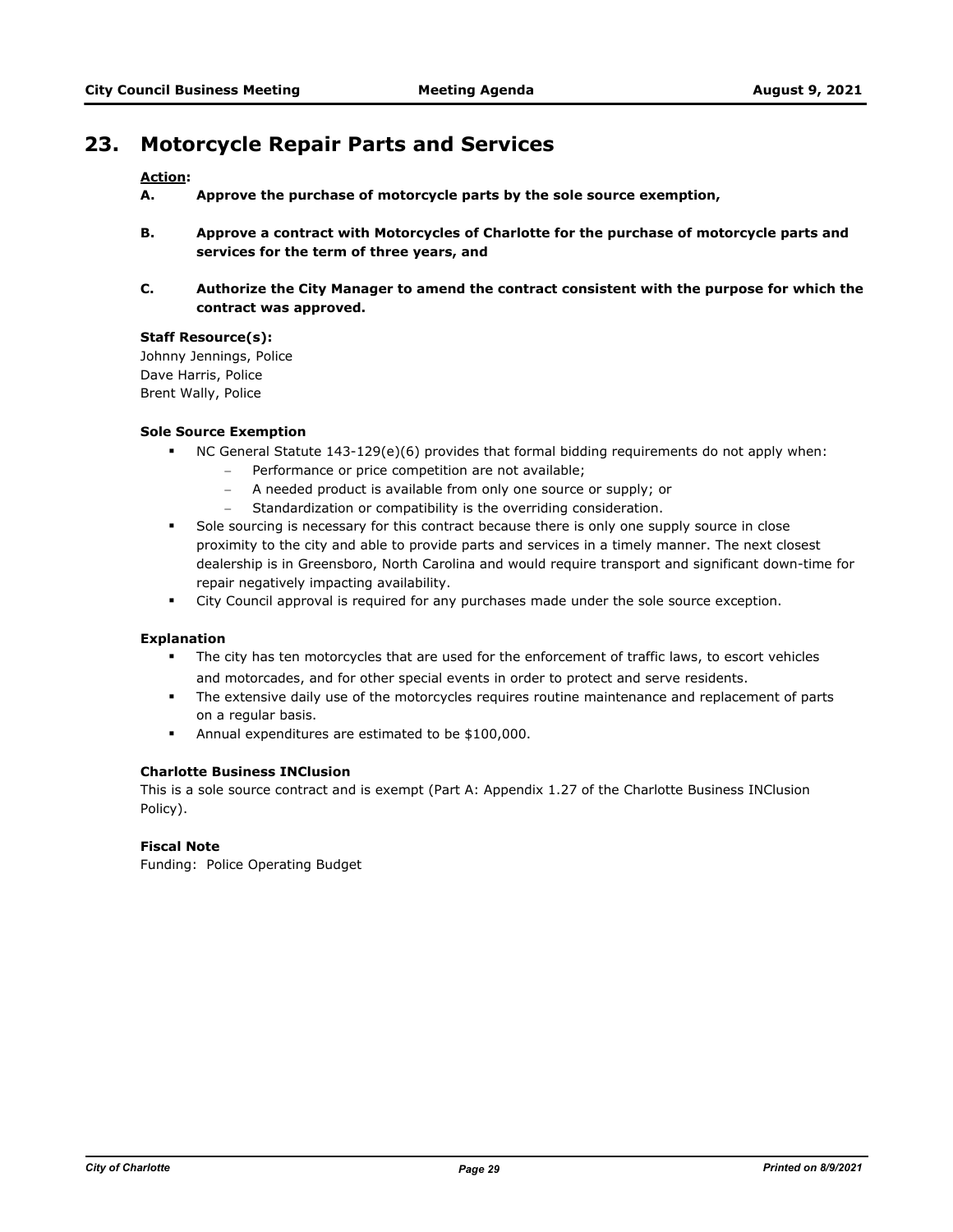# **24. Construct Bridge Structure Repairs**

# **Action:**

**Approve a contract in the amount of \$2,205,761.53 to the lowest responsive bidder Lee Construction Company of the Carolinas, Inc. for the bridge structure repairs project.**

# **Staff Resource(s):**

Liz Babson, Transportation Geoffrey Sloop, Transportation

### **Explanation**

- § The Federal Highway Administration mandates that bridges and culverts be inspected every two years for structural adequacy, safety, and functionality.
- **•** The city is responsible for the inspection and maintenance of 218 bridges within city limits.
- **•** This contract provides for routine construction and maintenance work to 49 bridges identified through the inspection process.
- **The bridges are located in all Council Districts.**
- § Work may include but is not limited to:
	- Superstructure replacement;
	- Concrete pavement repairs;
	- Asphalt surface sealing, repair, or replacement;
	- Brush and tree control;
	- Debris removal;
	- Soil and erosion repairs;
	- Barrier rail and handrail installation and repairs;
	- Retaining wall repairs and replacement;
	- Culvert repairs;
	- Removal, containment, and disposal of the existing materials;
	- Traffic control; and
	- Erosion and sediment control.
- § On April 29, 2021, the city issued an Invitation to Bid (ITB); two bids were received.
	- NC General Statute 143-132 prohibits municipalities from awarding construction contracts over \$500,000 without receiving at least three competitive bids from the initial advertisement of the contract. The city may subsequently award the contract even if re-advertisements result in fewer than three competitive bids.
- § On June 11, 2021, the city re-issued an ITB; two bids were received.
- § Lee Construction Company of the Carolinas, Inc. was selected as the lowest responsive, responsible bidder.
- Repairs are anticipated to begin Fall 2021.
- § This contract is a continuation of the 2020 Bridge Inspection Program. The contract for the first step of bridge inspections was approved by City Council on February 10, 2020.

# **Charlotte Business INClusion**

Established MSBE Goal: 5.00%

Committed MSBE Goal: 5.00%

Lee Construction Company of the Carolinas, Inc. met the established MSBE subcontracting goal and has committed 5.00% (\$110,290) of the total contract amount to the following certified firm (Part B: Section 3 of the Charlotte Business INClusion Policy):

§ D.E. Walker Construction Co. (SBE) (\$110,290) (bridge maintenance and repair)

# **Fiscal Note**

Funding: General Capital Investment Plan

**Attachment(s)** List of Bridges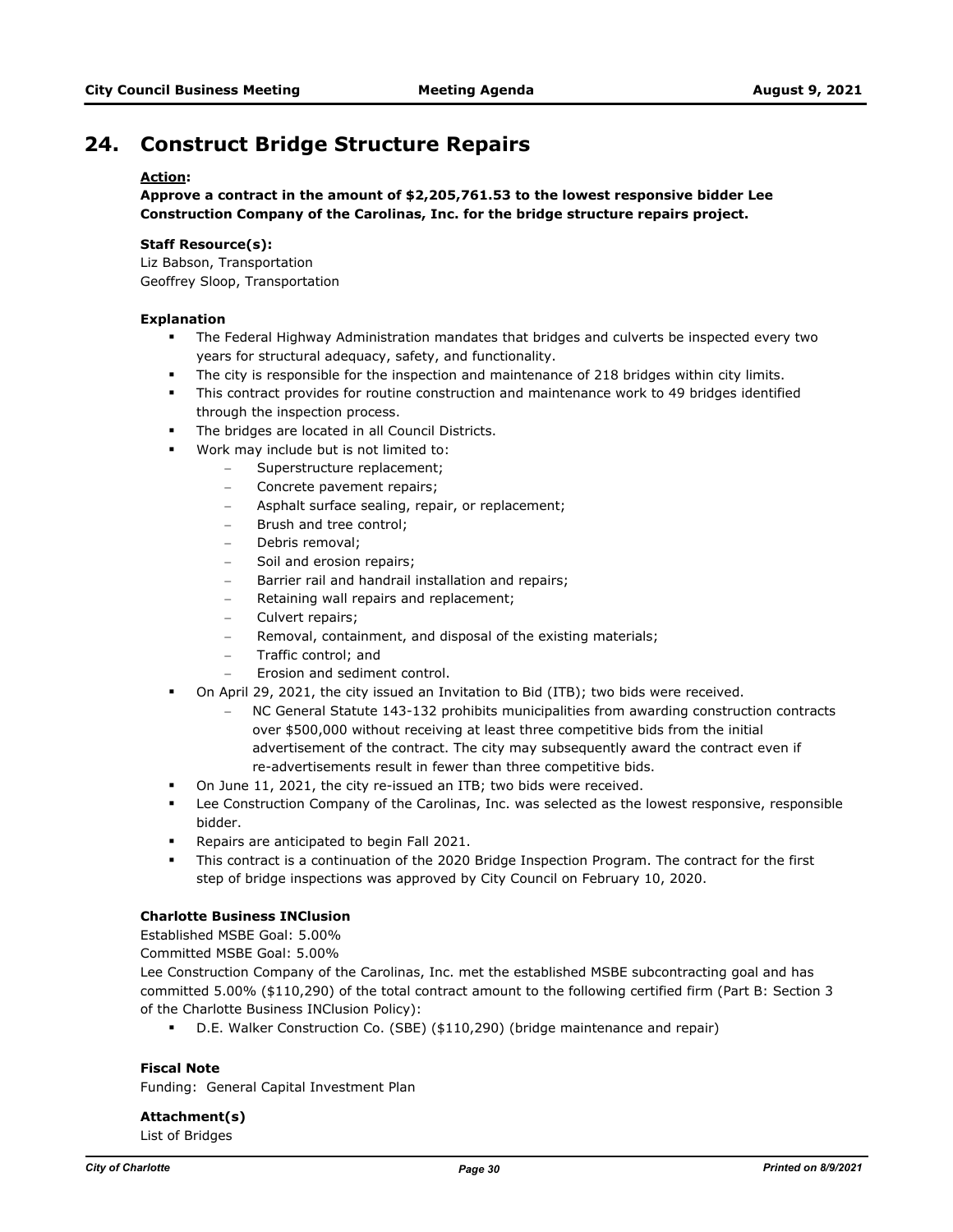[2021 Bridge List](http://charlottenc.legistar.com/gateway.aspx?M=F&ID=286018ef-1fe2-46c4-a5ba-a7bf79c21218.pdf)

# **25. Traffic Signal Components**

# **Action:**

- **A. Approve unit price contracts for the purchase of traffic signal components for an initial term of three years to the following:**
	- ‒ **Peek Traffic Corporation DBA Oriux,**
	- ‒ **Rosenblatt & Associates, Inc., DBA RAI Products, and**
- **B. Authorize the City Manager to renew the contracts for up to two, one-year terms with possible price adjustments and to amend the contracts consistent with the purpose for which the contracts were approved.**

# **Staff Resource(s):**

Liz Babson, Transportation Bryan Tarlton, Transportation

### **Explanation**

- § The Charlotte Department of Transportation maintains a modern signal system that includes 890 traffic signals. The maintenance of the system requires standardized equipment.
- § These contracts will provide loop sealant, pedestrian signal housings, and blank out signs to aid in the direction of pedestrian and vehicular traffic.
- § On April 8, 2021, the city issued an Invitation to Bid; three bids were received.
- § Peek Traffic Corporation DBA Oriux and Rosenblatt & Associates, Inc., DBA RAI Products were selected as the lowest responsive, responsible bidders.
- § Annual expenditures are estimated to be \$220,000.

# **Charlotte Business INClusion**

Per Charlotte Business INClusion Policy: Part C: Section 2.1 (a) The city shall not establish Subcontracting Goals for contracts where (a) there are no subcontracting opportunities identified for the Contract; or (b) there are no MWBEs or SBEs certified to perform the scopes of work that the city regards as realistic opportunities for subcontracting.

This contract meets the provision of (a) - No subcontracting opportunities.

### **Fiscal Note**

Funding: Transportation Operating Budget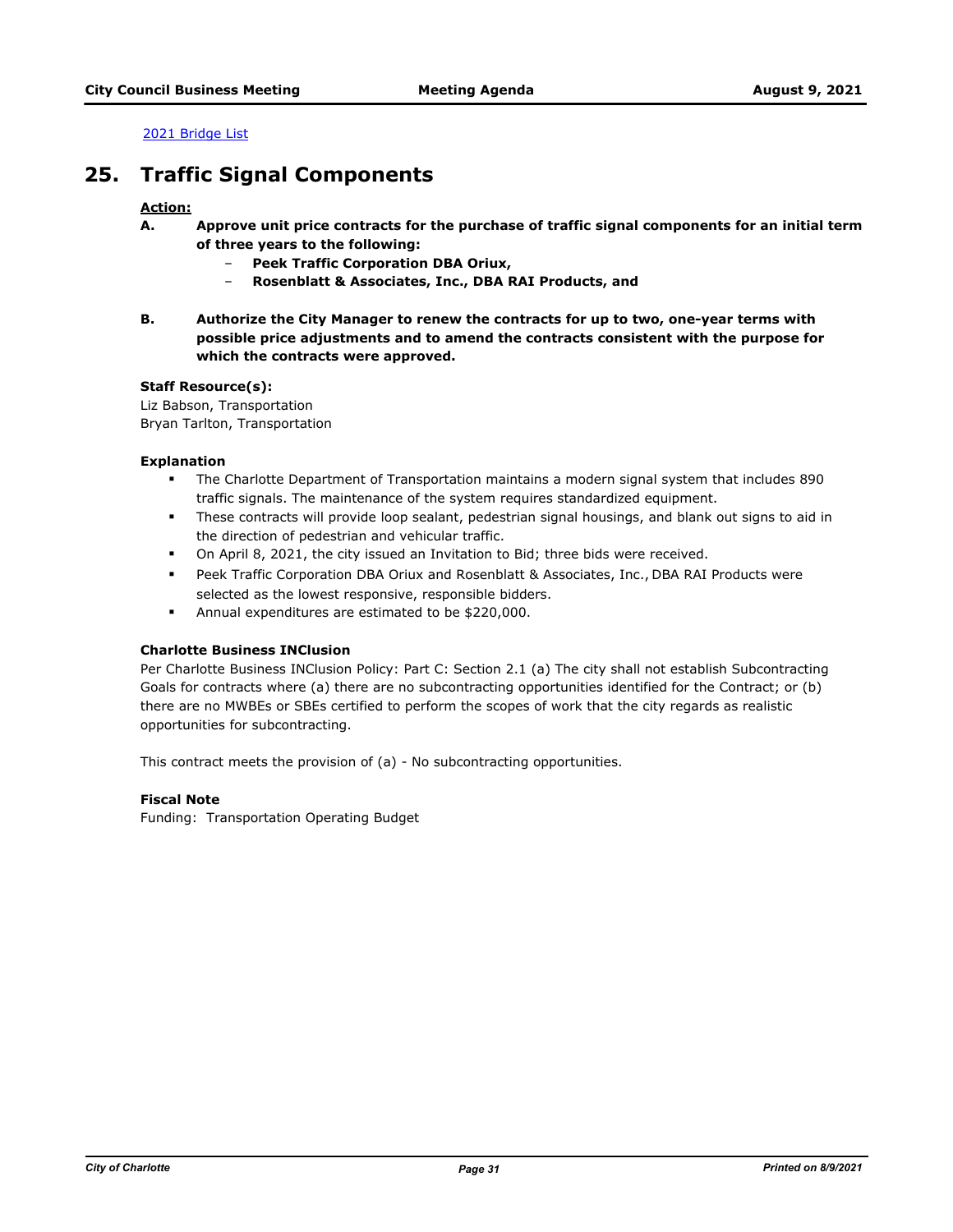# **Construct Craven Thomas Road/Robert Helms Road 26. Streetscape**

# **Action:**

**Approve a contract in the amount of \$2,243,408.04 to the lowest responsive bidder Sealand Contractors Corp. for the Craven Thomas Road/Robert Helms Road Streetscape project.**

#### **Staff Resource(s):**

Phil Reiger, General Services Jennifer Smith, General Services Veronica Wallace, General Services

#### **Explanation**

- § Identified in the Prosperity Village Comprehensive Neighborhood Improvement Program, this project includes the design and installation of streetscape beautification/improvements along Craven Thomas Road and Robert Helms Road in Council District 4.
- § Work will include the widening of existing sidewalk to a multi-use trail, installation of a new bus stop with bus shelter, resting areas with benches, street and pedestrian lighting, landscaping, and public art.
- § On May 27, 2021, the city issued an Invitation to Bid (ITB); two bids were received.
	- NC General Statute 143-132 prohibits municipalities from awarding construction contracts over \$500,000 without receiving at least three competitive bids. The city may subsequently award the contract even if re-advertisements result in fewer than three competitive bids.
- § On June 10, 2021, the city re-issued an ITB; two bids were received.
- Sealand Contractors Corp. was selected as the lowest responsive, responsible bidder.
- § The project is anticipated to be complete by first quarter 2023.

# **Charlotte Business INClusion**

Established MBE Goal: 6.04%

Committed MBE Goal: 6.04%

Sealand Contractors Corp. met the established MBE subcontracting goal and has committed 5.00% (\$135,500) of the total contract amount to the following MBE certified firm(s) (Part B: Section 3 of the Charlotte Business INClusion Policy):

§ High Heels Trucking, Inc. (MBE, SBE) (\$135,500) (hauling)

# Established SBE Goal: 14.00%

Committed SBE Goal: 19.93%

Sealand Contractors Corp. exceeded the established SBE subcontracting goal and has committed 19.93% (\$447,080) of the total contract amount to the following SBE certified firm(s) (Part B: Section 3 of the Charlotte Business INClusion Policy):

- § On Time Construction, Inc. (WBE, SBE) (\$20,000) (concrete, masonry)
- Erosion Defence (SBE) (\$36,615) (erosion control services)
- § Frady Tree Care (SBE) (\$7,000) (tree and shrub removal)
- Parkers Concrete Solutions, LLC. (SBE) (\$300,015) (concrete)
- § Striping Concepts, LLC. (SBE) (\$15,700) (pavement marking)
- § Darnell Jones Trucking, Inc. (MBE, SBE) (\$67,750) (hauling)

# **Fiscal Note**

Funding: General Capital Investment Plan

# **Attachment(s)**

Map

[Map\\_Construct Craven Thomas Road-Robert Helms Road Streetscape](http://charlottenc.legistar.com/gateway.aspx?M=F&ID=13ae7de4-6764-4f5d-ba98-30ab424eedd7.pdf)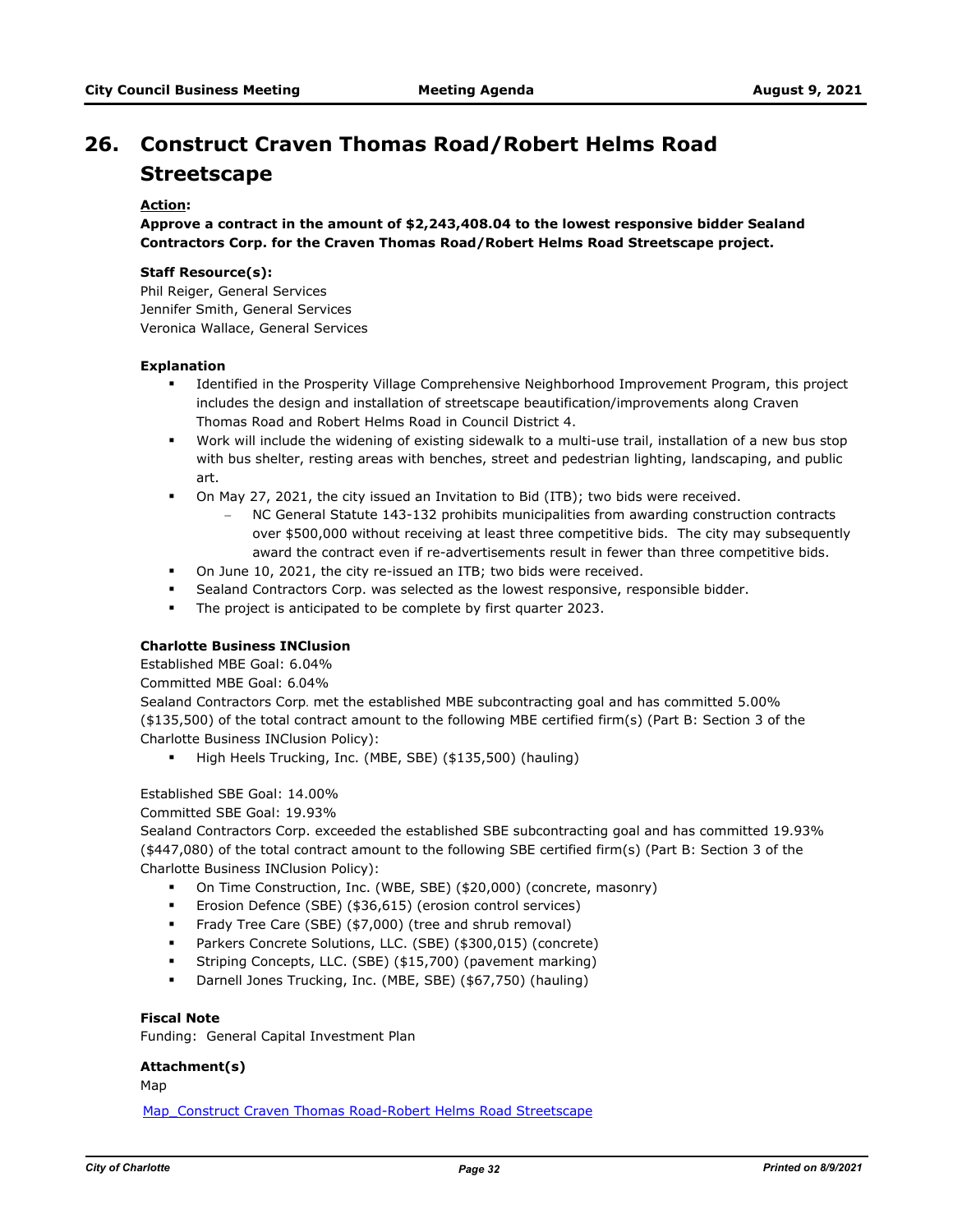# **27. Two-Way Radios and Related Equipment**

# **Action:**

- **A. Approve the purchase of two-way radios and related equipment from a state contract,**
- **B. Approve a contract with Motorola Solutions Inc. for the purchase of two-way radios and related equipment for a term of less than one year ending June 30, 2022, under North Carolina state contract 725G, and**
- **C. Authorize the City Manager to extend the use of the contract for additional terms for as long as the state contract is in effect, at prices and terms that are the same or more favorable than those offered under the state contract.**

# **Staff Resource(s):**

Phil Reiger, General Services Kay Elmore, General Services Reenie Askew, Innovation and Technology

### **Explanation**

- § Public safety radios provide two-way voice communication for all City of Charlotte and Mecklenburg County public safety first-responders which include Fire, Medic, Police, and the Sheriff's Office.
- § Radios also provide critical communications for city field service employees and dispatchers in Transportation, Solid Waste Services, Charlotte Water, CATS, and Aviation.
- **•** All public safety radios must be compatible with the city's Motorola dispatch system.
- The City of Charlotte manages the dispatch system, and the various entities are each responsible for purchasing the radios.
- § North Carolina General Statute 143-129(e)(9) allows local governments to purchase from state contracts if the contractor is willing to extend the same or more favorable prices, terms, and conditions as those established under the state contract.
- § Annual expenditures are estimated to be \$4,200,000.

# **Charlotte Business INClusion**

This contract is purchased off a state contract and is exempt (Part A: Appendix 27 of the Charlotte Business INClusion Policy).

# **Fiscal Note**

Funding: Various Departments' Operating Budgets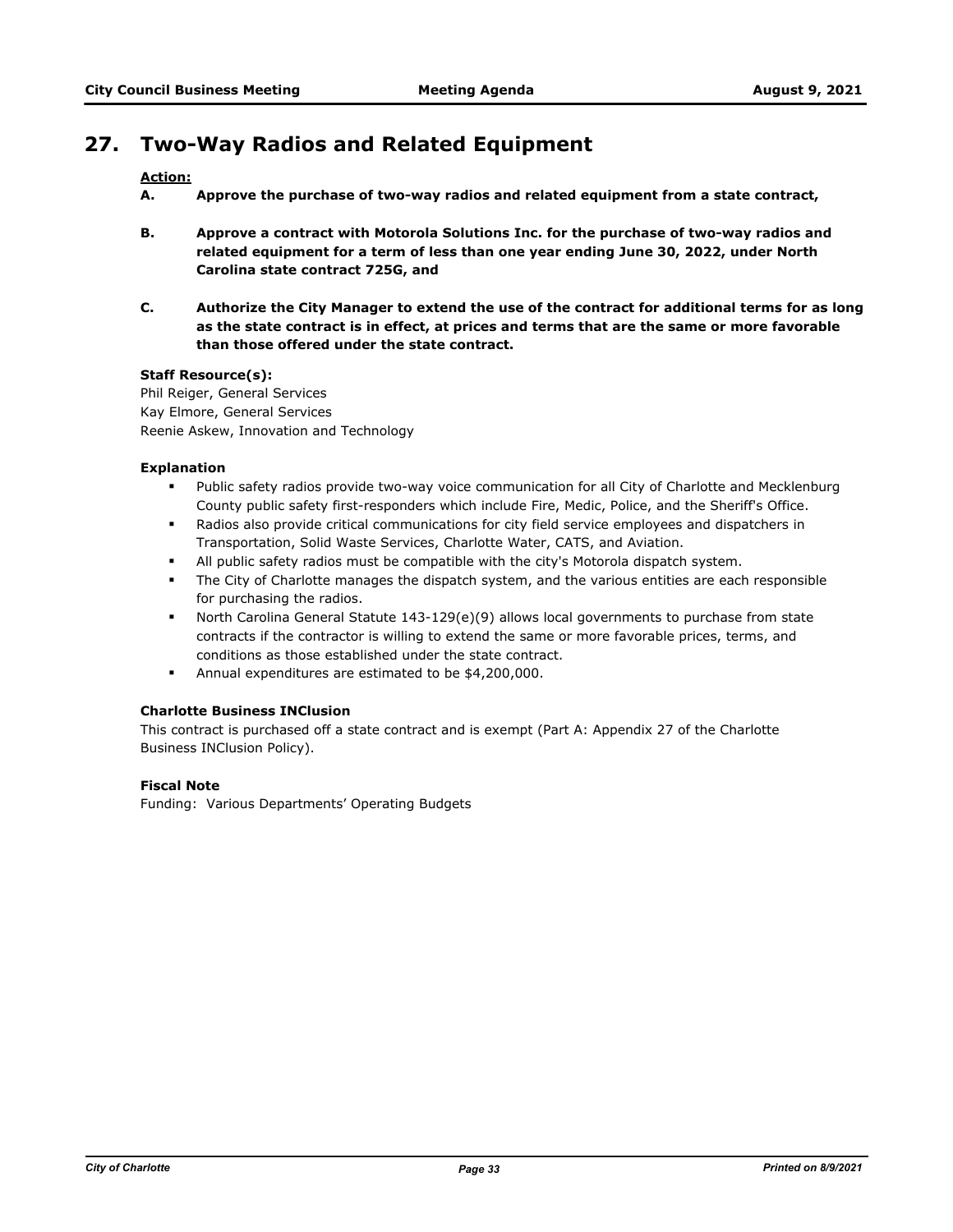# **28. Construct Storm Drainage Improvements**

# **Action:**

**Approve a contract in the amount of \$1,297,666.56 to the lowest responsive bidder Blythe Development Co. for Storm Drainage Improvement Projects Series H.**

# **Staff Resource(s):**

Angela Charles, Charlotte Water Mike Davis, Storm Water Services Susan Tolan, Storm Water Services

### **Explanation**

- **•** This contract is part of an ongoing program to provide repairs and/or improvements to storm drainage systems.
- **•** This contract will address failing storm drainage systems in the following locations:
	- 2606 Houston Branch Road (District 7), and
	- 2627 Moss Spring Road (District 7).
- § Work includes replacement of storm drainage systems, curb and gutter, pipe lining, culvert repairs, and stream bank stabilization.
- § On June 3, 2021, the city issued an Invitation to Bid; three bids were received.
- **Blythe Development Co. was selected as the lowest responsive, responsible bidder.**
- The project is anticipated to be complete by third quarter of 2022.

# **Charlotte Business INClusion**

Established MBE Goal: 7.00%

Committed MBE Goal: 7.01%

Blythe Development Co. exceeded the established MBE subcontracting goal and has committed 7.01% (\$91,000) of the total contract amount to the following MBE certified firm(s) (Part B: Section 3 of the Charlotte Business INClusion Policy):

- § Diamond Trucking of NC, Inc. (MBE, SBE) (\$50,970) (hauling)
- § RRC Concrete (MBE, SBE) (\$40,030) (concrete)

Established SBE Goal: 15.00%

Committed SBE Goal: 15.00%

Blythe Development Co. met the established SBE subcontracting goal and has committeed 15.00% (\$194,650) of the total contract amount to the following SBE certified firm(s) (Part B: Section 3 of the Charlotte Business INClusion Policy):

- § RRC Concrete, Inc. (MBE, SBE) (\$140,900) (concrete, masonry)
- § Ontime Construction, Inc. (WBE, SBE) (\$44,000) (drainage structure)
- § Pentacle, Inc. (WBE, SBE) (\$9,750) (fencing)

# **Fiscal Note**

Funding: Storm Water Capital Investment Plan

#### **Attachment(s)**

Map

[Map\\_Construct Collective Storm Drainage Improvement Projects Series H](http://charlottenc.legistar.com/gateway.aspx?M=F&ID=36619299-a063-45d3-be7b-8b90278cfa9a.pdf)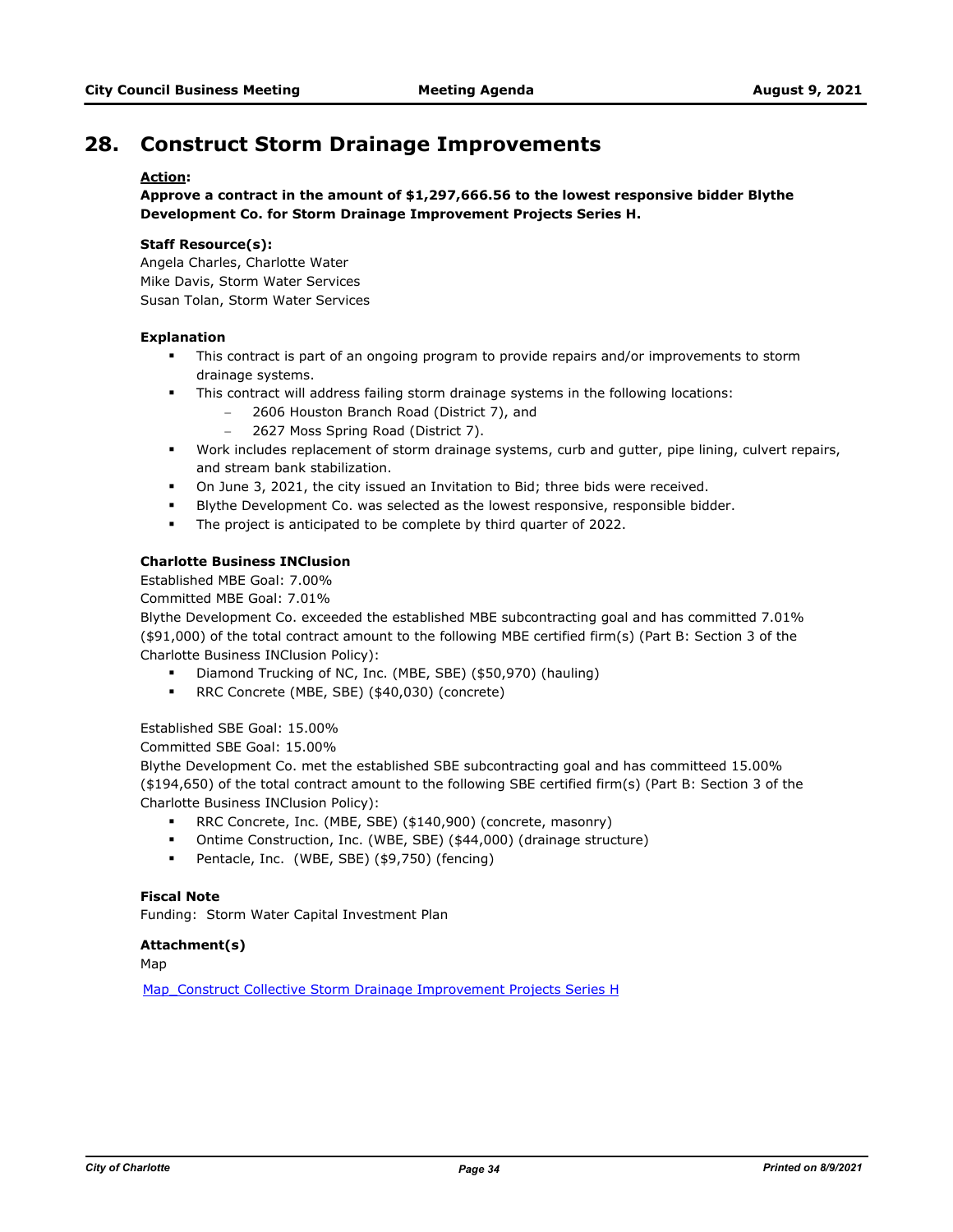# **Construct Cutchin Drive Storm Drainage Improvement 29. Project**

# **Action:**

**Approve a contract in the amount of \$6,862,419.85 to the lowest responsive bidder United of Carolinas, Inc. for the Cutchin Drive Storm Drainage Improvement project.**

#### **Staff Resource(s):**

Angela Charles, Charlotte Water Mike Davis, Storm Water Services Matthew Gustis, Storm Water Services

#### **Explanation**

- **•** This project will improve deteriorating pipe in the roadway and reduce flooding of properties and structures in the McMullen Creek watershed with boundaries of Sharon View Road to the north, Brookmont Place to the south, Shaker Drive to the east, and Wamath Drive to the west, in Council District 6.
- § Construction will include the installation of storm drainage, water/sanitary sewer, curb, gutter, and driveways.
- § On May 6, 2021, the city issued an Invitation to Bid; three bids were received.
- United of Carolinas, Inc. was selected as the lowest responsive, responsible bidder.
- § The project is anticipated to be complete by first quarter 2024.

# **Charlotte Business INClusion**

Established MBE Goal: 8.00%

Committed MBE Goal: 8.00%

United of Carolinas, Inc. met the established MBE subcontracting goal and has committed 8.00% (\$548,995) of the total contract amount to the following MBE certified firm(s) (Part B: Section 3 of the Charlotte Business INClusion Policy):

- § Cesar A Leon, LLC. (MBE, SBE) (\$200,000) (hauling)
- § RRC Concrete (MBE, SBE) (\$118,995) (concrete work)
- § SunKing Trucking, LLC. (MBE, SBE) (\$115,000) (hauling)
- § Silverback Brothers, LLC. (MBE, SBE) (\$115,000) (hauling)

Established SBE Goal: 17.00%

Committed SBE Goal: 17.01%

United of Carolinas, Inc. exceeded the established SBE subcontracting goal and has committed 17.01% (\$1,167,205) of the total contract amount to the following SBE certified firm(s) (Part B: Section 3 of the Charlotte Business INClusion Policy):

- RRC concrete (MBE, SBE) (\$650,005) (concrete work)
- § Omega WaterWorks, Inc. (MBE, SBE) (\$229,200) (pipe utility)
- § Whitesell Trucking, Inc. (SBE) (\$258,000) (hauling)
- § Pentacle, Inc. (WBE, SBE) (\$30,000) (hauling)

# **Fiscal Note**

Funding: Storm Water Capital Investment Plan

#### **Attachment(s)**

Map

Map Construct Cutchin Drive Storm Drainage Improvement Project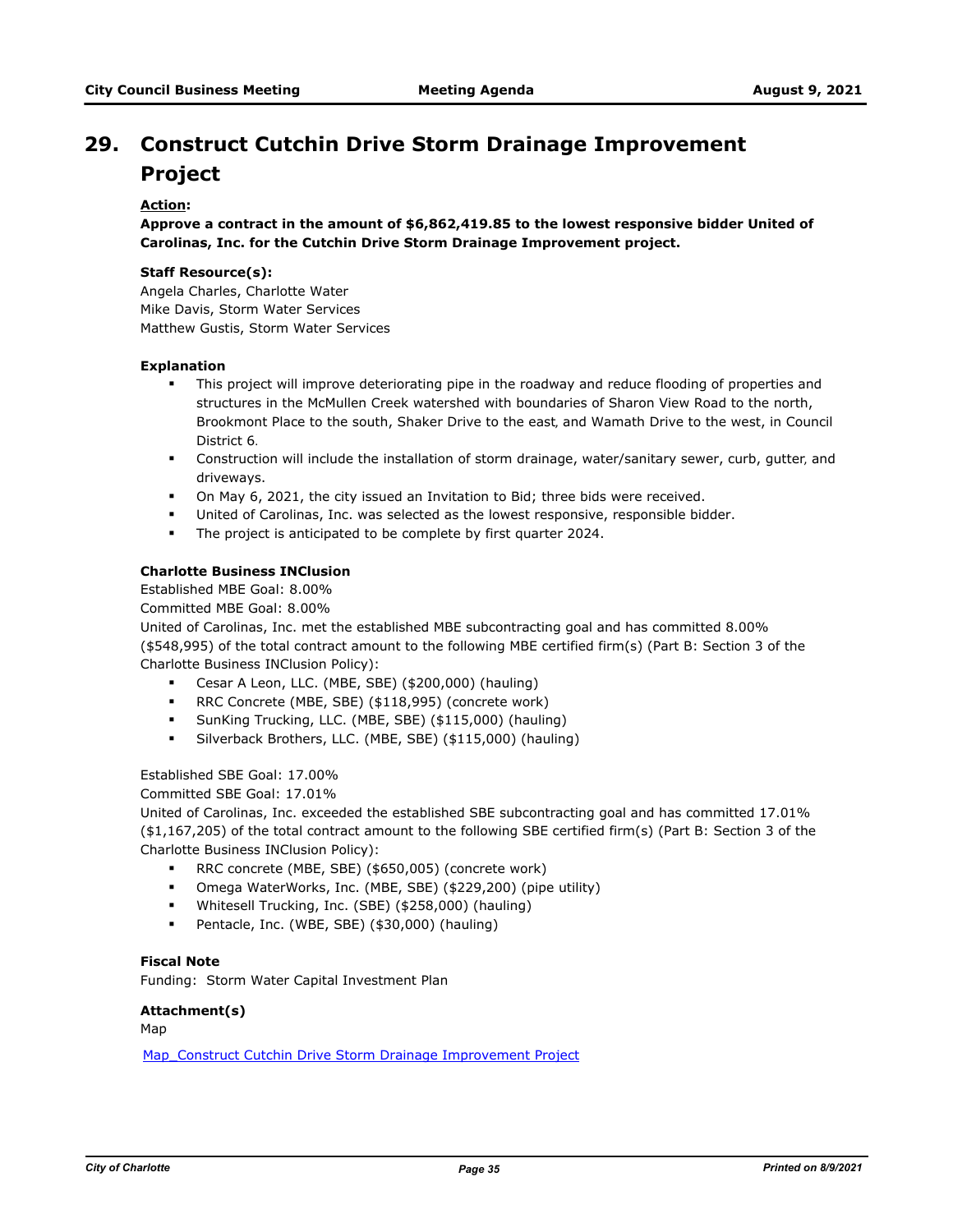# **Construct Severn Avenue Storm Drainage Improvement 30. Project**

# **Action:**

**Approve a contract in the amount of \$837,825.60 to the lowest responsive bidder United of Carolinas, Inc. for the 3739 Severn Avenue Storm Drainage Improvement project.**

### **Staff Resource(s):**

Angela Charles, Charlotte Water Mike Davis, Storm Water Services Matthew Gustis, Storm Water Services

#### **Explanation**

- **•** This project will improve deteriorating pipe in the roadway and reduce flooding of properties and structures in the Lower Little Sugar Creek watershed with boundaries of Severn Avenue to the north and west, Lovett Circle to the south, and Insley Court to the east, in Council District 6.
- § Construction will include the installation of storm drainage, sanitary sewer, curb, gutter, and driveways.
- § On April 27, 2021, the city issued an Invitation to Bid; three bids were received.
- United of Carolinas, Inc. was selected as the lowest responsive, responsible bidder.
- § The project is anticipated to be complete by second quarter 2022.

### **Charlotte Business INClusion**

Established MBE Goal: 6.00%

Committed MBE Goal: 6.09%

United of Carolinas, Inc. exceeded the established MBE subcontracting goal and has committed 6.09% (\$51,000) of the total contract amount to the following MBE certified firm(s) (Part B: Section 3 of the Charlotte Business INClusion Policy):

- § Sunking Trucking (MBE, SBE) (\$15,500) (hauling)
- § Silverback Brothers (MBE, SBE) (\$15,500) (hauling)
- § Cesar A. Leon (MBE, SBE) (\$20,000) (hauling)

# Established SBE Goal: 15.00%

Committed SBE Goal: 15.00%

United of Carolinas, Inc. met the established SBE subcontracting goal and has committed 15.00% (\$125,674) of the total contract amount to the following MBE certified firm(s) (Part B: Section 3 of the Charlotte Business INClusion Policy):

- RRC Concrete. (MBE, SBE) (\$6,000) (concrete work)
- § Whitesell Trucking, Inc. (SBE) (\$41,400) (hauling)
- § Pentacle, Inc. (WBE, SBE) (\$19,500) (Fencing)
- § Omega Waterworks, Inc. (MBE, SBE) (\$30,300) (pipe utility)
- § Erosion Defense (SBE) (\$2,472) (erosion control)
- § BCA Management Consultants (WBE, SBE) (\$18,202) (consulting)
- § Bell Engineering (SBE) (\$7,800) (structural consulting)

# **Fiscal Note**

Funding: Storm Water Capital Investment Plan

# **Attachment(s)**

Map

[Map\\_Construct Severn Avenue Storm Drainage Improvement Project](http://charlottenc.legistar.com/gateway.aspx?M=F&ID=e65df26d-18ea-4aa2-9e0c-cf5187062a4e.pdf)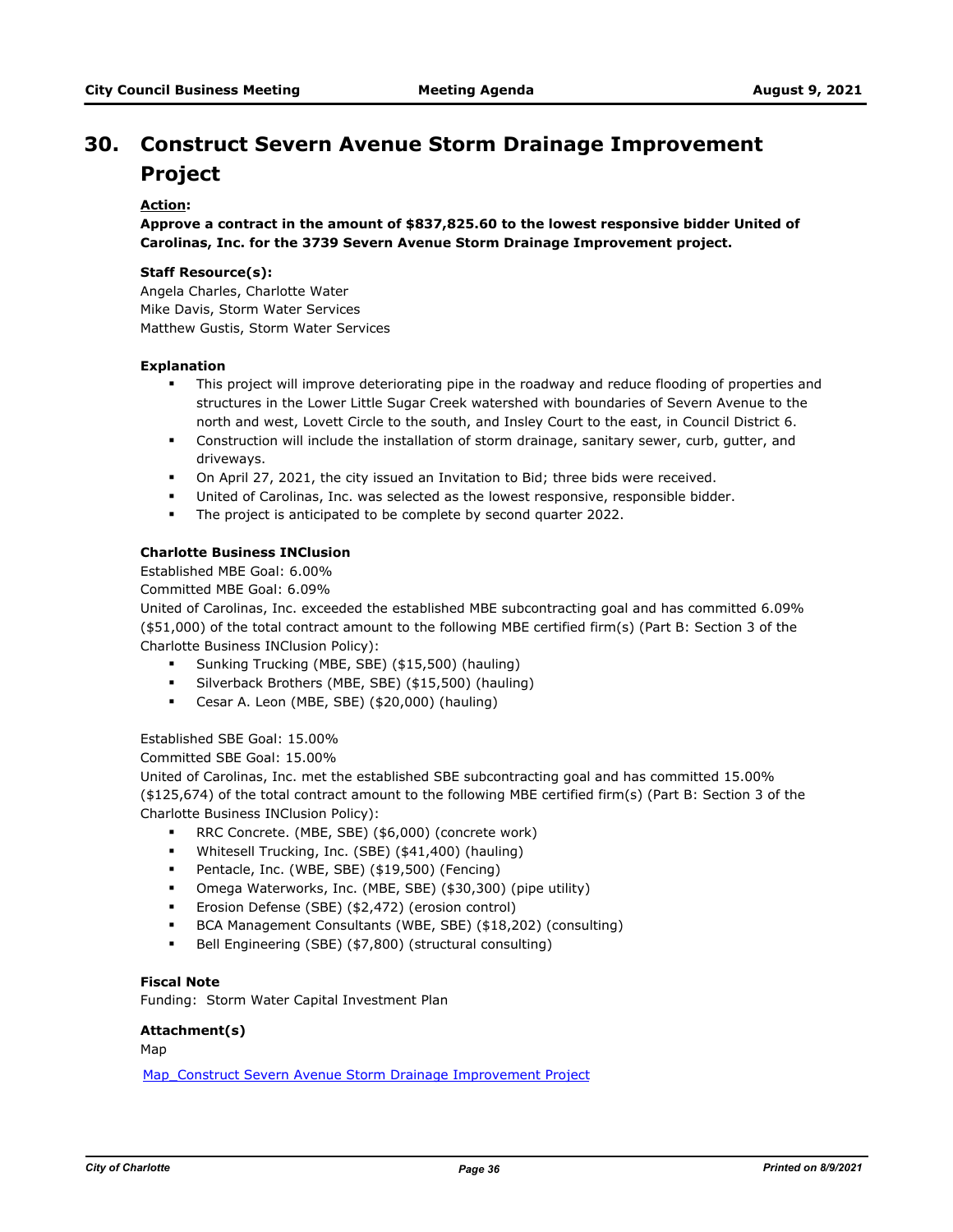# **Hidden Valley Water System Improvements and Tom Hunter 31. Streetscape Construction**

# **Action:**

**Approve a guaranteed maximum price of \$19,027,682.22 to Joint Venture of Sanders Utility Construction Co., Inc. and B.R.S., Inc. for Design-Build construction services related to the Hidden Valley Water System Improvements project.**

#### **Staff Resource(s):**

Angela Charles, Charlotte Water David Czerr, Charlotte Water Phil Reiger, General Services Jennifer Smith, General Services

#### **Explanation**

- § Joint Venture of Sanders Utility Construction Co., Inc. and B.R.S., Inc. has developed a guaranteed maximum price for construction of two city projects that share the same corridor in northeast Charlotte.
- § Combining the Charlotte Water and Tom Hunter Streetscape projects will ensure these locations are only impacted once by construction minimizing disruption to property and business owners as well as residents who travel through the area.
- **•** These projects are within the city's Sugar Creek Road/I-85 Corridor of Opportunity.
- **•** The projects include the construction of a 12 to 16-inch water main primarily along Tom Hunter Road (\$16,046,203.99) and a Streetscape project (\$2,981,478.23) along a portion of Tom Hunter Road (Council District 4).
- § On April 27, 2020, City Council approved a contract with Joint Venture of Sanders Utility Construction Co., Inc. and B.R.S., Inc. for Design-Build design services.
- § The project is anticipated to be complete by second quarter 2023.

## **Disadvantage Business Enterprise**

This project is subject to the North Carolina Clean Water State Revolving Fund project guidelines, which only requires MWBE goals on construction contracts. Joint Venture of Sanders Utility Construction Co., Inc. and B.R.S., Inc. has committed \$3,991,110 or approximately 20.98% of the total contract for the Design-Build construction services to the following certified firms:

- § Trull Contracting, LLC (WBE, SBE) (\$2,103,860) (paving, concrete)
- § Jim Bob's Grading & Paving, Inc (SBE) (\$495,000) (paving)
- § Mohawk Traffic Services (SBE) (\$375,000) (traffic control)
- § Diamond Trucking of NC, Inc (MBE, SBE) (\$200,000) (hauling)
- § CES Group Engineers, LLP (WBE, SBE) (\$167,900) (surveying)
- Page Power Systems, Inc (WBE, SBE) (\$126,200) (electrical)
- § Sanders Constructors, Inc. (SBE) (\$119,000) (clearing)
- § Maybury Fencing, Inc. (WBE, SBE) (\$115,000) (fencing)
- § Gavel and Dorn Engineering, PLLC (SBE) (\$85,000) (compaction testing)
- § Striping Concepts, LLC (SBE) (\$57,700) (striping)
- § Martin Landscaping Co. Inc. (MBE, SBE) (\$57,000) (seeding)
- § Buffkin Trucking, Inc. (MBE, SBE) (\$54,000) (hauling)
- § Mid-Atlantic Erosion Control, Inc. (MBE, SBE) (\$19,150) (erosion control)
- § JB Long Photography (SBE) (\$16,300) (videography)

## **Fiscal Note**

Funding: Charlotte Water Capital Investment Plan and General Capital Investment Plan

# **Attachment(s)**

Map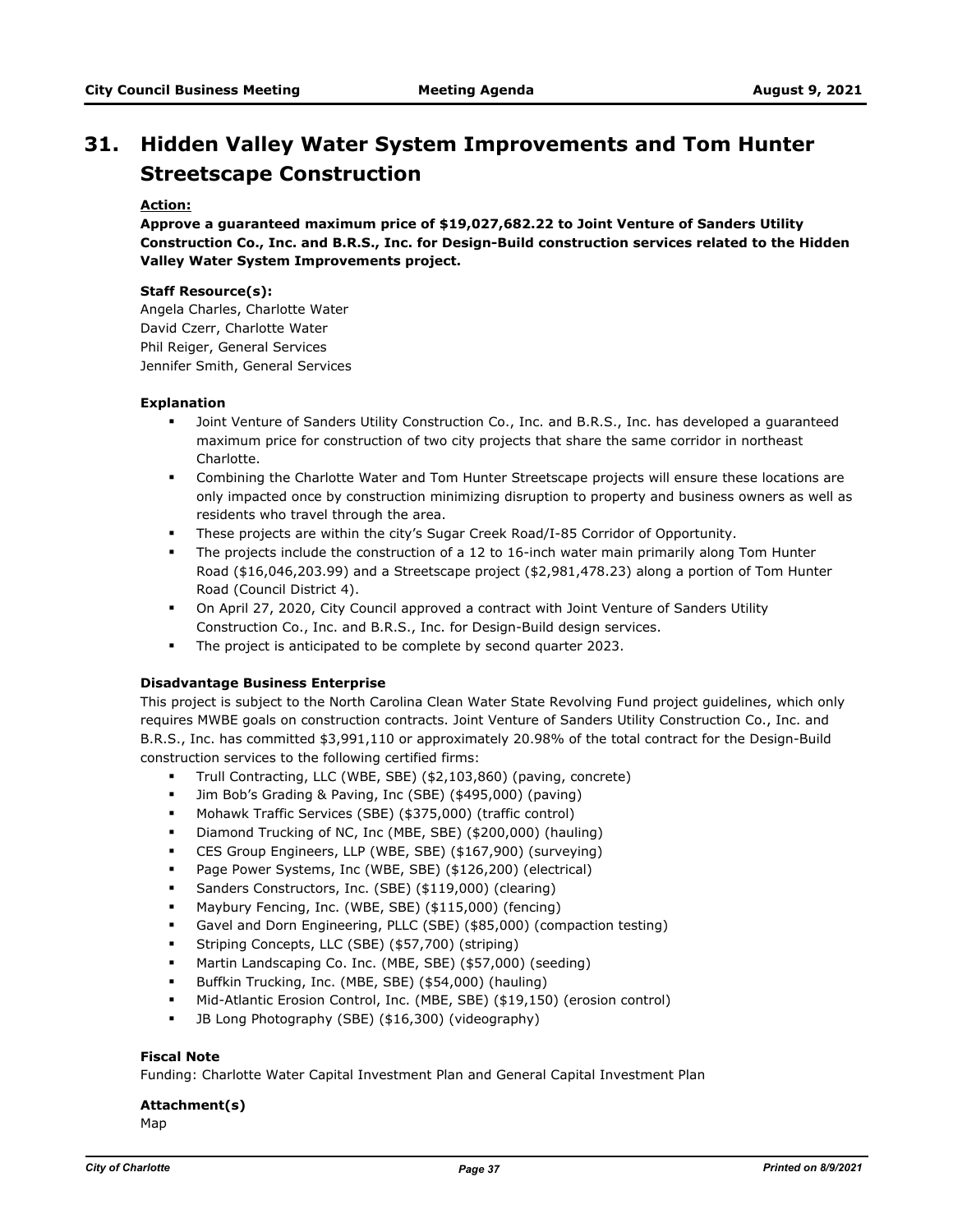[Map - Hidden Valley Water System Improvements and Tom Hunter Streetscape](http://charlottenc.legistar.com/gateway.aspx?M=F&ID=d8de4a80-5d72-41ca-b92c-b2e2d1b4f7cb.docx)

# **32. Little Hope Creek Tributary Sanitary Sewer Construction**

#### **Action:**

**Approve a guaranteed maximum price of \$22,726,605 to Park Construction of North Carolina, Inc. for Design-Build construction services for the Little Hope Creek Tributary - Ashbrook-Clawson Village and Colonial Village Segment Sanitary Sewer Improvement project.** 

#### **Staff Resource(s):**

Angela Charles, Charlotte Water David Czerr, Charlotte Water Carl Wilson, Charlotte Water

#### **Explanation**

- § Park Construction of North Carolina, Inc. has developed a guaranteed maximum price for construction of the Little Hope Creek Wastewater Improvement project. The construction will upsize 11,500 linear feet of the existing sanitary sewer line, ranging from eight to 24-inch diameter to increase capacity in the Little Hope Creek Basin (Council Districts 1 and 6).
- <sup>■</sup> On November 26, 2018, City Council approved a contract with Park Construction of North Carolina, Inc. for Design-Build design services.
- § This project segment is anticipated to be complete by fourth quarter 2022.

#### **Charlotte Business INClusion**

The city negotiates participation for Design-Build contracts after the firm is selected and scopes of work are defined for design and construction services (Part G: Section 2.7 of the Charlotte Business INClusion Policy). Park Construction of North Carolina, Inc. has committed \$2,451,006 or approximately 10.78% of the total contract for construction services to the following certified firms:

- § AMP Utility Distribution Services, LLC (WBE, SBE) (\$1,869,990) (material supplier)
- § Tidemark Land Services (SBE) (\$322,700) (surveying, easement mapping)
- § Martin Landscaping Company, Inc. (MBE, SBE) (\$163,022) (seeding, sodding, matting)
- § Capstone Civil Engineering, Inc. (MBE, SBE) (\$95,294) (geotechnical, environmental services)

## **Fiscal Note**

Funding: Charlotte Water Capital Investment Plan

#### **Attachment(s)**

Map

[Map - Little Hope Creek Ph. 2](http://charlottenc.legistar.com/gateway.aspx?M=F&ID=ed155daa-b469-4f85-9aad-b9afe8eebc79.docx)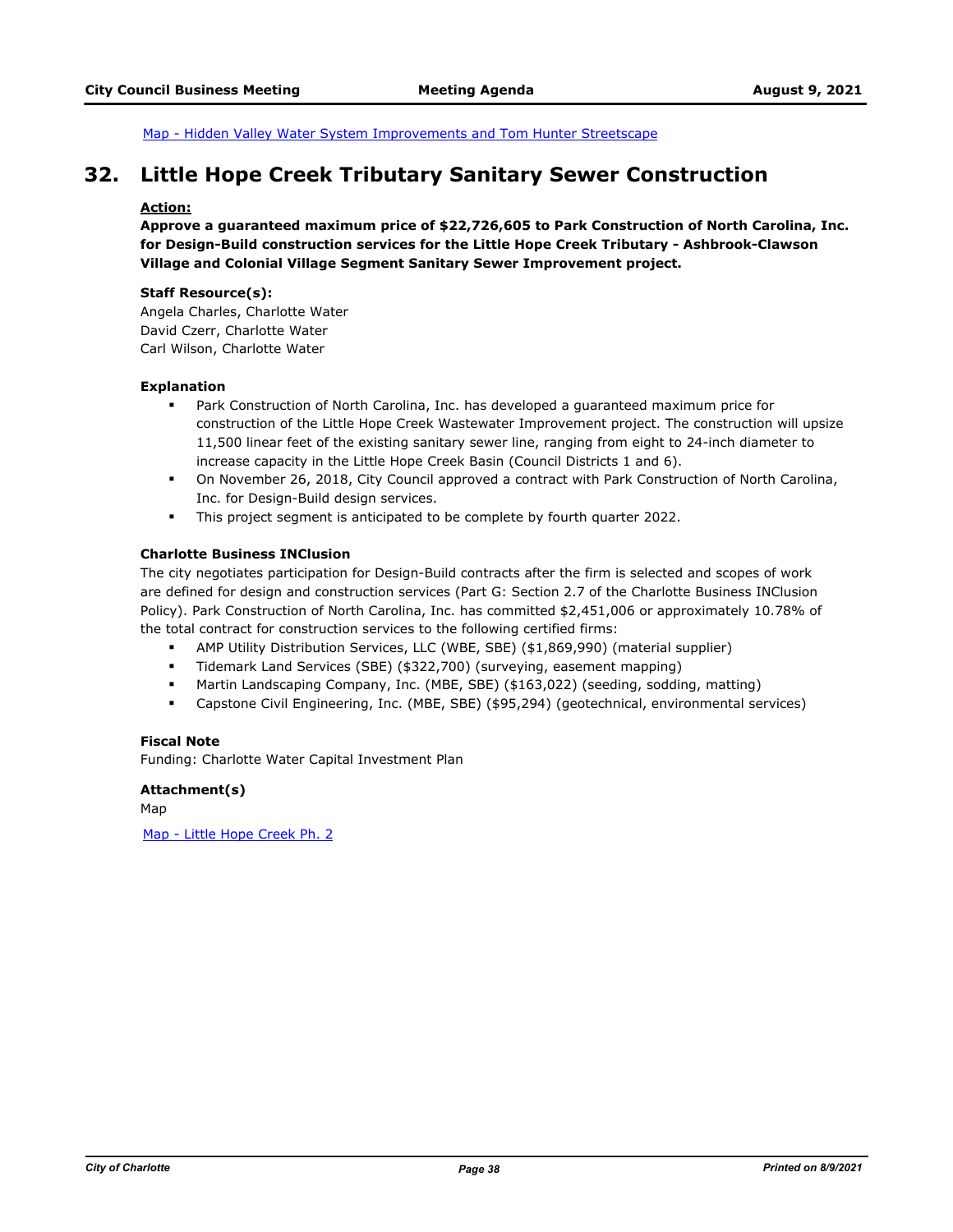# **33. Sugar Creek Sanitary Sewer Rehabilitation**

## **Action:**

- **A. Reject the low-bid submitted by Michels Pipe Services, Inc. for the Sugar Creek 78 -inch Sanitary Sewer Rehabilitation project, and**
- **B. Approve a contract in the amount of \$6,485,671.84 to the lowest responsive bidder SAK Construction, LLC for the Sugar Creek 78-inch Sanitary Sewer Rehabilitation project.**

#### **Staff Resource(s)**

Angela Charles, Charlotte Water Jackie Jarrell, Charlotte Water Scott Clark, Charlotte Water

#### **Explanation**

- § This project will rehabilitate 2,700 linear feet of 78-inch pipe by installing a liner within the existing Lower Sugar Creek Outfall near Carolina Place Mall in the Town of Pineville (adjacent to Council District 7).
- § The new pipe lining is a corrosion-resistant product that is expected to extend the life of the sanitary sewer line an additional 50 years.
- § On May 7, 2021, the city issued an Invitation to Bid; four bids were received.
- SAK Construction, LLC was selected as the lowest responsive, responsible bidder.
- § The project is anticipated to be complete by second quarter 2022.
- The low bid of \$3,539,433.30 submitted by Michels Pipe Services, Inc. was found not to be responsible for failing to meet the CBI Good Faith Efforts requirements.

#### **Charlotte Business INClusion**

Established MBE Goal: 2.00%

Committed MBE Goal: 0.00%

SAK Construction, LLC failed to meet the established MBE subcontracting goal but earned the minimum Good Faith Effort Points (Part B: Section 5 of the Charlotte Business INClusion Policy).

Established SBE Goal: 2.00%

Committed SBE Goal: 2.26%

SAK Construction, LLC exceeded the established SBE subcontracting goal and has committed 2.26% (\$146,750) of the total contract amount to the following certified firm (Part B: Section 3 of the Charlotte Business INClusion Policy):

§ Hampton Environmental & Construction, LLC (SBE) (\$146,750) (excavations, manhole modifications)

#### **Fiscal Note**

Funding: Charlotte Water Capital Investment Plan

#### **Attachment(s)**

Map

[Map-Sugar Creek Sanitary Sewer Rehabilitation](http://charlottenc.legistar.com/gateway.aspx?M=F&ID=c667465d-f455-41f8-94ff-f604fc57cbd4.pdf)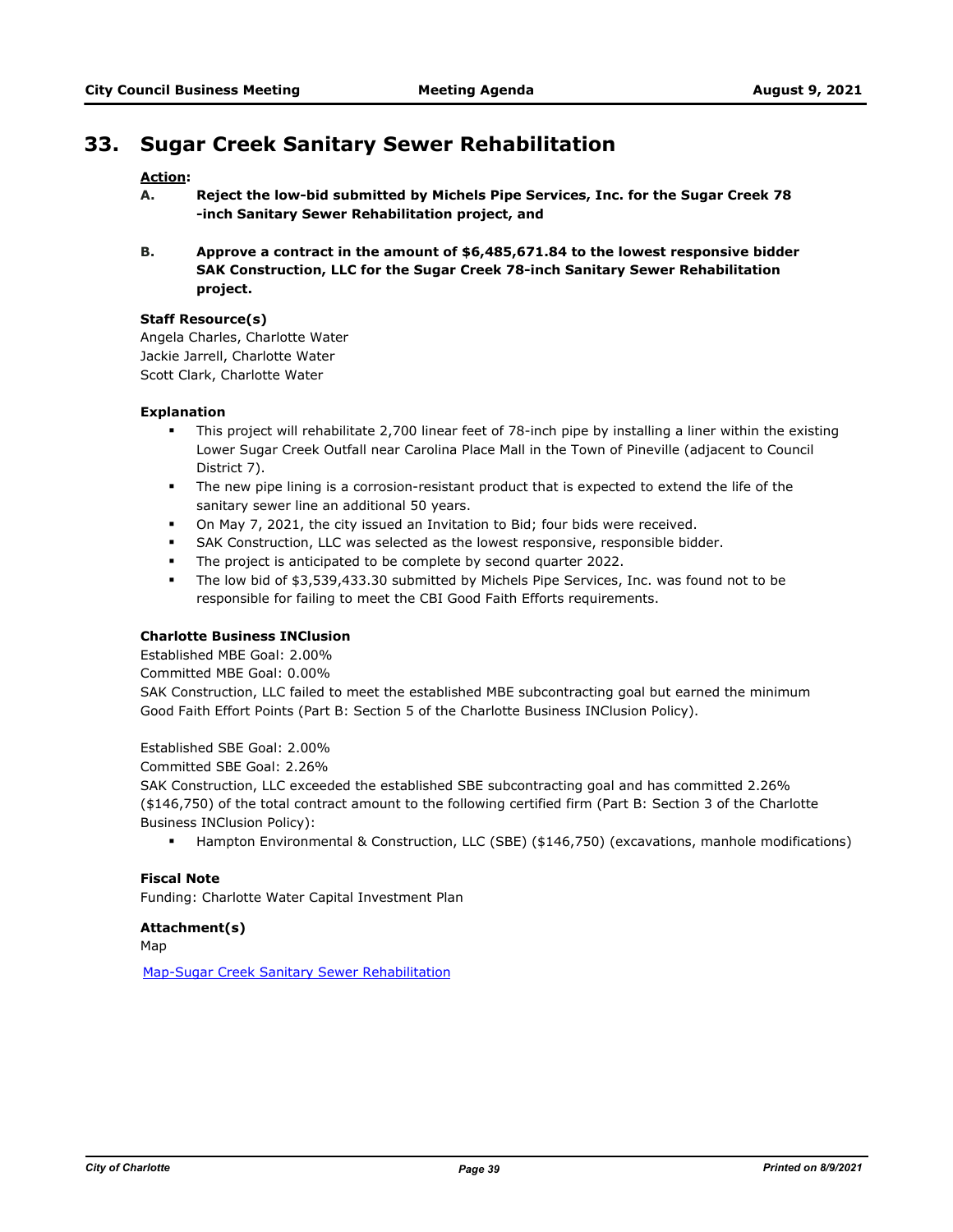# **34. Water Facility Master Security Key System**

# **Action:**

- **A. Approve the purchase of keys, cores, lock hardware, and services by the sole source exemption,**
- **B. Approve a contract with Eastway Lock & Key, Inc. for the purchase of keys, cores, lock hardware, and services for the term of five years, and**
- **C. Authorize the City Manager to amend the contract consistent with the purpose for which the contract was approved.**

#### **Staff Resource(s):**

Angela Charles, Charlotte Water Ron Hargrove, Charlotte Water Travis Hunnicutt, Charlotte Water

## **Sole Source Exemption**

- § NC General Statute 143-129(e)(6) provides that formal bidding requirements do not apply when:
	- Performance or price competition are not available;
	- A needed product is available from only one source or supply; or
	- Standardization or compatibility is the overriding consideration.
- Sole sourcing is necessary for this contract for standardization and compatibility.
- **•** City Council approval is required for any purchases made under the sole source exception.

#### **Explanation**

- § This contract will provide for the continued installation of a standardized enhanced-security physical key system within Charlotte Water facilities.
- **■** Eastway Lock & Key, Inc. is the sole licensee of the current patented, restricted key system and additional keys, cores, and lock hardware must be purchased directly from the dealer.
- § Annual expenditures are estimated to be \$60,000.

## **Charlotte Business INClusion**

This is a sole source contract and is exempt (Part A: Appendix 1.27 of the Charlotte Business INClusion Policy).

# **Fiscal Note**

Funding: Charlotte Water Capital Investment Plan and Charlotte Water Operating Budget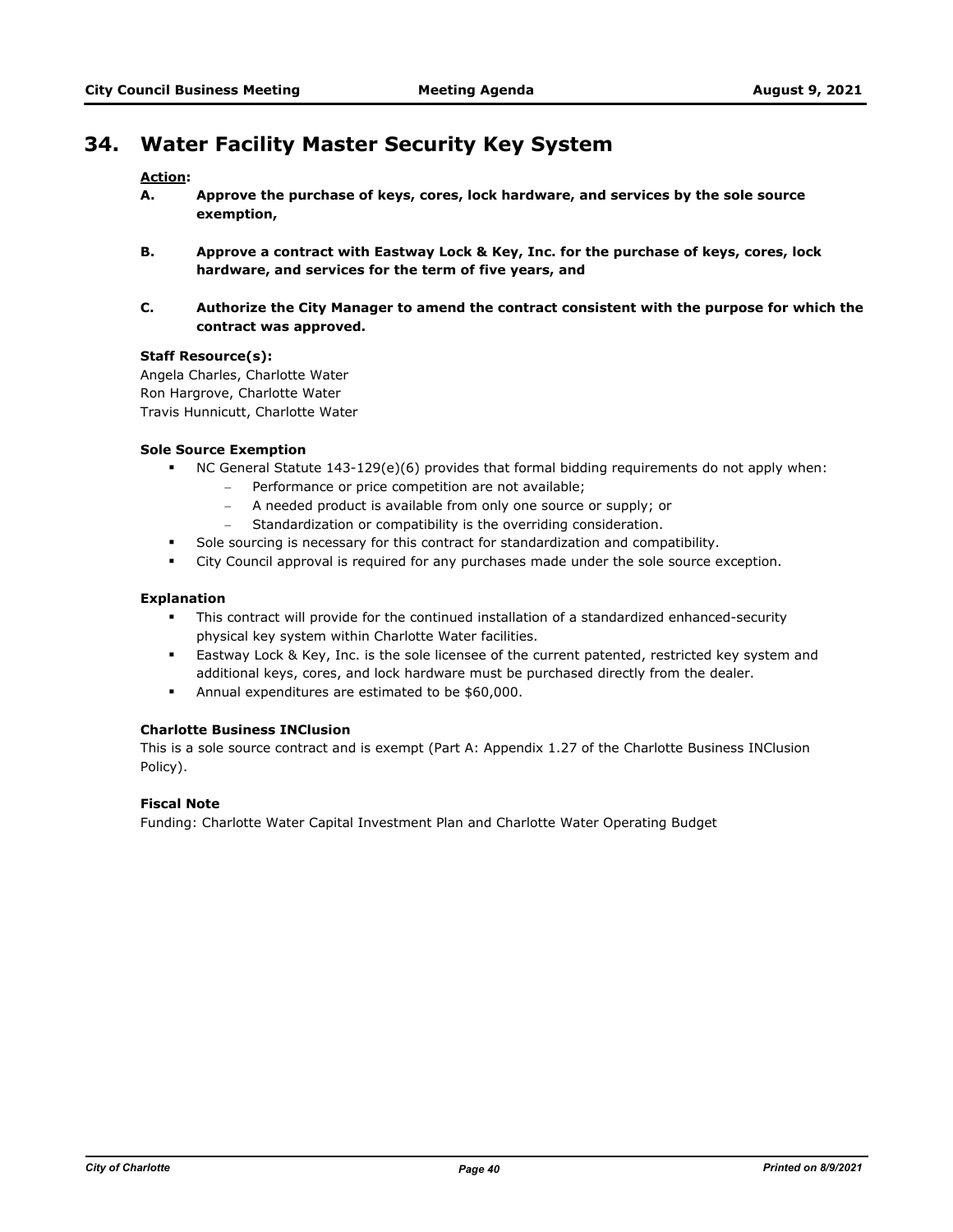# **35. Water and Sanitary Sewer Maintenance and Repair Services**

# **Action:**

- **A. Approve a unit price contract with the lowest responsive bidder State Utility Contractors, Inc. for water and sanitary sewer maintenance and repair services for an initial term of one year, and**
- **B. Authorize the City Manager to renew the contract for up to three, one-year terms with possible price adjustments and to amend the contract consistent with the purpose for which the contract was approved.**

#### **Staff Resource(s):**

Angela Charles, Charlotte Water Jackie Jarrell, Charlotte Water Scott Clark, Charlotte Water

#### **Explanation**

- **•** This contract will be used for emergency repair services for water and sanitary sewer pipes and to supplement Charlotte Water crews in performing routine repairs.
- § On May 4, 2021, the city issued an Invitation to Bid (ITB); two bids were received.
	- G.S. 143-132 prohibits municipalities from awarding construction contracts over \$500,000 without receiving at least three competitive bids from the initial advertisement of the contract. The city may subsequently award the contract even if re-advertisements result in fewer than three competitive bids.
- § On June 11, 2021, an ITB was re-issued; two bids were received.
- State Utility Contractors, Inc. was selected as the lowest responsive, responsible bidder.
- § Annual expenditures are estimated to be \$6,504,635.
- § Possible price adjustments will be based on the Engineering News Record Construction Cost Index.

## **Charlotte Business INClusion**

Established MSBE Goal: 4.00%

Committed MSBE Goal: 4.07%

State Utility Contractors, Inc. exceeded the established MSBE subcontracting goal and has committed 4.07% (\$265,000) of the contract's initial term amount to the following certified firms (Part B: Section 3 of the Charlotte Business INClusion Policy):

- § AMP Utility Distribution Services, LLC (WBE, SBE) (\$165,000) (supply pipe materials)
- § Pipe Pros, LLC (SBE) (\$45,000) (vacuum excavation)
- § Buffkin Trucking, Inc. (MBE, SBE) (\$25,000) (hauling)
- § RAM Pavement Services, Inc. (SBE) (\$25,000) (asphalt paving)
- § Fernandez Construction Corporation (SBE) (\$5,000) (concrete repair)

# **Fiscal Note**

Funding: Charlotte Water Capital Investment Plan and Charlotte Water Operating Budget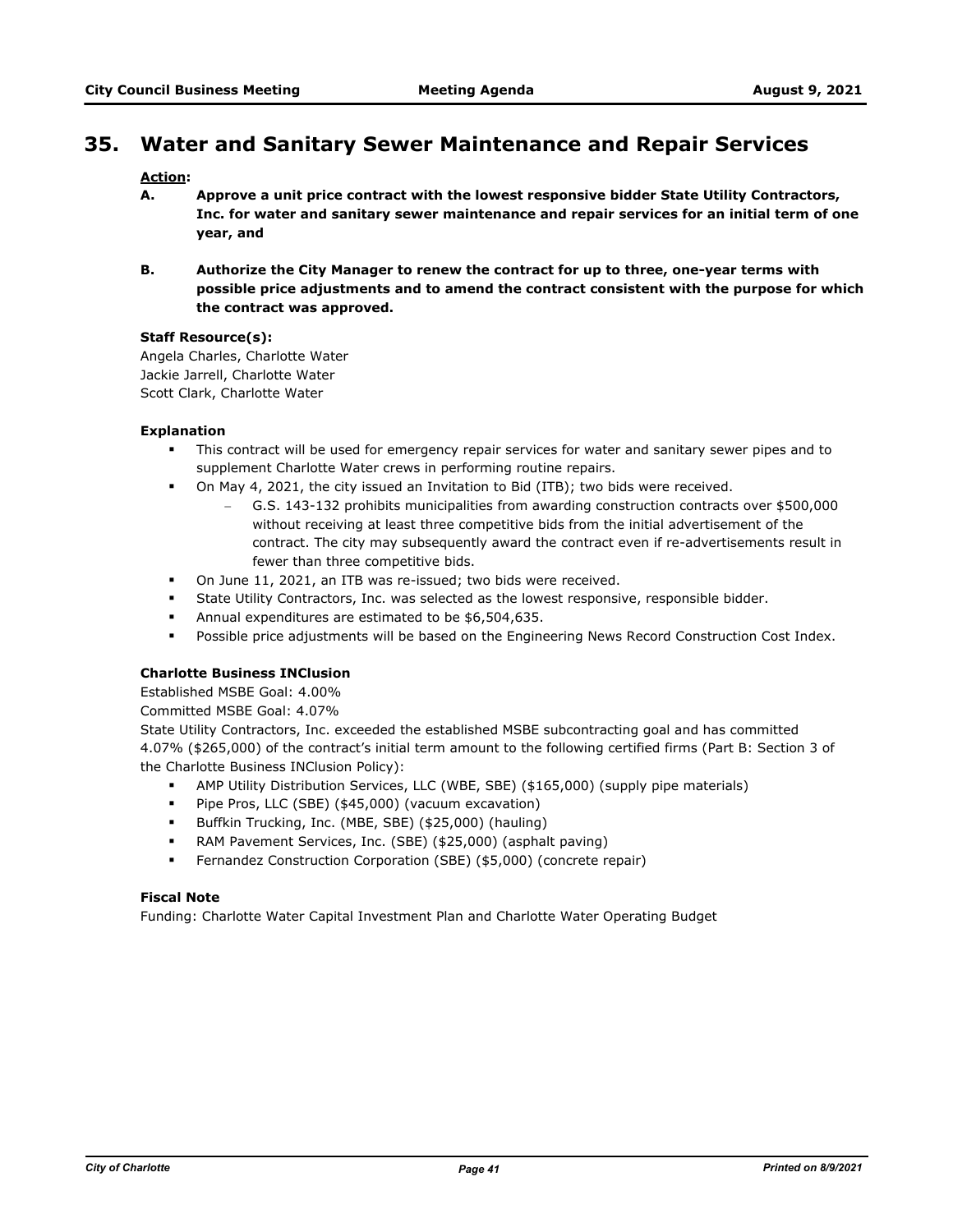# **36. Water Transmission Main Improvements and Repairs**

# **Action:**

**Approve a contract amendment for \$853,792 to the contract with State Utility Contractors, Inc. for additional Design-Build design services for the Water Transmission Main Improvements and Repairs project.**

#### **Staff Resource(s):**

Angela Charles, Charlotte Water David Czerr, Charlotte Water Carl Wilson, Charlotte Water

#### **Explanation**

- This project includes the inspection, repair, and rehabilitation of high-risk water transmission mains to extend their service life.
- § The contract amendment includes the design of water transmission main connections along Cedar Street between West Morehead Street and West Trade Street. It also includes design for replacing a water main along Beatties Ford Road from French Street to the Brookshire Boulevard bridge deck (Council District 2).
- § On June 8, 2020, City Council approved a contract with State Utility Contractors, Inc. for Design-Build design services.
- § On January 25, 2021, City Council approved a guaranteed maximum price (GMP) with State Utility Contractors, Inc. for construction of water main connections at Carmel and Pineville-Matthews Roads and point repairs to the 24-inch water main along Peachtree, Sunset, and Old Statesville Roads (Council Districts 2 and 7).
- § This project is anticipated to be complete by first quarter 2022.
- Requests for the approval of additional GMPs for construction of various project segments will be presented to City Council in the future.

## **Charlotte Business INClusion**

The city negotiates participation for Design-Build contracts after the firm is selected and scopes of work are defined for design and construction services (Part G: Section 2.4 of the Charlotte Business INClusion Policy). State Utility Contractors, Inc. has committed \$258,096 or approximately 30.23% of the total contract for Design-Build design services to the following certified firms:

- § Stewart Engineering, Inc. (MBE) (\$186,880) (field surveying, subsurface utility engineering)
- § Froehling and Robertson (MBE) (\$44,246) (geotechnical services)
- § Yellow Duck Marketing (WBE, SBE) (\$13,500) (advertising, marketing, public relations)
- Gulf Coast (SBE) (\$9,870) (property acquisition management)
- § GDC Supplies Equipment & Contracting, LLC (MBE, SBE) (\$3,600) (traffic control)

## **Fiscal Note**

Funding: Charlotte Water Capital Investment Plan

## **Attachment(s)**

Map

[Map - Water Transmission Main Assessment and Repairs](http://charlottenc.legistar.com/gateway.aspx?M=F&ID=b64a83b1-5457-4ff2-be8d-5f347db438a7.docx)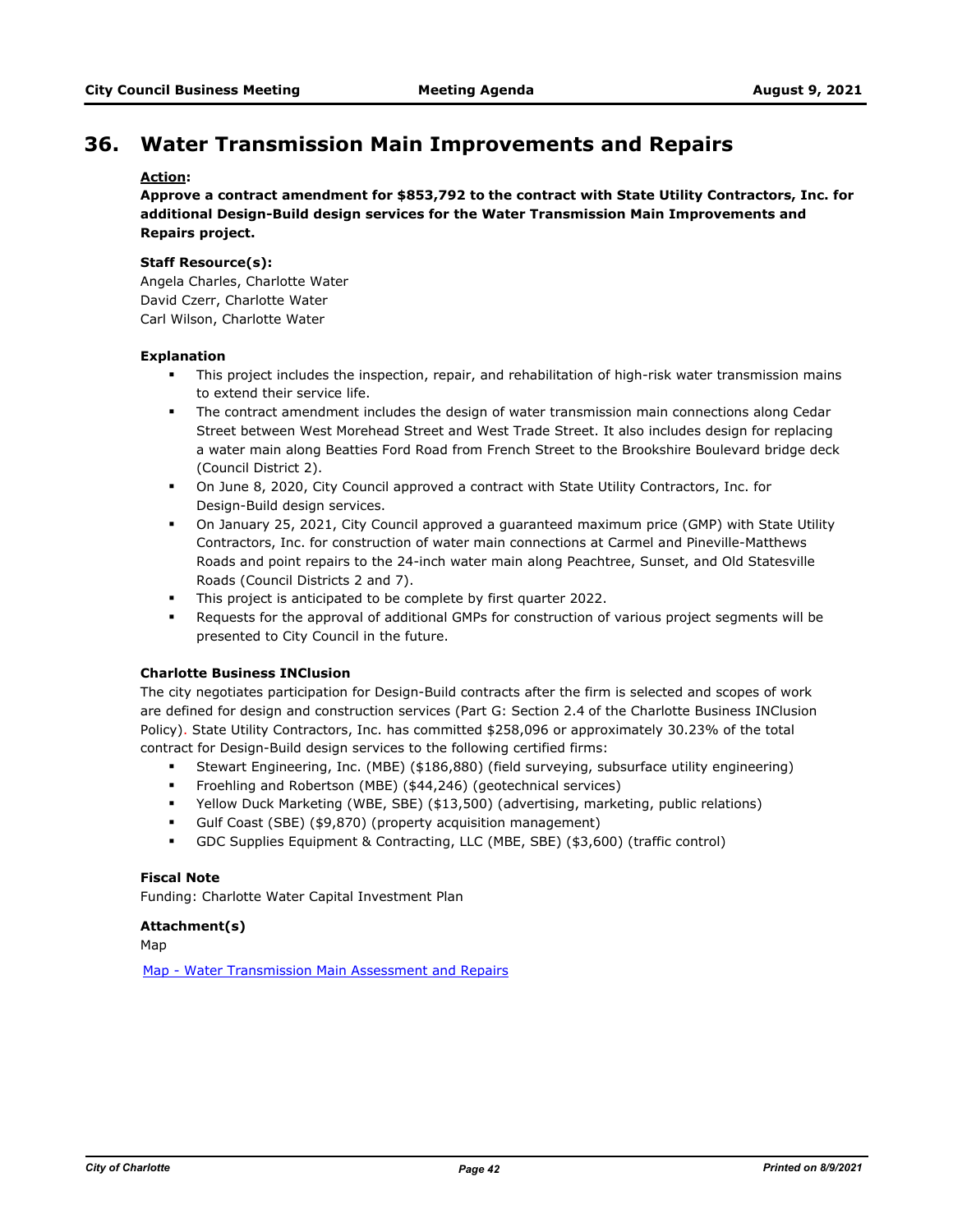# **W.T. Harris Boulevard and Plott Road Water Main 37. Construction**

# **Action:**

**Approve a guaranteed maximum price of \$45,291,279.08 to Joint Venture of Sanders Utility Construction Co., Inc. and B.R.S., Inc. for Design-Build construction services for the W.T. Harris Boulevard and Plott Road Water Main project.**

#### **Staff Resource(s):**

Angela Charles, Charlotte Water David Czerr, Charlotte Water Carl Wilson, Charlotte Water

#### **Explanation**

- § Joint Venture of Sanders Utility Construction Co., Inc. and B.R.S., Inc. has developed a guaranteed maximum price for construction of approximately 30,000 linear feet of 36-inch water main, primarily along East W.T. Harris Boulevard and Plott Road (Council Districts 4 and 5).
- § On April 27, 2020, City Council approved a contract with Joint Venture of Sanders Utility Construction Co., Inc. and B.R.S., Inc. for Design-Build design services.
- § The project is anticipated to be complete by third quarter 2024.

#### **Disadvantage Business Enterprise**

This project is subject to the North Carolina Clean Water State Revolving Fund project guidelines, which only requires MWBE goals on construction contracts. Joint Venture of Sanders Utility Construction Co., Inc. and B.R.S., Inc. has committed \$7,325,835 or approximately 16.17% of the total contract for the Design-Build construction services to the following certified firms:

- § Jim Bob's Grading & Paving, Inc (SBE) (\$2,817,896) (paving/resurfacing)
- § Trull Contracting, LLC (WBE, SBE) (\$1,146,000) (sidewalk, driveway)
- § Mohawk Traffic Services (SBE) (\$919,600) (traffic control services)
- § Buffkin Trucking, Inc. (MBE, SBE) (\$584,961) (hauling)
- § Sun King Trucking, LLC (MBE, SBE) (\$409,473) (hauling)
- § Sanders Constructors, Inc. (SBE) (\$272,600) (clearing/grubbing)
- § Martin Landscaping Co. Inc. (MBE, SBE) (\$268,000) (erosion control, landscaping)
- § CES Group Engineers, LLP (WBE, SBE) (\$220,000) (construction surveying)
- § Diamond Trucking of NC, Inc (MBE, SBE) (\$175,488) (hauling)
- § R.E. Sifford Utility, Inc. (MBE, SBE) (\$167,067) (construction utility/underground)
- § Gavel and Dorn Engineering, PLLC (SBE) (\$144,500) (geotechnical)
- § Maybury Fencing, Inc. (WBE, SBE) (\$125,250) (fencing)
- § Professional Communications, LLC (SBE) (\$75,000) (photography)

# **Fiscal Note**

Funding: Charlotte Water Capital Investment Plan

#### **Attachment**

Map

[Map WT Harris Plott Rd](http://charlottenc.legistar.com/gateway.aspx?M=F&ID=e582b238-eb5a-479d-b656-02a27ff8a86d.docx)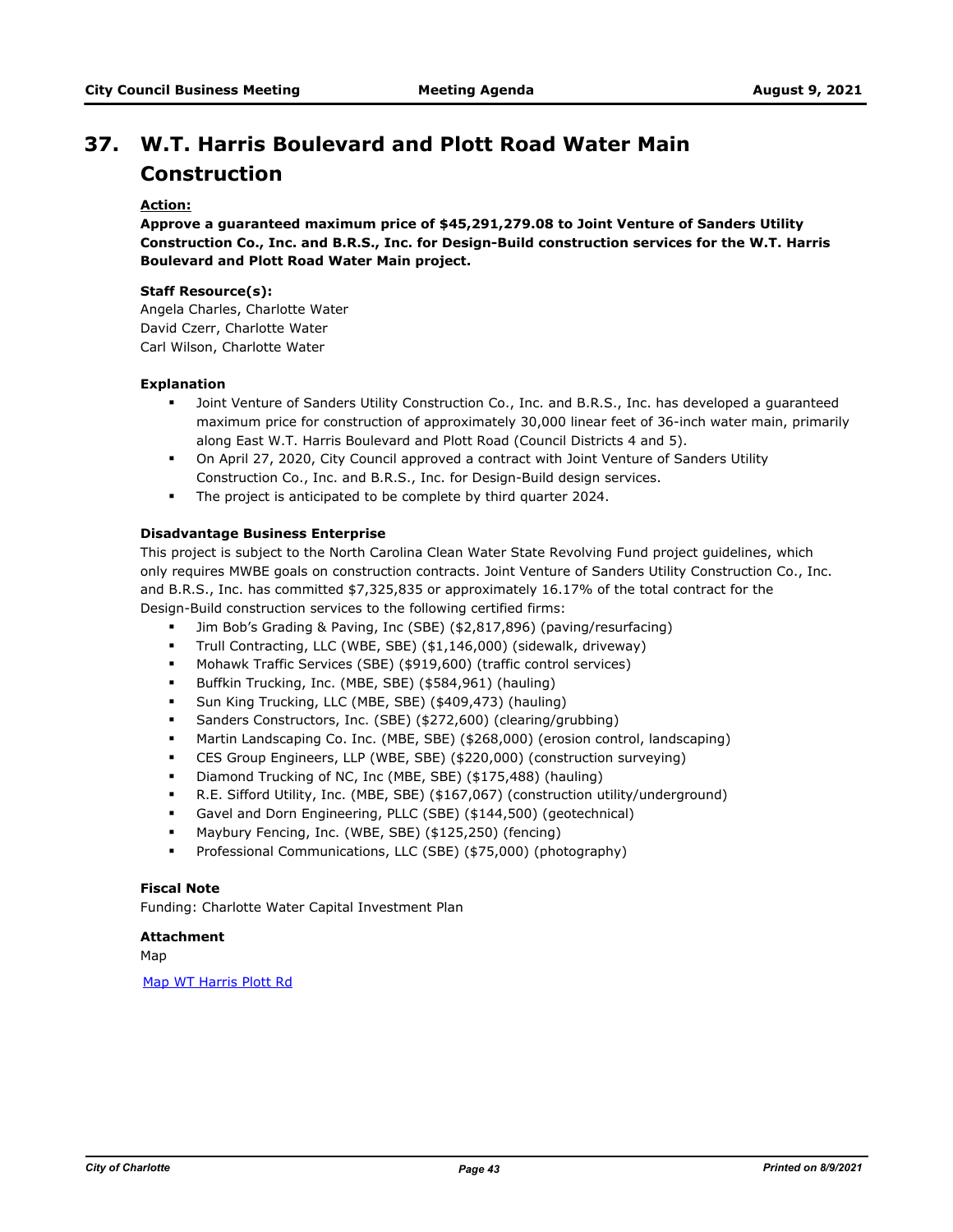# **38. CATS Bulk Cleaning Solution**

# **Action:**

- **A. Approve a unit price contract to the lowest responsive bidder Loyal Systems, Inc. for the purchase of cleaning products and repair parts and services for bus wash facilities, lots, and maintenance garages for an initial term of three years, and**
- **B. Authorize the City Manager to renew the contract for up to two, one-year terms with possible price adjustments and to amend the contract consistent with the purpose for which the contract was approved.**

#### **Staff Resource(s):**

John Lewis, Jr., CATS Allen C. Smith III, CATS Jennifer Fehribach, CATS

#### **Explanation**

- § Cleaning products and repair parts and services are used to clean, maintain, and disinfect buses, including, but not limited to, Transit buses, Special Transportation Service buses, maintenance garage floors and equipment, transit bus lots, and facilities and equipment, operated by Charlotte Area Transit System.
- **•** The city purchases chemicals and repair parts and services for city-owned drive-through wash facilities and chemicals and supplies for bus lots and bus maintenance garages at South Tryon and North Davidson properties.
- § On February 10, 2021, the city issued an Invitation to Bid; eight bids were received.
- Loyal Systems, Inc. was selected as the lowest responsive, responsible bidder.
- § Annual expenditures are estimated to be \$300,000.

## **Disadvantaged Business Enterprise (DBE)**

No goals shall be established on contracts where: (a) there are no subcontracting opportunities identified for the contract; or (b) there are no DBEs certified to perform the scopes of work that the city regards as realistic opportunities for subcontracting.

This contract meets the provision of (a) - No subcontracting opportunities.

#### **Fiscal Note**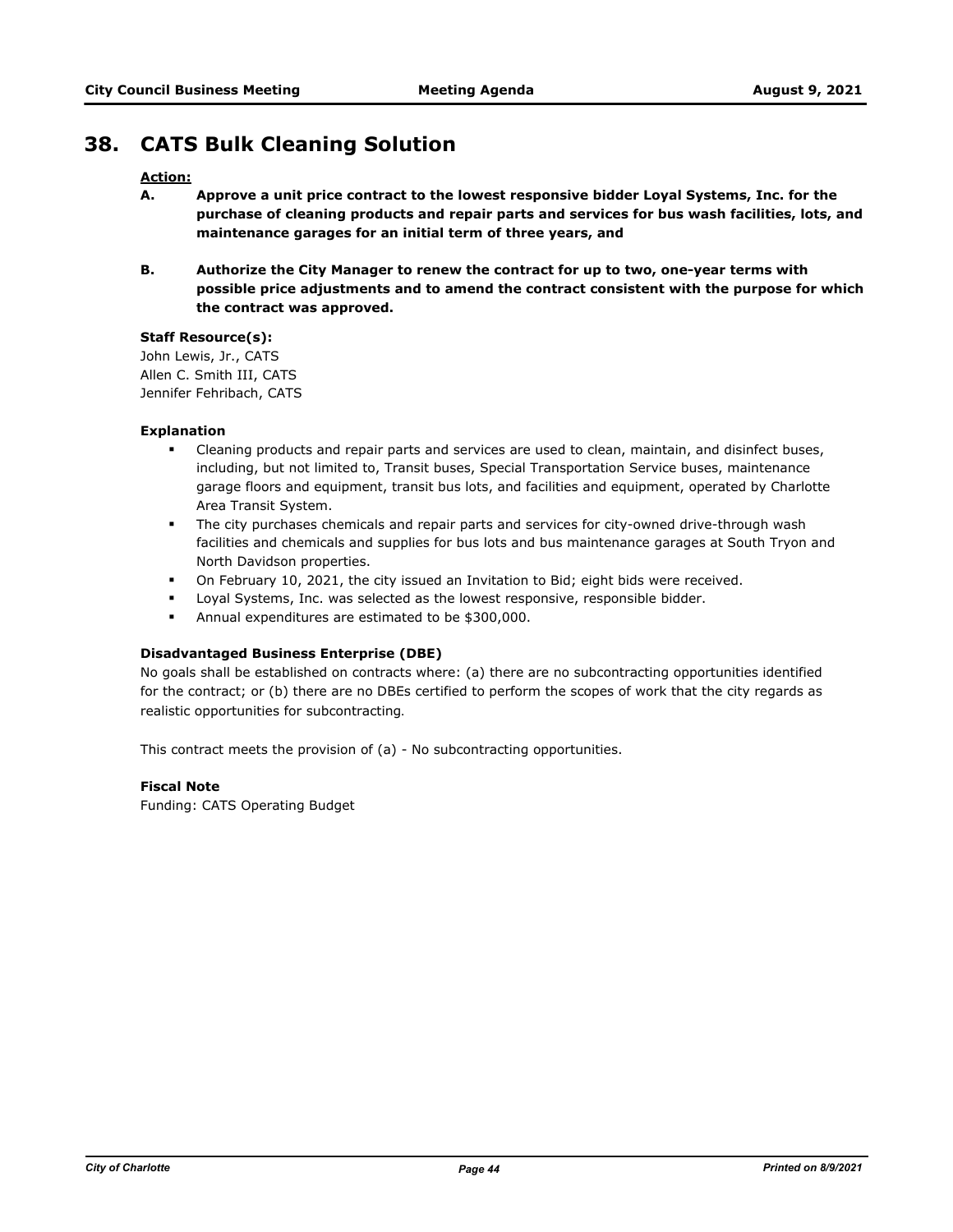# **39. CATS Bus Brake and Suspension Parts**

# **Action:**

- **A. Approve a unit price contract to the lowest responsive bidder Mohawk for the purchase of bus brake and suspension parts for an initial term of three years, and**
- **B. Authorize the City Manager to renew the contract for up to two, one-year terms with possible price adjustments and to amend the contract consistent with the purpose for which the contract was approved.**

# **Staff Resource(s):**

John Lewis, Jr., CATS Allen C. Smith III, CATS Jennifer Fehribach, CATS

## **Explanation**

- **•** This contract will provide numerous bus brake and suspension parts for ongoing maintenance of the Charlotte Area Transit System (CATS) bus fleet.
- § On March 29, 2021, the city issued an Invitation to Bid; seven bids were received.
- **Mohawk was selected as the lowest responsive, responsible bidder.**
- § Bus parts will be purchased on an as-needed basis under the contract terms.
- § Annual expenditures are estimated to be \$199,400.

#### **Disadvantaged Business Enterprise (DBE)**

No goals shall be established on contracts where: (a) there are no subcontracting opportunities identified for the contract; or (b) there are no DBEs certified to perform the scopes of work that the city regards as realistic opportunities for subcontracting.

This contract meets the provision of (a) - No subcontracting opportunities.

# **Fiscal Note**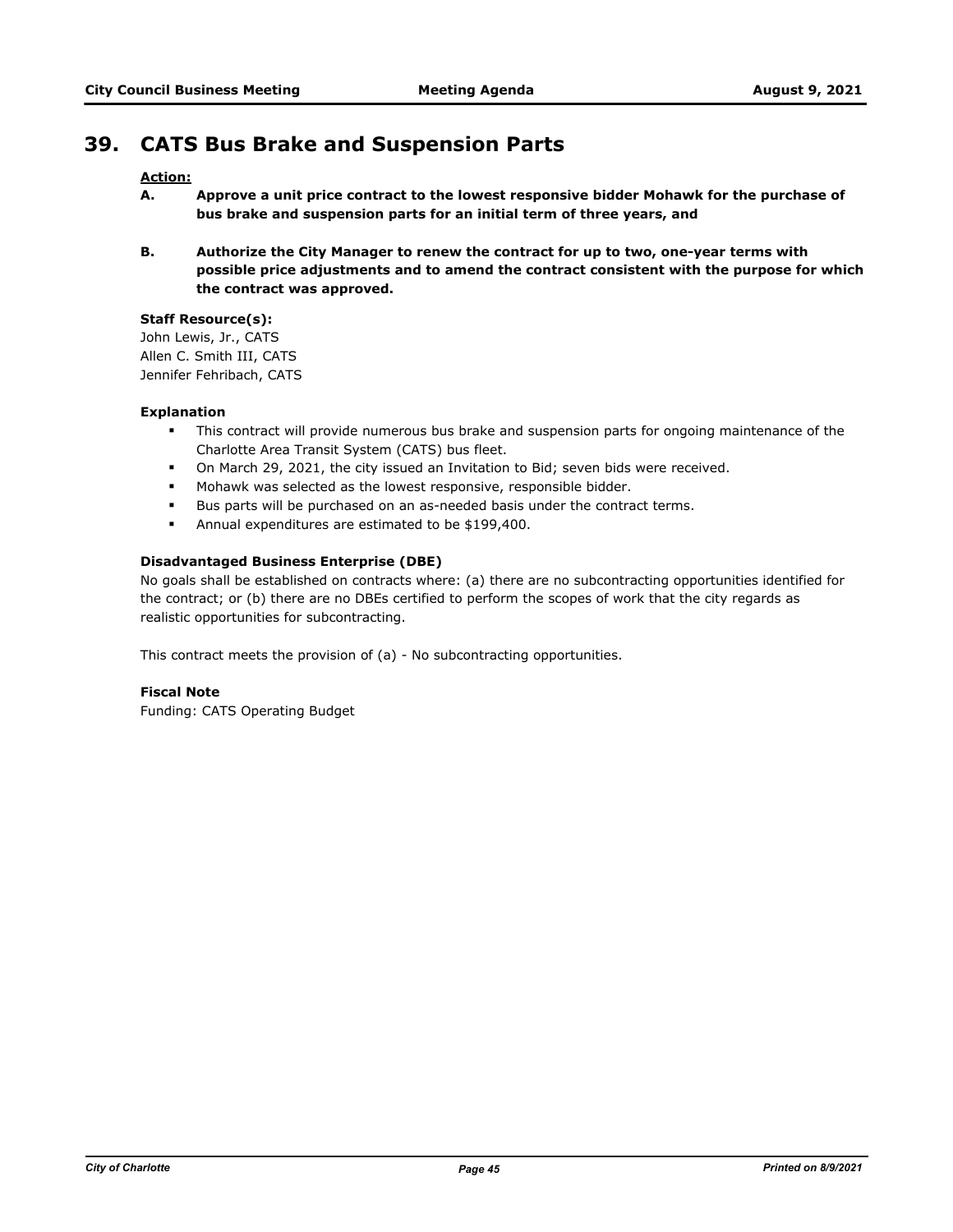# **40. CATS Hybrid Bus Parts and Repair Services**

# **Action:**

- **A. Approve a contract with Clarke Power Services for bus parts and repair services for the existing hybrid buses for an initial term of three years, and**
- **B. Authorize the City Manager to renew the contract for up to two, one-year terms with possible price adjustments and to amend the contract consistent with the purpose for which the contract was approved.**

## **Staff Resource(s):**

John Lewis, Jr., CATS Allen Smith III, CATS Jennifer Fehribach, CATS

# **Explanation**

- § The city requires qualified service providers to work in conjunction with Charlotte Area Transit System to perform complete turnkey repairs and related services on existing hybrid buses in the city's bus fleet.
- § Repairs may include, but are not restricted to, complete engine replacement or overhaul; cooling systems and lines; and engine components and all related parts, repairs, or replacement.
- § On March 15, 2021, the city issued a Request for Proposals (RFP); one response was received.
- § Clarke Power Services best meets the city's needs in terms of qualifications, experience, cost, and responsiveness to RFP requirements.
- § Annual expenditures are estimated to be \$240,000.

#### **Disadvantaged Business Enterprise (DBE)**

No goals shall be established on contracts where: (a) there are no subcontracting opportunities identified for the contract; or (b) there are no DBEs certified to perform the scopes of work that the city regards as realistic opportunities for subcontracting.

These contracts meet the provisions of (a) - No subcontracting opportunities.

#### **Fiscal Note**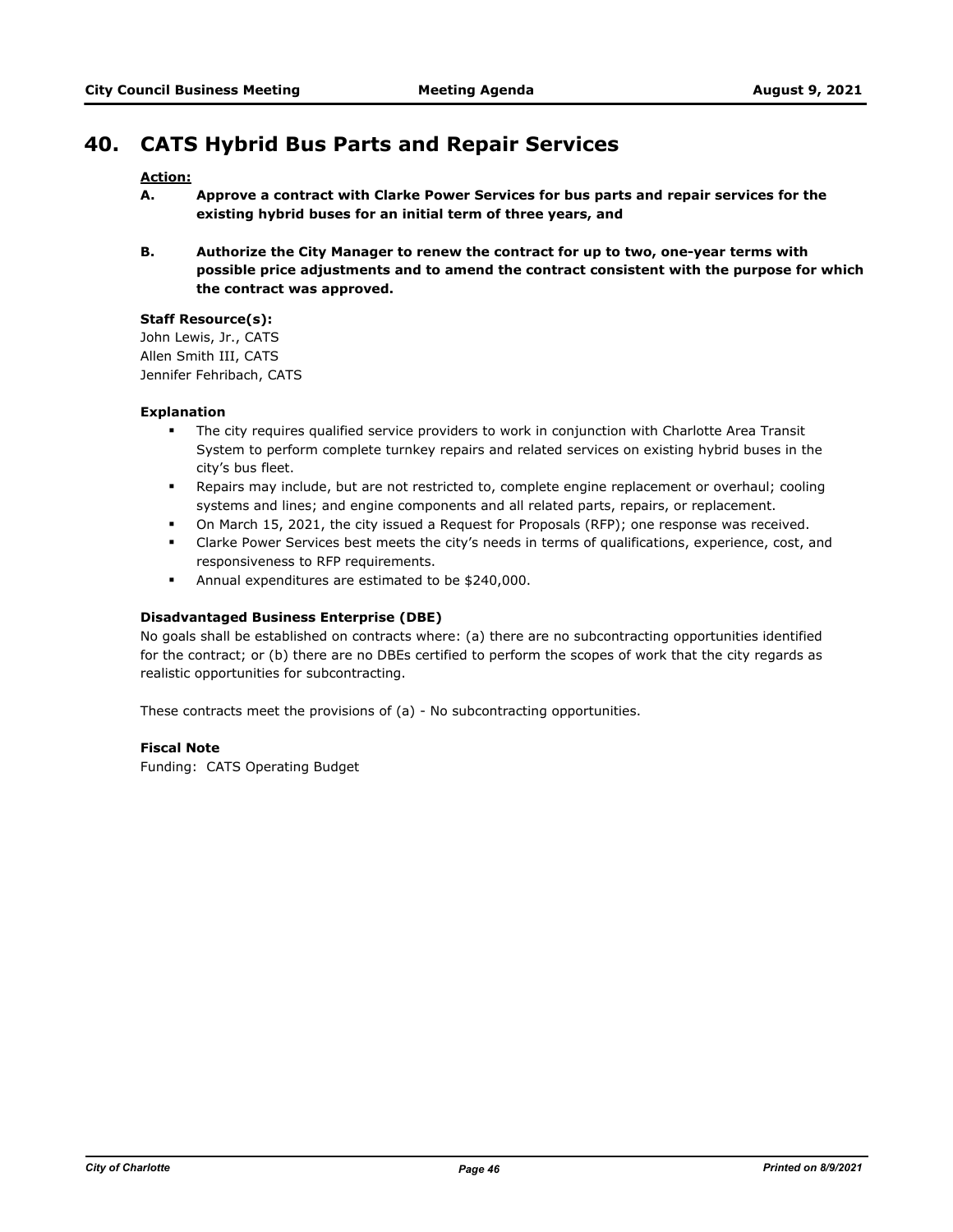# **41. CATS Paratransit Replacement Parts**

## **Action:**

- **A. Approve the purchase of Original Equipment Manufacturer Ford parts from a cooperative purchasing contract,**
- **B. Approve a unit price contract with Ford Motor Company for the purchase of Original Equipment Manufacturer Ford parts for a term of four years under cooperative purchasing contract, Sourcewell Contract 101520-FMC, December 2, 2020, and**
- **C. Authorize the City Manager to extend the contract for additional terms as long as the cooperative contract is in effect, at prices and terms that are the same or more favorable than those offered under the cooperative contact.**

## **Staff Resource(s):**

John Lewis, Jr., CATS Allen C. Smith III, CATS Jennifer Fehribach, CATS

## **Explanation**

- § Charlotte Area Transit System is responsible for the Paratransit fleet maintenance consisting of 85 buses.
- This contract will provide parts for the maintenance of the Ford Paratransit bus fleet.
- § NC General Statute 143-129(e)(3) allows local governments to purchase from formally organized cooperative purchasing contracts.
- **•** A Cooperative purchasing agreement allows the city to collaborate with multiple public agencies for a competitive solicitation to combine purchasing power. By aggregating common needs, the cooperative can leverage economies of scale, such as volume discounts, and improve terms and conditions while reducing administrative costs. Additionally, the cooperative will have access to professional and technical expertise.
- § Annual expenditures are estimated to be \$200,000.

## **Charlotte Business INClusion**

This is a cooperative purchasing contract and is exempt (Part A: Appendix 27 of the Charlotte Business INClusion Policy).

## **Fiscal Note**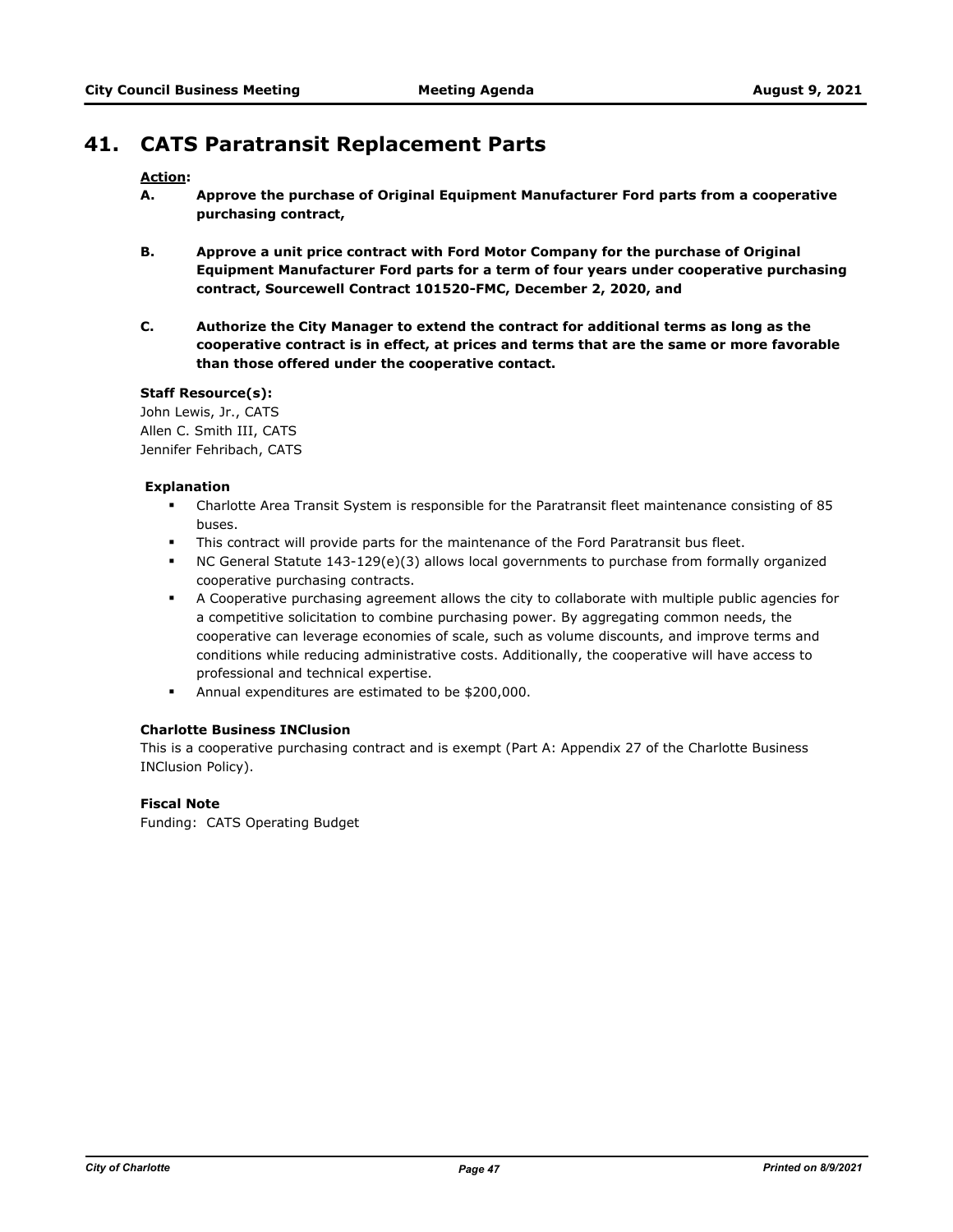# **42. CATS Bus Fuel Tank and Radiator Repair Services**

# **Action:**

- **A. Approve a contract with The Cooling Center for fuel tank and radiator repair services for an initial term of three years, and**
- **B. Authorize the City Manager to renew the contract for up to two, one-year terms with possible price adjustments and to amend the contract consistent with the purpose for which the contract was approved.**

# **Staff Resource(s):**

John Lewis, Jr., CATS Allen C. Smith III, CATS Jennifer Fehribach, CATS

# **Explanation**

- § The contract will provide bus radiators and vehicle fuel tank maintenance and repair services on an as-needed basis.
- § On April 26, 2021, the city issued a Request for Proposals (RFP); one response was received.
- § The Cooling Center best meets the city's needs in terms of qualifications, experience, cost, and responsiveness to RFP requirements.
- § Annual expenditures are estimated to be \$120,000.

#### **Disadvantaged Business Enterprise (DBE)**

No goals shall be established on contracts where: (a) there are no subcontracting opportunities identified for the contract; or (b) there are no DBEs certified to perform the scopes of work that the city regards as realistic opportunities for subcontracting.

This contract meets the provisions of (a) - No subcontracting opportunities.

#### **Fiscal Note**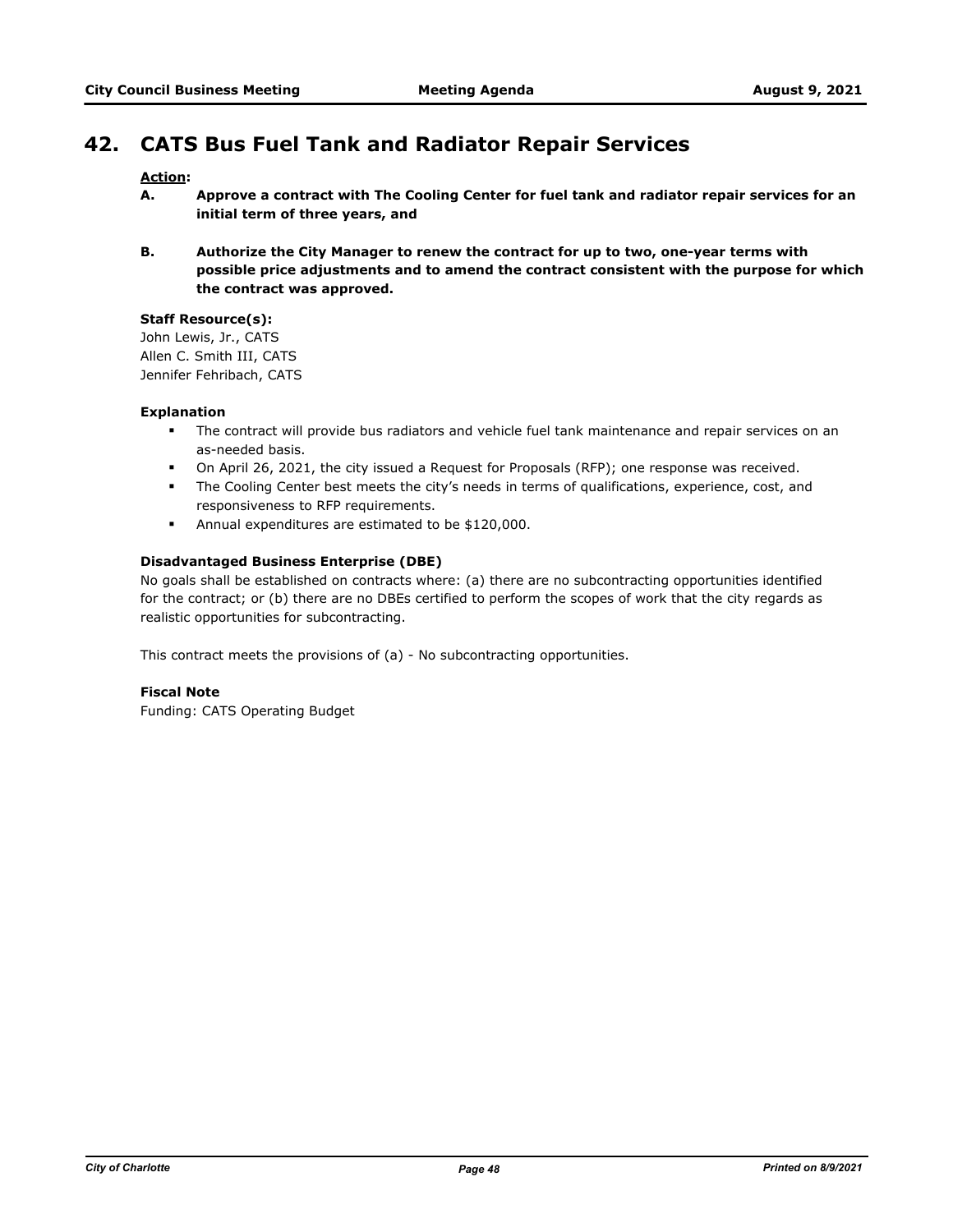# **43. CATS Bus Farebox Parts**

# **Action:**

- **A. Approve the purchase of farebox parts by the sole source exemption,**
- **B. Approve a contract with GFI Genfare (SPX) for the purchase of farebox parts for the term of three years, and**
- **C. Authorize the City Manager to renew the contract for up to two, one-year terms with possible price adjustments and to amend the contract consistent with the purpose for which the contract was approved.**

#### **Staff Resource(s):**

John Lewis, Jr., CATS Allen C. Smith III, CATS Jennifer Fehribach, CATS

## **Sole Source Exemption**

- § NC General Statute 143-129(e)(6) provides that formal bidding requirements do not apply when:
	- Performance or price competition are not available;
	- A needed product is available from only one source or supply; or
	- Standardization or compatibility is the overriding consideration.
- § Sole sourcing is necessary because the farebox parts must be interchangeable and compatible with the existing GFI Genfare transit bus fareboxes. The only source of supply for repair parts is the original equipment manufacturer (OEM).
- § City Council approval is required for any purchases made under the sole source exception.

## **Explanation**

- § The Charlotte Area Transit System's Bus Operations Division uses proprietary OEM parts in the maintenance and repair of the GFI Genfare fareboxes on the transit buses.
- The proprietary parts meet the required specification and standards to properly maintain operation of the fareboxes.
- § Annual expenditures are estimated to be \$228,000.

# **Charlotte Business INClusion**

This is a sole source contract and is exempt (Part A: Appendix 1.27 of the Charlotte Business INClusion Policy).

## **Fiscal Note**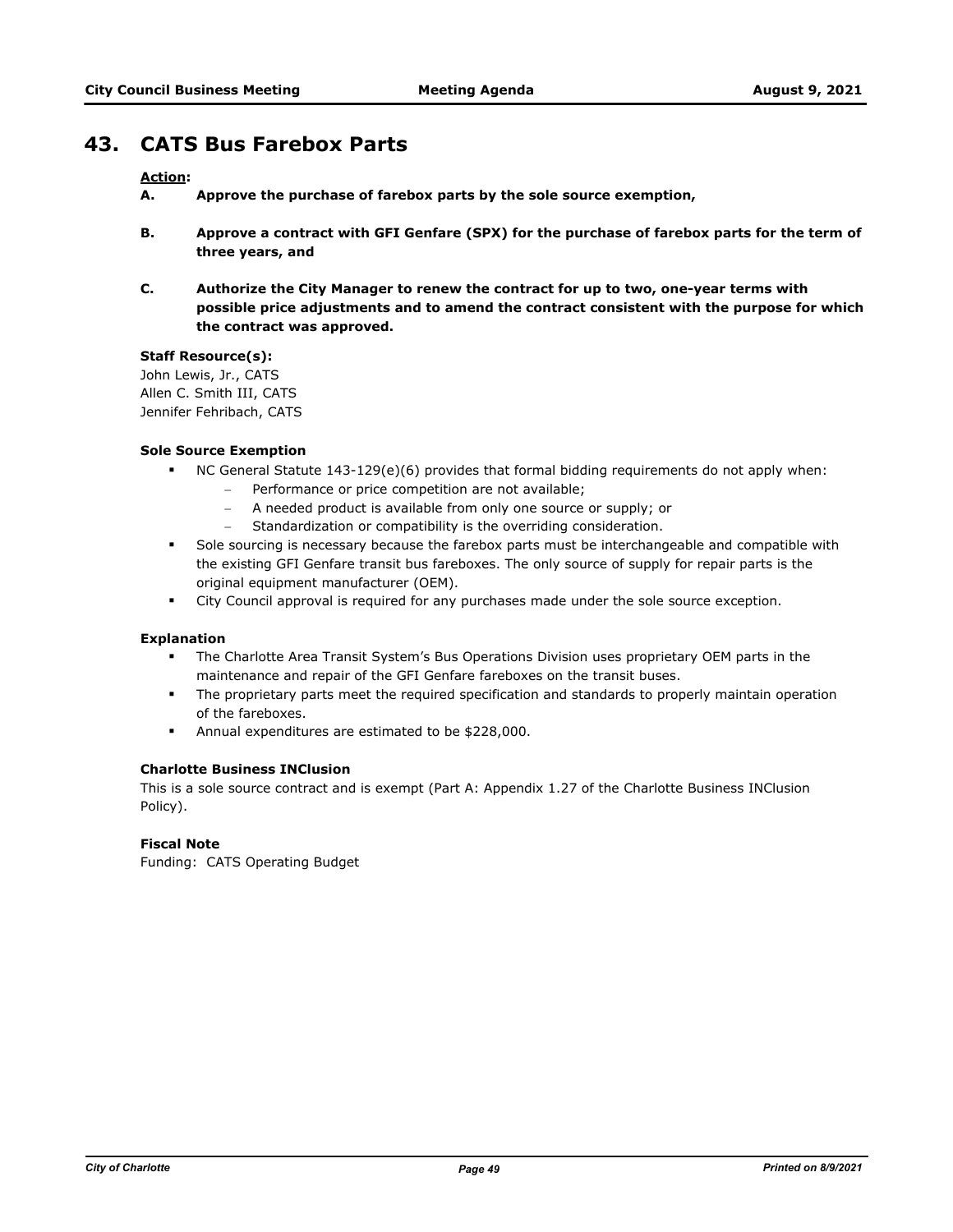# **44. Airport Airfield Marking Paint Purchase**

## **Action:**

- **A. Approve the purchase of Airfield Marking Paint by the sole source exemption,**
- **B. Approve a contract with Prison Rehabilitative Industries and Diversified Enterprises, Inc. (PRIDE) for the purchase of airfield marking paint for the term of three years, and**
- **C. Authorize the City Manager to renew the contract for up to two, one-year terms with possible price adjustments and to amend the contract consistent with the purpose for which the contract was approved.**

# **Staff Resource(s):**

Haley Gentry, Aviation Jack Christine, Aviation

## **Sole Source Exemption**

- § NC General Statute 143-129(e)(6) provides that formal bidding requirements do not apply when:
	- Performance or price competition are not available;
		- A needed product is available from only one source or supply; or
		- Standardization or compatibility is the overriding consideration.
- **•** Sole sourcing is necessary for this contract because performance or price competition are not available.
- **•** City Council approval is required for any purchases made under the sole source exception.

## **Explanation**

- This contract will provide paint for airfield markings required to maintain compliance with the marking standards set forth by the Federal Aviation Administration (FAA) and the requirements for the annual Airport FAA Part 139 Inspection.
- This is a proven product, and due to its durability, will result in cost savings and reduced labor hours necessary to maintain standards.
- § Annual expenditures are estimated to be \$120,000.
- § The activity is occurring on Airport property, located in Council District 3.

## **Charlotte Business INClusion**

This is a sole source contract and is exempt (Part A: Appendix 1.27 of the Charlotte Business INClusion Policy).

## **Fiscal Note**

Funding: Aviation Operating Budget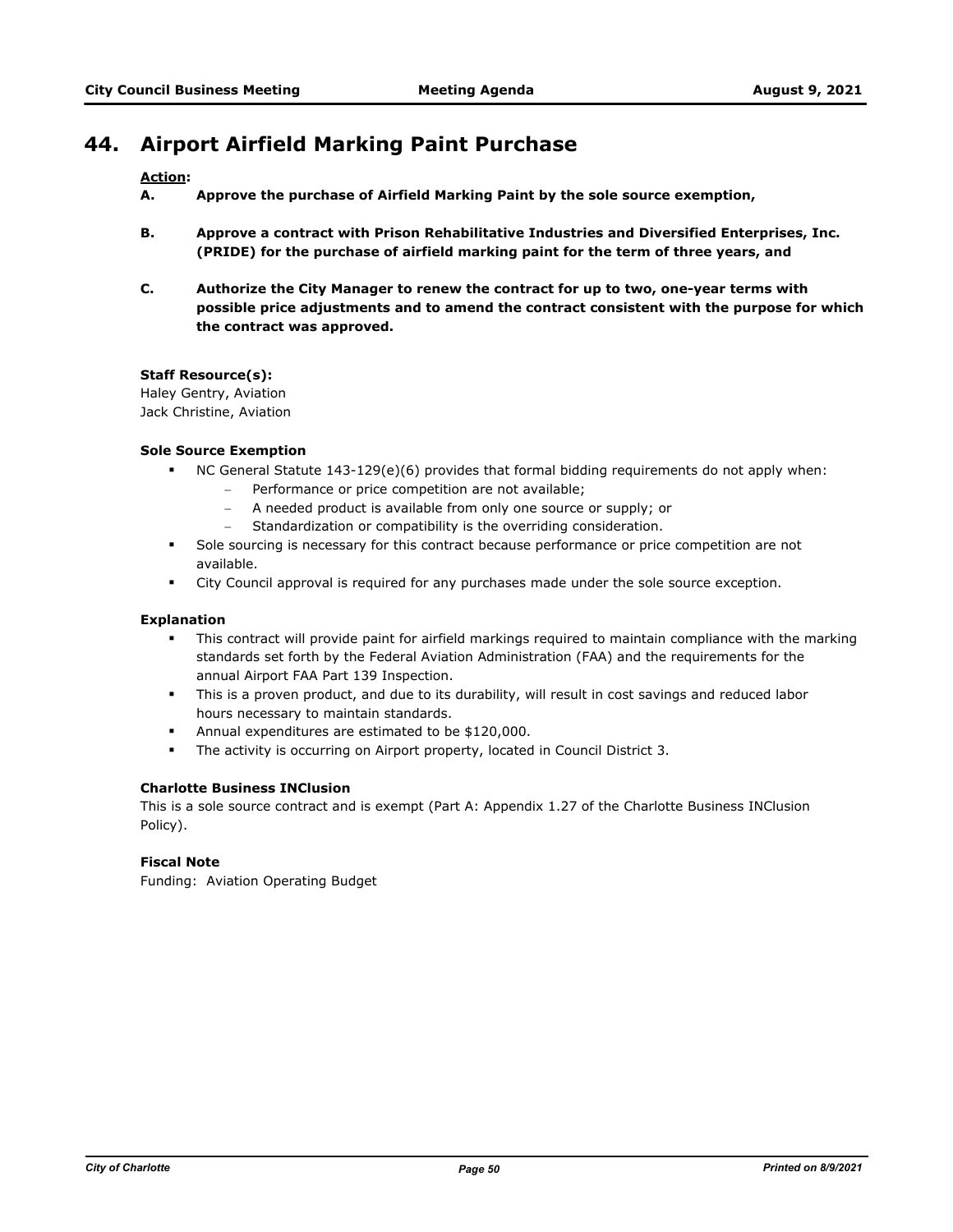# **45. Airport Capacity Simulation Modeling**

## **Action:**

- **A. Approve a contract in the amount of \$746,060 with Landrum & Brown, Incorporated for capacity simulation modeling, and**
- **B. Authorize the City Manager to amend the contract consistent with the purpose for which the contract was approved.**

#### **Staff Resource(s):**

Haley Gentry, Aviation Jack Christine, Aviation

#### **Explanation**

- The Airport is undergoing a Master Plan and Environmental Assessment, which requires stakeholder and community engagement. As a result of these meetings, various alternative aircraft operating procedures were proposed.
- **•** In order to evaluate the implications of the proposed alternatives on airfield capacity, a simulation modeling assessment is required.
- § Proposed alternatives that do not reduce the Airport's capacity may be recommended for further review and implementation by the Federal Aviation Administration (FAA).
- § On March 2, 2020, the city issued a Request for Qualifications (RFQ); 13 responses were received.
- § Landrum & Brown, Incorporated is the best qualified firm to meet the city's needs based on their ability to perform the simulations utilizing the FAA-approved software.
- **•** This activity is occurring on Airport property, located in Council District 3.

#### **Disadvantaged Business Enterprise (DBE)**

The Federal DBE Program neither requires nor permits goals for every contract. There is no DBE goal for this contract. The city must meet its overall goal by using a mix of contract goals and race-neutral means.

## **Fiscal Note**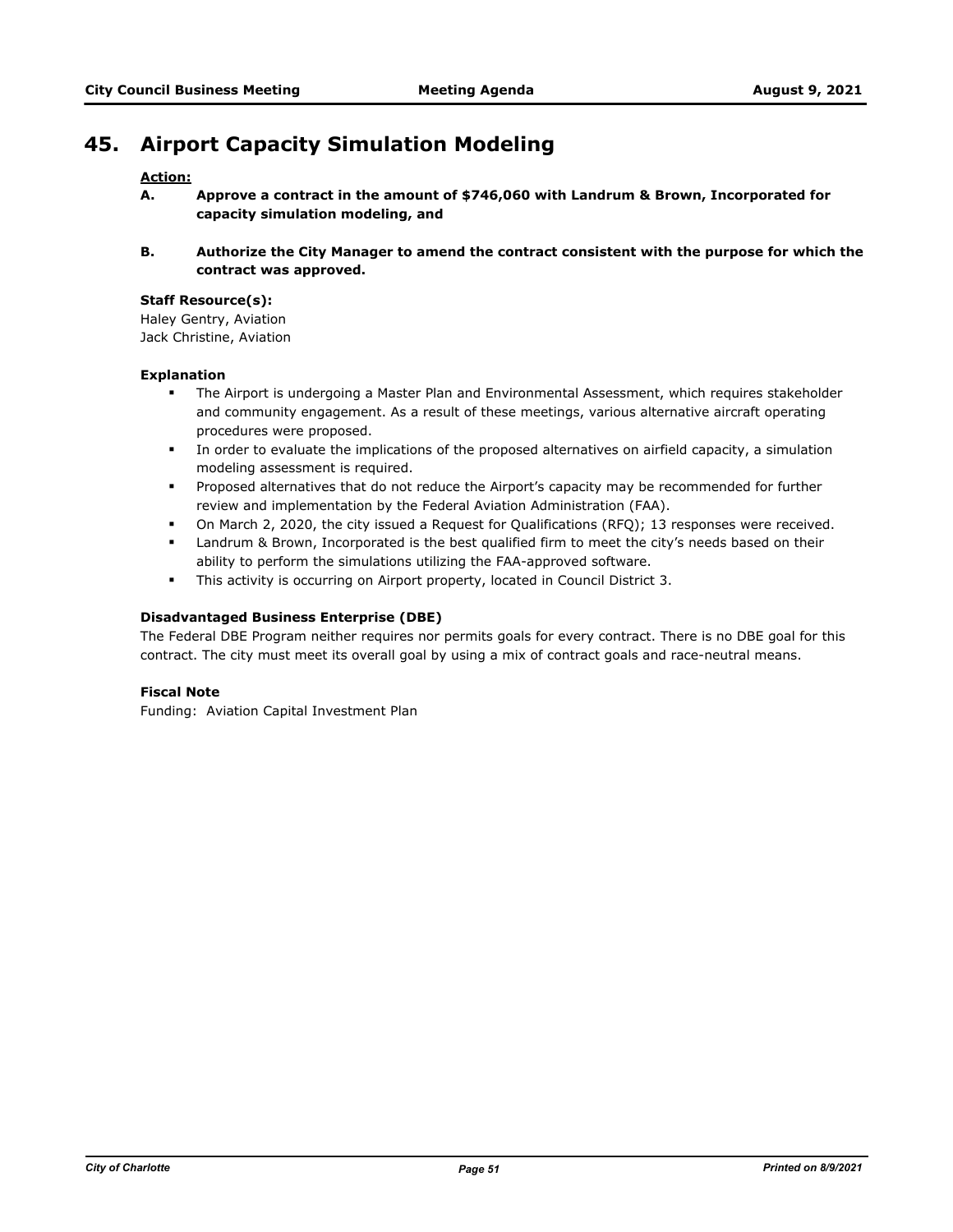# **46. Airport Construction Inspection Services**

## **Action:**

- **A. Approve a contract with Talbert, Bright & Ellington Inc. for resident project representative construction inspection services for an initial term of five years, and**
- **B. Authorize the City Manager to renew the contract for up to two, one-year terms with possible price adjustments and to amend the contract consistent with the purpose for which the contract was approved.**

#### **Staff Resource(s):**

Haley Gentry, Aviation Jack Christine, Aviation

#### **Explanation**

- The Federal Aviation Administration (FAA) outlines specific requirements for the selection of project consultants within the Airport Operations Area. These requirements include the services of full-time inspectors during the construction or installation phase of a project.
- § This contract will provide resident project representative/construction inspection (RPR) services.
- § Talbert, Bright & Ellington Inc. will operate as an extension of Aviation Department staff, providing RPR Services on horizontal and vertical construction of airside, landside, terminal, and infrastructure projects.
- § On February 18, 2021, the city issued a Request for Qualifications (RFQ); four responses were received.
- Talbert, Bright & Ellington Inc. is the best qualified firm to meet the city's needs on the basis of demonstrated competence and qualification of professional services in response to the RFQ requirements.
- § Annual expenditures are estimated to be \$8,000,000.
- This activity is occurring on Airport property, located in Council District 3.

## **Disadvantaged Business Enterprise (DBE)**

The city negotiates subcontracting participation after the proposal selection process. Talbert, Bright & Ellington Inc. has committed 10.01% (\$4,139,726) of the total contract amount to the following certified firms:

- § Falcon Engineering Inc (DBE) (\$2,575,454) (inspection services)
- § Flehan Engineering Inc (DBE) (\$1,421,300) (inspection services)
- § McFarland Construction (DBE) (\$142,972) (construction support services)

## **Fiscal Note**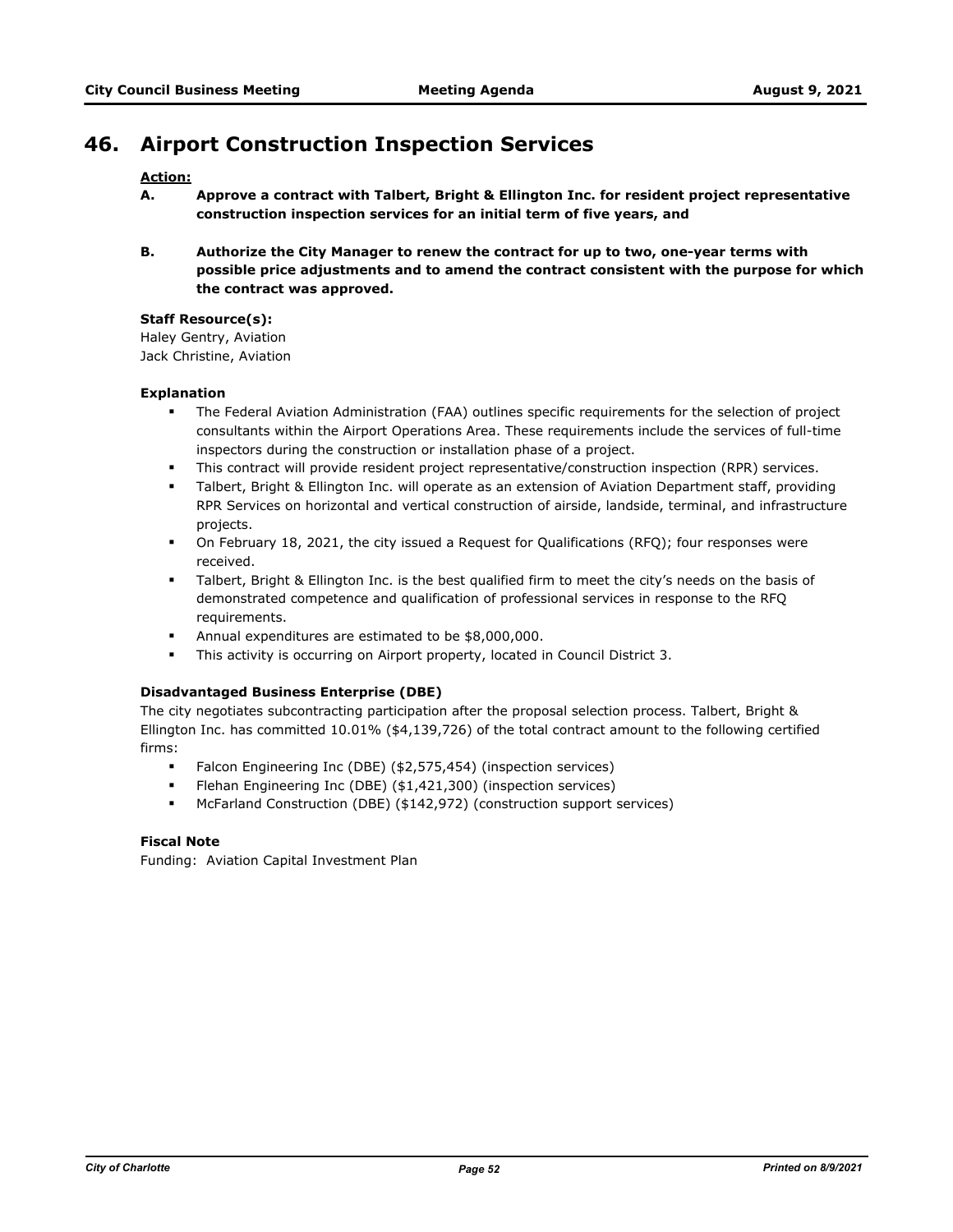# **47. Airport Customer Support Services**

## **Action:**

- **A. Approve a contract with HHS Aviation, LLC for Airport customer support services for an initial term of three years, and**
- **B. Authorize the City Manager to renew the contract for up to two, one-year terms with possible price adjustments and to amend the contract consistent with the purpose for which the contract was approved.**

## **Staff Resource(s):**

Haley Gentry, Aviation Jack Christine, Aviation

## **Explanation**

- § Aviation is responsible for providing passenger assistance services, including checkpoint queue management in the terminal lobby, international arrivals passenger assistance, and baggage re-check.
- This contract will also provide service in other areas as directed to assist customers with wayfinding and general airport customer service needs.
- § On April 21, 2021, the city issued a Request for Proposals (RFP); nine responses were received.
- § HHS Aviation, LLC best meets the city's needs in terms of qualifications, experience, cost, and responsiveness to RFP requirements.
- § Annual expenditures are estimated to be \$1,500,000.
- This activity is occurring on Airport property, located in Council District 3.

#### **Charlotte Business INClusion**

The city negotiates subcontracting participation after the proposal selection process (Part C: Section 2.1(h) of the Charlotte Business INClusion Policy). HHS Aviation, LLC has committed to utilizing MWSBE firms for 8.00% of the total contract amount as the project evolves and the scopes of work are defined.

## **Fiscal Note**

Funding: Aviation Operating Budget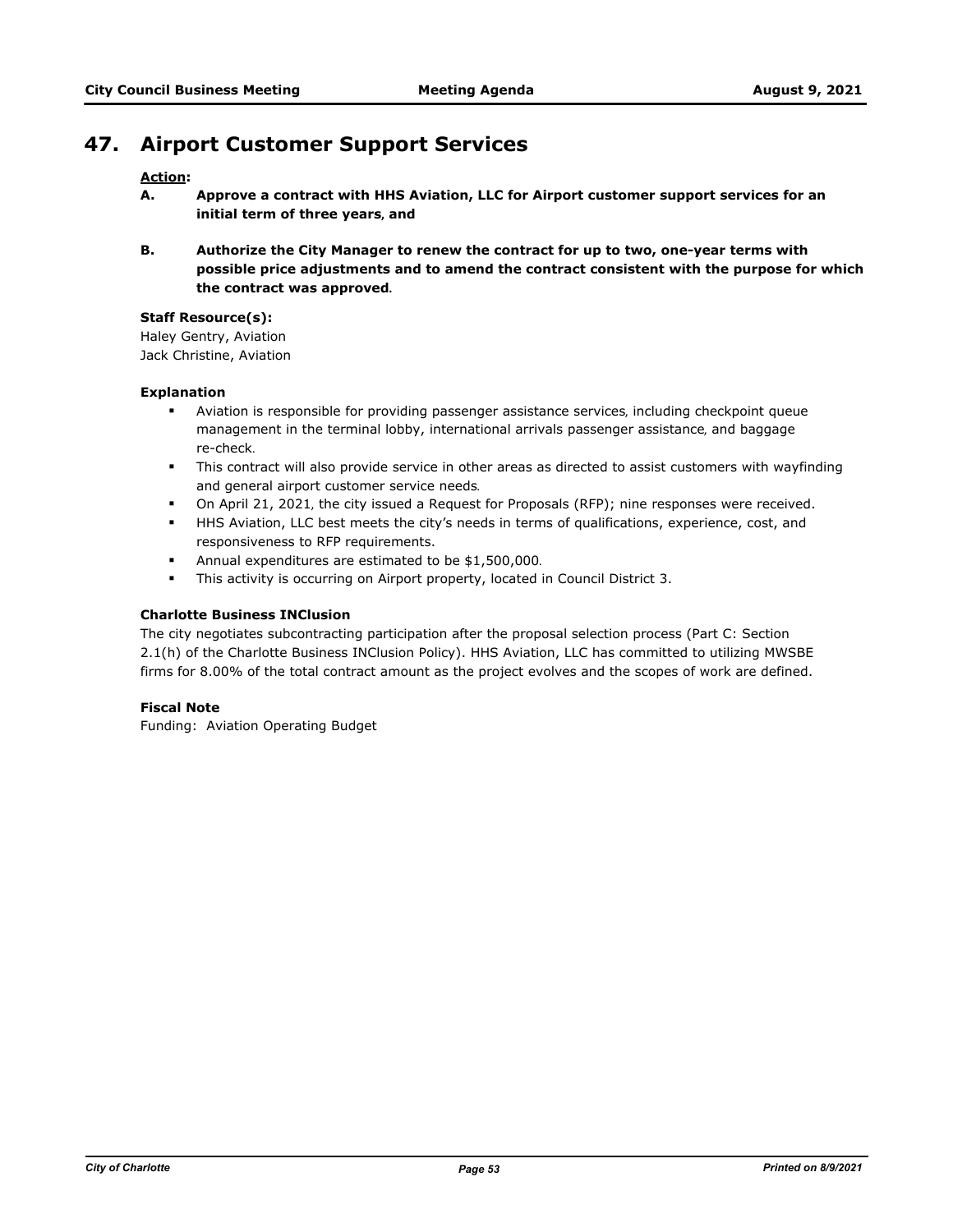# **48. Airport e-Builder Support Services**

#### **Action:**

- **A. Approve a contract with HNTB North Carolina, P.C. for e-Builder Support Services for an initial term of three years, and**
- **B. Authorize the City Manager to renew the contract for up to two, one-year terms with possible price adjustments and to amend the contract consistent with the purpose for which the contract was approved.**

#### **Staff Resource(s):**

Haley Gentry, Aviation Jack Christine, Aviation

#### **Explanation**

- § e-Builder project management software was adopted as a component of the city's long-term enterprise technology strategy following the initial 2012 implementation.
- § Aviation uses e-Builder as a project management tool to facilitate the cost management process and standardize document controls.
- This contract will provide support services required for administration and maintenance of e-Builder.
- On March 15, 2021, the city issued a Request for Qualifications (RFQ); three responses were received.
- § HNTB North Carolina, P.C. best meets the city's needs on the basis of demonstrated competence and qualification of professional services in response to the RFQ requirements.
- § Annual expenditures are estimated to be \$820,000.

#### **Charlotte Business INClusion**

The city negotiates subcontracting participation after the proposal selection process (Part C: Section 2.1(h) of the Charlotte Business INClusion Policy). HNTB North Carolina, P.C. has committed 20.00% of the total contract amount for support services related to the administration and maintenance of the product to the following certified firm:

§ McFarland Construction (MBE, SBE) (document control services)

## **Fiscal Note**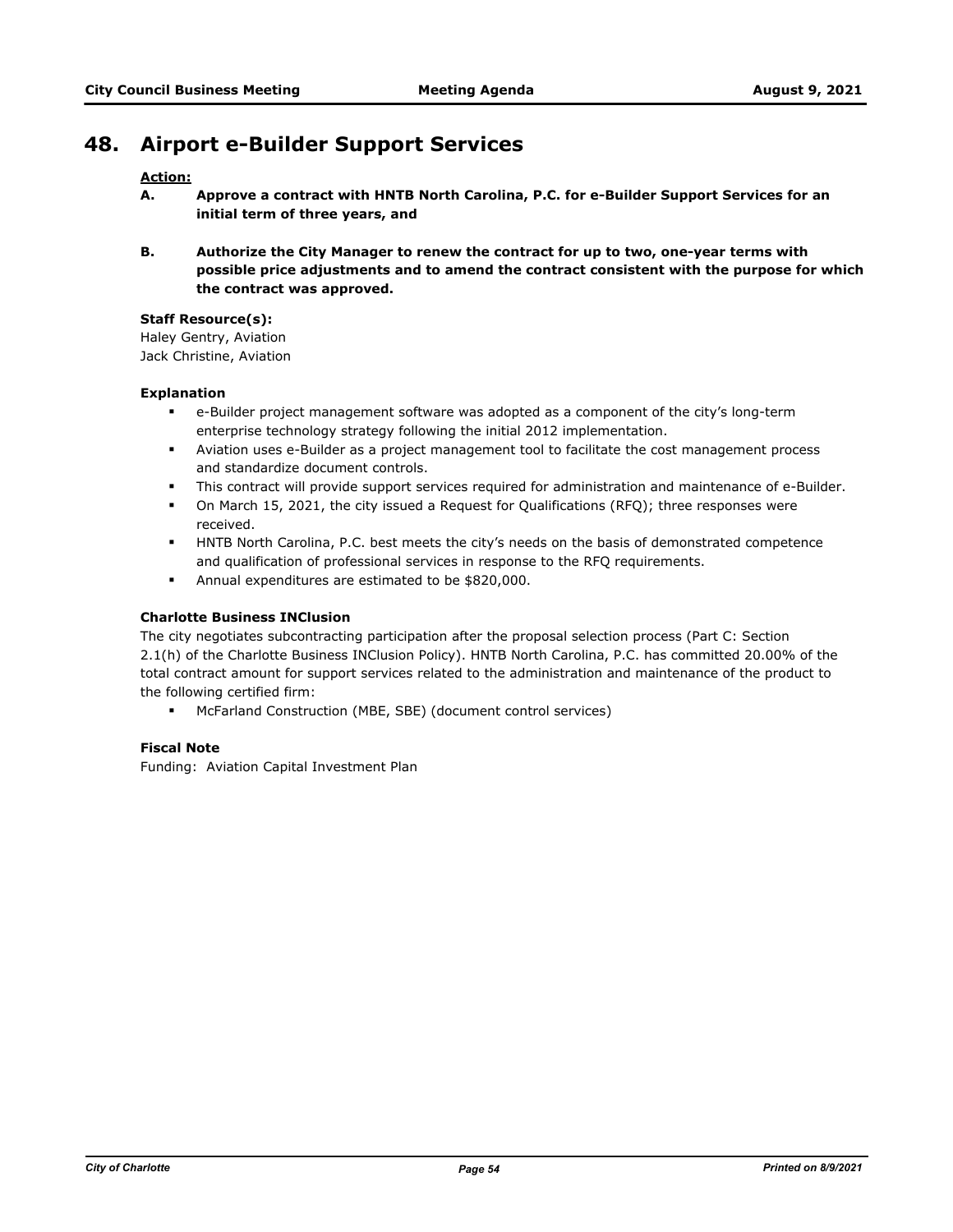# **49. Airport Fire Station 41 Expansion Construction**

# **Action:**

- **A. Approve a contract in the amount of \$3,007,284 to the lowest responsive bidder Edison Foard Construction Services, Inc. for construction services for the Fire Station 41 Expansion project, and**
- **B. Approve contract amendment #1 in the amount of \$220,187 with RS&H Architects Engineers Planners, Inc. for construction administration services for the construction phase of the Fire Station 41 Expansion project.**

#### **Staff Resource(s):**

Haley Gentry, Aviation Jack Christine, Aviation

#### **Background**

- <sup>■</sup> On June 24, 2019, City Council approved a Military Construction Cooperative Agreement (Agreement) with the National Guard Bureau (NGB) for the design of the Aircraft Rescue and Firefighting Station 41 Expansion project.
- § Under the Agreement, the city will design and construct the expansion of the entire facility, and the NGB will reimburse the city for the portion of those costs associated with the North Carolina Air National Guard (NCANG) improvements.
- This project involves expanding the existing station by approximately 6,500 square feet, including approximately 500 square feet of storage and 6,000 square feet of vehicle bays, in order to accommodate additional firefighting equipment to service a larger aircraft fleet by the NCANG.
- § The project is anticipated to be complete in second quarter of Fiscal Year 2023.
- **•** This activity is occurring on Airport property, located in Council District 3.

## **Explanation**

Action A

- **This contract provides for the construction of the Fire Station 41 Expansion project.** 
	- § On May 19, 2021, the city issued an Invitation to Bid (ITB); one bid was received.
		- NC General Statute 143-132 prohibits municipalities from awarding construction contracts over \$500,000 without receiving at least three competitive bids from the initial advertisement of the contract. The city may subsequently award the contract even if re-advertisements result in fewer than three competitive bids.
- § On June 24, 2021, the city re-issued an ITB; two bids were received.
- **■** Edison Foard Construction Services, Inc. was selected as the lowest responsive, responsible bidder.

#### Action B

- § On December 18, 2019, the City Manager approved a contract in the amount of \$371,568 with RS&H Architects Engineers Planners, Inc. to provide design services for the Fire Station 41 Expansion project.
- § Amendment #1 includes quality assurance testing, building commissioning, project management, and construction administration services for the duration of construction.
- The new value of this contract, including amendment #1, is \$591,755.

#### **Charlotte Business INClusion**

## Action A

Established MBE Goal: 7.00%

Committed MBE Goal: 9.01%

Edison Foard Construction Services, Inc. exceeded the established subcontracting goal and has committed 9.01% (\$271,000) of the total contract amount to the following certified firms (Part B: Section 3 of the Charlotte Business INClusion Policy):

§ Superior Mechanical Systems, Inc. (MBE) (\$235,000) (HVAC)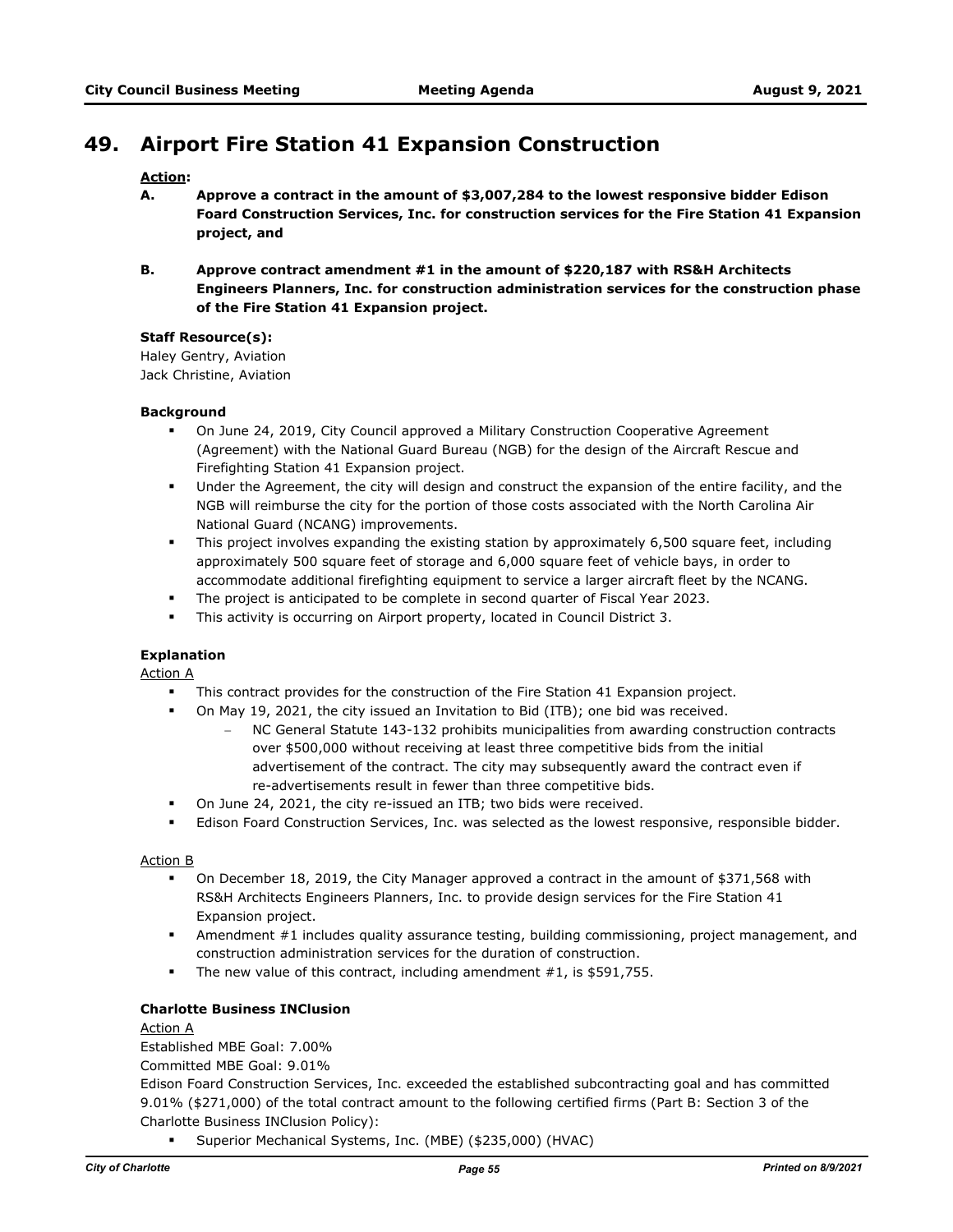§ Trifecta Services Company (MBE) (\$36,000) (demolition)

Established SBE Goal: 13.00% Committed SBE Goal (at time of bid): 3.59%

SBE Participation to Date: 13.13%

Edison Foard Construction Services, Inc. failed to meet the established subcontracting goal, but earned the minimum Good Faith Effort Points (Part B: Section 5 of the Charlotte Business INClusion Policy). Edison Foard Construction Services, Inc. has committed 13.13% (\$394,943) of the total contract amount to the following certified firms:

- § YES Real Estate Construction (MBE, SBE) (\$235,218) (electrical)
- § CS Plumbing Inc. (MBE, SBE) (\$48,842) (plumbing)
- § Pentacle, Inc. (WBE, SBE) (\$33,390) (fencing)
- § Taylor's Interiors (MBE, SBE) (\$32,225) (air barrier, joint sealant, foundation dam proofing)
- § Providence Paint Co. (SBE) (\$26,537) (painting)
- § Glaze Independent Trucking (MBE, SBE) (\$10,000) (hauling)
- § Berry's Container Service LLC (SBE) (\$5,500) (dumpsters)
- § Profile Building Services (SBE) (\$3,231) (final clean)

#### Action B

All additional work involved in this amendment will be performed by RS&H Architects Engineers Planners, Inc. and their existing subconsultants (Part D: Section 6 of the Charlotte Business INClusion Policy). RS&H Architects Engineers Planners, Inc. has committed 17.21% (\$37,900) of the total amendment amount to the following certified firm:

§ On-Spec Engineering (SBE) (\$37,900) (quality assurance testing)

# **Fiscal Note**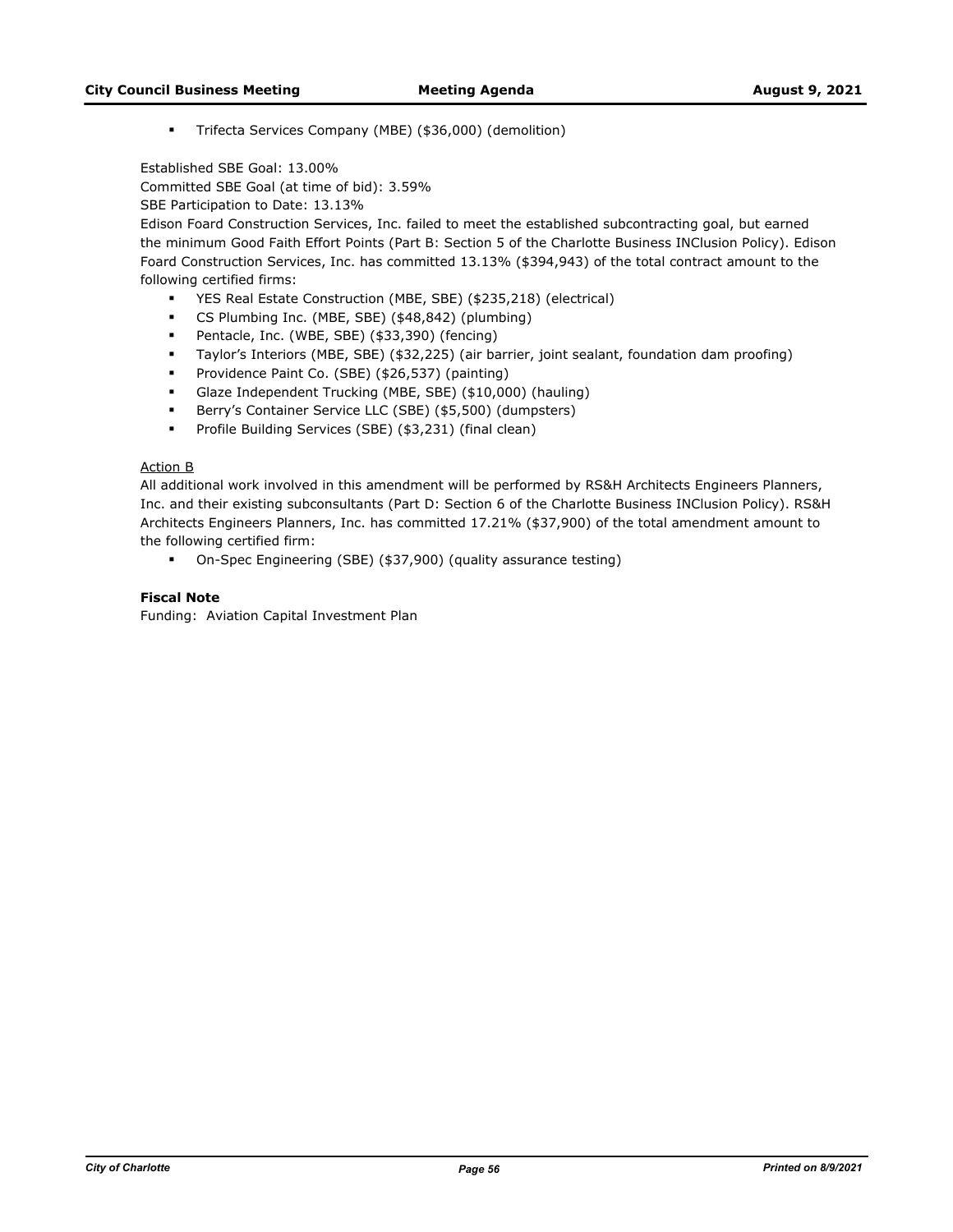# **50. Airport Fixed Based Operator Agreement Extension**

# **Action:**

- **A. Approve amendment #6 adding three, one-year renewal options to the contract with Wilson Air Center-North Carolina, LLC as the Fixed Based Operator Services Manager at the Airport, and**
- **B. Authorize the City Manager to execute the additional renewal options with possible price adjustments and to amend the contract consistent with the purpose for which the contract was approved.**

#### **Staff Resource(s):**

Haley Gentry, Aviation Ted Kaplan, Aviation

#### **Explanation**

- § On June 8, 2015, City Council approved a two-year agreement with Wilson Air Center-North Carolina, LLC with the option to extend the agreement for five additional one-year terms.
- The current agreement is set to expire on June 30, 2022.
- **•** Waiver of a competitive solicitation process for services may be granted on a limited basis when deemed appropriate and in the city's best interest. A waiver has been approved for these services based on continuity of service given the special circumstances related to COVID-19. Additionally, this service is necessary for the stability of the Airport's Fixed Based Operator (FBO) operation as the Airport Master Plan is currently being developed.
- This contract is for staffing and expertise to provide FBO services, including management of hangar leases, fueling, and providing amenities to aircraft operators at the airport.
- § Wilson Air Center-North Carolina, LLC will receive an annual management fee of \$250,000, an incentive fee of five percent of the surplus revenues generated, and will be eligible for an additional one percent service incentive fee, if certain service metrics are accomplished.
- The services provided by Wilson Air Center-North Carolina, LLC will generate approximately \$6 million in net revenue annually to the airport.
- **•** This activity is occurring on Airport property, located in Council District 3.

## **Charlotte Business INClusion**

Wilson Air Center-North Carolina, LLC has agreed to meet or exceed the established MWSBE goal of 10.00%, based on the total eligible expenses for goods and services utilizing certified MWSBE firms throughout the term of this contract: (Part C: Section 2.1 of the Charlotte Business INClusion Policy).

## **Fiscal Note**

Funding: Aviation Operating Budget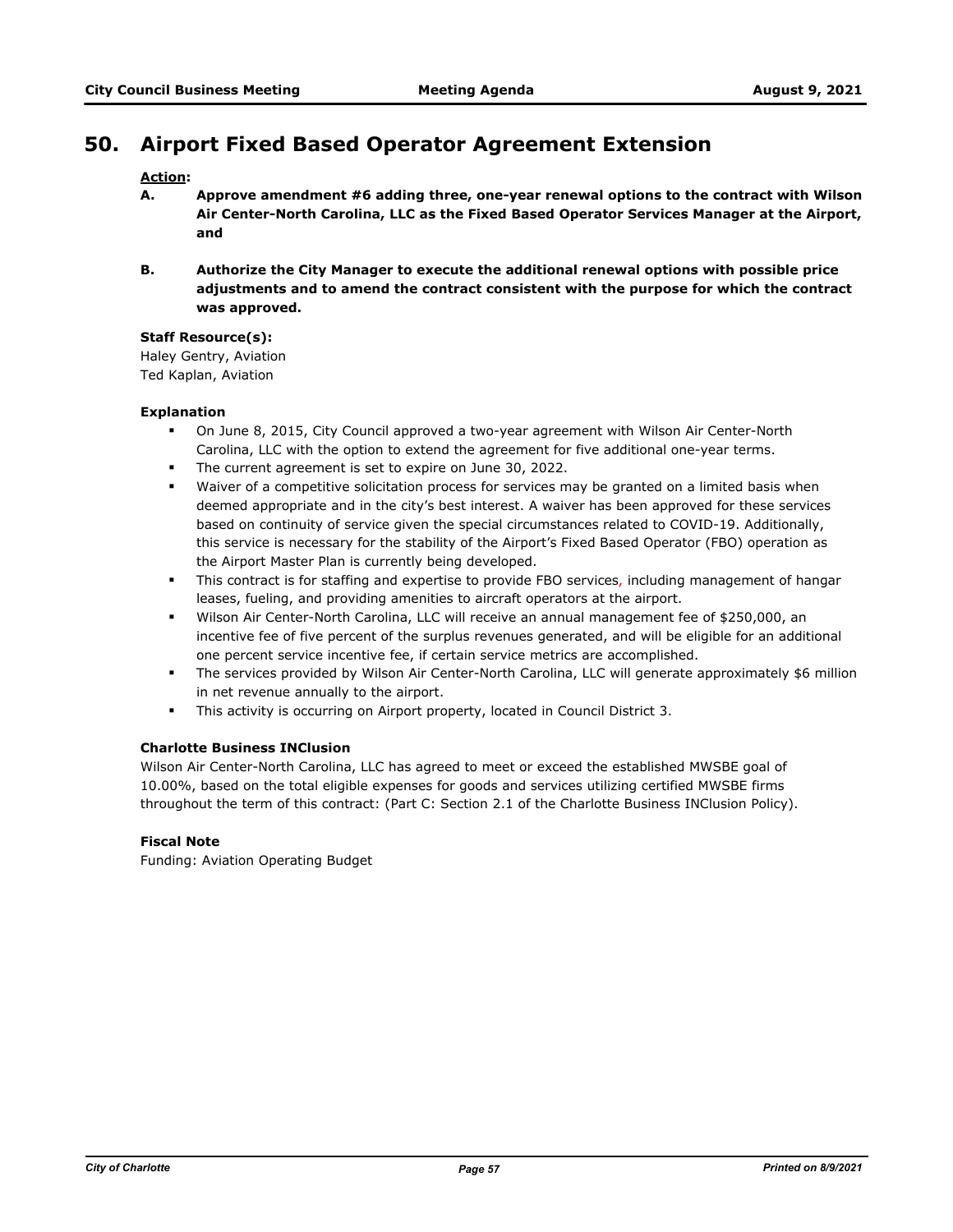# **51. Airport Main Terminal Conveyor Upgrades**

## **Action:**

- **A. Approve a contract with Siemens Logistics, Inc. for main terminal and Federal Inspection Services conveyor upgrades for a term of six months, and**
- **B. Authorize the City Manager to renew the contract for up to one, one-year term with possible price adjustments and to amend the contract consistent with the purpose for which the contract was approved.**

## **Staff Resource(s):**

Haley Gentry, Aviation Jack Christine, Aviation

#### **Explanation**

- This contract will make functional improvements to the baggage conveyor subsystems and replace components that are beyond their useful life.
- § Upgrading of the outdated equipment allows the airport to achieve increased system availability and provide for reliable baggage conveyor operations.
- On March 15, 2021, the city issued a Request for Proposals (RFP); two responses were received.
- Siemens Logistics, Inc. best meets the city's needs in terms of qualifications, experience, cost, and responsiveness to RFP requirements.
- Expenditures are estimated to be \$767,599.
- **•** This activity is occurring on Airport property, located in Council District 3.

## **Charlotte Business INClusion**

The city negotiates subcontracting participation after the proposal selection process (Part C: Section 2.1(h) of the Charlotte Business INClusion Policy). Siemens Logistics, Inc. has committed 18.57% (\$142,565) of the total contract amount to the following certified firms:

- § AKW Electrical (SBE) (\$137,000) (Electrical)
- § BJM Inc. dba Snelling (MBE, SBE) (\$5,565) (Bag Portering Services)

## **Fiscal Note**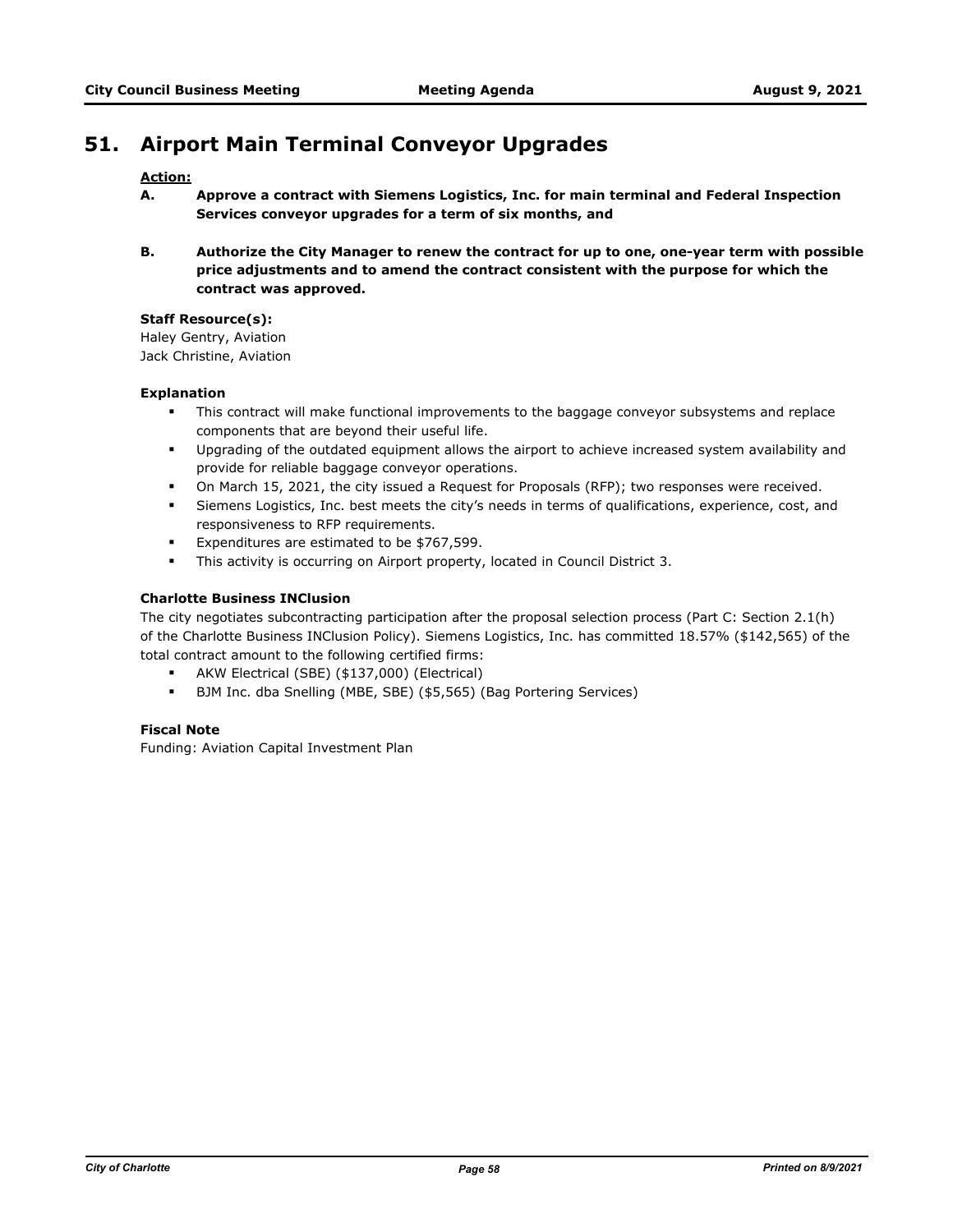# **52. Airport Navigational Aid Relocation Reimbursement**

# **Action:**

- **A. Approve a reimbursement agreement with the Federal Aviation Administration for the relocation of navigational aid facilities and field cabling to support the Airport's North End Around Taxiway project, and**
- **B. Authorize the City Manager to amend the agreement consistent with the purpose for which the agreement was approved.**

## **Staff Resource(s):**

Haley Gentry, Aviation Jack Christine, Aviation

# **Explanation**

- § Aviation is currently in the design phase for the North End Around Taxiway project, which will increase operational efficiency and enhance safety by reducing runway crossings for runways 18C-36C.
- **•** This project requires extensive grading that will require the relocation of various Federal Aviation Administration (FAA) owned navigational aid facilities and field cabling.
- **•** Aviation will reimburse the FAA for the cost of the work, which is estimated at approximately \$593,757.
- § This activity is occurring on Airport property, located in Council District 3.

#### **Fiscal Note**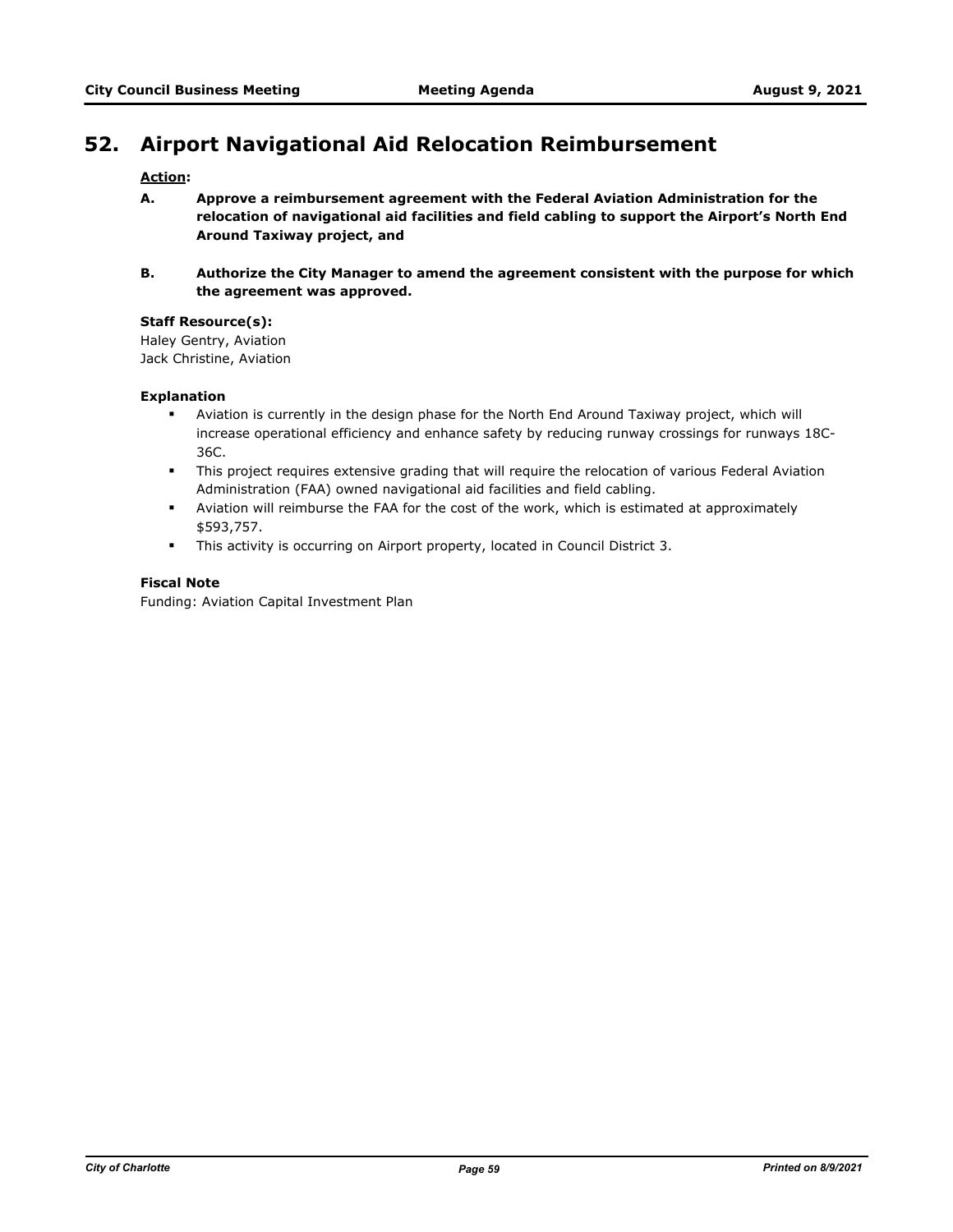# **53. Airport Project Construction Manager at Risk Services**

# **Action:**

**Approve a contract in the amount of \$598,999 with Messer Construction Co. for preconstruction management at-risk services for the Federal Inspections Station Facility and Concourse D Renovations project.**

## **Staff Resource(s):**

Haley Gentry, Aviation Jack Christine, Aviation

#### **Explanation**

- § On February 20, 2020,City Council approved a contract with RS&H Architects-Engineers-Planners Inc. in the amount of \$4,330,965 for design services for the Federal Inspection Station Facility (FIS) and Concourse D Renovations project.
- § The original FIS facility was built in 1990 and expanded in 2000.
- § Increases in international traffic over the last five years necessitate an expansion and renovation of the FIS facility and Concourse D.
- § The project will renovate all interior areas of the existing FIS facility and renew select finishes and amenities in the gate areas of Concourse D.
- Under this contract, Messer Construction Co. is responsible for design review, project estimating, constructability review, and bidding services.
- § On February 1, 2021, the city issued a Request for Qualifications (RFQ); nine responses were received.
- Messer Construction Co. best meets the city's needs on the basis of demonstrated competence and qualification of professional services in response to RFQ requirements.
- § Aviation intends to return to City Council in the future for a guaranteed maximum price contract for Construction Manager at Risk for the full construction of the project.
- **•** This activity is occurring on Airport property, located in Council District 3.

## **Charlotte Business INClusion**

The city negotiates subcontracting participation after the proposal selection process (Part C: Section 2.1(h) of the Charlotte Business INClusion Policy). Messer Construction Co. has committed 15.22% (\$91,194) of the total contract amount to the following certified firms:

- § All-Pro Builders & Restorations (MBE, SBE) (\$46,340) (planning, estimating)
- § Lil Associates II, Inc. (MBE, SBE) (\$21,600) (diversity/inclusion consulting)
- Pic Tec, Inc. (WBE, SBE) (\$13,440) (scheduling services)
- Richa Graphics (MBE, SBE) (\$9,814) (printing services)

# **Fiscal Note**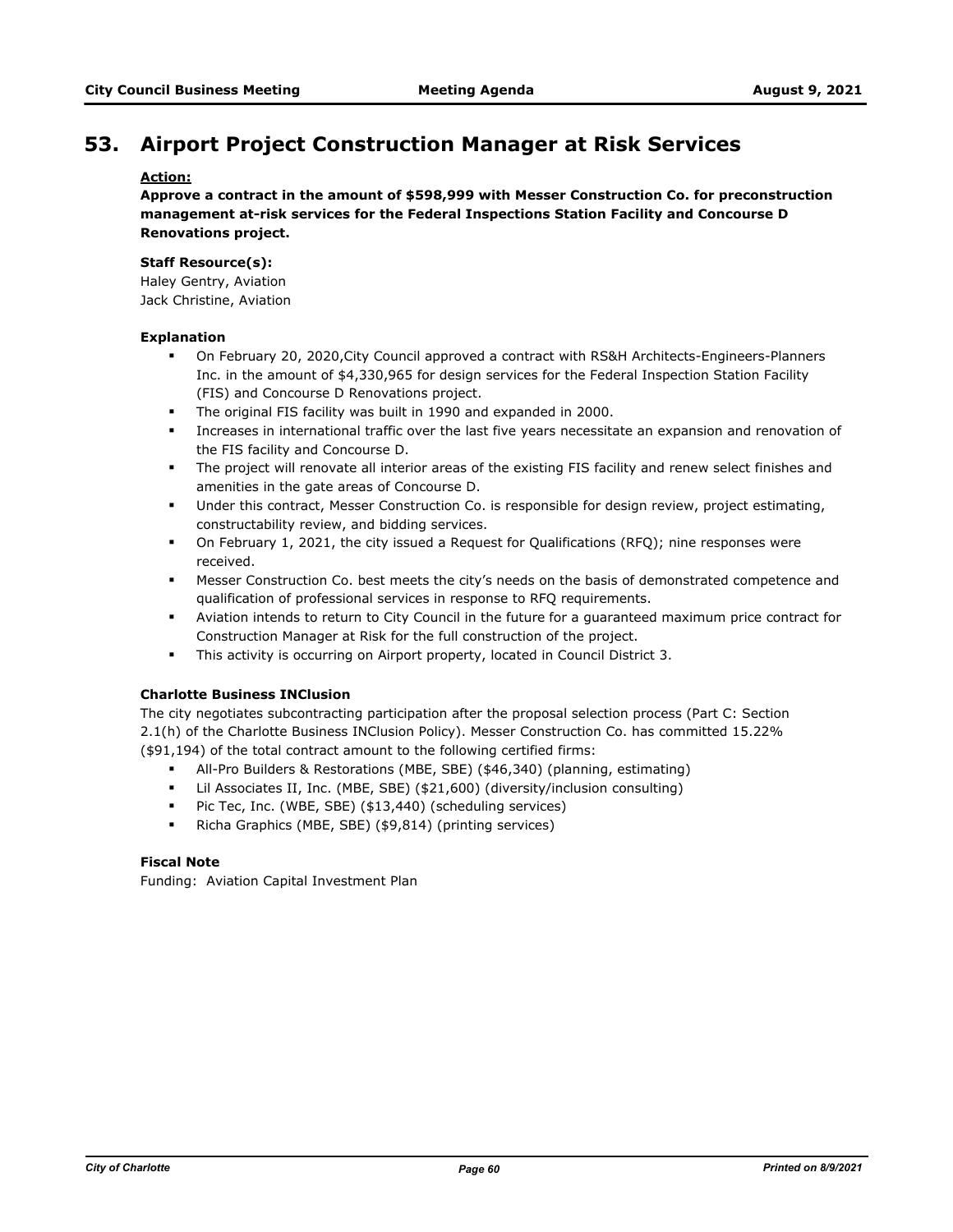# **Set a Public Hearing on Certificates of Participation 54. Financing for Equipment and Facilities**

# **Action:**

- **A. Adopt an initial findings resolution making certain findings and calling for the execution of various documents necessary to complete an installment financing contract, and**
- **B. Adopt a resolution setting a public hearing for August 23, 2021, for an installment financing contract not to exceed \$125,000,000.**

#### **Staff Resource(s):**

Teresa Smith, Finance

#### **Explanation**

- § The city will enter into an installment financing contract not to exceed \$125,000,000 to finance the city's acquisition of certain equipment and construction of and improvements to facilities.
- § Certificates of Participation (COPs) are a common debt financing tool used by municipal governments to help fund the purchase of capital equipment and the construction or renovation of facilities.
- § The proceeds from this financing will be used to finance the costs of (a) construction of three new police stations, (b) acquisition of a new police helicopter, (c) improvements and renovations of an animal care and control facility, (d) construction of a new fire station and the acquisition of land for future use, (e) capital building improvements and sustainability related utility systems upgrades, (f) construction of a fleet repair station at the Northeast Maintenance Facility, (g) improvements to other governmental facilities, and (h) the acquisition of vehicles and equipment. The city's obligation to repay the debt will be secured by real property and a security interest in the equipment.
- § These actions will adopt an initial findings resolution and set a public hearing for August 23, 2021.

# **Fiscal Note**

Funding: Municipal Debt Service Fund

## **Attachment(s)**

Resolution

[Initial Findings Resolution \(Pure\) - City of Charlotte COPs 2021 New Money Projects](http://charlottenc.legistar.com/gateway.aspx?M=F&ID=3d675b08-504a-4e10-b66e-0065ca8dd831.doc)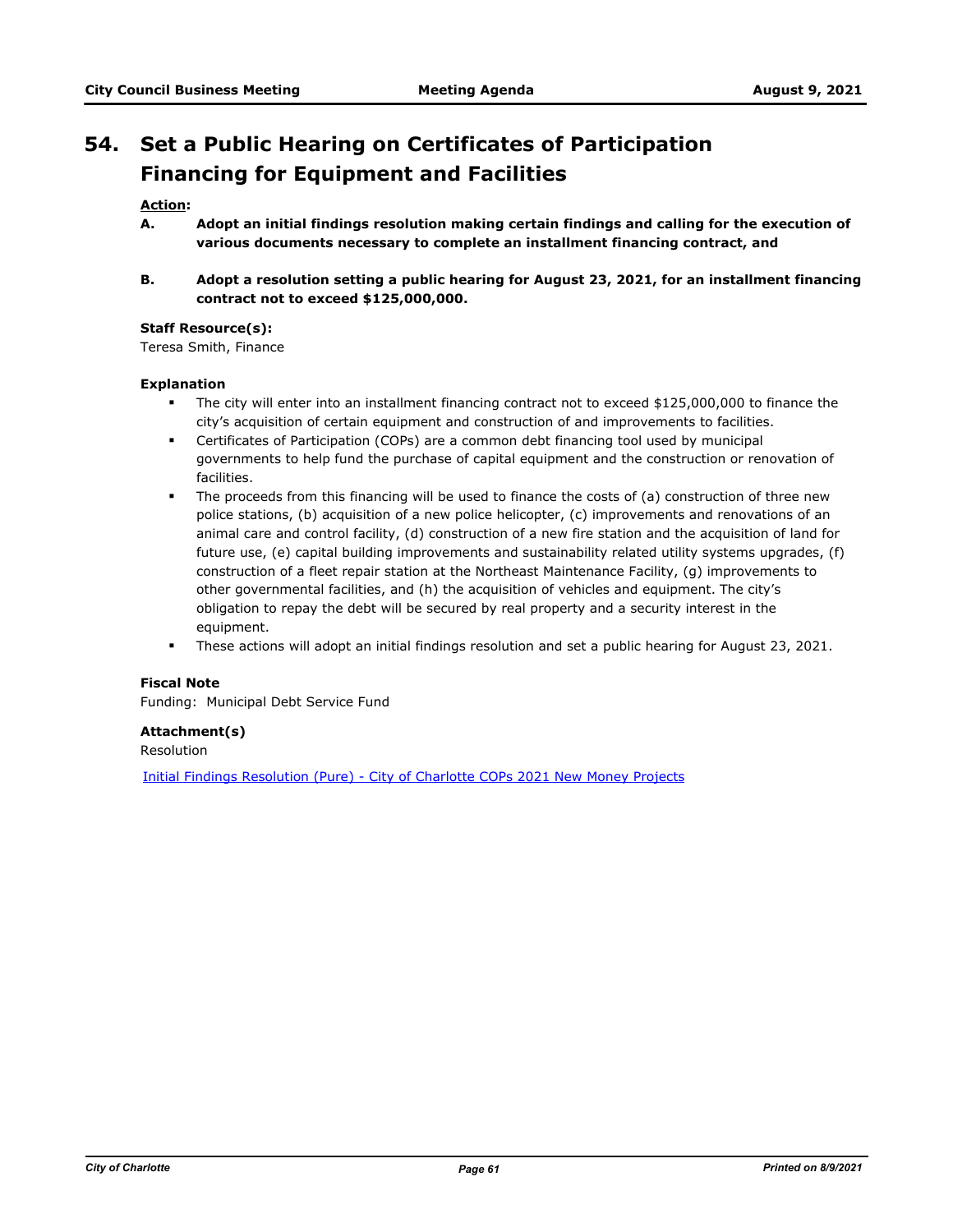# **55. Bond Issuance Confirmation for Albemarle Landing**

# **Action:**

**Adopt a resolution confirming the July 27, 2020, resolution granting INLIVIAN's request to issue multi-family housing revenue bonds, in an amount not to exceed \$14,000,000, to finance the development of an affordable housing development known as Albemarle Landing.**

#### **Staff Resource(s):**

Pamela Wideman, Housing and Neighborhood Services

#### **Explanation**

- This action does not obligate the city financially or impact the Capital Investment Plan and is requested to satisfy Section 147(f) of the Internal Revenue Service Code of 1986.
- § The developer's financing has been delayed due to the COVID-19 pandemic. As a result, INLIVIAN's issuance of multi-family housing revenue bonds has also been delayed.
- <sup>■</sup> This action is required to re-confirm City Council's July 27, 2020, adoption of a resolution authorizing INLIVIAN to issue multi-family housing revenue bonds for Albemarle Landing, a 128-unit new construction affordable housing development, to be developed, owned, and operated by South Creek Development, LLC, a North Carolina limited partnership. The development is located at 5800 Albemarle Road in Council District 5.
- § Pursuant to the federal tax code, if a developer does not close on multi-family housing revenue bonds within a year of the original resolution's adoption, the local governmental unit with jurisdiction over the area where the development is located must reconfirm its original resolution.
- The developer anticipates closing the financing and beginning construction on this development by December 2021.
- § The INLIVIAN bonds, which are not to exceed \$14,000,000, will be used to finance land acquisition and construction of the development.
- **•** There is no Housing Trust Fund allocation or other city financial support affiliated with this development or the approval of this bond issuance.

#### **Background**

- The developer applied for four percent low income housing tax credits and housing bond allocation capacity from the North Carolina Housing Finance Agency to finance the land acquisition and construction of the development.
- **•** The North Carolina Housing Finance Agency approved the application pursuant to its Qualified Allocation Plan and awarded the requested four percent tax credits and bond allocation capacity totaling \$14,000,000 for the development. Tax credit and bond allocations are subject to federal income limits and set-aside rules and include deed restrictions.
- **•** INLIVIAN, as a public housing authority, is duly authorized to issue housing bonds to finance developments that serve persons of low- and moderate-income, including developments in which it does not have a direct interest.

## **Attachment(s)**

City of Charlotte Confirmation Resolution

[City Confirmation Resolution Albemarle Landing\\_080921](http://charlottenc.legistar.com/gateway.aspx?M=F&ID=3ce8cb49-a87a-437d-bef9-b661cc4eaab5.docx)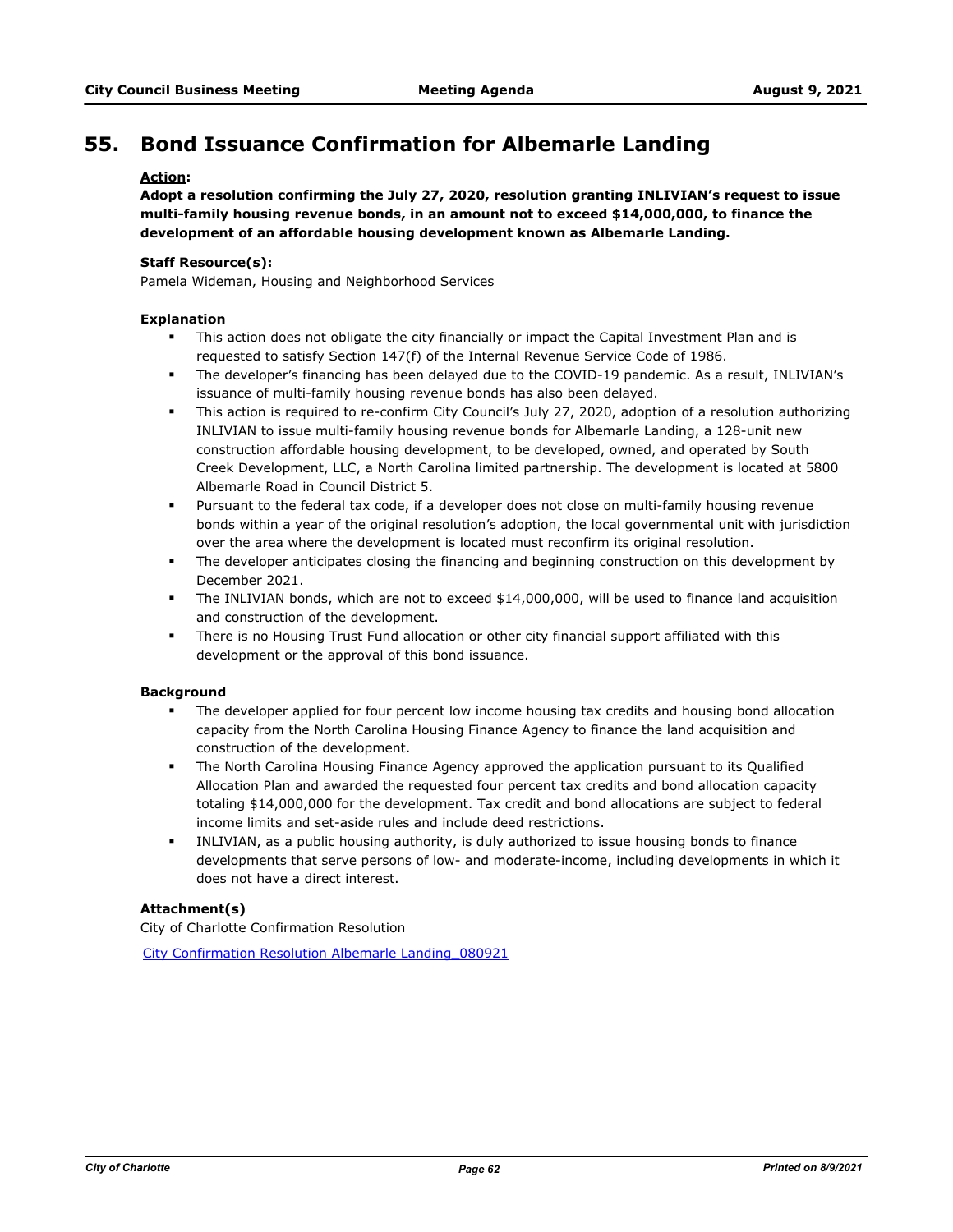# **Set a Public Hearing on Edgewood Preserve Area Voluntary 56. Annexation**

## **Action:**

**Adopt a resolution setting a public hearing for September 13, 2021, for the Edgewood Preserve Area voluntary annexation petition.**

#### **Staff Resource(s):**

Taiwo Jaiyeoba, City Manager's Office Holly Cramer, Planning, Design, and Development

#### **Explanation**

- The city has received a petition for voluntary annexation of private property.
- Public hearings are required prior to City Council action on annexation requests.
- § This property is located within Charlotte's extraterritorial jurisdiction.
- **•** The area proposed for annexation shares boundaries with current city limits.
- **EXT** Annexation of this area will allow for more orderly land development review, extension of city services, capital investments, and future annexation processes.
- § The 24.056-acre "Edgewood Preserve" site is located along the south side of Eastfield Road, the north side of the West Interstate 485 Highway, and west of Browne Road.
	- The property currently has single-family detached and large lot residential uses.
	- The petitioner has plans to develop 38 single-family detached units and 48 single-family attached units. Two existing single-family homes will remain on the site, separate from the petitioner's development plans.
	- The property is zoned MX-2 which allows for residential mixed use and R-3 which allows for single family residential uses.
	- The property is located adjacent to City Council District 4.
	- The petitioned area consists of four parcels, parcel identification numbers 027-611-05, 027- 611-04, 027-611-03, and 027-611-02.

# **Consistency with City Council Policies**

- The annexation is consistent with city voluntary annexation policies approved by the City Council on March 24, 2003:
	- Is consistent with the policy to not adversely affect the city's ability to undertake future annexations;
	- Is consistent with the policy to not have undue negative impact on city finances or services; and
	- Is consistent with the policy to not create unincorporated areas that will be encompassed by new city limits.

## **Attachment(s)**

Map

Resolution

[Map Edgewood Preserve Area Annexation](http://charlottenc.legistar.com/gateway.aspx?M=F&ID=ef5d4ddd-9bd4-413d-86b6-e4ec6de2ba77.pdf)

[Resolution for Edgewood Preserve Area Annexation](http://charlottenc.legistar.com/gateway.aspx?M=F&ID=80addaed-9086-42d1-89dd-6467ca8b1587.docx)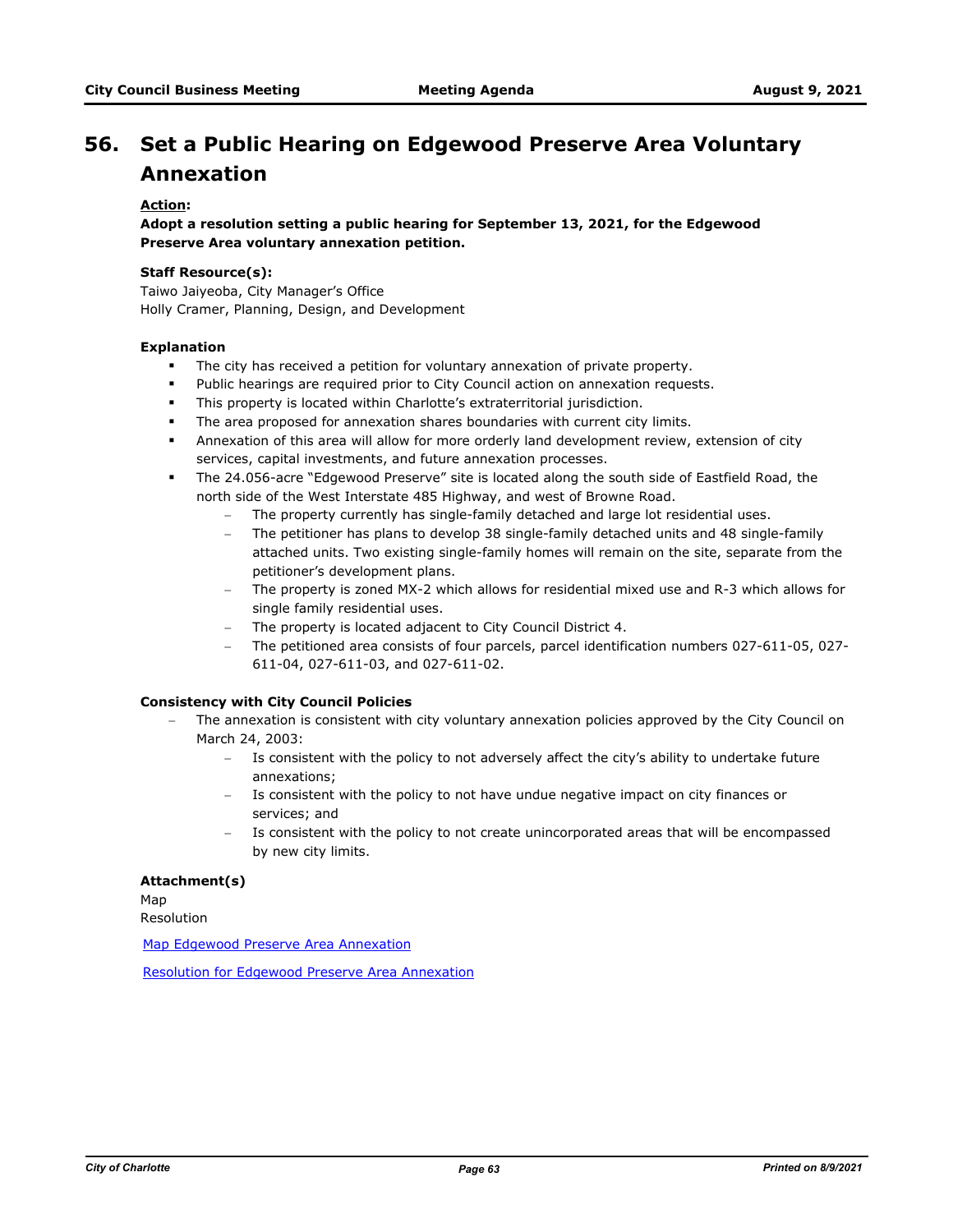# **Set a Public Hearing on Riverbend Phase 3-2 Area Voluntary 57. Annexation**

## **Action:**

**Adopt a resolution setting a public hearing for September 13, 2021, for the Riverbend Phase 3-2 Area voluntary annexation petition.**

#### **Staff Resource(s):**

Taiwo Jaiyeoba, City Manager's Office Holly Cramer, Planning, Design, and Development

#### **Explanation**

- The city has received a petition for voluntary annexation of private property.
- Public hearings are required prior to City Council action on annexation requests.
- § This property is located within Charlotte's extraterritorial jurisdiction.
- **•** The area proposed for annexation shares a boundary with current city limits.
- **•** Annexation of this area will allow for more orderly land development review, extension of city services, capital investments, and future annexation processes.
- § The 38.716-acre "Riverbend Phase 3-2" site is located on the northeast side of Harwood Lane, the southeast side of Newhart Road, and south of Hart Road.
	- The property currently has open space and recreation uses.
	- The petitioner has plans to develop 65 single-family units.
	- The property is zoned MX-1 which allows for residential mixed use.
	- The property is located adjacent to City Council District 2.
	- The petitioned area consists of 34 parcels, parcel identification numbers 031-201-30B, 031- 206-70, 031-206-67, 031-206-68, 031-206-01, 031-206-02, 031-206-03, 031-206-04, 031- 206-05, 031-206-06, 031-206-07, 031-206-08, 031-206-09, 031-206-47, 031-206-48, 031- 206-49, 031-206-50, 031-206-51, 031-206-52, 031-206-53, 031-206-54, 031-206-55, 031- 206-56, 031-206-57, 031-206-58, 031-206-59, 031-206-60, 031-206-61, 031-206-62, 031- 206-63, 031-206-64, 031-206-65, 031-206-66, and 031-206-69.

## **Consistency with City Council Policies**

- The annexation is consistent with city voluntary annexation policies approved by the City Council on March 24, 2003:
	- Is consistent with the policy to not adversely affect the city's ability to undertake future annexations;
	- Is consistent with the policy to not have undue negative impact on city finances or services; and
	- Is consistent with the policy to not create unincorporated areas that will be encompassed by new city limits.

#### **Attachment(s)**

Map Resolution

[Riverbend Phase 3-2 Area Annexation Map](http://charlottenc.legistar.com/gateway.aspx?M=F&ID=fa9e0abd-5968-425f-a658-8597f5b980db.pdf)

[Resolution for Riverbend Phase 3-2 Area Annexation](http://charlottenc.legistar.com/gateway.aspx?M=F&ID=a947c832-f168-4974-a7e8-b3e8eec8d204.docx)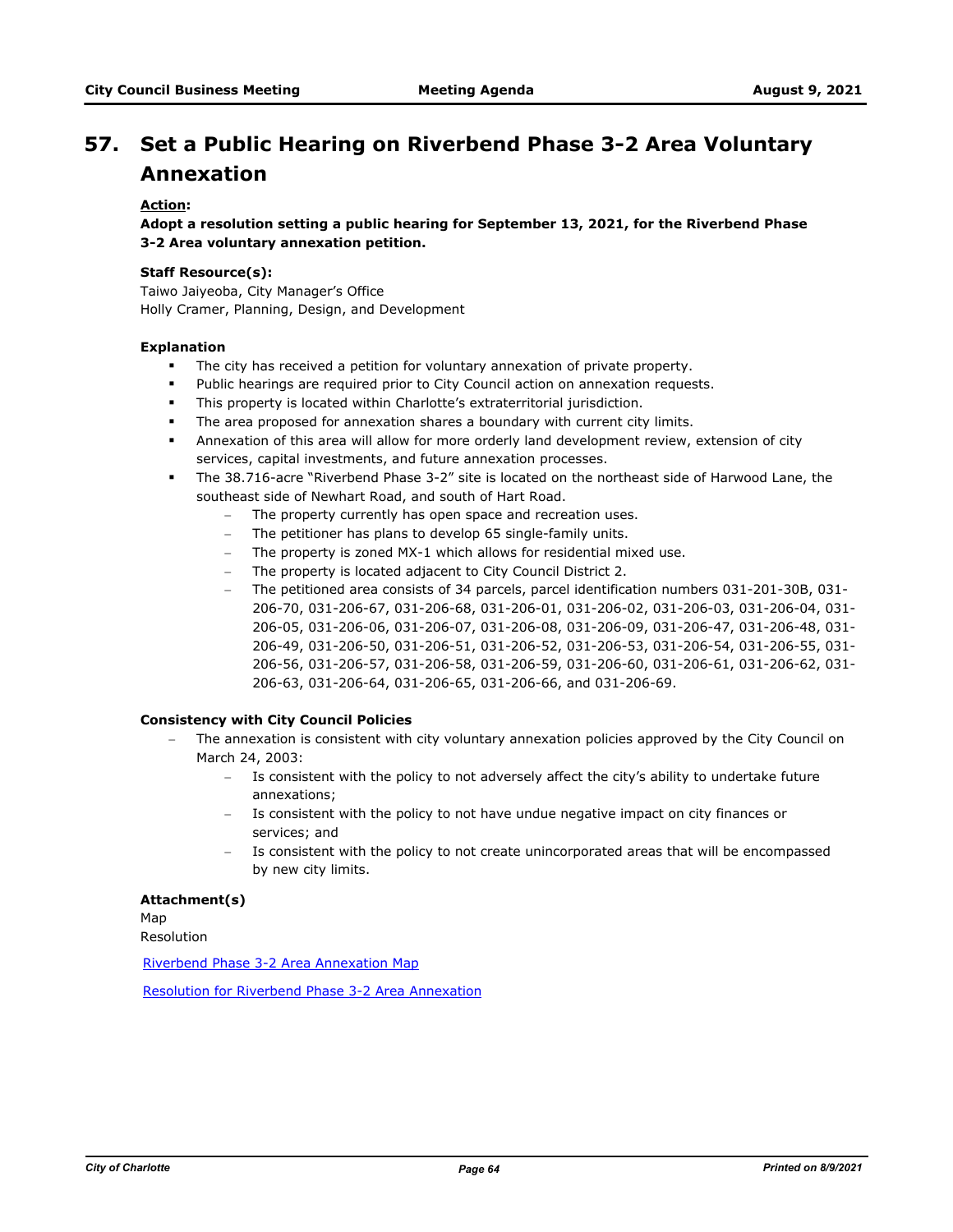# **58. Meeting Minutes**

# **Action:**

**Approve the titles, motions, and votes reflected in the Clerk's record as the minutes of:**

- **May 10, 2021 Business Meeting,**
- **May 17, 2021 Zoning Meeting,**
- **May 19, 2021 Budget Adjustments Meeting,**
- **May 24, 2021 Business Meeting, and**
- **May 26, 2021 Budget Straw Votes Meeting.**

# **Staff Resource(s):**

Stephanie Kelly, City Clerk's Office

# **Explanation**

**•** City Council meeting minutes can be accessed at https://charlottenc.gov/CityClerk/Pages/Minutes.aspx.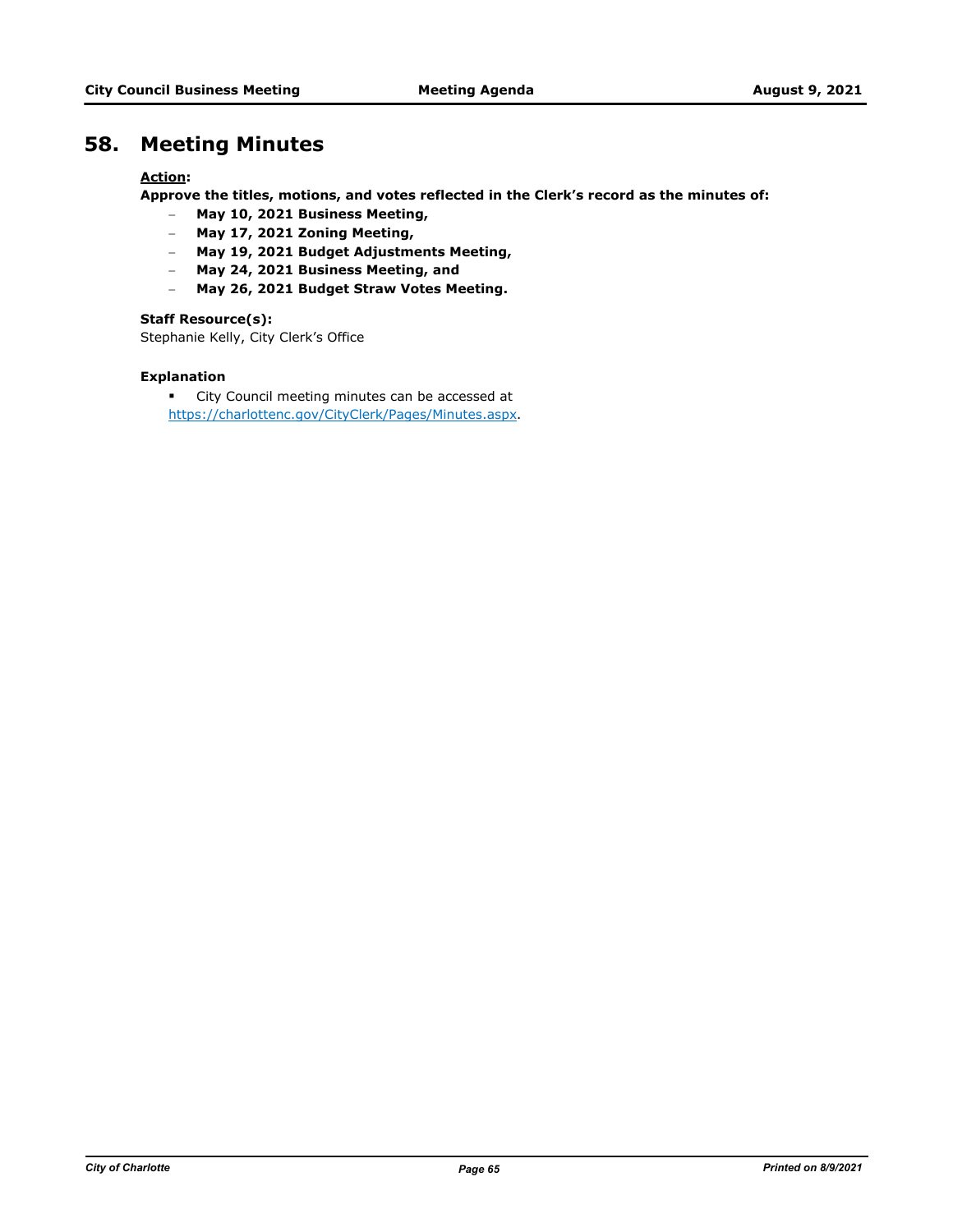# **PROPERTY TRANSACTIONS**

#### **Charlotte Water Property Transactions - Dairy Branch Tributary Sewer Improvements, Parcels #35-52 combined 59.**

**Action: Approve the following Condemnation: Dairy Branch Tributary Sewer Improvements, Parcels #35-52 combined**

**Project:** Dairy Branch Tributary Sewer Improvements, Parcels #35-52 combined

**Owner(s):** Marsh Realty Company

**Property Addresses:** 223, 225, 231, 237, 243, 249, 253, 301, 307, 315, 319, 325**,** 403, 411, 419, 427, 435, 441 Poindexter Drive

**Total Parcel Area:** 371,937 sq. ft. (8.55 ac.)

**Property to be acquired by Easements:** 52,197 sq. ft. (1.20 ac.) in Sanitary Sewer Easement and 46,556 sq. ft. (1.07 ac.) Permanent Utility Easement and 444 sq. ft. (0.01 ac.) Sanitary Sewer Easement and Permanent Utility Easement Overlap, and 6,986 sq. ft. (0.16 ac.) in Temporary Construction Easement

#### **Structures/Improvements to be impacted:** None

**Landscaping to be impacted:** None

**Zoned:** UR-2 (CD)

**Use:** Multi family

**Tax Code/s:** 147-081-37, 38, 39, 40, 41, 42, 43; 147-031-03, 04, 05, 06, 07, 08, 09, 10, 11, 12, 13 https://polaris3g.mecklenburgcountync.gov/#mat=359831&pid=14708137&gisid=14708137 https://polaris3g.mecklenburgcountync.gov/#mat=359823&pid=14703103&gisid=14703103

**Appraised Value:** \$1,749,050

**Property Owner's Concerns:** The property owner is concerned about the amount of compensation offered.

**City's Response to Property Owner's Concerns:** The city informed the property owner they could obtain their own appraisal in order to justify a counteroffer.

**Recommendation:** To avoid delay in the project schedule, the recommendation is to proceed to condemnation during which time negotiations can continue, mediation is available and if necessary, just compensation can be determined by the court.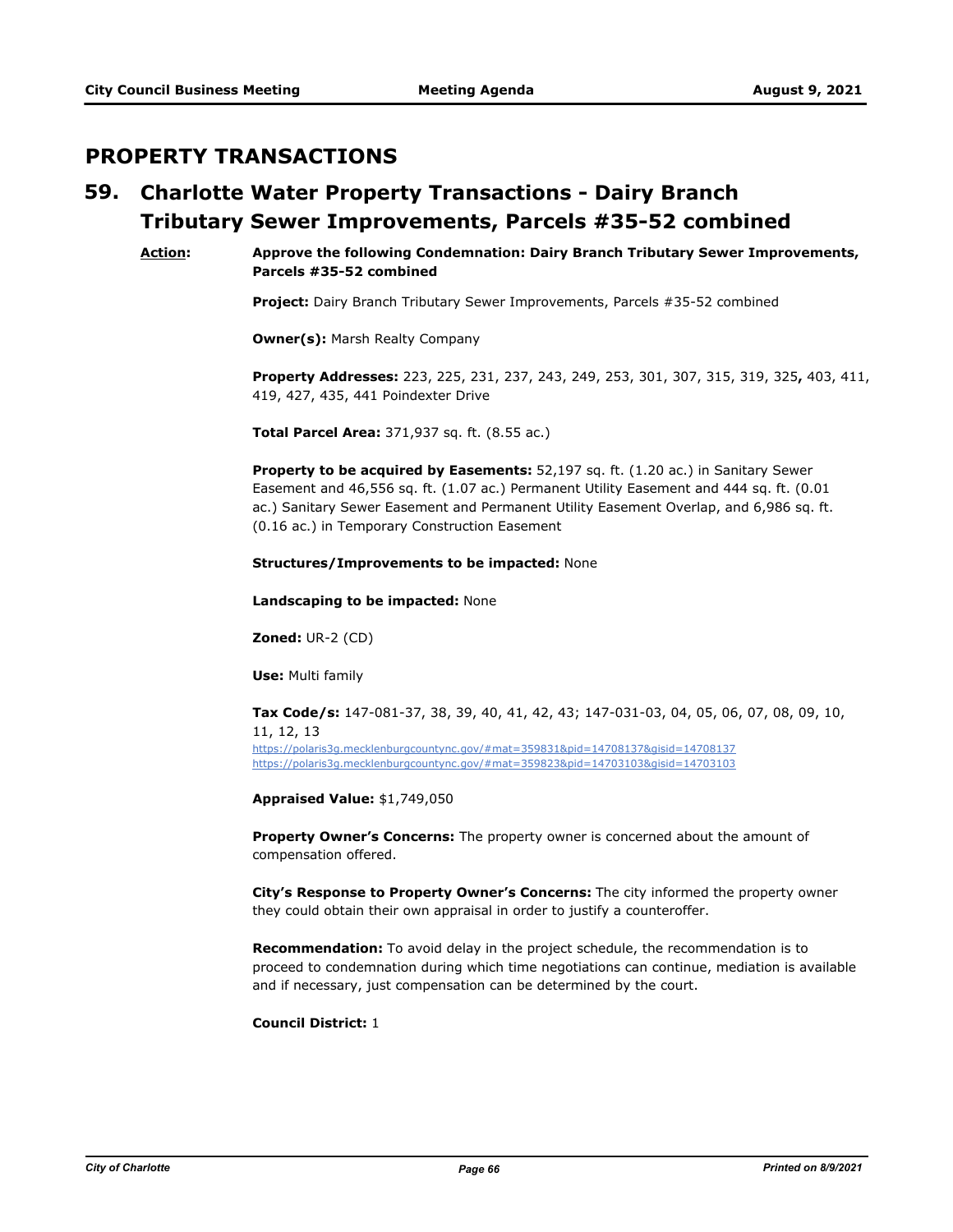# **Charlotte Water Property Transactions - Dairy Branch 60. Tributary Sewer Improvements, Parcel #55**

#### **Action: Approve the following Condemnation: Dairy Branch Tributary Sewer Improvements, Parcel #55**

**Project:** Dairy Branch Tributary Sewer Improvements, Parcel #55

**Owner(s):** Marsh Realty Company

**Property Address:** 215 Poindexter Drive

**Total Parcel Area:** 80,062 sq. ft. (1.84 ac.)

**Property to be acquired by Easements:** 2,574 sq. ft. (0.06 ac.) in Sanitary Sewer Easement and 473 sq. ft. (0.01 ac.) in Permanent Utility Easement and 507 sq. ft. (0.01 ac.) Sanitary Sewer Easement and Permanent Utility Easement Overlap and 2,432 sq. ft (0.06 ac.) in Temporary Construction Easement

#### **Structures/Improvements to be impacted:** None

**Landscaping to be impacted:** None

**Zoned:** TOD-NC**/**R-5

**Use:** Commercial

**Tax Code:** 147-031-02 https://polaris3g.mecklenburgcountync.gov/#mat=614306&pid=14703102&gisid=14703102

#### **Appraised Value:** \$163,525

**Property Owner's Concerns:** The property owner is concerned about the amount of compensation offered.

**City's Response to Property Owner's Concerns:** The city informed the property owner they could obtain their own appraisal in order to justify a counteroffer.

**Recommendation:** To avoid delay in the project schedule, the recommendation is to proceed to condemnation during which time negotiations can continue, mediation is available and if necessary, just compensation can be determined by the court.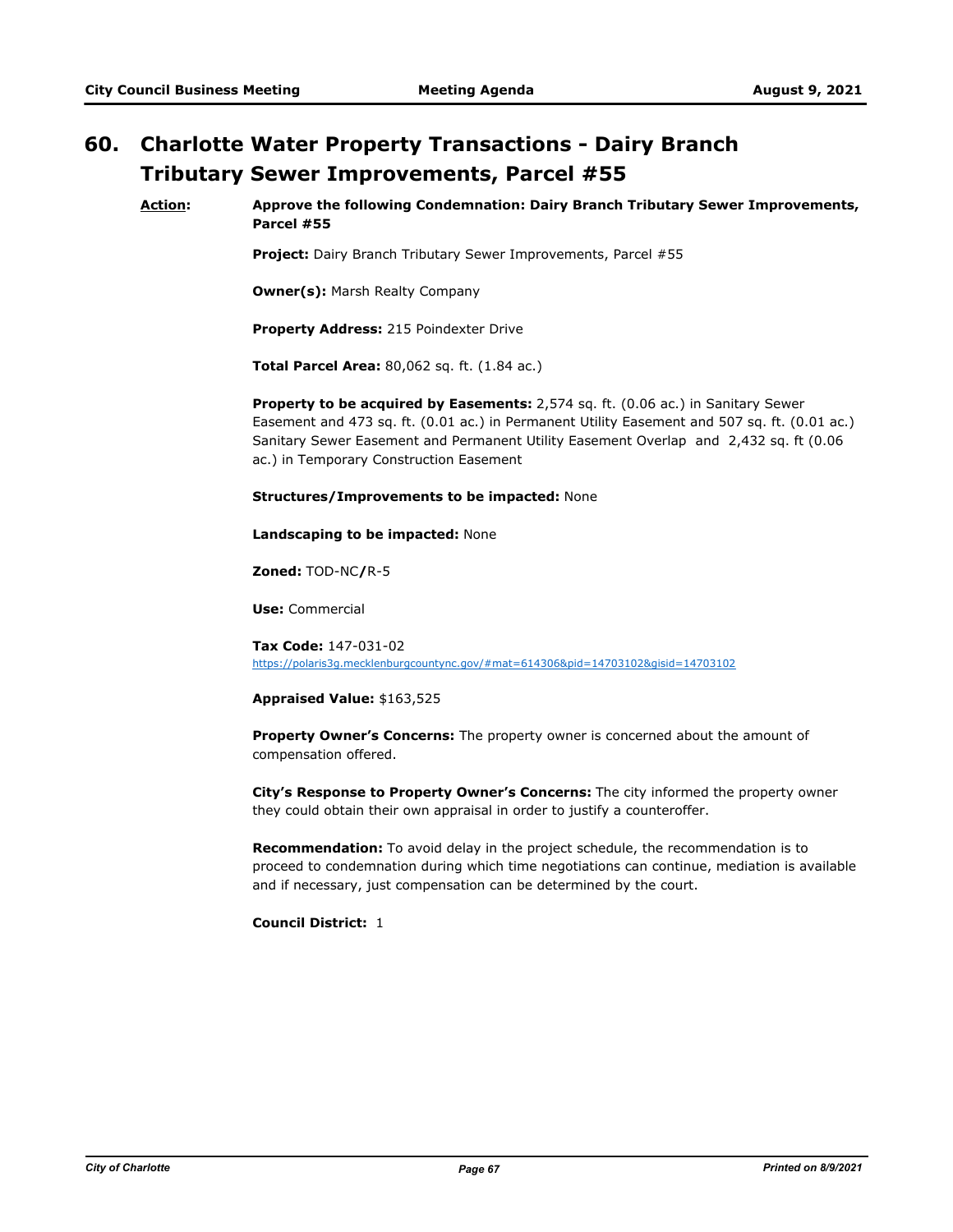# **Property Transactions - Beatties Ford Sunset Road 61. Pedestrian Project, Parcel #15**

## **Action: Approve the following Acquisition: Beatties Ford Sunset Road Pedestrian Project, Parcel #15**

This property is acquired in accordance with Federal Guidelines 49 CFR Part 24 of the Uniform Acquisition and Relocation Act of 1970. Acquisition costs are eligible for North Carolina Department of Transportation reimbursement and Federal Transit Administration reimbursement.

**Project:** Beatties Ford Sunset Road Pedestrian Project, Parcel #15

**Program:** Beatties Ford Sunset Road Pedestrian Project

**Owner(s):** Kenneth E Edwards and Jo H Edwards

**Property Address:** 1801 Sunset Road

**Total Parcel Area:** 378,882 sq. ft. (8.70 ac.)

**Property to be acquired by Fee:** 8,524 sq. ft. (0.20 ac.) Fee Simple

**Property to be acquired by Easements:** 12 sq. ft. (0 ac.) Utility Easement, 610 sq. ft. (0.014 ac.) Storm Drainage Easement, 605 sq. ft. (0.014 ac.) Sidewalk Utility Easement, 4,537 sq. ft. (0.104 ac.) Temporary Construction Easement, 28 sq. ft. (0.001 ac.) Sidewalk Utility/Storm Drain Easement

#### **Structures/Improvements to be impacted:** None

**Landscaping to be impacted:** None

**Zoned:** R-3

**Use:** Single-family Residential

**Tax Code:** 037-071-26 https://polaris3g.mecklenburgcountync.gov/#mat=57632&pid=03707126&gisid=03707126

**Purchase Price:** \$14,900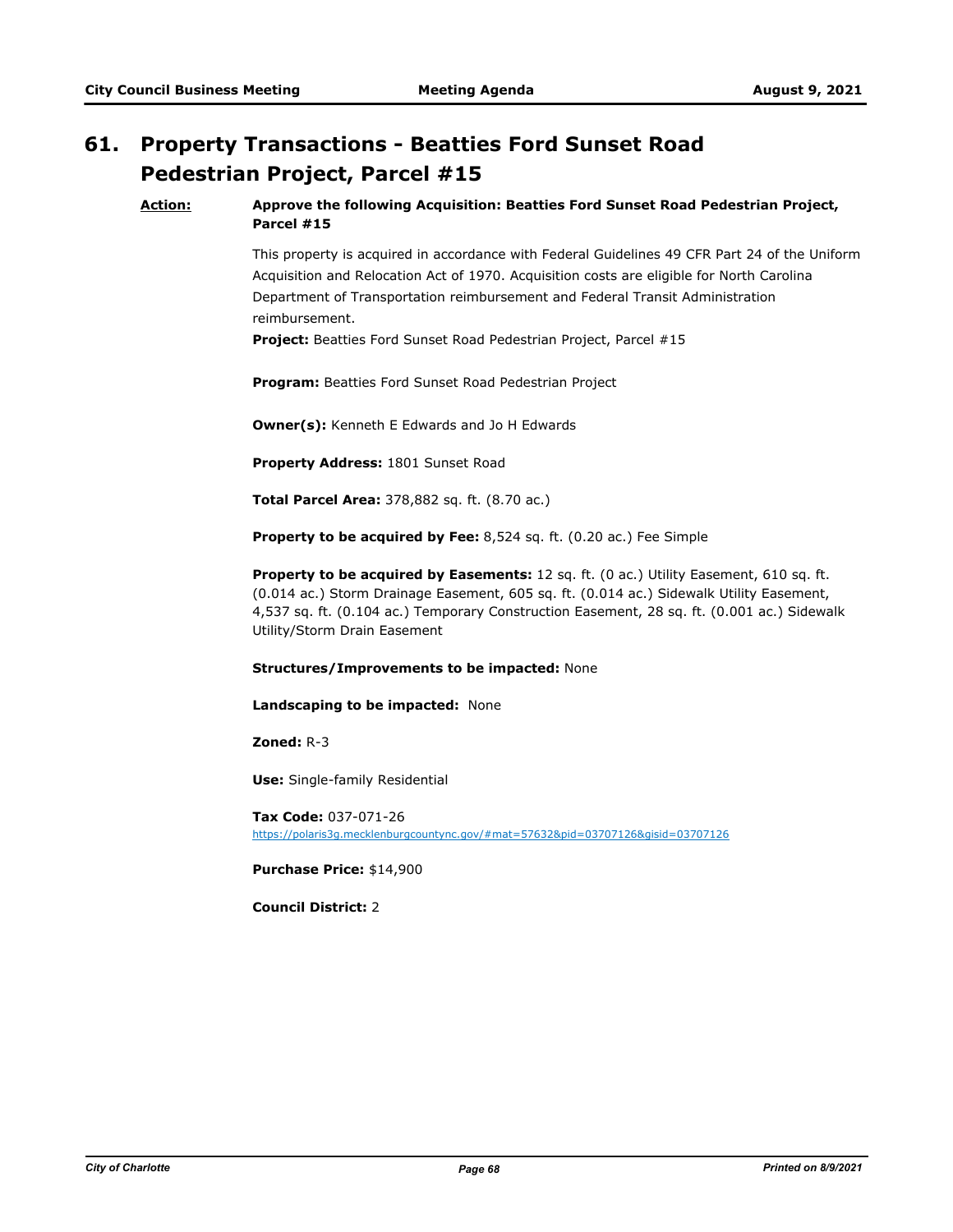# **Property Transactions - Beatties Ford Sunset Road 62. Pedestrian Project, Parcel #54**

## **Action: Approve the following Condemnation: Beatties Ford Sunset Road Pedestrian Project, Parcel #54**

This property is acquired in accordance with Federal Guidelines 49 CFR Part 24 of the Uniform Acquisition and Relocation Act of 1970. Acquisition costs are eligible for North Carolina Department of Transportation reimbursement and Federal Transit Administration reimbursement.

**Project:** Beatties Ford Sunset Road Pedestrian Project, Parcel #54

**Program:** Beatties Ford Sunset Road Pedestrian Project

**Owner(s):** Brenda Kennedy

**Property Address:** 3101 Sunset Road

**Total Parcel Area:** 18,090 sq. ft. (0.42 ac.)

**Property to be acquired by Easements:** 907 sq. ft. (0.021 ac.) Sidewalk Utility Easement, 1,370 sq. ft. (0.031 ac.) Temporary Construction Easement

#### **Structures/Improvements to be impacted:** None

**Landscaping to be impacted:** None

**Zoned:** R-3

**Use:** Single-family Residential

**Tax Code:** 037-321-05 https://polaris3g.mecklenburgcountync.gov/#mat=99898&pid=03732105&gisid=03732105

**Appraised Value:** \$2,500

**Property Owner's Concerns:** The property owner is concerned about the amount of compensation offered.

**City's Response to Property Owner's Concerns:** The city informed the property owner they could obtain their own appraisal in order to justify a counteroffer.

**Recommendation:** To avoid delay in the project schedule, the recommendation is to proceed to condemnation during which time negotiations can continue, mediation is available and if necessary, just compensation can be determined by the court.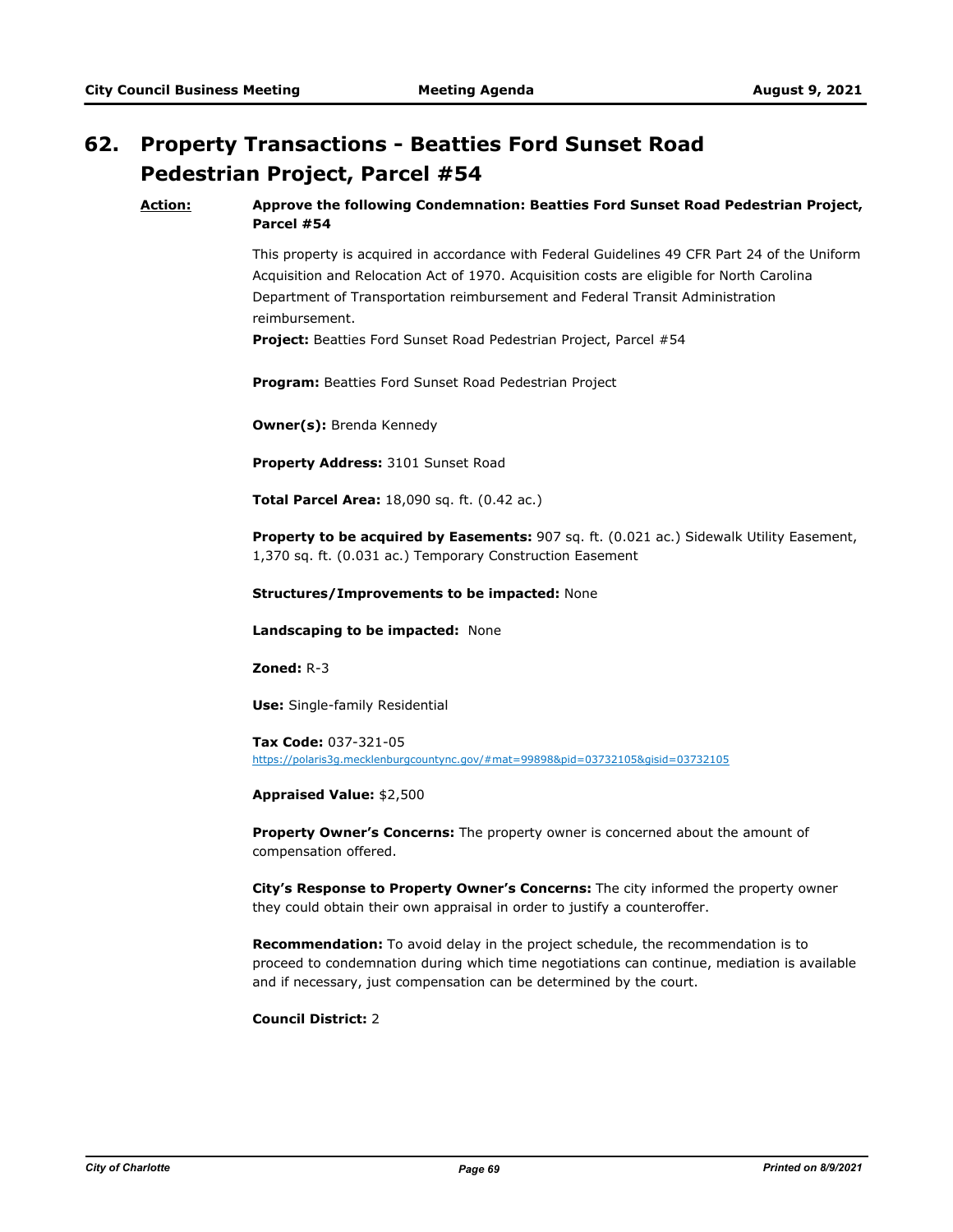# **Property Transactions - Harrisburg Road Sidewalk GAP, 63. Parcel #2**

**Action: Approve the following Condemnation: Harrisburg Road Sidewalk GAP, Parcel #2**

**Project:** Harrisburg Road Sidewalk GAP, Parcel #2

**Program:** Harrisburg Road Sidewalk GAP

**Owner(s):** Linda Dana

**Property Address:** 9300 Misenheimer Road

**Total Parcel Area:** 14,063 sq. ft. (0.32 ac.)

**Property to be acquired by Easements:** 207 sq. ft. (0.005 ac.) Storm Drainage Easement, 1,586 sq. ft. (0.036 ac.) Sidewalk Utility Easement, 2,120 sq. ft. (0.049 ac.) Temporary Construction Easement

**Structures/Improvements to be impacted:** None

**Landscaping to be impacted:** Trees

**Zoned:** R-4

**Use:** Single-family Residential

**Tax Code:** 111-146-15 https://polaris3g.mecklenburgcountync.gov/#mat=217915&pid=11114615&gisid=11114615

**Appraised Value:** \$4,400

**Property Owner's Concerns:** None

**City's Response to Property Owner's Concerns:** N/A

**Recommendation:** To avoid delay in the project schedule, the recommendation is to proceed to condemnation during which time negotiations can continue, mediation is available and if necessary, just compensation can be determined by the court.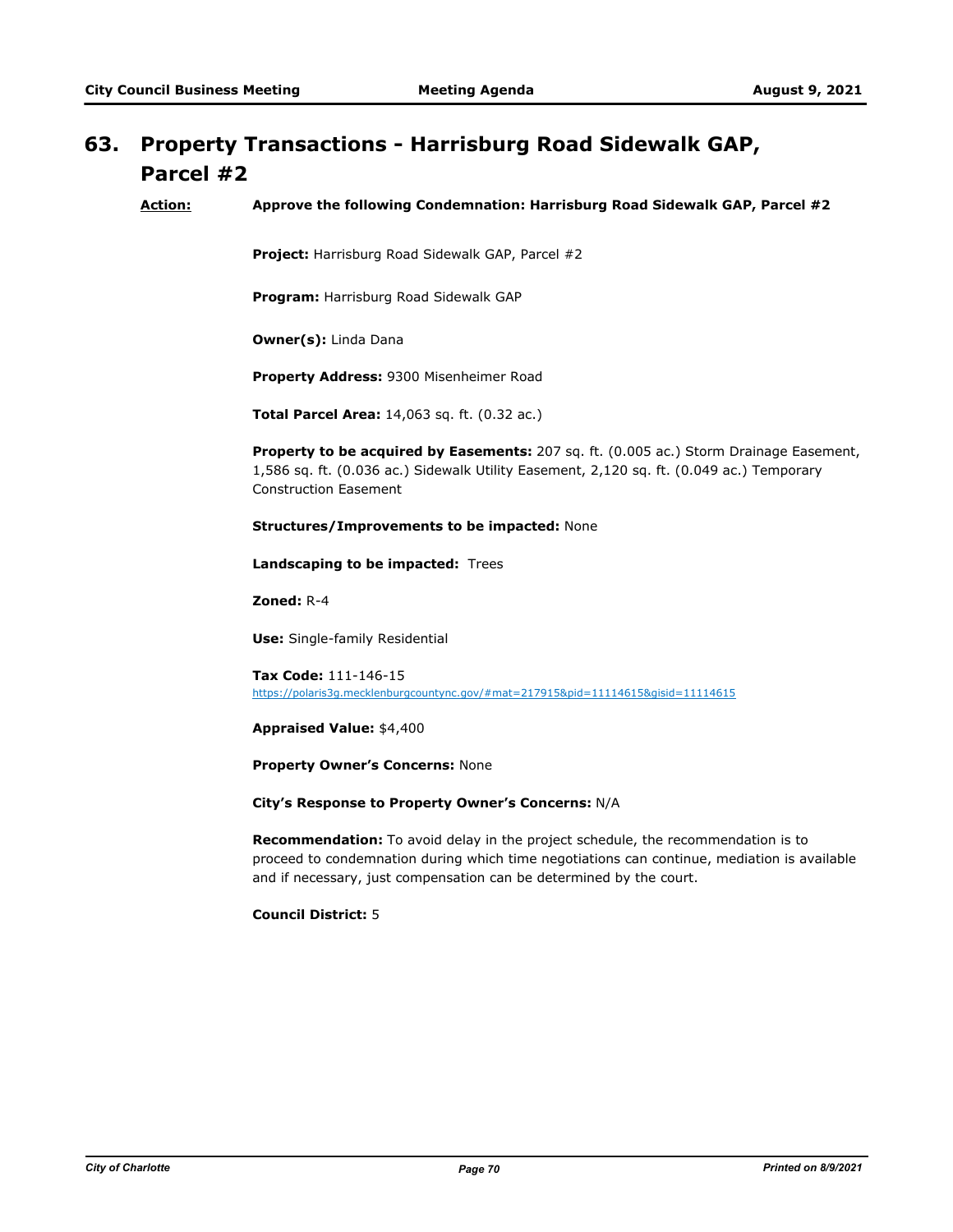# **Property Transactions - JW Clay Boulevard Streetscape, 64. Parcel #1**

**Action: Approve the following Condemnation: JW Clay Boulevard Streetscape, Parcel #1**

**Project:** JW Clay Boulevard Streetscape, Parcel #1

**Program:** JW Clay Boulevard Streetscape

**Owner(s):** Logan Carolina Place Associates LTD

**Property Address:** 8620 JW Clay Boulevard

**Total Parcel Area:** 160,608 sq. ft. (3.69 ac.)

**Property to be acquired by Fee:** 889 sq. ft. (0.02 ac.) Fee Simple

**Property to be acquired by Easements:** 6,427 sq. ft. (0.148 ac.) Sidewalk Utility Easement, 8,210 sq. ft. (0.188 ac.) Temporary Construction Easement

**Structures/Improvements to be impacted:** Sign

**Landscaping to be impacted:** Trees and shrubs

**Zoned:** B-1 (CD)

**Use:** Neighborhood Business

**Tax Code:** 047-252-09 https://polaris3g.mecklenburgcountync.gov/#mat=207108&pid=04725209&gisid=04725209

**Appraised Value:** \$119,250

**Property Owner's Concerns:** None

**City's Response to Property Owner's Concerns:** N/A

**Recommendation:** To avoid delay in the project schedule, the recommendation is to proceed to condemnation during which time negotiations can continue, mediation is available and if necessary, just compensation can be determined by the court.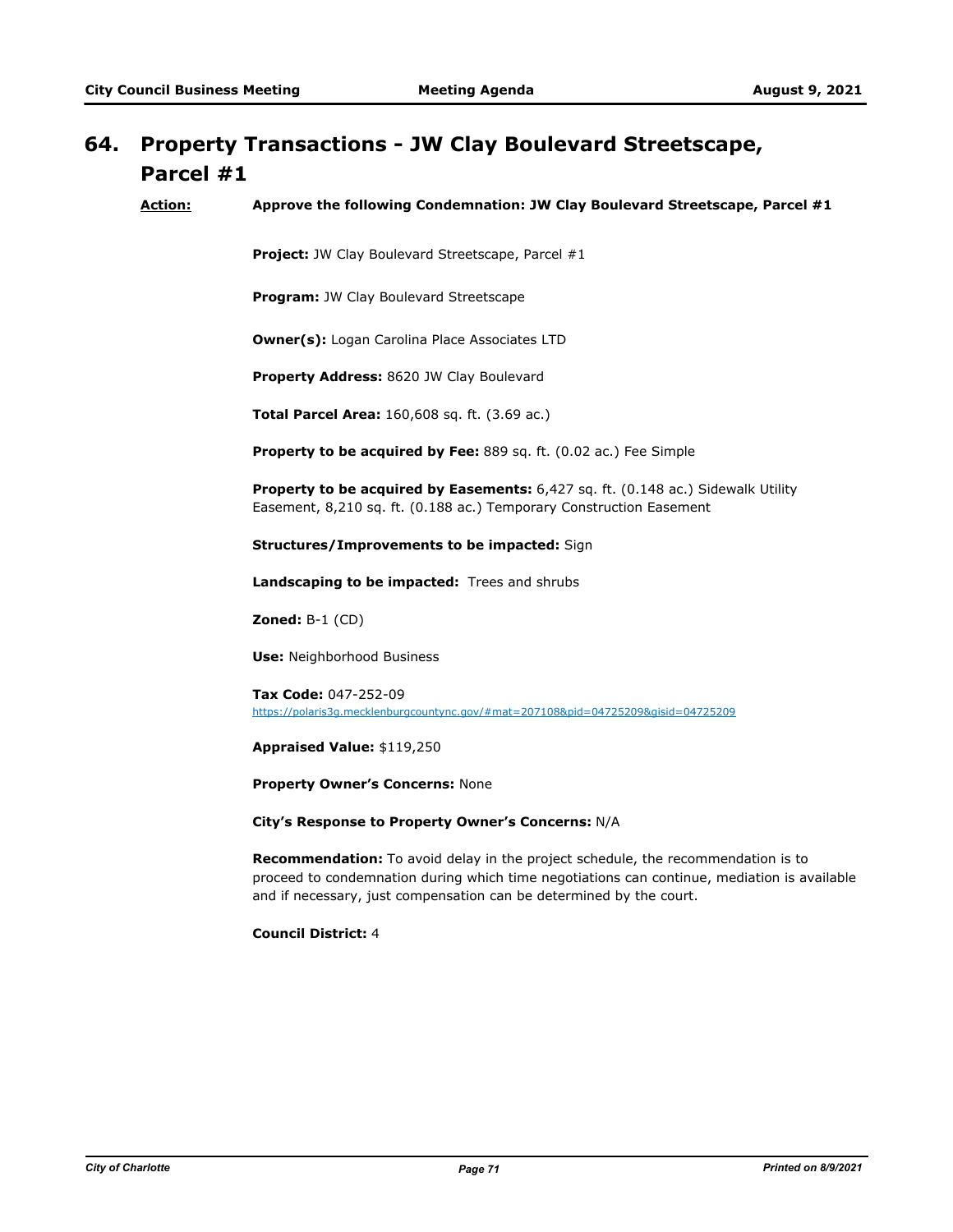# **Property Transactions - JW Clay Boulevard Streetscape, 65. Parcel #2**

**Action: Approve the following Condemnation: JW Clay Boulevard Streetscape, Parcel #2**

**Project:** JW Clay Boulevard Streetscape, Parcel #2

**Program:** JW Clay Boulevard Streetscape

**Owner(s):** UPH Lakeside Limited Partnership

**Property Address:** 8629 J M Keynes Drive

**Total Parcel Area:** 344,801 sq. ft. (7.91 ac.)

**Property to be acquired by Fee:** 68 sq. ft. (0.001 ac.) Fee Simple

**Property to be acquired by Easements:** 412 sq. ft. (0.009 ac.) Sidewalk Utility Easement, 464 sq. ft. (0.011 ac.) Temporary Construction Easement

**Structures/Improvements to be impacted:** None

**Landscaping to be impacted:** None

**Zoned:** B-1S CD

**Use:** Shopping Center District

**Tax Code:** 047-252-08 https://polaris3g.mecklenburgcountync.gov/#mat=587327&pid=04725208&gisid=04725208

**Appraised Value:** \$3,550

**Property Owner's Concerns:** None

**City's Response to Property Owner's Concerns:** N/A

**Recommendation:** To avoid delay in the project schedule, the recommendation is to proceed to condemnation during which time negotiations can continue, mediation is available and if necessary, just compensation can be determined by the court.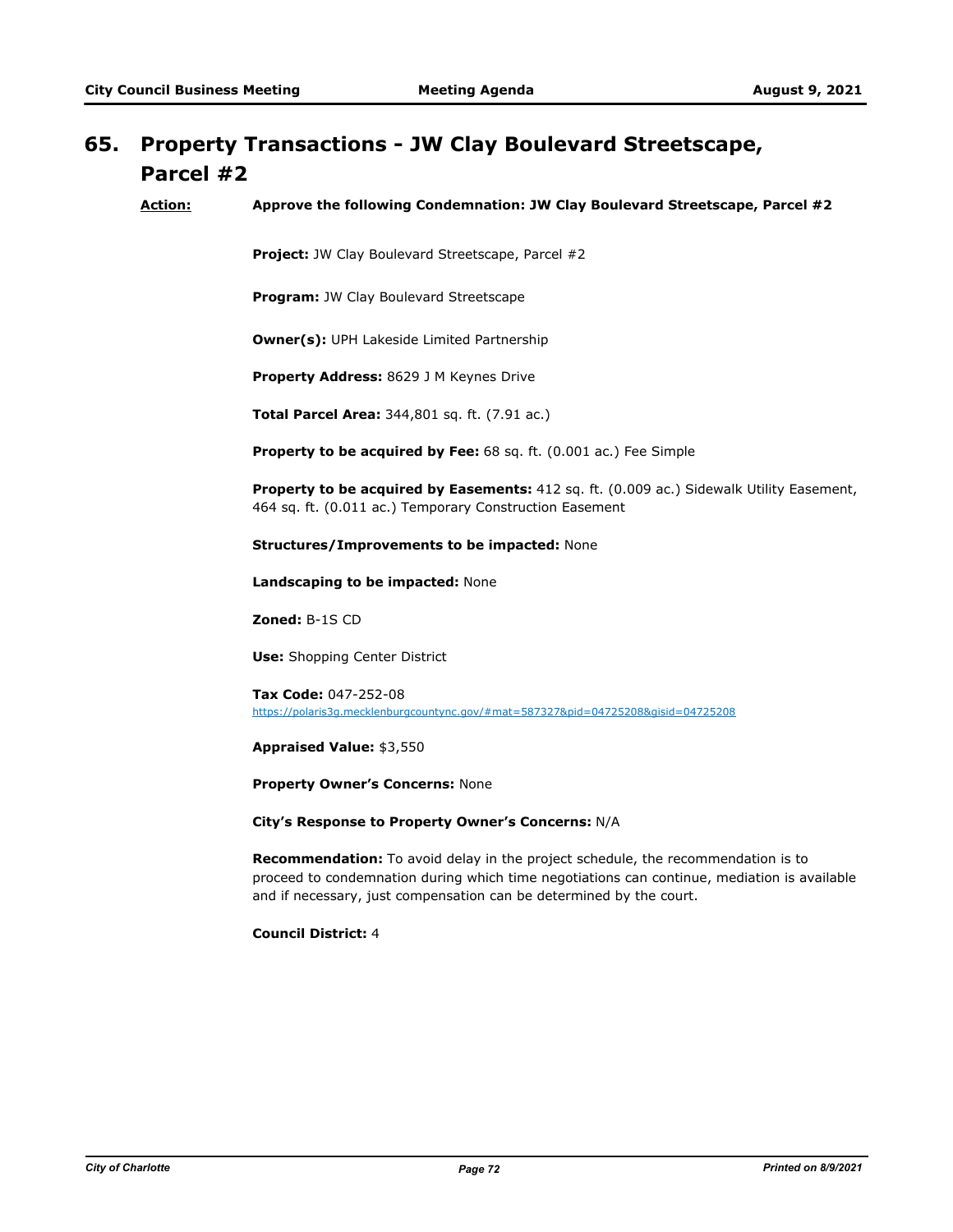## **Property Transactions - JW Clay Boulevard Streetscape, 66. Parcel #3**

**Action: Approve the following Condemnation: JW Clay Boulevard Streetscape, Parcel #3**

**Project:** JW Clay Boulevard Streetscape, Parcel #3

**Program:** JW Clay Boulevard Streetscape

**Owner(s):** Chick-Fil-A INC

**Property Address:** 8648 JW Clay Boulevard

**Total Parcel Area:** 44,156 sq. ft. (1.01 ac)

**Property to be acquired by Fee:** 798 sq. ft. (0.02 ac.) Fee Simple

**Property to be acquired by Easements:** 2,523 sq. ft. (0.058 ac.) Sidewalk Utility Easement, 3,695 sq. ft. (0.085 ac.) Temporary Construction Easement

**Structures/Improvements to be impacted:** Pergola and sign

**Landscaping to be impacted:** Trees and shrubs

**Zoned:** CC

**Use:** Commercial Center

**Tax Code:** 047-252-06 https://polaris3g.mecklenburgcountync.gov/#mat=207564&pid=04725206&gisid=04725206

**Appraised Value:** \$59,600

**Property Owner's Concerns:** None

**City's Response to Property Owner's Concerns:** N/A

**Recommendation:** To avoid delay in the project schedule, the recommendation is to proceed to condemnation during which time negotiations can continue, mediation is available and if necessary, just compensation can be determined by the court.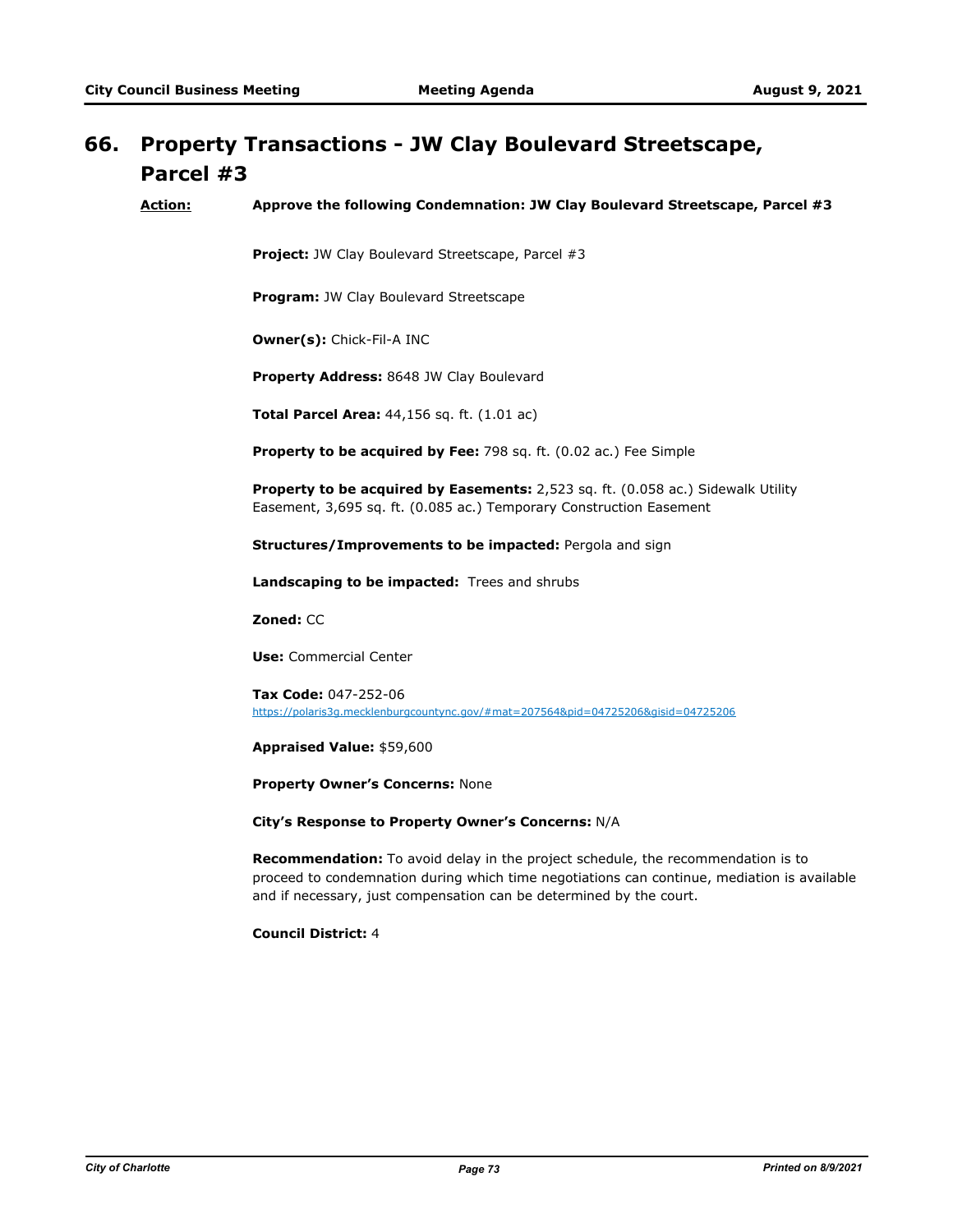## **Property Transactions - JW Clay Boulevard Streetscape, 67. Parcel #4**

**Action: Approve the following Acquisition: JW Clay Boulevard Streetscape, Parcel #4**

**Project:** JW Clay Boulevard Streetscape, Parcel #4

**Program:** JW Clay Boulevard Streetscape

**Owner(s):** Taco Bell of America LLC

**Property Address:** 8661 JW Clay Boulevard

**Total Parcel Area:** 40,783 sq. ft. (0.59 ac.)

**Property to be acquired by Fee:** 71 sq. ft. (0.001 ac.) Fee Simple

**Property to be acquired by Easements:** 506 sq. ft. (0.012 ac.) Sidewalk Utility Easement, 3,423 sq. ft. (0.079 ac.) Temporary Construction Easement

**Structures/Improvements to be impacted:** None

**Landscaping to be impacted:** Trees and shrubs

**Zoned:** CC

**Use:** Commercial Center

**Tax Code:** 047-201-43 https://polaris3g.mecklenburgcountync.gov/#mat=595340&pid=04720143&gisid=04720143

**Purchase Price:** \$22,100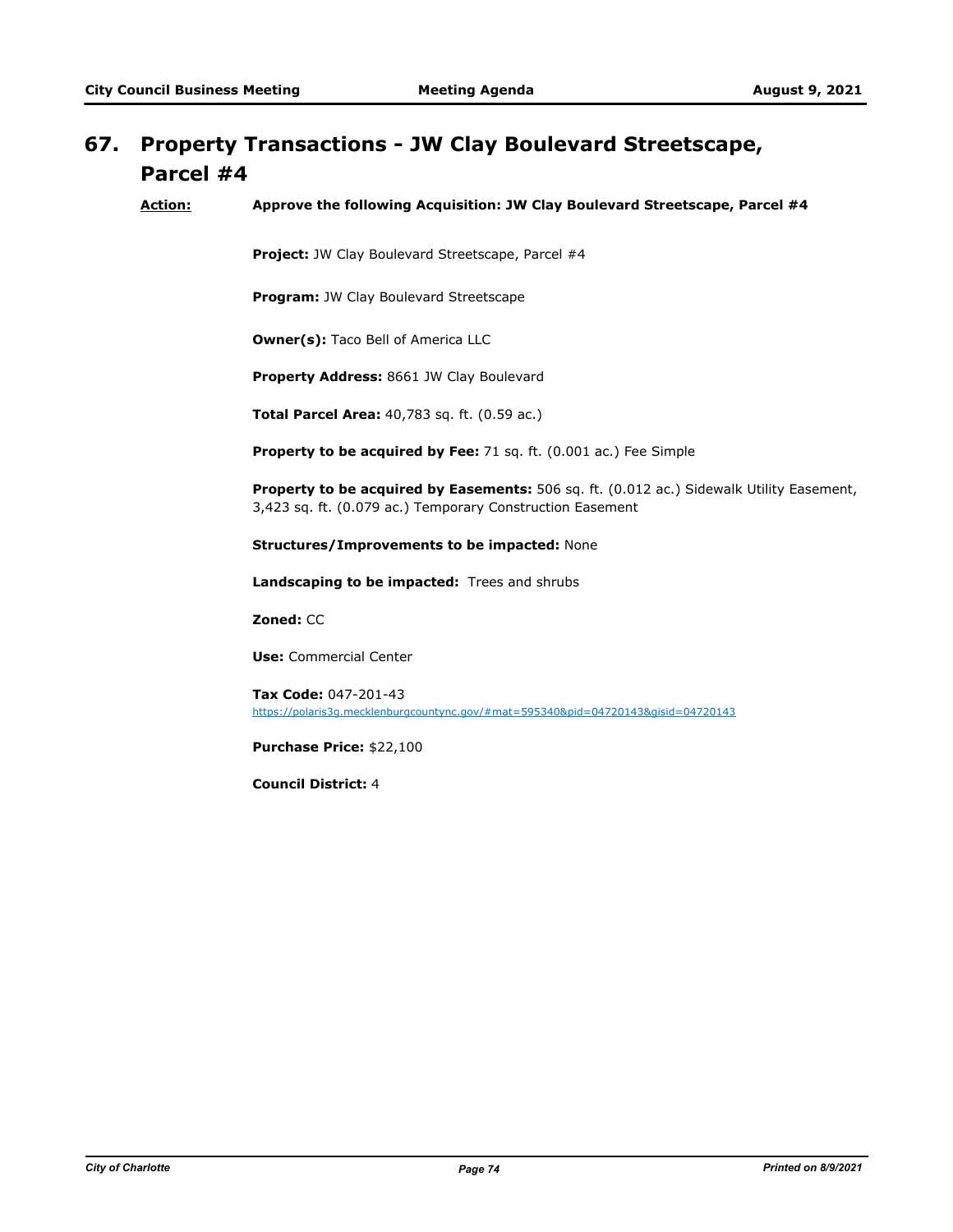### **Property Transactions - JW Clay Boulevard Streetscape, Parcel #5 68.**

**Action: Approve the following Acquisition: JW Clay Boulevard Streetscape, Parcel #5**

**Project:** JW Clay Boulevard Streetscape, Parcel #5

**Program:** JW Clay Boulevard Streetscape

**Owner(s):** EBA Blissful Real Estate LLC

**Property Address:** 8701 JW Clay Boulevard

**Total Parcel Area:** 25,882 sq. ft. (0.59 ac.)

**Property to be acquired by Fee:** 1,318 sq. ft. (0.03 ac.) Fee Simple

**Property to be acquired by Easements:** 63 sq. ft. (0.001 ac.) Storm Drainage Easement, 1,563 sq. ft. (0.036 ac.) Sidewalk Utility Easement, 1,500 sq. ft. (0.034 ac.) Temporary Construction Easement

### **Structures/Improvements to be impacted:** None

**Landscaping to be impacted:** Trees and shrubs

**Zoned:** CC

**Use:** Commercial Center

**Tax Code:** 047-201-44 https://polaris3g.mecklenburgcountync.gov/#mat=284710&pid=04720144&gisid=04720144

**Purchase Price:** \$51,750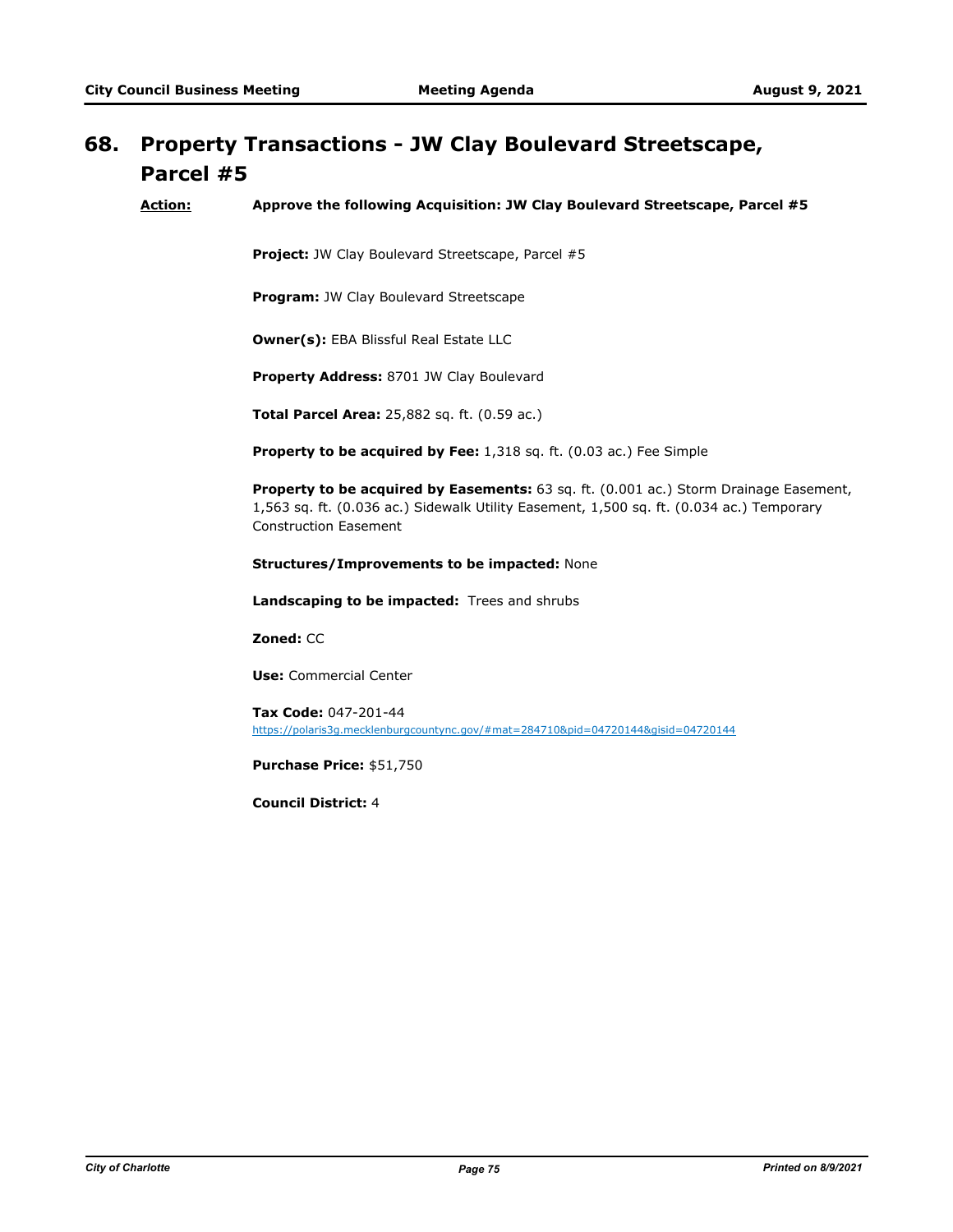## **Property Transactions - JW Clay Boulevard Streetscape, 69. Parcel #6**

**Action: Approve the following Acquisition: JW Clay Boulevard Streetscape, Parcel #6**

**Project:** JW Clay Boulevard Streetscape, Parcel #6

**Program:** JW Clay Boulevard Streetscape

**Owner(s):** ROM Properties LLC

**Property Address:** 8700 JW Clay Boulevard

**Total Parcel Area:** 42,983 sq. ft. (0.98 ac.)

**Property to be acquired by Fee:** 387 sq. ft. (0.08 ac.) Fee Simple

**Property to be acquired by Easements:** 953 sq. ft. (0.022 ac.) Post Construction Controls Easement, 3,047 sq. ft. (0.07 ac.) Storm Drainage Easement, 1,153 sq. ft. (0.026 ac.) Sidewalk Utility Easement, 295 sq. ft. (0.007 ac.) Temporary Construction Easement

#### **Structures/Improvements to be impacted:** None

**Landscaping to be impacted:** Trees and shrubs

**Zoned:** CC

**Use:** Commercial

**Tax Code:** 047-252-05 https://polaris3g.mecklenburgcountync.gov/#mat=284712&pid=04725205&gisid=04725205

**Purchase Price:** \$41,125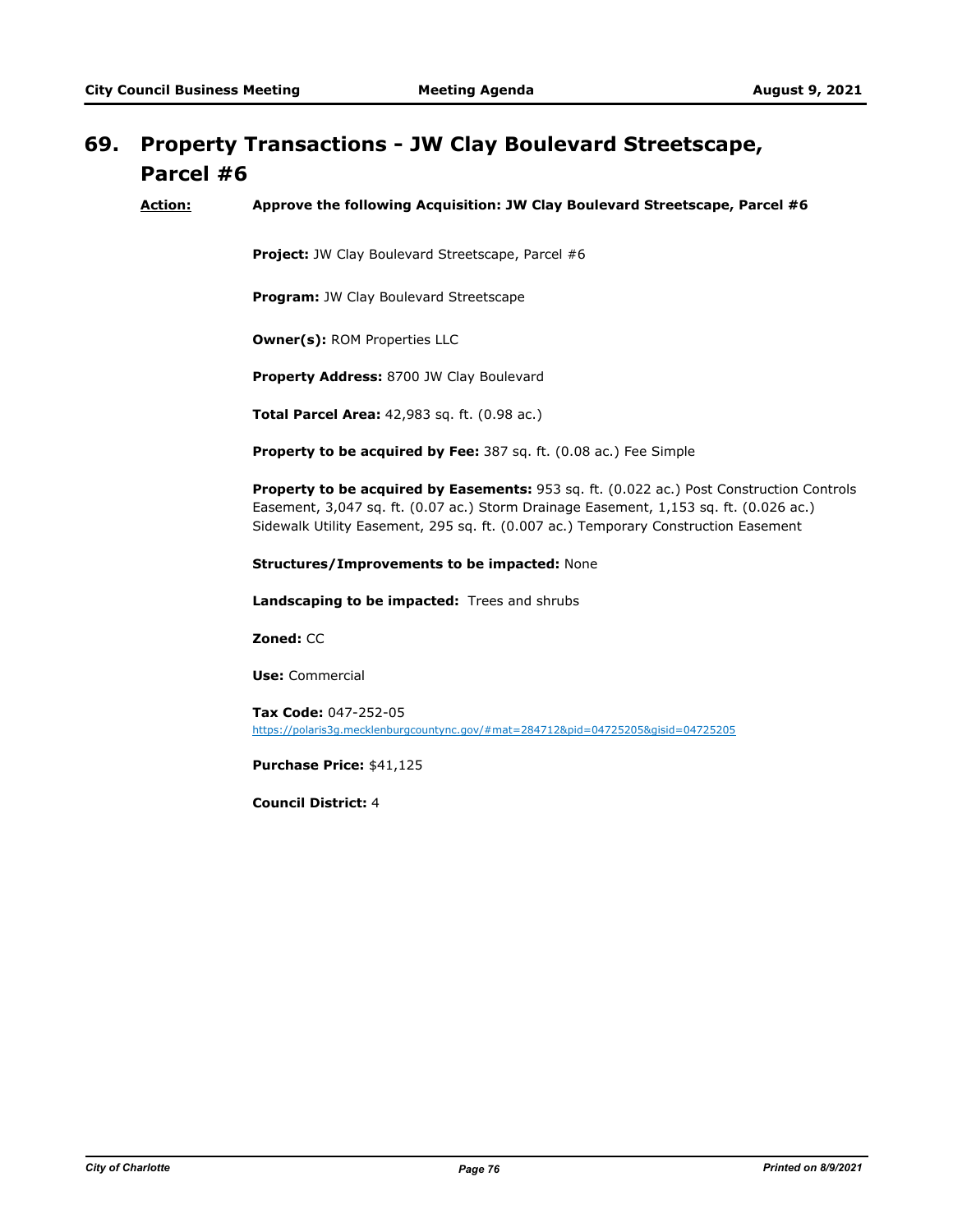# **Property Transactions - JW Clay Boulevard Streetscape, 70. Parcel #10**

**Action: Approve the following Acquisition: JW Clay Boulevard Streetscape, Parcel #10**

**Project:** JW Clay Boulevard Streetscape, Parcel #10

**Program:** JW Clay Boulevard Streetscape

**Owner(s):** Howell Family Properties LLC

**Property Address:** 8821 JW Clay Boulevard

**Total Parcel Area:** 94,236 sq. ft. (2.16 ac)

**Property to be acquired by Fee:** 4,822 sq. ft. (0.11 ac.) Fee Simple

**Property to be acquired by Easements:** 9,758 sq. ft. (0.224 ac.) Sidewalk Utility Easement, 13,263 sq. ft. (0.304 ac.) Temporary Construction Easement

**Structures/Improvements to be impacted:** None

**Landscaping to be impacted:** Trees and bushes

**Zoned:** B-1

**Use:** Business

**Tax Code:** 047-201-48 https://polaris3g.mecklenburgcountync.gov/#mat=560339&pid=04720148&gisid=04720148

**Purchase Price:** \$270,000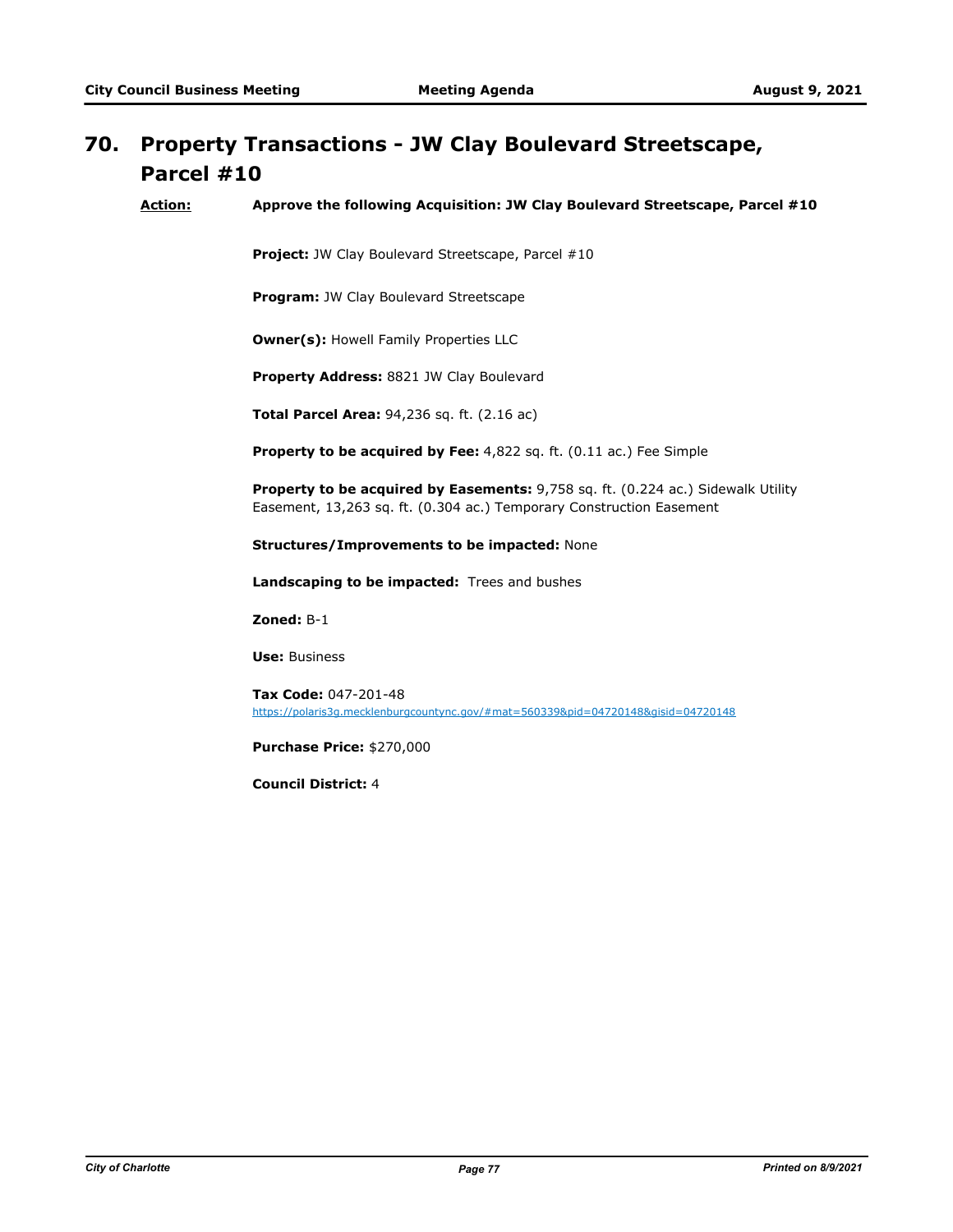# **Property Transactions - JW Clay Boulevard Streetscape, 71. Parcel #11**

**Action: Approve the following Acquisition: JW Clay Boulevard Streetscape, Parcel #11**

**Project:** JW Clay Boulevard Streetscape, Parcel #11

**Program:** JW Clay Boulevard Streetscape

**Owner(s):** Sam's Real Estate Business Trust

**Property Address:** 605 Doug Mayes Place

**Total Parcel Area:** 522,532 sq. ft. (2.16 ac)

**Property to be acquired by Fee:** 3,650 sq. ft. (0.08 ac.) Fee Simple

**Property to be acquired by Easements:** 6,341 sq. ft. (0.146 ac.) Sidewalk Utility Easement, 12,223 sq. ft. (0.281 ac.) Temporary Construction Easement

**Structures/Improvements to be impacted:** None

**Landscaping to be impacted:** None

**Zoned:** CC

**Use:** Commercial Center

**Tax Code:** 047-201-39 https://polaris3g.mecklenburgcountync.gov/#mat=371783&pid=04720139&gisid=04720139

**Purchase Price:** \$106,700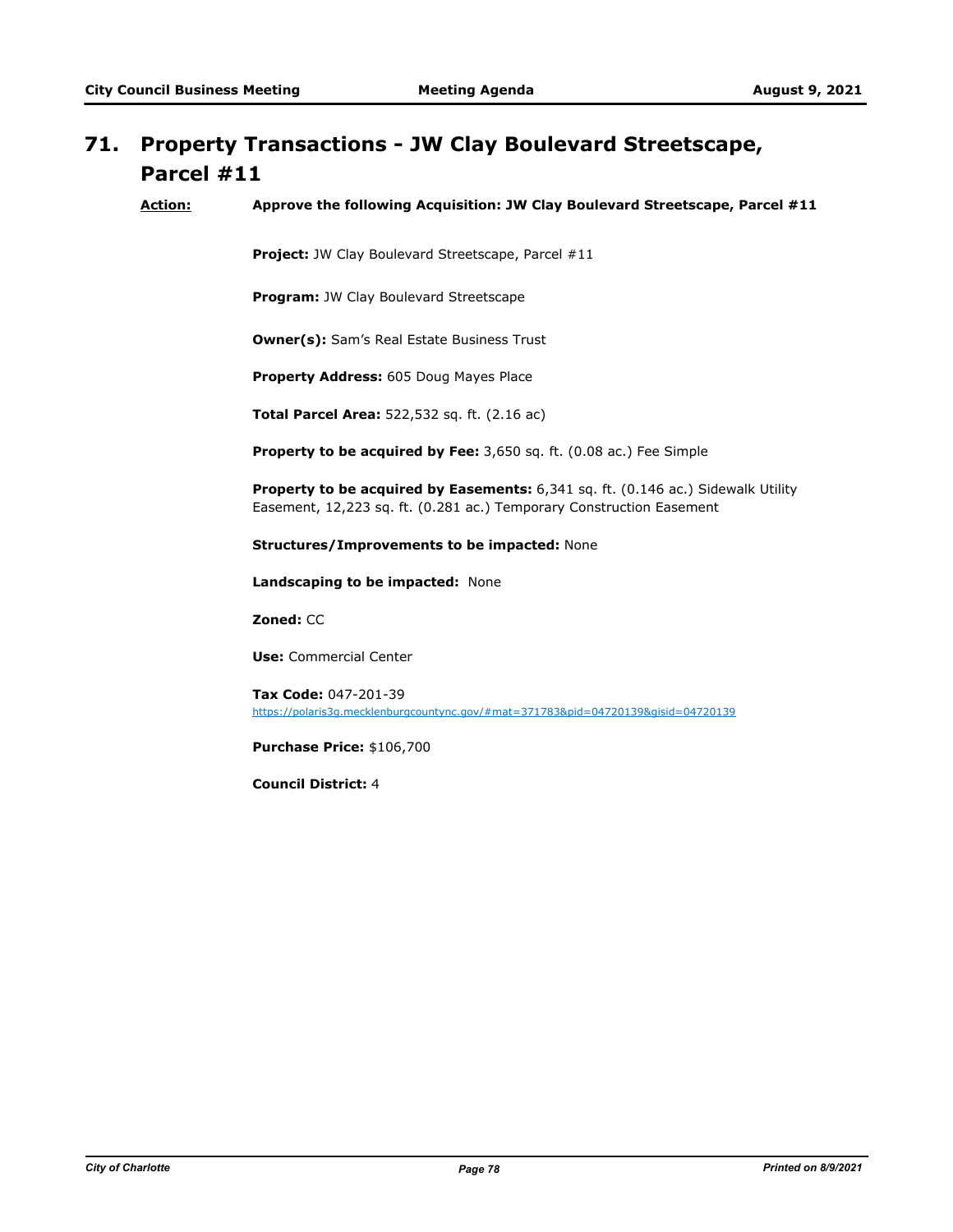# **Property Transactions - JW Clay Boulevard Streetscape, 72. Parcel #13 and 15**

**Action: Approve the following Condemnation: JW Clay Boulevard Streetscape, Parcel #13 and 15**

**Project:** JW Clay Boulevard Streetscape, Parcel #13 and 15

**Program:** JW Clay Boulevard Streetscape

**Owner(s):** University Place Owners Association INC

**Property Address:** JW Clay Boulevard and 9131 JW Clay Boulevard

**Total Parcel Area:** 68,160 sq. ft. (1.57 ac.)

**Property to be acquired by Easements:** 2,984 sq. ft. (0.069 ac.) Post Construction Controls Easement, 18,008 sq. ft. (0.413 ac.) Slope Easement, 6,527 sq. ft. (0.15 ac.) Sidewalk Utility Easement, 12,317 sq. ft. (0.283 ac.) Temporary Construction Easement

**Structures/Improvements to be impacted:** None

**Landscaping to be impacted:** None

**Zoned:** TOD-CC, B-1S CD

**Use:** Transit Oriented Development - Community Center, Neighborhood Business

**Tax Code:** 047-252-01, 047-291-98 https://polaris3g.mecklenburgcountync.gov/#pid=04725201&gisid=04725201 https://polaris3g.mecklenburgcountync.gov/#mat=215277&pid=04729198&gisid=04729198

**Appraised Value:** \$81,300

**Property Owner's Concerns:** None

**City's Response to Property Owner's Concerns:** N/A

**Recommendation:** To avoid delay in the project schedule, the recommendation is to proceed to condemnation during which time negotiations can continue, mediation is available and if necessary, just compensation can be determined by the court.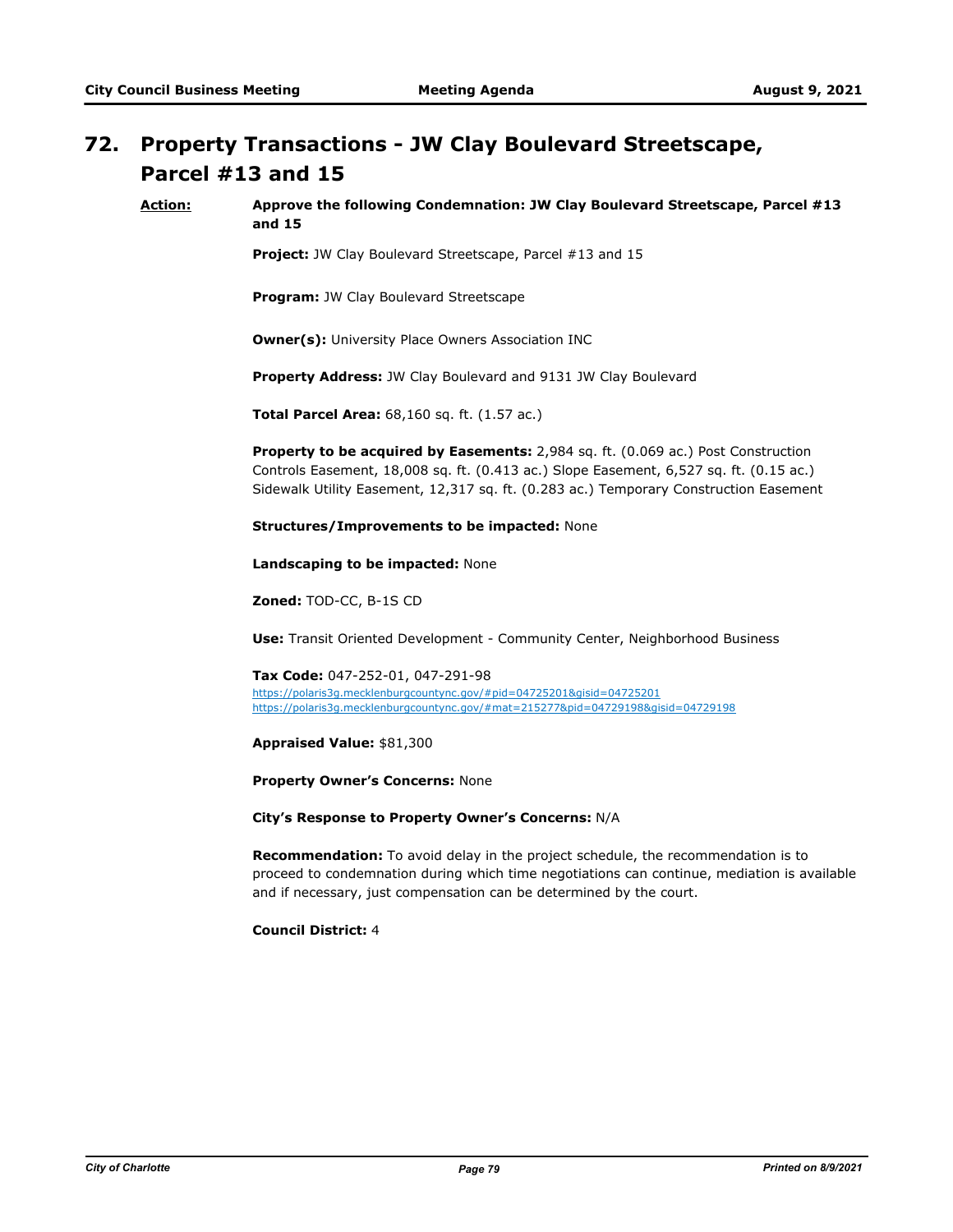### **Property Transactions - JW Clay Boulevard Streetscape, Parcel #14 73.**

**Action: Approve the following Acquisition: JW Clay Boulevard Streetscape, Parcel #14**

**Project:** JW Clay Boulevard Streetscape, Parcel #14

**Program:** JW Clay Boulevard Streetscape

**Owner(s):** Hill Child LLC

**Property Address:** 9030 Glenwater Drive

**Total Parcel Area:** 100,126 sq. ft. (2.30 ac.)

**Property to be acquired by Easements:** 3,888 sq. ft. (0.089 ac.) Slope Easement, 3 sq. ft. (0 ac.) Sidewalk Utility Easement, 3 sq. ft. (0 ac.) Temporary Construction Easement

**Structures/Improvements to be impacted:** None

**Landscaping to be impacted:** None

**Zoned:** O-1 (CD)

**Use:** Office District

**Tax Code:** 047-291-40 https://polaris3g.mecklenburgcountync.gov/#mat=570190&pid=04729140&gisid=04729140

**Purchase Price:** \$15,175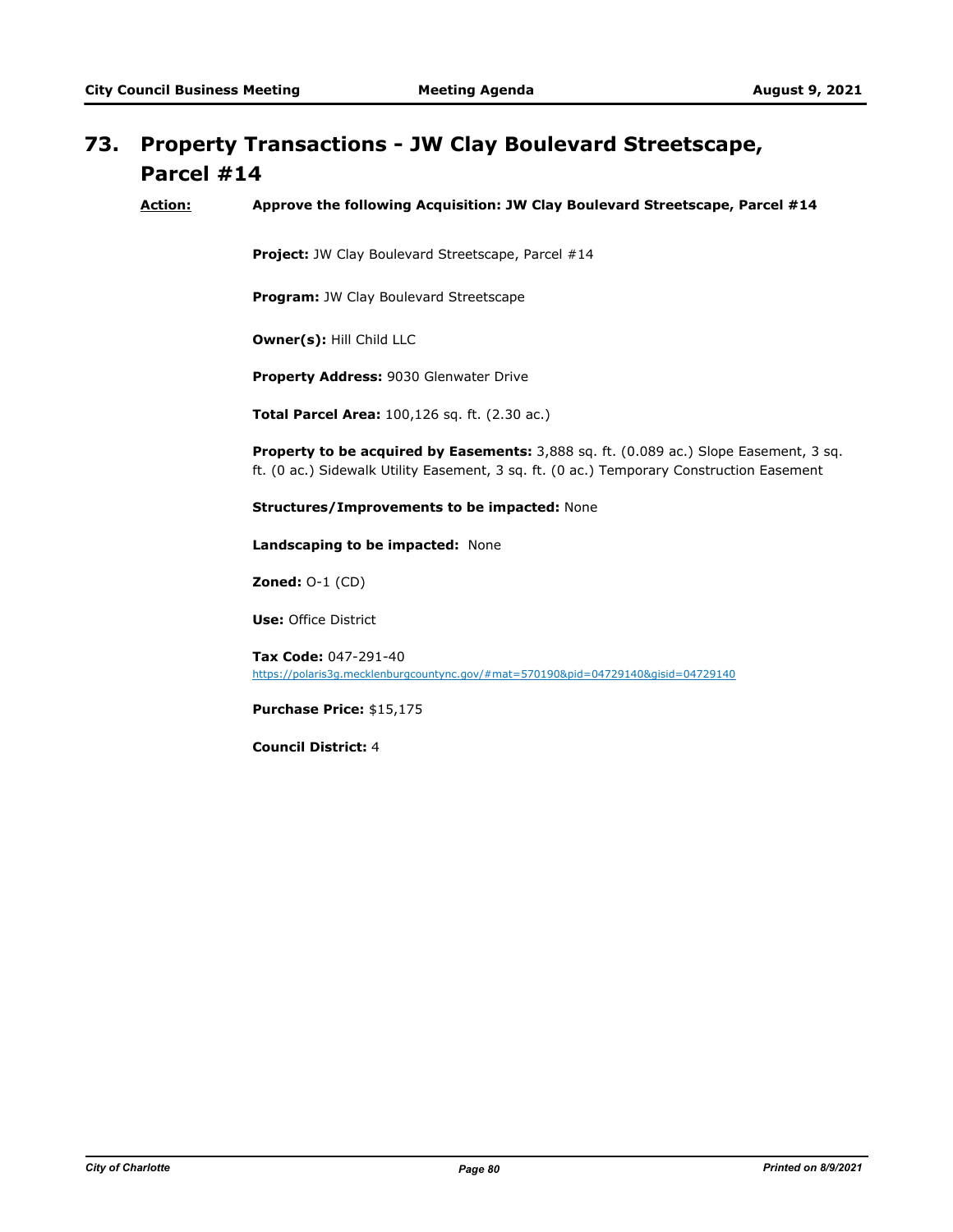## **Property Transactions - JW Clay Boulevard Streetscape, 74. Parcel #18**

**Action: Approve the following Condemnation: JW Clay Boulevard Streetscape, Parcel #18**

Project: JW Clay Boulevard Streetscape, Parcel #18

**Program:** JW Clay Boulevard Streetscape

**Owner(s):** Walden Court of Delaware LLC

**Property Address:** 9101 - 9219 Olmsted Drive

**Total Parcel Area:** 419,430 sq. ft. (9.63 ac.)

**Property to be acquired by Easements:** 700 sq. ft. (0.016 ac.) Post Construction Controls Easement, 825 sq. ft. (0.019 ac.) Storm Drainage Easement, 8,525 sq. ft. (0.196 ac.) Sidewalk Utility Easement, 14,984 sq. ft. (0.344 ac.) Temporary Construction Easement

**Structures/Improvements to be impacted:** Sign and light pole

**Landscaping to be impacted:** Trees and bushes

**Zoned:** B-1S CD

**Use:** Shopping Center District

**Tax Code:** 047-291-43 https://polaris3g.mecklenburgcountync.gov/#mat=560521&pid=04729143&gisid=04729143

**Appraised Value:** \$80,875

**Property Owner's Concerns:** None

**City's Response to Property Owner's Concerns:** N/A

**Recommendation:** To avoid delay in the project schedule, the recommendation is to proceed to condemnation during which time negotiations can continue, mediation is available and if necessary, just compensation can be determined by the court.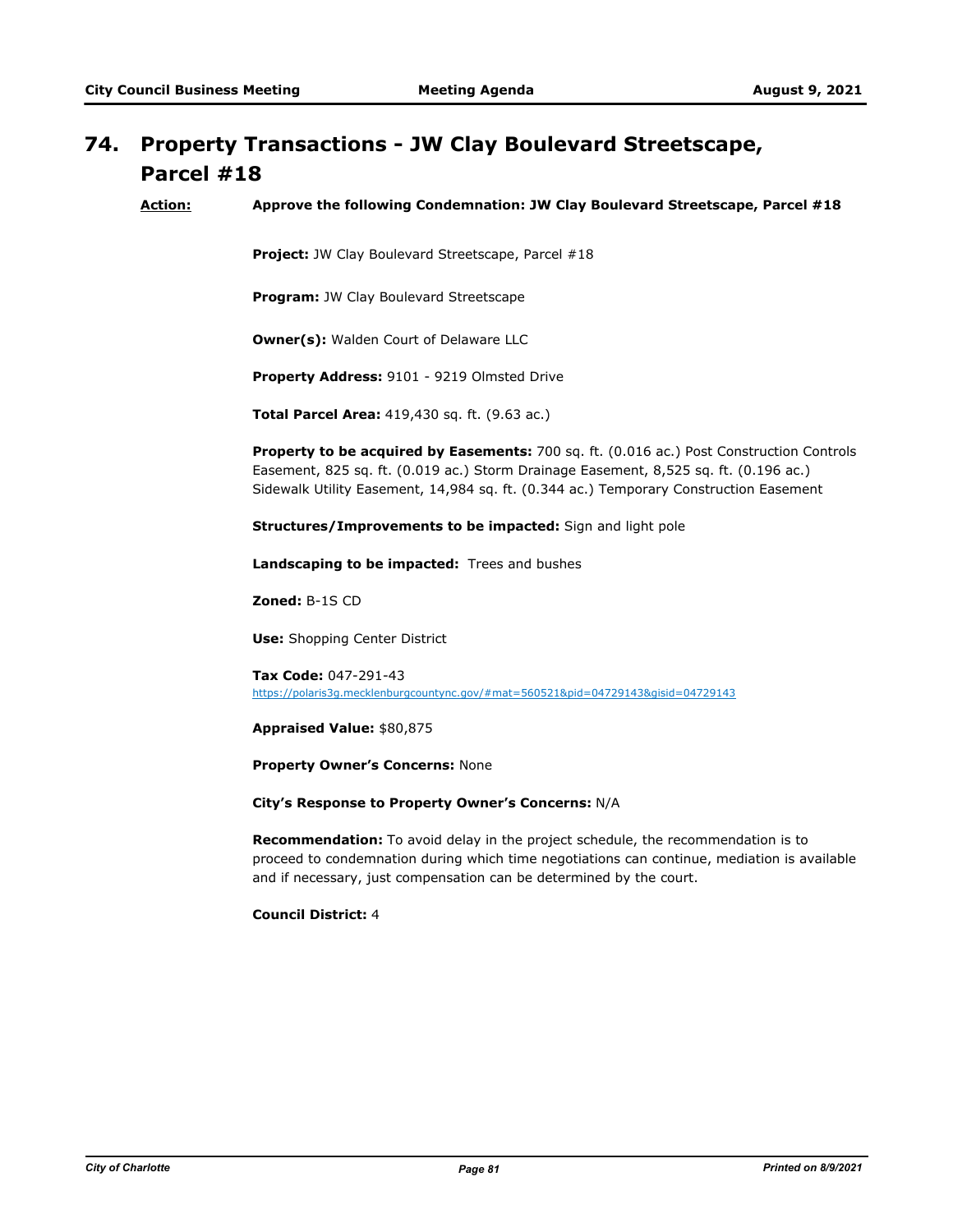### **Property Transactions - JW Clay Boulevard Streetscape, Parcel #23 75.**

**Action: Approve the following Acquisition: JW Clay Boulevard Streetscape, Parcel #23**

**Project:** JW Clay Boulevard Streetscape, Parcel #23

**Program:** JW Clay Boulevard Streetscape

**Owner(s):** EBA Blissful Real Estate LLC

**Property Address:** 8809 and 8813 JW Clay Boulevard

**Total Parcel Area:** 413,615 sq. ft. (9.49 ac.)

**Property to be acquired by Fee:** 1,003 sq. ft. (0.02 ac.) Fee Simple

**Property to be acquired by Easements:** 825 sq. ft. (0.019 ac.) Temporary Construction Easement

**Structures/Improvements to be impacted:** None

**Landscaping to be impacted:** Shrubs

**Zoned:** CC

**Use:** Commercial

**Tax Code:** 047-201-45 https://polaris3g.mecklenburgcountync.gov/#mat=610567&pid=04720145&gisid=04720145

**Purchase Price:** \$15,850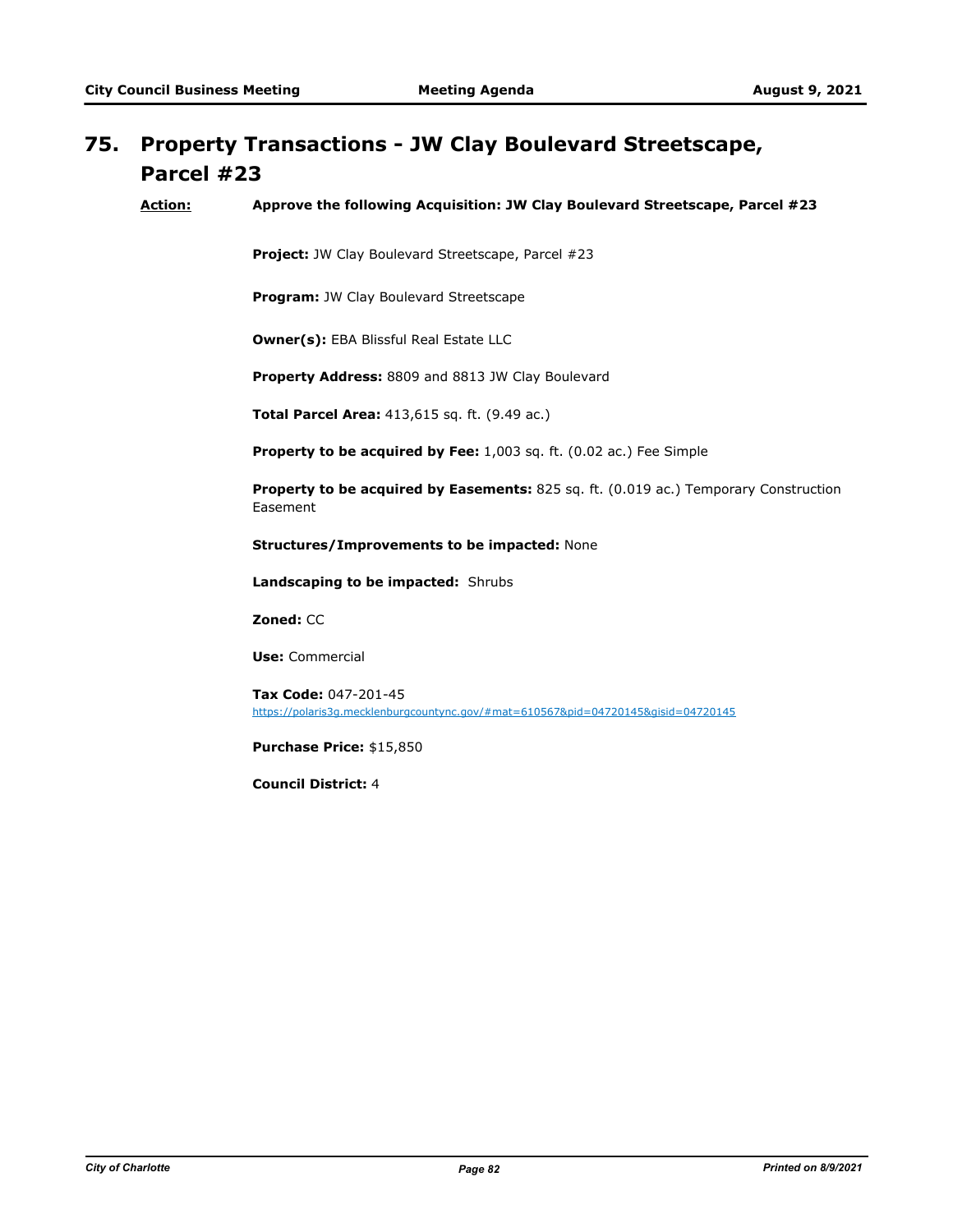### **Property Transactions - JW Clay Boulevard Streetscape, Parcel #24 76.**

**Action: Approve the following Acquisition: JW Clay Boulevard Streetscape, Parcel #24**

**Project:** JW Clay Boulevard Streetscape, Parcel #24

**Program:** JW Clay Boulevard Streetscape

**Owner(s):** EBA Blissful Real Estate LLC

**Property Address:** 8619 JW Clay Boulevard

**Total Parcel Area:** 91,448 sq. ft. (2.09 ac.)

**Property to be acquired by Easements:** 495 sq. ft. (0.011 ac.) Sidewalk Utility Easement, 4,990 sq. ft. (0.115 ac.) Temporary Construction Easement

**Structures/Improvements to be impacted:** None

**Landscaping to be impacted:** Trees and shrubs

**Zoned:** CC

**Use:** Commercial

**Tax Code:** 047-201-42 https://polaris3g.mecklenburgcountync.gov/#mat=207062&pid=04720142&gisid=04720142

**Purchase Price:** \$37,900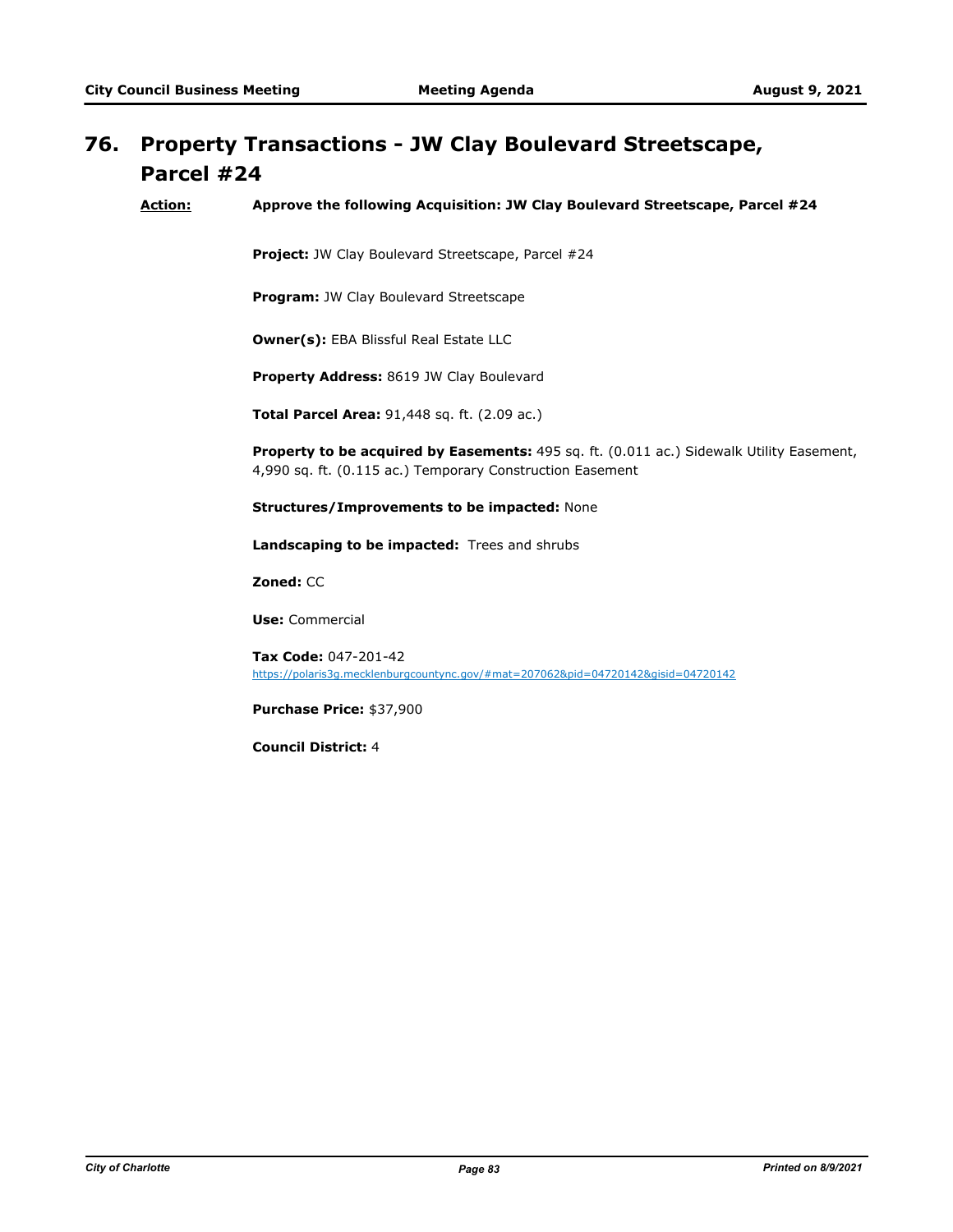# **Property Transactions - McCullough Drive Streetscape, 77. Parcel #10**

**Action: Approve the following Acquisition: McCullough Drive Streetscape, Parcel #10**

**Project:** McCullough Drive Streetscape, Parcel #10

**Program:** McCullough Drive Streetscape

**Owner(s):** Baseline NC Partners LLC

**Property Address:** 1418 Baseline Road

**Total Parcel Area:** 1,034,788 sq. ft. (23.76 ac.)

**Property to be acquired by Fee:** 10,014 sq. ft. (0.23 ac.) Fee Simple

**Property to be acquired by Easements:** 9,962 sq. ft. (0.229 ac.) Sidewalk Utility Easement, 4,389 sq. ft. (0.101 ac.) Temporary Construction Easement

**Structures/Improvements to be impacted:** None

**Landscaping to be impacted:** Trees and various plantings

**Zoned:** NS

**Use:** Neighborhood Services District

**Tax Code:** 047-212-05 https://polaris3g.mecklenburgcountync.gov/#mat=632996&pid=04721205&gisid=04721205

**Purchase Price:** \$121,534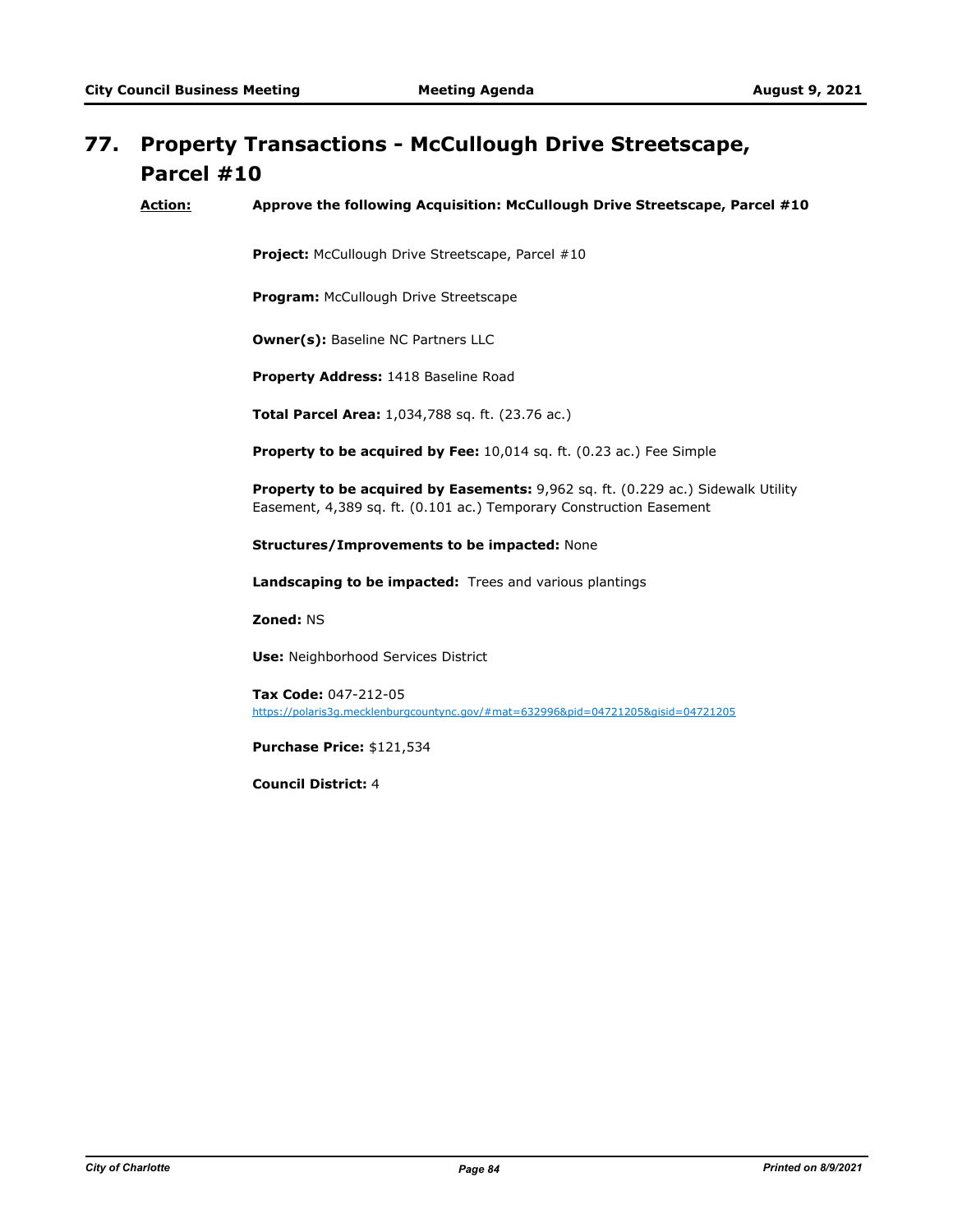# **Property Transactions - McKee and Providence Intersection 78. Improvements, Parcel #3**

**Action: Approve the following Acquisition: McKee and Providence Intersection Improvements, Parcel #3**

**Project:** McKee and Providence Intersection Improvements, Parcel #3

**Program:** McKee and Providence Intersection Improvements

**Owner(s):** Marsh Bissell Patrick II LLC

**Property Address:** 10800 Sikes Place

**Total Parcel Area:** 153,120 sq. ft. (3.52 ac.)

**Property to be acquired by Easements:** 29,961 sq. ft. (0.688 ac.) Temporary Construction Easement

**Structures/Improvements to be impacted:** None

**Landscaping to be impacted:** None

**Zoned:** O-15 (CD)

**Use:** Office District

**Tax Code:** 231-045-07 https://polaris3g.mecklenburgcountync.gov/#mat=611707&pid=23104507&gisid=23104507

**Purchase Price:** \$57,525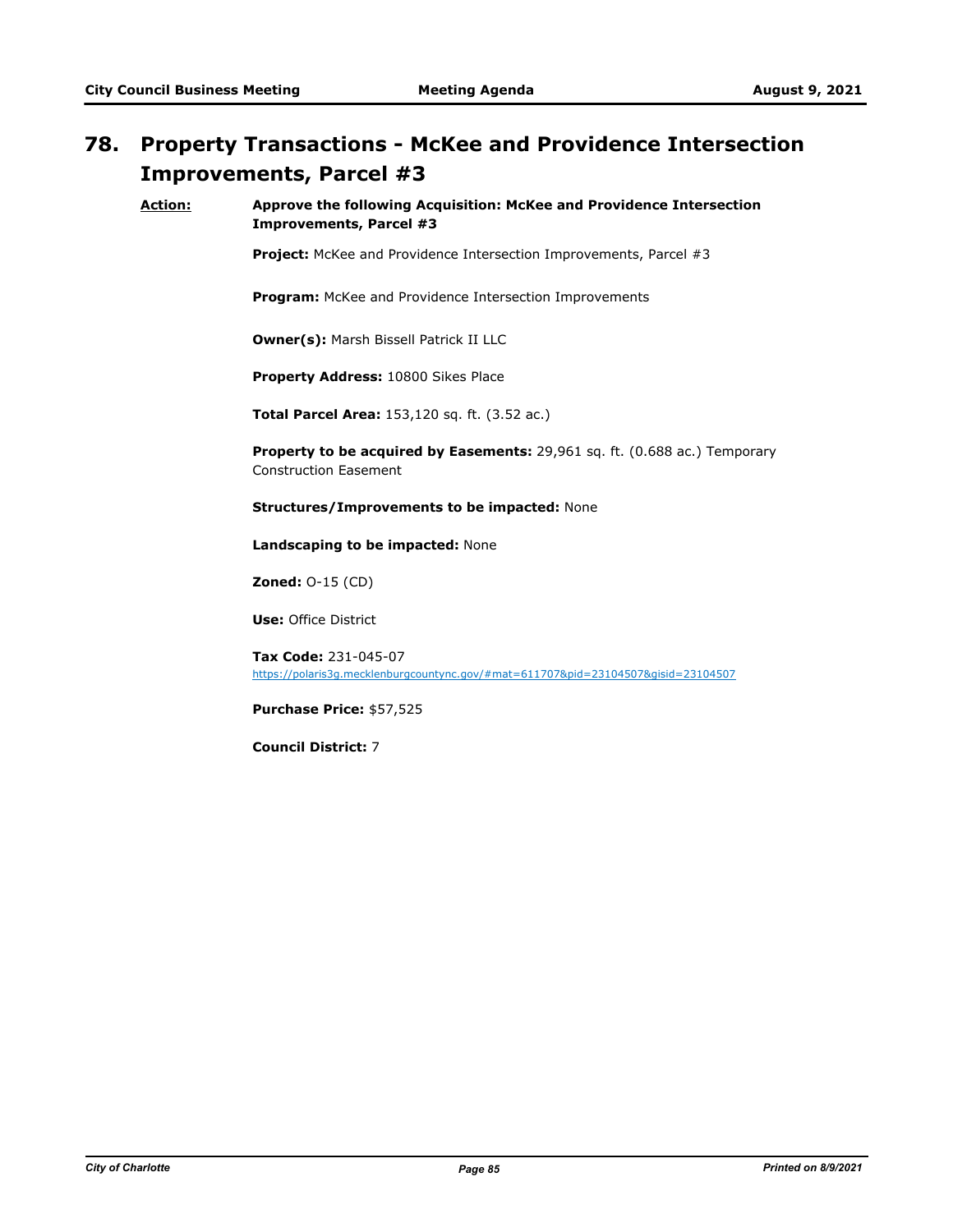### **Property Transactions - Providence Road Sidewalk Improvement (Greentree Drive - Knob Oak Lane), Parcel #20 79.**

### **Action: Approve the following Acquisition: Providence Road Sidewalk Improvement (Greentree Drive - Knob Oak Lane), Parcel #20**

**Project:** Providence Road Sidewalk Improvement (Greentree Drive - Knob Oak Lane), Parcel #20

**Program:** Providence Road Sidewalk Improvement (Greentree Drive - Knob Oak Lane)

**Owner(s):** Damon Decristoforo and Veronica P Decristoforo

**Property Address:** 3800 Providence Road

**Total Parcel Area:** 27,332 sq. ft. (0.63 ac.)

**Property to be acquired by Easements:** 2,388 sq. ft. (0.055 ac.) Sidewalk Utility Easement, 1,751 sq. ft. (0.04 ac.) Temporary Construction Easement

**Structures/Improvements to be impacted:** None

**Landscaping to be impacted:** None

**Zoned:** R-3

**Use:** Single-family Residential

**Tax Code:** 183-095-05 https://polaris3g.mecklenburgcountync.gov/#mat=115839&pid=18309505&gisid=18309505

**Purchase Price:** \$40,000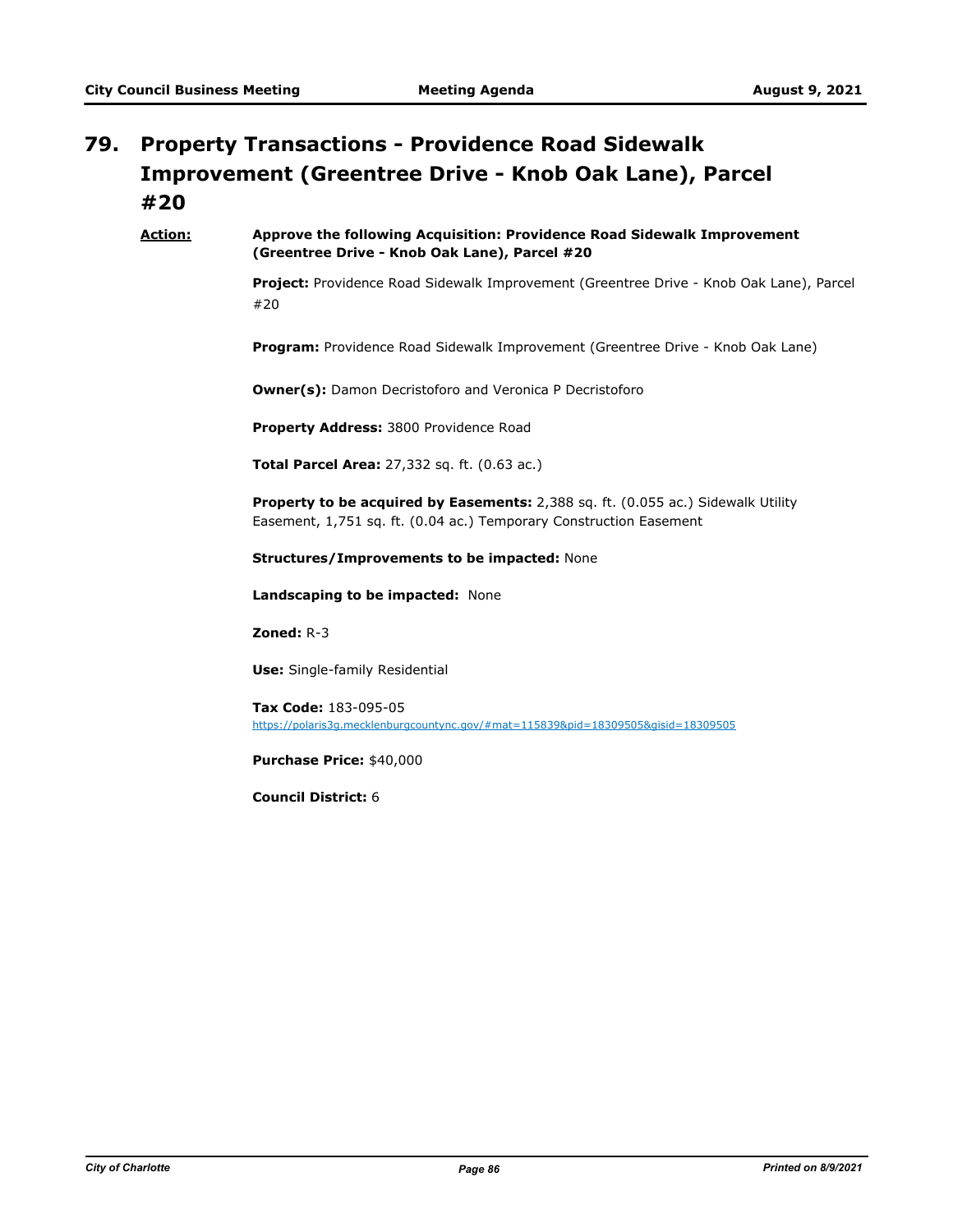### **80. Property Transactions - 8700 Steele Creek Road, Parcel #2**

**Action: Approve the following Acquisition: 8700 Steele Creek Road, Parcel #2**

**Project:** 8700 Steele Creek Road, Parcel #2

**Program:** 8700 Steele Creek Road

**Owner(s):** Shopton Road LLC

**Property Address:** 8620 Steele Creek Road

**Total Parcel Area:** 127,675 sq. ft. (2.93 ac.)

**Property to be acquired by Easements:** 14,662 sq. ft. (0.337 ac.) Sanitary Sewer Easement

**Structures/Improvements to be impacted:** None

**Landscaping to be impacted:** None

**Zoned:** B-1

**Use:** Neighborhood Business

**Tax Code:** 199-591-11 https://polaris3g.mecklenburgcountync.gov/#mat=609320&pid=19959111&gisid=19959111

**Purchase Price:** \$34,100

**Council District:** Adjacent to Council District 3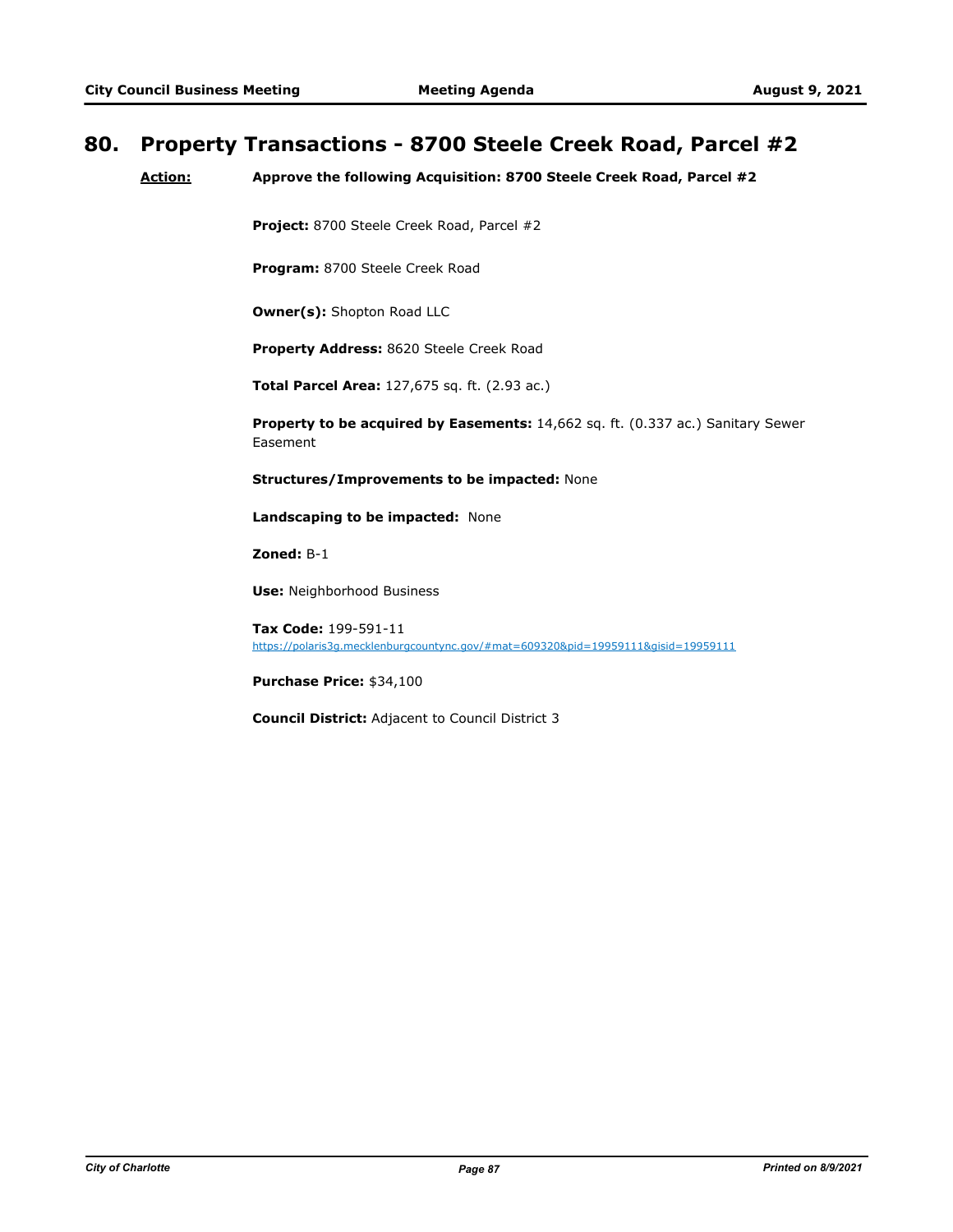### **81. Property Transactions - Thorncliff Drive 7316, Parcel #3**

**Action: Approve the following Acquisition: Thorncliff Drive 7316, Parcel #3**

**Project:** Thorncliff Drive 7316, Parcel #3

**Program: Thorncliff Drive 7316** 

**Owner(s):** Samuel W Stroup and Sarah N Stroup

**Property Address:** 7225 Brynhurst Drive

**Total Parcel Area:** 16,330 sq. ft. (0.37 ac.)

**Property to be acquired by Easements:** 4,081 sq. ft. (0.094 ac.) Storm Drainage Easement, 2,497 sq. ft. (0.057 ac.) Temporary Construction Easement

**Structures/Improvements to be impacted:** None

**Landscaping to be impacted:** None

**Zoned:** R-4

**Use:** Single-family Residential

**Tax Code:** 173-172-13 https://polaris3g.mecklenburgcountync.gov/#mat=185622&pid=17317213&gisid=17317213

**Purchase Price:** \$19,500

**Council District:** 6

### **Adjournment**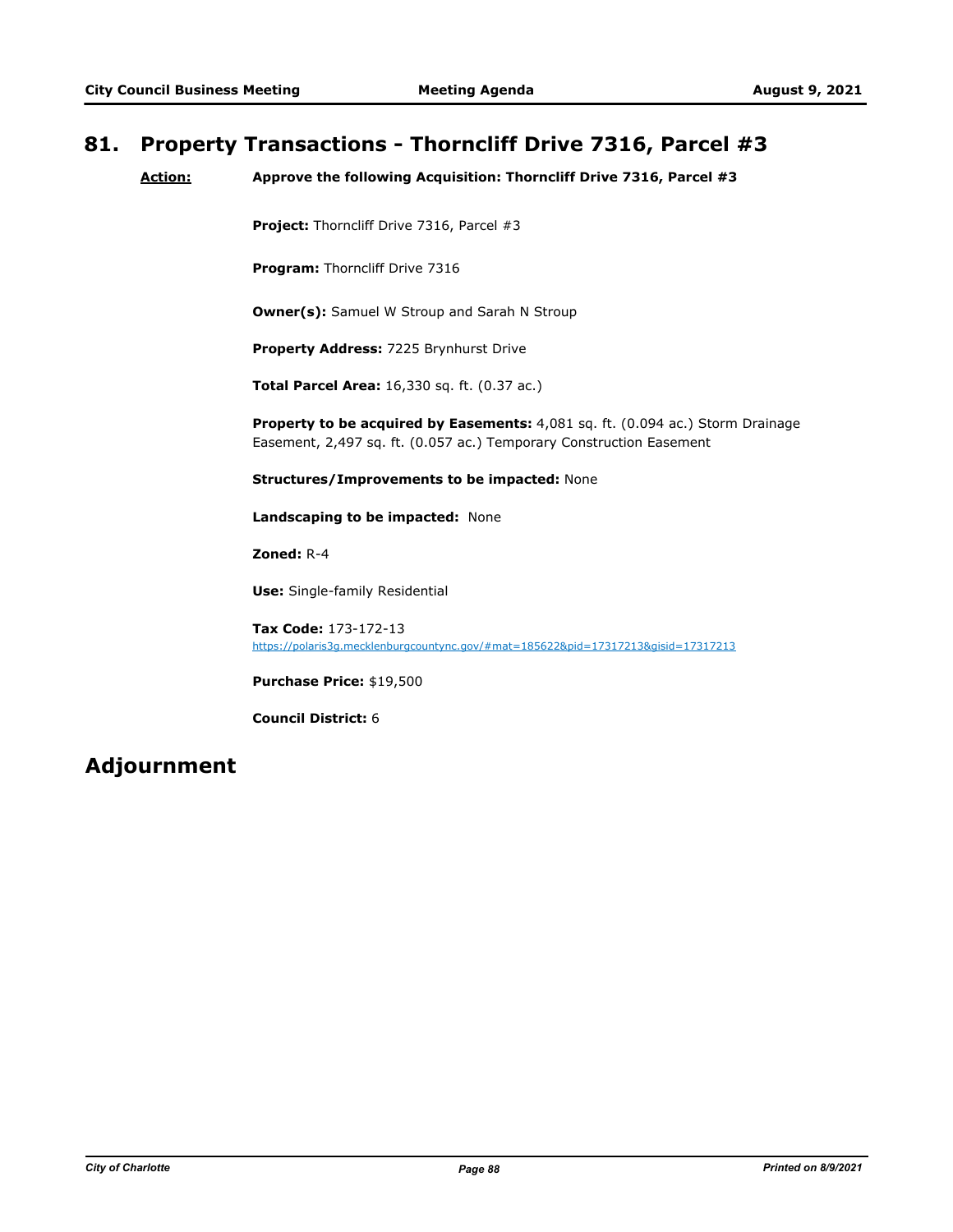## **REFERENCES**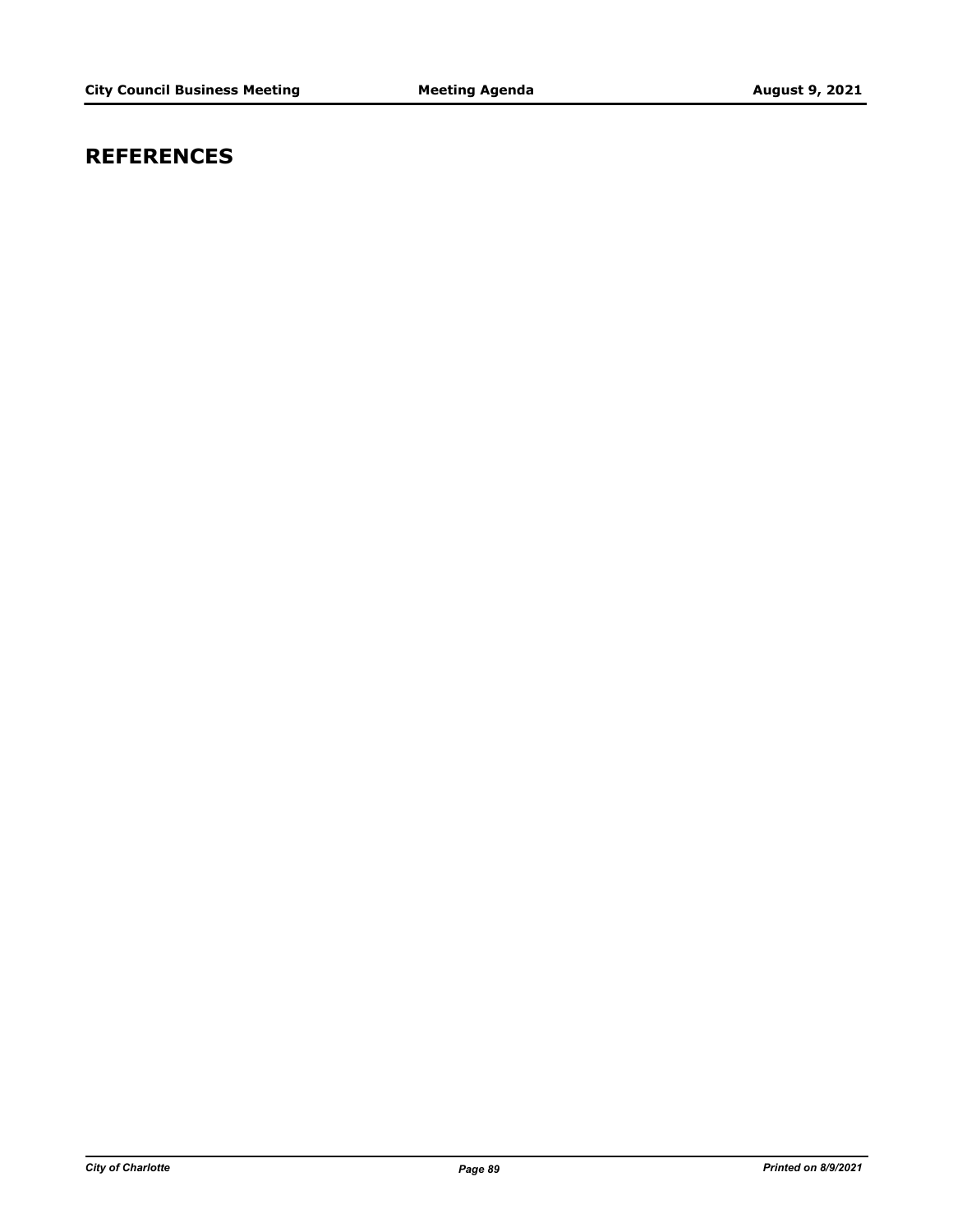### **82. Reference - Charlotte Business INClusion Policy**

The following excerpts from the City of Charlotte's Charlotte Business INClusion Policy are intended to provide further explanation for those agenda items that reference the Charlotte Business INClusion Policy in the business meeting agenda.

### **Part A: Administration and Enforcement**

Part A: Section 2.3: Targeted Outreach and Designated Contracts for Small Business Enterprises (SBEs). When feasible, the Charlotte Business INClusion (CBI) Office may designate certain Contracts or categories of Contracts in which solicitation efforts will be directed only to SBEs. In designating Contracts for targeted outreach or SBE participation, the CBI Office takes into account the size and scope of the Contract and the availability of SBEs to provide the applicable services or products.

Part A: Section 3.1: Subcontracting Goals. The city shall establish one or more Subcontracting Goals for all Construction Contracts of 200,000 or more and for all Architecture, Engineering, and Surveying Contracts of \$100,000 or more. Contracts estimated to be less than these thresholds are exempt from the goal setting process.

**Appendix Section 20: Contract:** For the purposes of establishing a (Minority, Women, and Small Business Enterprise (MWSBE) subcontracting goal on a Contract, the following are examples of contract types:

- **•** Any agreement through which the city procures services from a Business Enterprise, other than Exempt Contracts.
- § Contracts include agreements and purchase orders for (a) construction, re-construction, alteration, and remodeling; (b) architectural work, engineering, surveying, testing, construction management, and other professional services related to construction; and (c) services of any nature (including but not limited to general consulting and technology-related services), and (d) apparatus, supplies, goods, or equipment.
- § The term "Contract" shall also include Exempt Contracts for which an SBE, Minority Business Enterprise (MBE), or Women Business Enterprise (WBE) Goal has been set.
- § Financial Partner Agreements, Development Agreements, Infrastructure Improvement Agreements, Design-Build, and Construction Manager-at-Risk Agreements shall also be deemed "Contracts," but shall be subject to the provisions referenced in the respective Parts of the Charlotte Business INClusion Program Policy.

**Appendix Section 27: Exempt Contracts:** Contracts that fall within one or more of the following categories are "Exempt Contracts" and shall be exempt from all aspects of the Charlotte Business INClusion Policy:

**No Competitive Process Contracts:** Contracts or purchase orders that are entered into without a competitive process, or entered into based on a competitive process administered by an entity other than the city, including but not limited to contracts that are entered into by sole sourcing, piggybacking, buying off the North Carolina State contract, buying from a competitive bidding group purchasing program as allowed under G.S. 143-129(e)(3), or using the emergency procurement procedures established by the North Carolina General Statutes.

**Managed Competition Contracts:** Managed competition contracts pursuant to which a city department or division competes with Business Enterprises to perform a city function.

**Real Estate Leasing and Acquisition Contracts:** Contracts for the acquisition or lease of real estate.

**Federal Contracts Subject to Disadvantaged Business Enterprise (DBE) Requirements:** Contracts that are subject to the U.S. Department of Transportation Disadvantaged Business Enterprise Program as set forth in 49 CFR Part 26 or any successor legislation.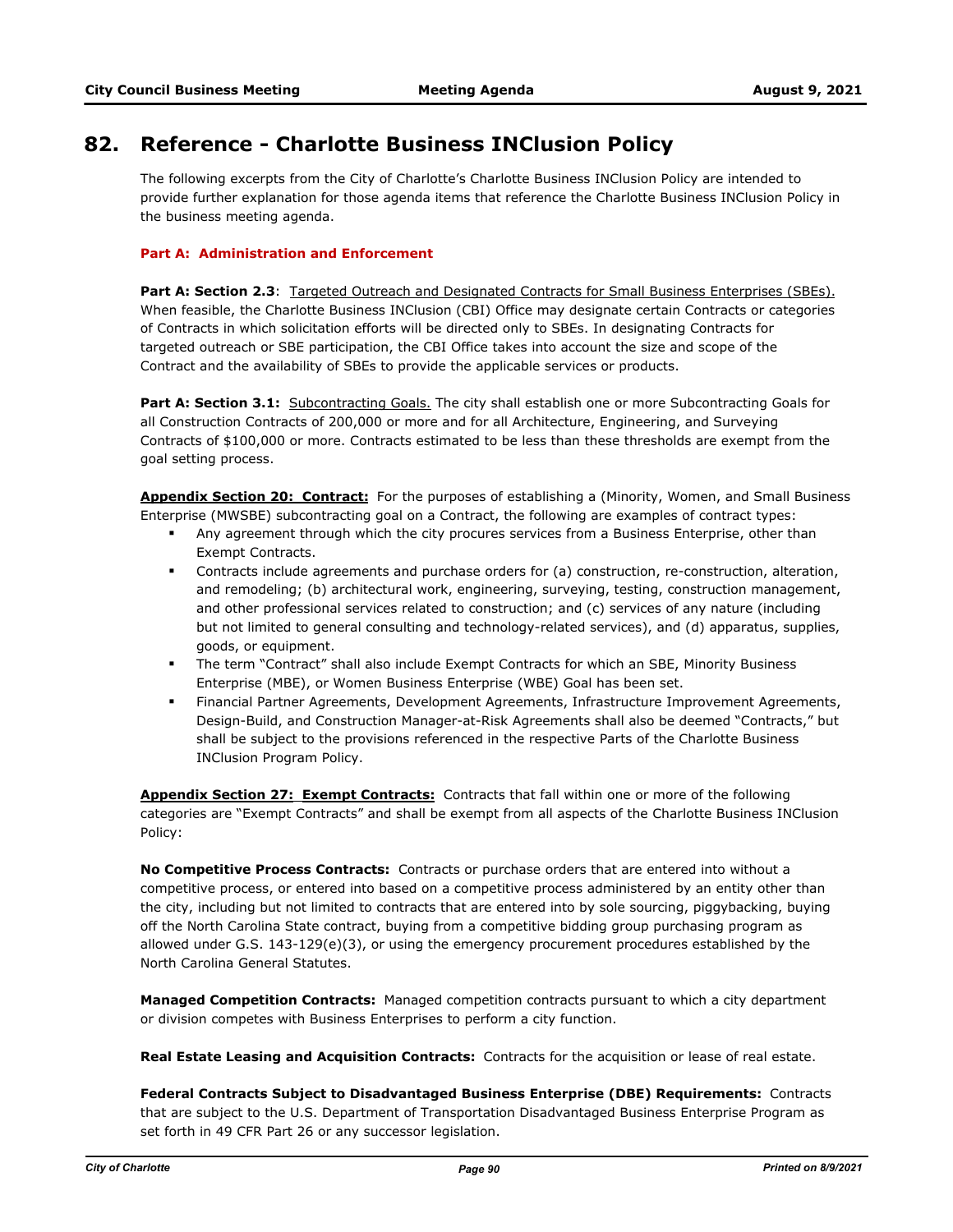**State Funded Contracts Subject to the State's MWBE Requirements:** Contracts that are subject to an MWBE Goal set by the State of North Carolina pursuant to N.C. Gen. Stat. 143-128.2.

**Financial Partner Agreements with DBE or MWBE Requirements:** Contracts that are subject to a DBE program or minority and women business development program maintained by a Financial Partner.

**Interlocal Agreements:** Contracts with other units of federal, state, or local government.

**Contracts for Legal Services:** Contracts for legal services, unless otherwise indicated by the City Attorney.

**Contracts with Waivers:** Contracts for which the City Manager or CBI Program Manager waives the CBI Program requirements (such as when there are no MWSBE subcontracting opportunities on a Contract).

**Special Exemptions:** Contracts where the department and the CBI Program Manager agree that the department had no discretion to hire an MWSBE (e.g., emergency contracts or contracts for banking or insurance services) shall be Exempt Contracts.

**Appendix Section 35: Informal Contracts:** Contracts that are estimated to be less than the following dollar thresholds prior to issuance of the City Solicitation Documents:

- § Construction Contracts: \$500,000, and
- **Service Contracts and Commodities Contracts: \$100,000.**

#### **Part B: Construction and Commodities Contracts**

**Part B: Section 2.1:** When the city sets a Subcontracting Goal, each Bidder must either: (a) meet each Subcontracting Goal; or (b) comply with the Good Faith Negotiation and Good Faith Efforts requirements for each unmet Subcontracting Goal. Failure to comply constitutes grounds for rejection of the Bid. The City Solicitation Documents will contain certain forms that Bidders must complete to document having met these requirements.

**Part B: Section 2.3:** No Goals When There Are No Subcontracting Opportunities. The city shall not establish Subcontracting Goals for Contracts where: a) there are no subcontracting opportunities identified for the Contract; or b) there are no MBEs, WBEs, or SBEs (as applicable) to perform scopes of work or provide products or services that the city regards as realistic opportunities for subcontracting.

#### **Part C: Service Contracts**

**Part C: Section 2.1(a) Subcontracting Goals:** No Goal When There Are No MWSBE Subcontracting Opportunities. The city shall not establish Subcontracting Goals for Service Contracts where (a) there are no subcontracting opportunities identified for the Contract; or (b) there are no MWBEs or SBEs certified to perform the scopes of work that the city regards as realistic opportunities for subcontracting.

**Part C: Section 2.1(b) and 2.1(c):** The city may require each Proposer to submit with its Proposal one or more of the following: (a) a Participation Plan describing how Proposer intends to solicit MWSBE participation; (b) the Proposer's Committed Subcontracting Goals; and (c) an affidavit listing the MWBEs or SBEs it intends to use on the Contract.

**Part C: Section 2.1(h) Negotiated Goals:** The city may seek to negotiate Subcontracting Goals after Proposals have been submitted.

### **Part D: Post Contract Award Requirements**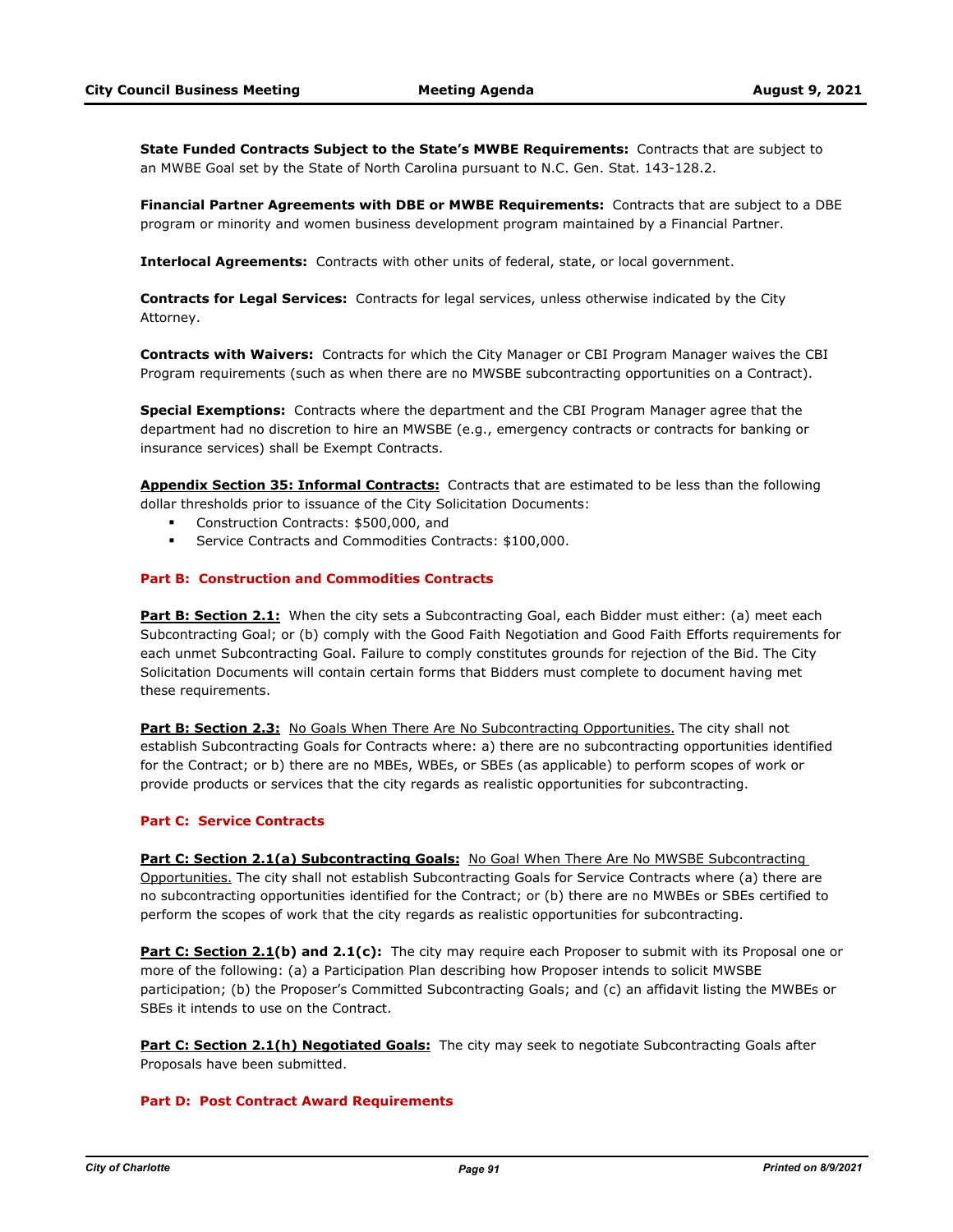#### **Part D: Section 6:** New Subcontractor Opportunities/Additions to Scope/Contract Amendments

If a Contractor elects to subcontract any portion of a Contract that the Contractor did not previously identify to the city as a subcontracting opportunity, or if the scope of work on a Contract increases for any reason in a manner that creates a new MWSBE subcontracting opportunity, the city shall either (a) notify the Contractor that there will be no Supplemental MWSBE Goal for the new work; or (b) establish and notify the Contractor of a Supplemental MWSBE Goal for the new work.

#### **Part F: Financial Partners**

**Part F: Section 4:** Financial Partners shall undertake the following outreach efforts with respect to MWBEs and SBEs:

- 4.1 Notify MWBEs and SBEs of any contracting or procurement opportunities that may exits in the Financial Partner's business for which there are MWBEs and SBEs listed in the city's database; and
- 4.2 Request advice and assistance from the CBI Office as to what additional SBE measures might be helpful if and when it becomes apparent that outreach alone will be insufficient to meet the Financial Partner's MWBE and SBE Goal; and
- 4.3 Follow such additional measures as the CBI Office reasonably recommends.

#### **Part G: Alternative Construction Agreements**

**Part G: Section 2.7:** Prior to City Council's vote to award the Alternative Construction Agreement, the Program Manager and the Company shall negotiate and agree on proposed MWSBE Goals for the Project and on a Participation Plan that describes the outreach and efforts the Company will be required to undertake to meet the MWSBE subcontracting goals.

### **83. Reference - Property Acquisitions and Condemnations**

- **•** The city has negotiated in good faith to acquire the properties set forth below.
- § For acquisitions, the property owner and staff have agreed on a price based on appraisals and/or estimates.
- **•** In the case of condemnations, the value was established by an independent, certified appraisal followed by a third-party appraisal review.
- Real Estate staff diligently attempts to contact all property owners by:
	- Sending introductory letters via regular and certified mail,
		- Making several site visits,
		- Leaving door hangers and business cards,
		- Seeking information from neighbors,
		- Searching the internet,
		- Obtaining title abstracts, and
		- Leaving voice messages.
- **•** For most condemnation cases, the city and the property owner(s) have been unable to reach a settlement. In some cases, condemnation is necessary to ensure a clear title to the property.
- If the City Council approves the resolutions, the City Attorney's office will initiate condemnation proceedings. As part of the condemnation process, real estate staff and the City Attorney's Office will continue to negotiate, including court-mandated mediation, in an attempt to resolve the matter. Most condemnation cases are settled by the parties prior to going to court.
- § If a settlement cannot be reached, the case will proceed to a trial before a judge or jury to determine "just compensation."
- § Full text of each resolution is on file with the City Clerk's Office.
- § The definition of easement is a right created by grant, reservation, agreement, prescription, or necessary implication, which one has in the land of another, it is either for the benefit of land, such as right to cross A to get to B, or "in gross," such as public utility easement.
- § The term "fee simple" is a synonym for ownership and is an estate under which the owner is entitled to unrestricted powers to dispose of the property, and which can be left by will or inherited.